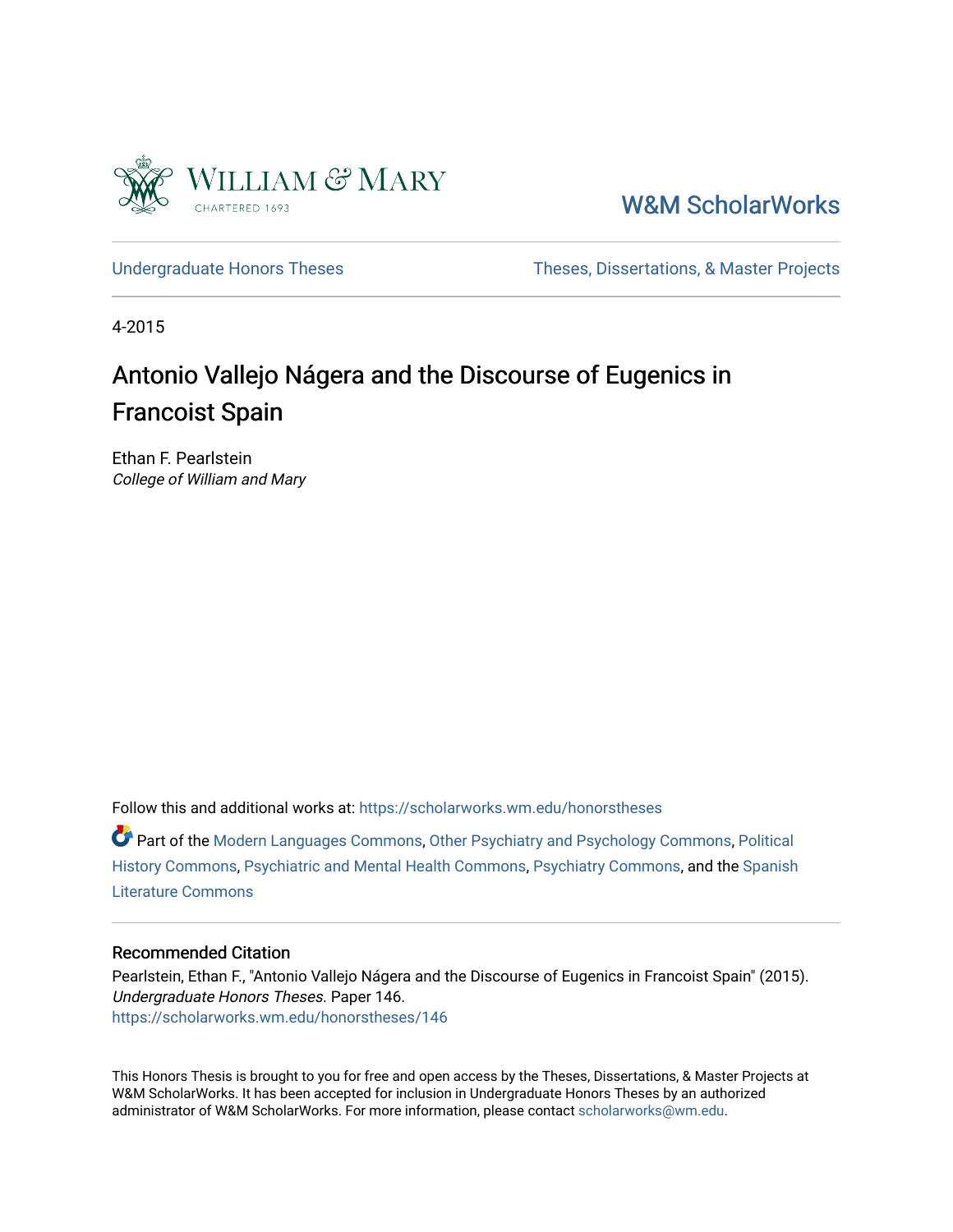#### **Antonio Vallejo Nágera and the Discourse of Eugenics in Francoist Spain**

A thesis submitted in partial fulfillment of the requirement for the degree of Bachelor of Arts in Hispanic Studies from The College of William and Mary

by

Ethan Foster Pearlstein

Accepted for \_\_\_\_\_\_\_\_\_\_\_\_\_\_\_\_\_\_\_\_\_\_\_\_\_\_\_\_\_\_\_\_\_\_\_

(Honors, High Honors, Highest Honors)

 $\mathcal{L}_\text{max}$  , and the contract of the contract of the contract of the contract of the contract of the contract of the contract of the contract of the contract of the contract of the contract of the contract of the contr

 $\mathcal{L}_\text{max}$ 

 $\mathcal{L}_\text{max}$  , and the contract of the contract of the contract of the contract of the contract of the contract of the contract of the contract of the contract of the contract of the contract of the contract of the contr

Francie Cate-Arries, Director

Jonathan Arries

David Aday

Williamsburg, VA April 24, 2015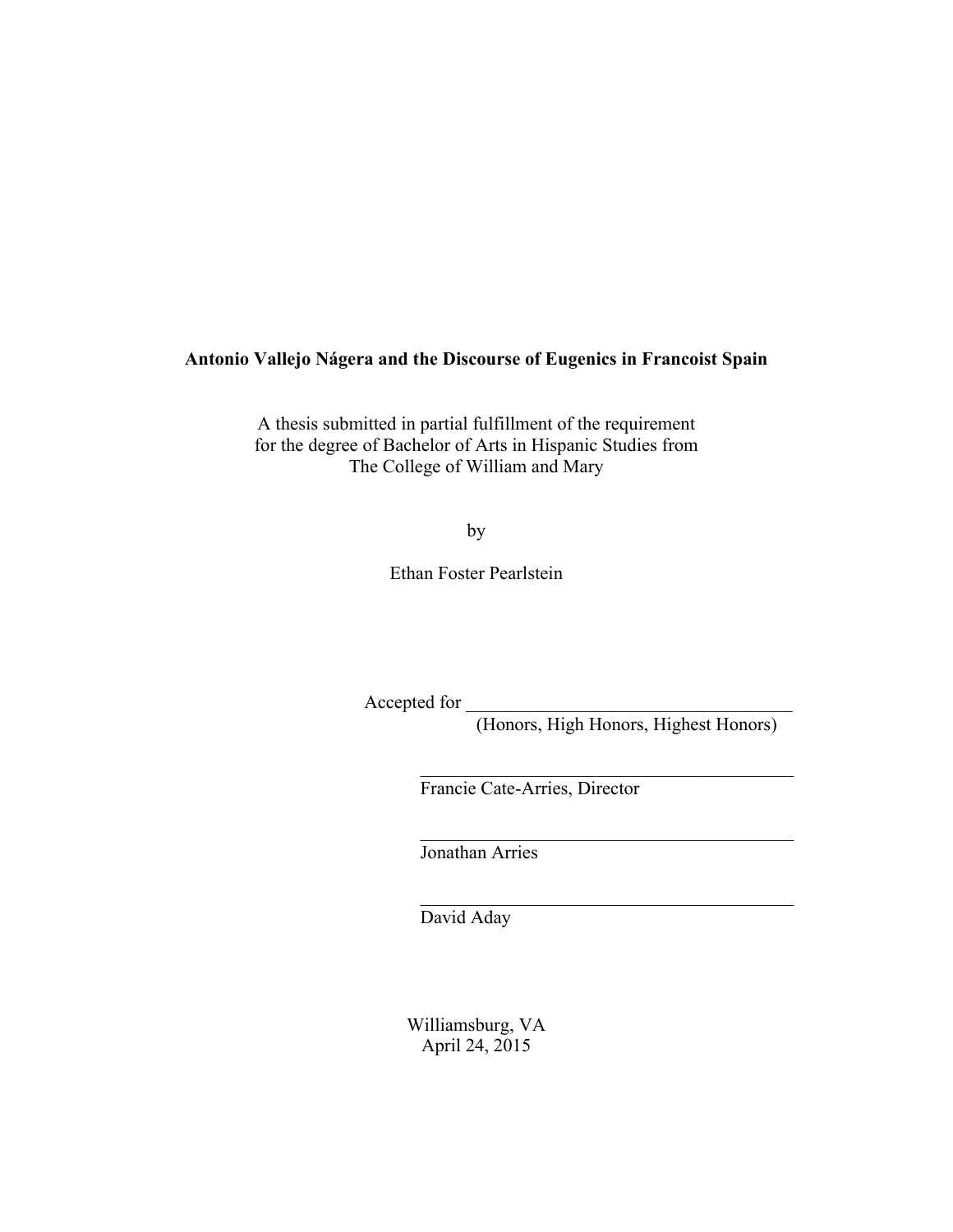For my great-aunt, Edith Parnes (1923-2003), A survivor of the atrocities of the Auschwitz-Birkenau Concentration Camp and a symbol of life and resilience to all who knew her.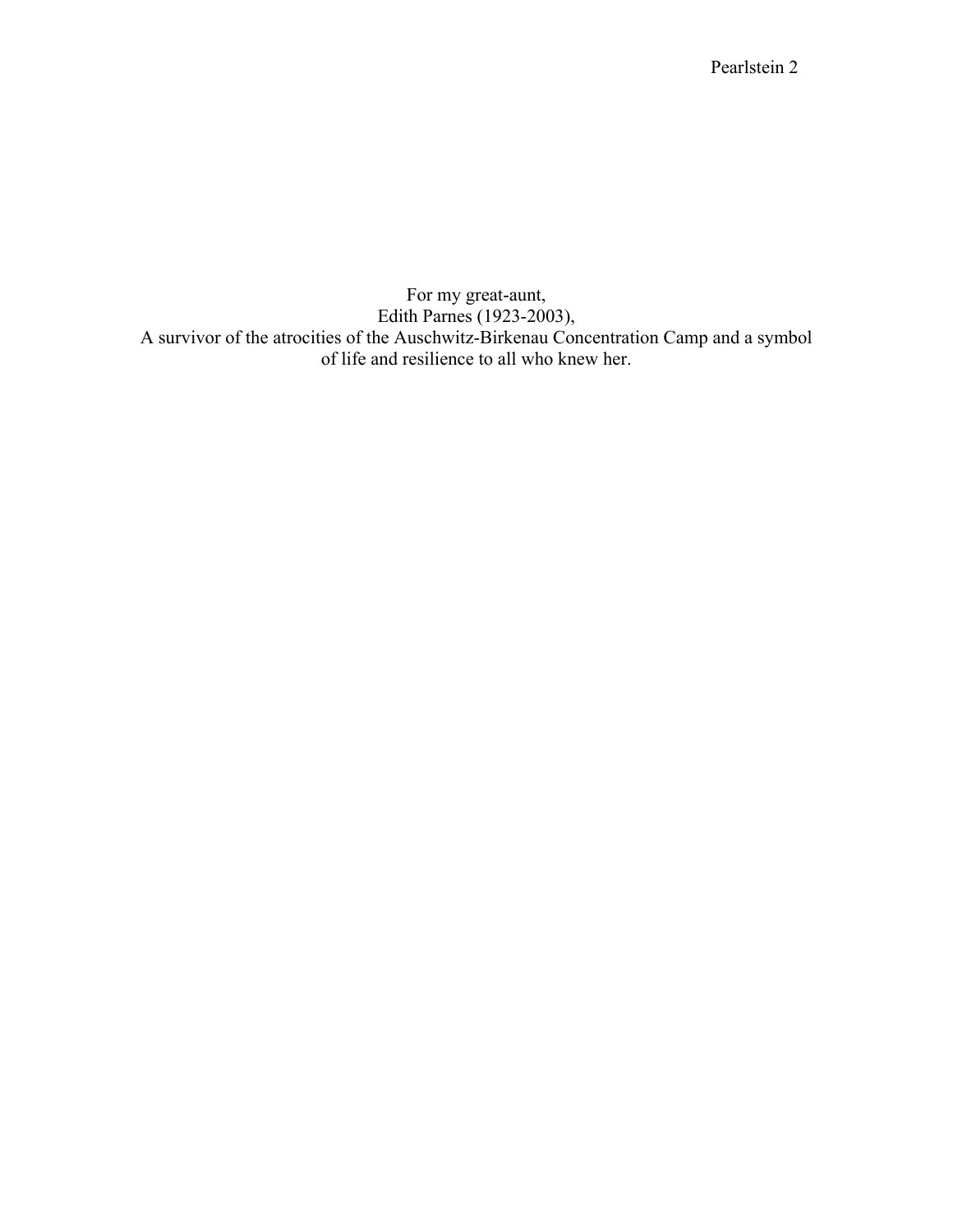#### **Table of Contents**

| Introduction. Divagaciones intrascendentes and the Physician as the Ideological         |
|-----------------------------------------------------------------------------------------|
|                                                                                         |
| Chapter 1. In Defense of a "Healthy" Spain: Ramiro de Maeztu, Acción Española and the   |
|                                                                                         |
| Chapter 2. From Thought to Action in 1938: El factor emoción en la España nueva,        |
| Política racial del nuevo estado, and the Path Toward Experimentation31                 |
| Chapter 3. "Psiquismo del fanatismo marxista. Investigaciones psicológicas en marxistas |
| femeninos delincuentes" : The Pathologization of Female Republican Identity and the     |
|                                                                                         |
|                                                                                         |
|                                                                                         |
|                                                                                         |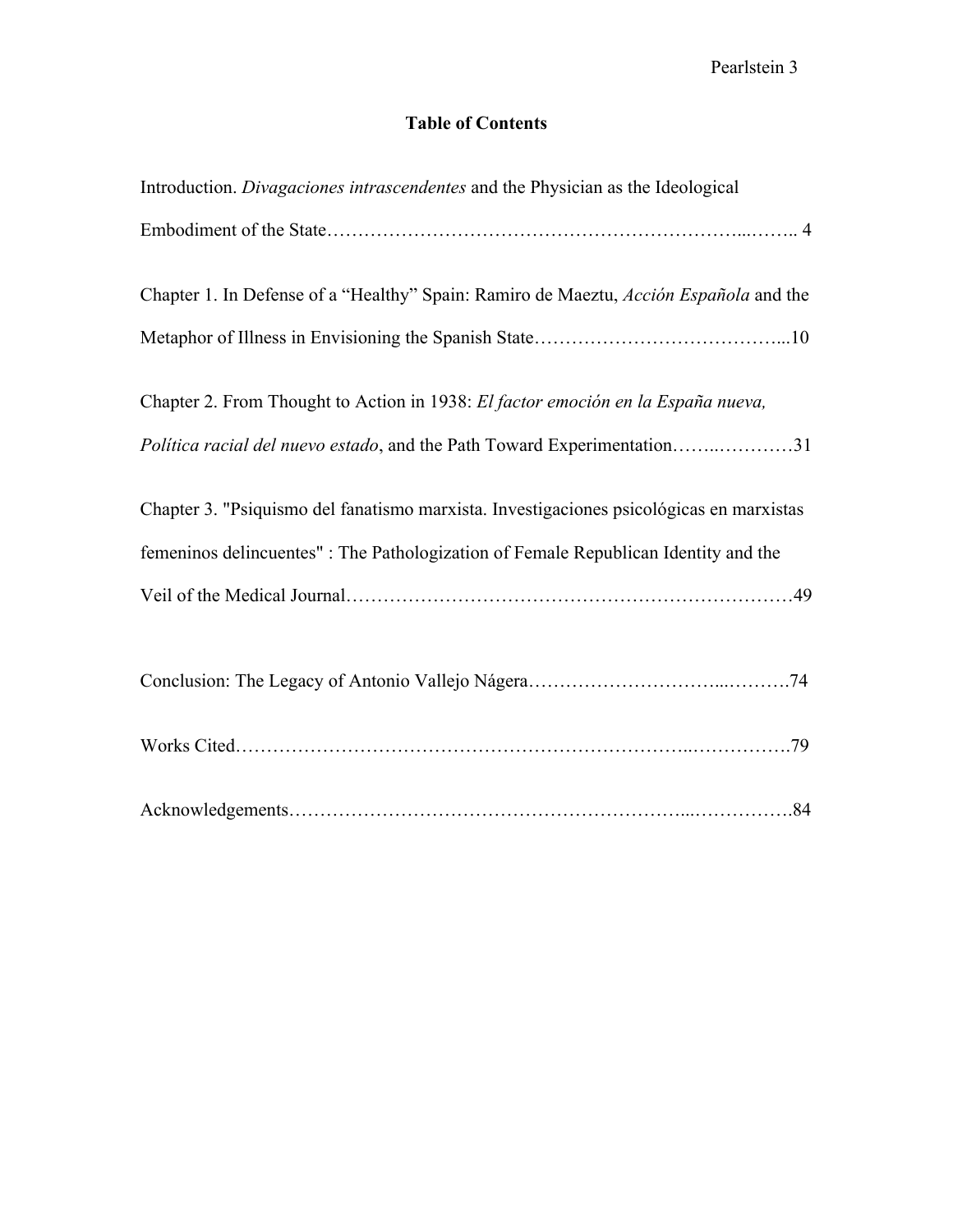## **Introduction.** *Divagaciones intrascendentes* **and the Physician as the Ideological Embodiment of the State**

In the years immediately prior to the Spanish Civil War (1936-39)--fought between the Republicans, those loyal to the democratic Spanish Republic, and the Nationalists, a fascist rebel group led by General Francisco Franco--the field of medicine became divided between those physicians on either side of the ideological conflict. As Michael Richards writes in "Spanish Psychiatry c. 1900-1945: Constitutional Theory, Eugenics, and the Nation," "Although there was no simple ideological divide amongst doctors, the fact that medical doctors ranked high amongst the professional groups targeted in the political violence on both sides underlined the politicization of medicine and medical discourse" (Richards, "Spanish Psychiatry" 826). During this time, Antonio Vallejo Nágera, a notable psychiatrist and professor of psychiatry in the Military Academy of Health, actively contributed to medical journals and clearly aligned himself in opposition to the Republic. A personal friend of Francisco Franco, Vallejo Nágera was a frequent contributor to  $\leq$ Boletín de Medicina, $\geq$  a supplement to the politically conservative scientific journal *Medicina*, edited by a group of Catholic physicians. Vallejo Nágera's contribution to this journal emphasizes the importance of medicine to the Spanish State and the role of the physician, due to their high level of social influence, as an ideological representation of the values of the state. Vallejo Nágera writes of the role of the physician as part of his book, *Divagaciones intrascendentes*, a collection of nine essays published between October 1935 and April 1936, all of them in the year leading up to the start of the civil war. In one of these essays, "Apoliticismo científico," published on January 1, 1936, Vallejo Nágera writes of the duty of the Spanish physician: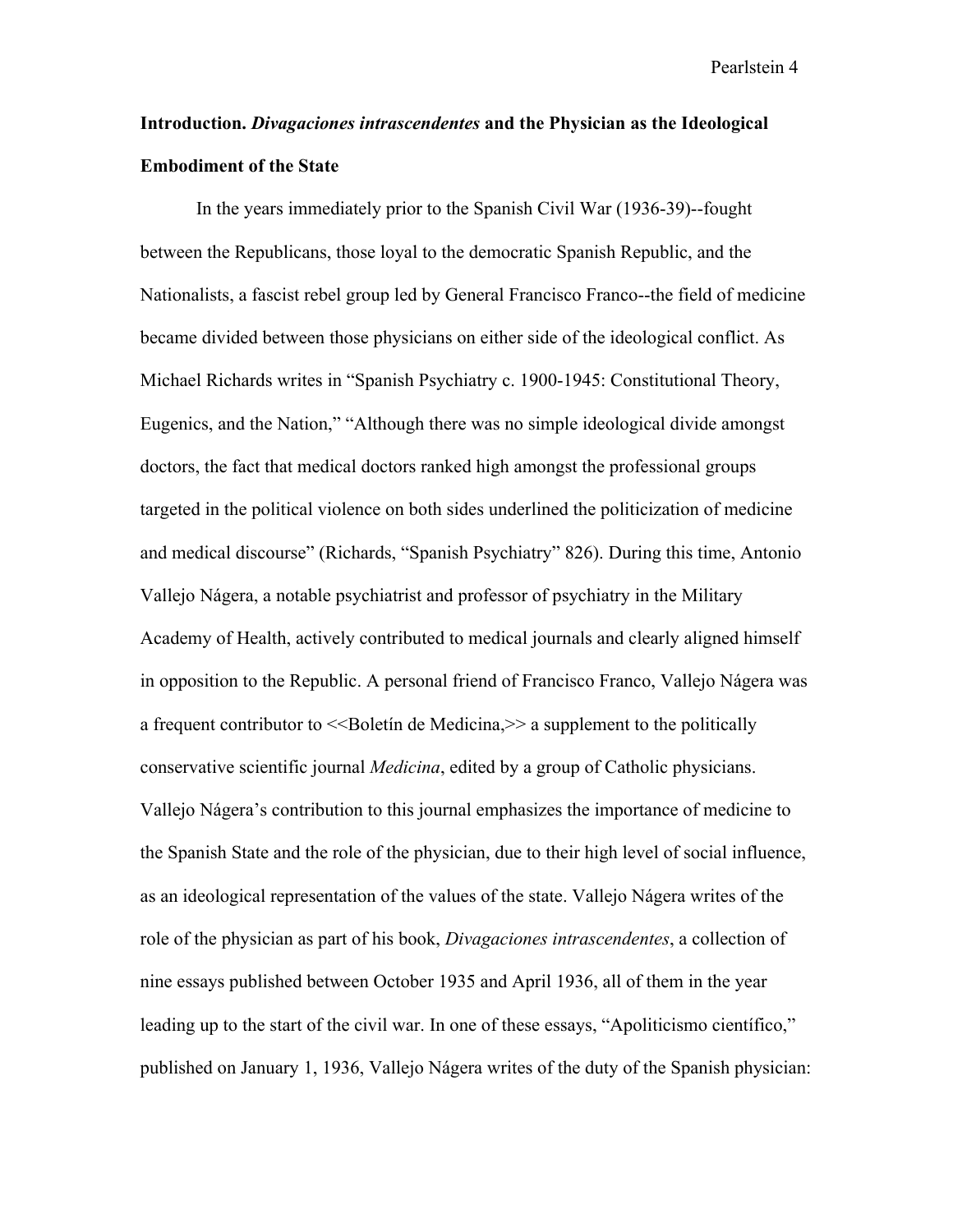"Tiene hoy el médico en España, como en todas las naciones, el deber de definirse ideológicamente y conducirse en conformidad con sus ideas. El católico que alardea de liberal, es un traidor a sus más caras conviciones. El conservador con pruritos de avanzado, favorece la causa de sus enemigos" (Vallejo Nágera, *Divagaciones* 24). In this quotation, Vallejo Nágera warns against those physicians whose conduct does not conform with their own ideology. According to Vallejo Nágera, a Catholic physician who *boasts* of liberalism is a traitor to their own convictions and a conservative physician who *itches* for progressive reform favors the cause of the enemy. Furthermore, he places Catholicism and liberalism at odds with one another in writing that the Catholic physician may not hold liberal convictions. By declaring Catholicism incompatible with liberalism in this paragraph, Vallejo Nágera intimately ties together the Catholic faith with politically conservative thought. In this prewar publication, Vallejo Nágera depicts the ideal physician as Catholic, politically conservative, and in opposition to Spain's Second Republic (1931-1939). Vallejo Nágera argues in favor of the politically oriented physician, insisting, "El médico debe tener ideas políticas…Incluso a la cabecera de la cama del enfermo debe el médico hacer política, claro está que si se entiende por política mantener una ideología que beneficie al individuo y a la comunidad" (Vallejo Nágera, *Divagaciones* 24-25). In this section, Vallejo Nágera argues that the Spanish physician should bring to bear these *political ideas* even at the bedside of the sick, maintaining an ideology that will benefit *the individual and the community*. Not only does Vallejo Nágera explicitly describe the ideal Spanish physician in this article, but he contends that, due to a conservative political orientation, that they are superior caregivers as compared to their apolitical or liberal counterparts. In the final paragraph of the article, Vallejo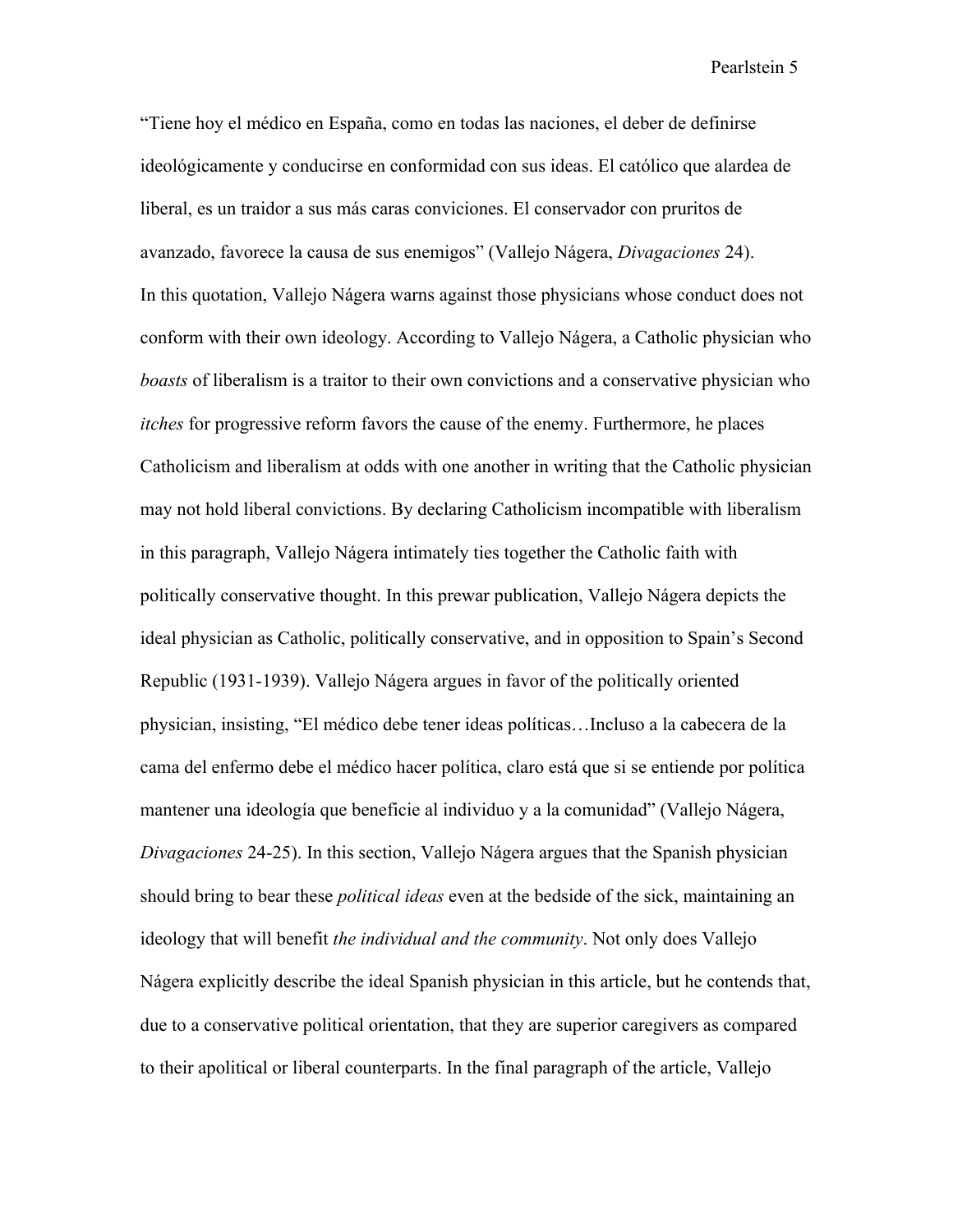Nágera clarifies that while the apolitical or liberal physician may be equally competent, it is the relgious nature of the conservative physician that allows for improved social interactions with the patient. In comparing the two, Vallejo Nágera writes that, "…la actuación social de cada uno de ellos a la cabecera del enfermo será muy diferente, según que sea creyente o incrédulo: al primero le preocupará que sean administrados a tiempo los Santos Sacramentos, al último no le importará tanto" (Vallejo Nágera, *Divagaciones*  25). As an example of how social conduct with the patient at the bedside may be influenced by ideology, Vallejo Nágera writes of the timeliness of the offering of the Holy Sacrament as an indicator of the physician's bedside manner. To Vallejo Nágera, the physician concerned with delivering the Sacrament in a timely manner is superior. This statement is indicative of the politicization of medicine in the writings of Antonio Vallejo Nágera, and later by the Franco regime.

Upon his appointment as director of Franco's military and psychiatric services shortly after the outbreak of the war in the summer of 1936, Vallejo Nágera worked to further politicize medicine in Spain. Tim Mitchell writes in "Authoritarian Medicalization and Gynephobia under Franco": "Francoist medicalization, checked in so many ways by miracle-mongering Catholicism and subservient doctors, had given way to the robust medical truth production of a laicized European Community" (Mitchell 13). In this thesis, I will explore Francoist medicalization, or rather examine the Spanish Civil War in medical terms, as suggested by Antonio Vallejo Nágera. I look to address the function that medicine served for the Franco regime, and to justify the introduction of a directorship in psychiatry in the Nationalist camp as early as August of 1936. Through close textual analysis of three key publications by Vallejo Nágera, *El factor emoción en*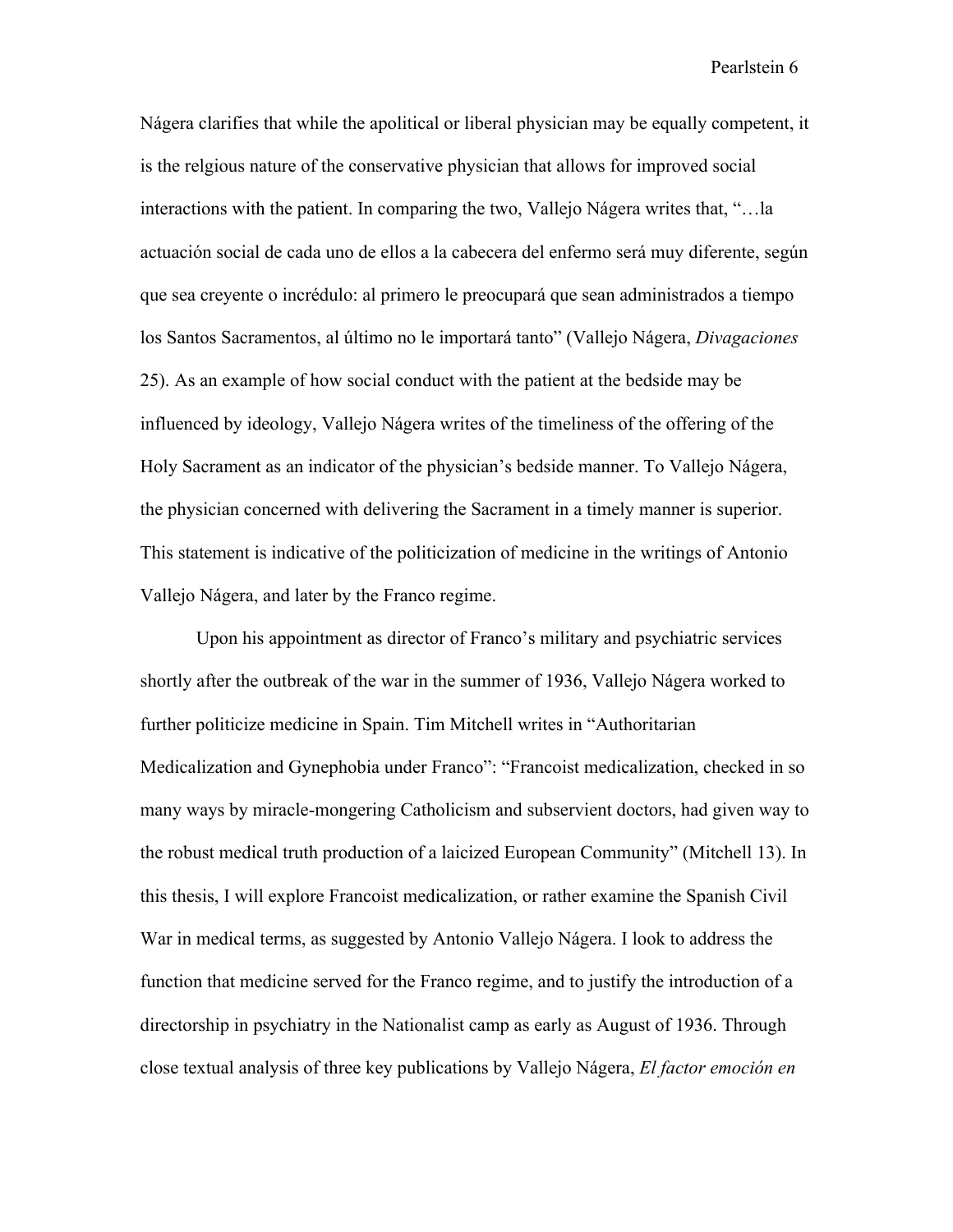*la España nueva* (1938), *Política racial del nuevo estado* (1938) and "Psiquismo del fanatismo marxista. Investigaciones psicológicas en marxistas femeninos delincuentes" (1939), I trace the development of a Nationalist medical discourse and argue for its significance in writing of the enemy as psychiatrically degenerate, while advocating for and justifying the violent repression of the Republican opposition.

In Chapter 1, I examine the language adopted by the Nationalist Movement in depicting the Republican opposition as not only foreign, but threatening due to their subhuman nature. Adopting Michael Richards' notion of a "language of degeneration" in characterizing the Other, in this chapter I historically situate the work of Vallejo Nágera as part of a long history of writing on the topic of Spanish identity dating back to the  $15<sup>th</sup>$ century, with common themes of the use of eugenics and the importance of religion to distinguish the Spanish from the anti-Spanish. Instrumental to my analysis of the development of a Nationalist discourse is Spanish philosopher Ramiro de Maeztu's work *Defensa de la hispanidad* (1934), a source of much inspiration for the later writings of Vallejo Nágera concerning the regeneration of the race based upon the principles of religion, patriotism, and self-sufficiency. Moving from a historical context, I argue that the degenerative language proposed by Richards may also be seen in the writings of Ernesto Giménez-Caballero, a contemporary of Vallejo Nágera and prominent Spanish fascist. Utilizing Nil-Santiáñez's theory of the binomial good/evil structure in fascist literature, I argue that the work of Giménez-Caballero serves an intermediary function between the writings of Maeztu as a philosopher and Vallejo Nágera as a physician.

Moving from the historical context provided by the first chapter, in Chapter 2 I examine two works written by Vallejo Nágera, both published in 1938. Arguing for the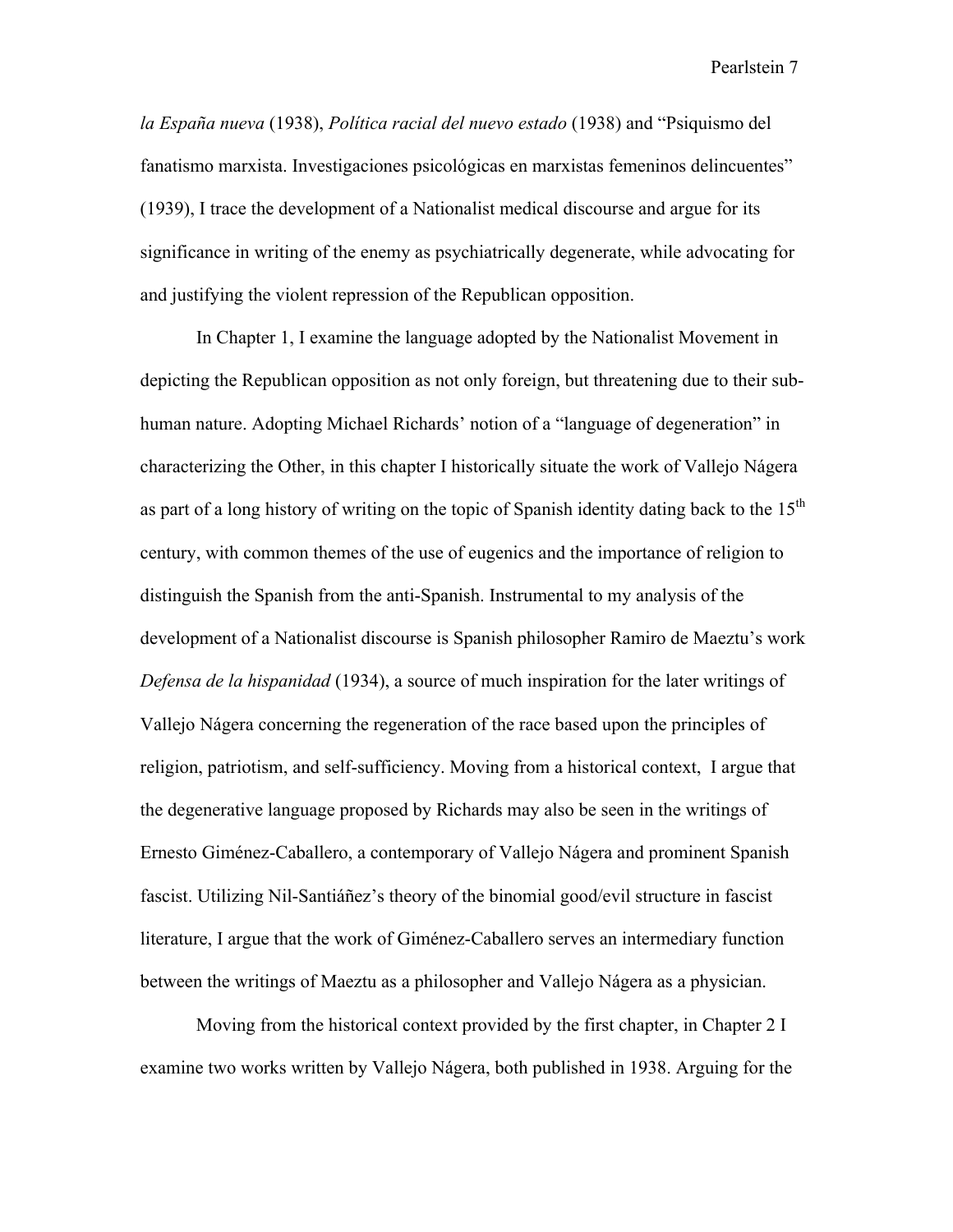significance of the year 1938 as a pivotal point in the development of the nationalist medical discourse, I demonstrate Vallejo Nágera's construction of a rigid dichotomy between those loyal to the Nationalist Movement and those loyal to the Second Spanish Republic. Expanding upon a brief analysis offered by Michael Richards with regard to notions of purity and the development of a psycho-pathological discourse by the Nationalist movement, I argue in this chapter that the use of psychiatry by Vallejo Nágera in these 1938 works was an important first step in justifying the brutality of the Franco regime. First, in *El factor emoción en la España nueva*, I argue that Vallejo Nágera outlines the values central to the Nationalist movement, while in *Política racial del nuevo estado* he constructs the eugenic and hierarchical state. To better understand the importance of a firmly entrenched social hierarchy to the Francoist state, I focus upon Vallejo Nágera's use of metaphorical anecdotes in *Política racial del nuevo estado*.

Finally in Chapter 3, I trace the fundamental transition of the work of Vallejo Nágera from pseudoscientific book to scientific publication in 1938. On August 23, 1938, Vallejo Nágera received official approval from Franco to create the Gabinete de Investigaciones Psicológicas, enabling him to examine Spanish political prisoners and publish his results in medical journals. In this chapter, I focus specifically on the studies that Vallejo Nágera conducted on a group of fifty female Spanish political prisoners, focusing on his criminalization of their supposed physical and psychological perversion in contrast to the normative and virtuous Nationalist woman. Within this chapter, I first examine the Sección Femenina, the women's section of the Spanish fascist party, as a counterpoint to the degenerate group of fifty Republican women studied by Vallejo Nágera. Utilizing contemporary Spanish psychiatrist Enrique González Duro's theory of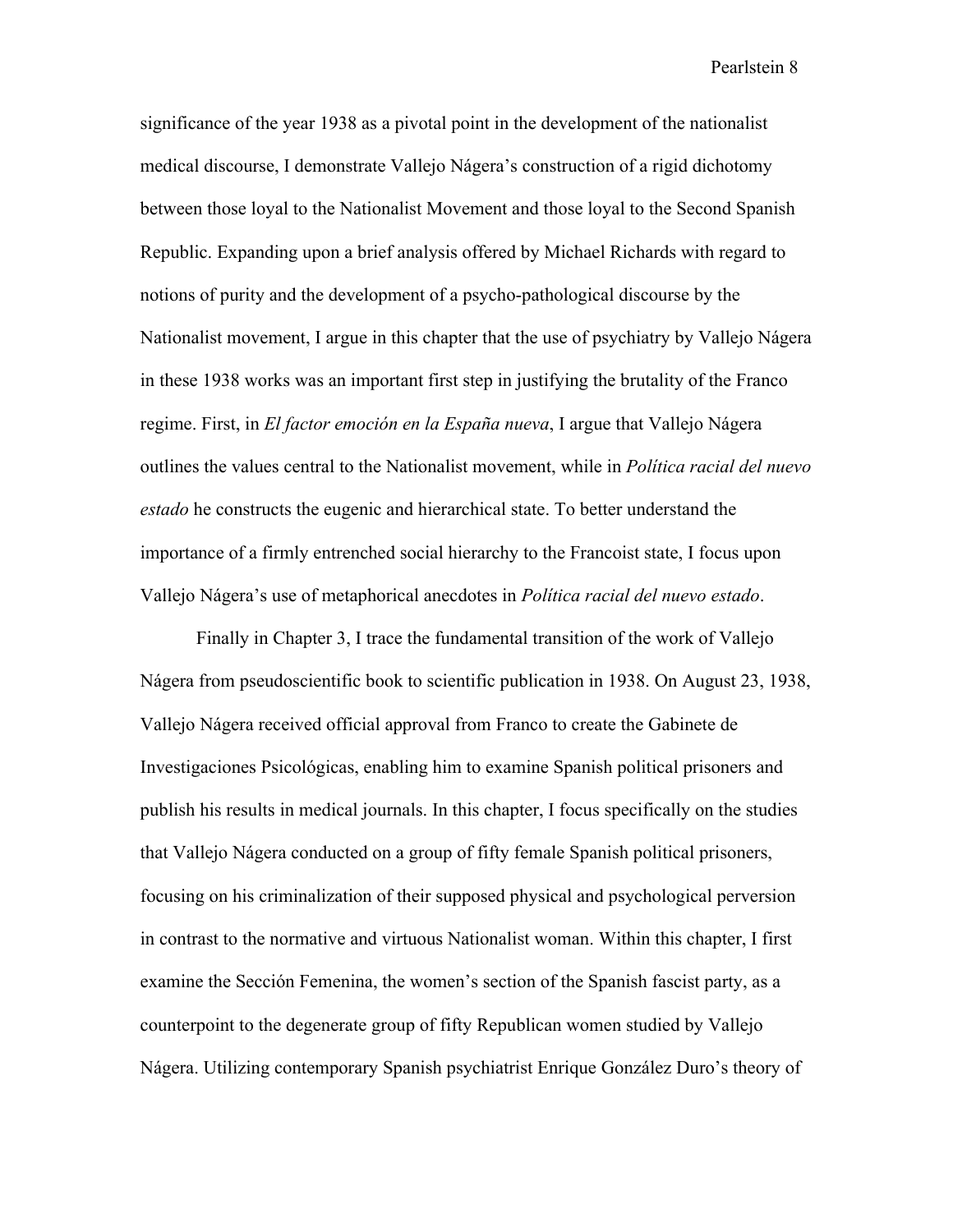the purpose of violent political repression for the Franco regime, I argue that this 1939 study, published months after the end of the war, serves the purpose of justifying violent repressive measures on the basis of the inferiority of the Republican woman. Lastly, I study *A Young Mother in Franco's Prisons* by Pilar Fidalgo Carasa, a testimony of life as a woman in the Franco prison system. In contrast to the account of a historian who may specialize in the Franco penitentiary system, this personal account of the atrocities of the regime provides a counter-narrative to the propagandist studies of Vallejo Nágera.

While the eugenic practices of the physicians of Nazi Germany are widely known and universally condemned, few people realize that the eugenic discourse promoted by Antonio Vallejo Nágera played a significant role during the Spanish Civil War and the dictatorship of Francisco Franco. The work of Vallejo Nágera is also closely tied to German eugenic theory. As Nicholas Coni writes in *Medicine and Warfare: Spain, 1936- 1939*, "It was standard practice at the time for distinguished clinicians to visit other countries to assimilate new techniques and treatments and to attend international conferences" (Coni 7). Having studied with notable German psychologists and psychiatrists at the end of World War I, Vallejo Nágera returned to Spain with a knowledge of eugenic practices that would be instrumental to his implementation of a similar system in Spain years later under Franco. Due to the social level of influence of the physician, Vallejo Nágera was able to employ the veil of psychiatric medicine, utilizing medical language but little scientific backing, to successfully demonize the enemy. What resulted was violent action against the Second Spanish Republic on the basis of their mental degeneracy, a Nationalist victory in the Spanish Civil War, and the justification for the institutionalization of repressive measures in the post-war era.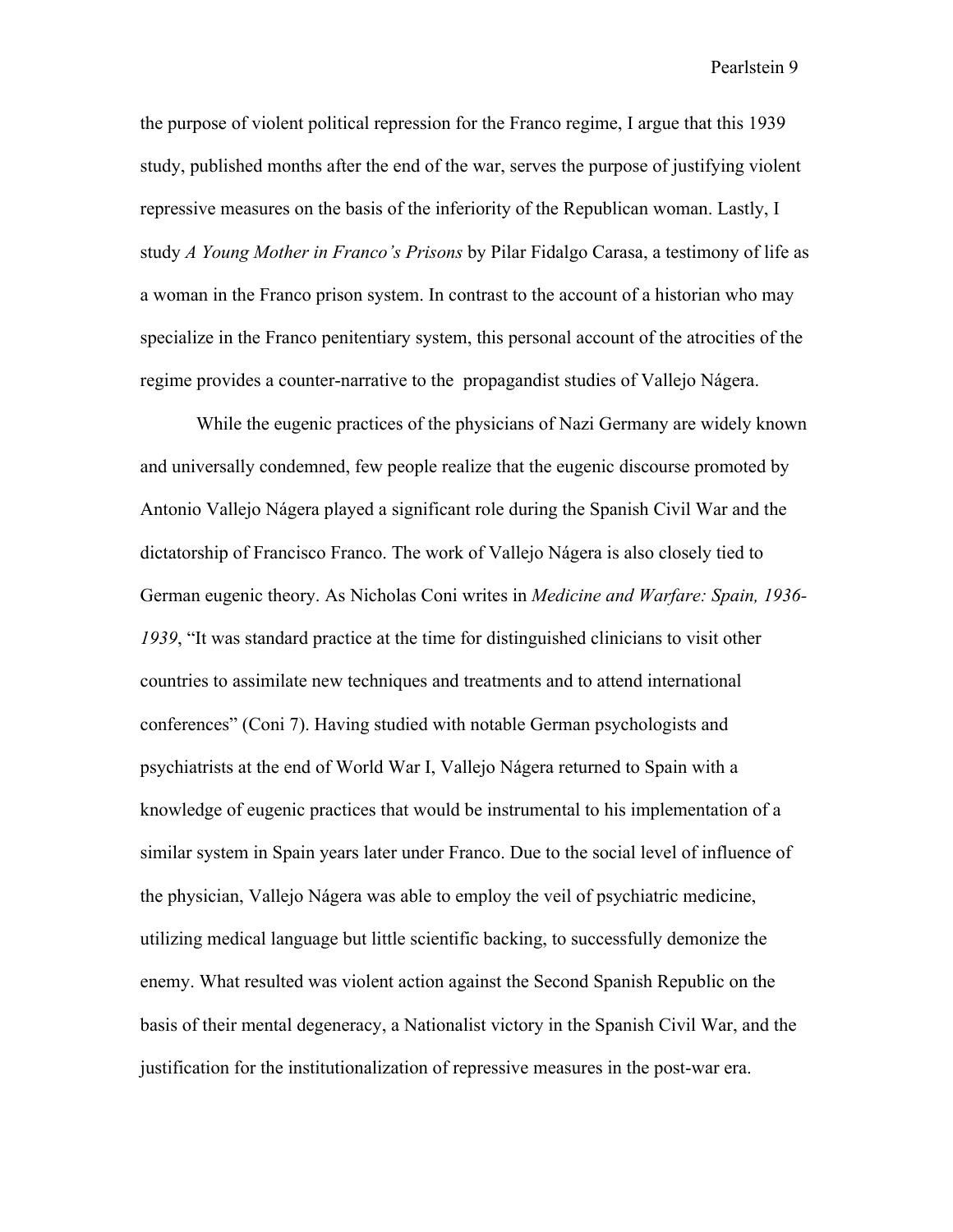## **Chapter 1. In Defense of a "Healthy" Spain: Ramiro de Maeztu,** *Acción Española* **and the Metaphor of Illness in Envisioning the Spanish State**

*"Surgió el Movimiento Nacional del deseo del verdadero pueblo español de recuperar sus valores universales, aherrojados por el materialismo marxista, y conjuntamente, de* 

*la necesidad de salvar la honra de España ante el mundo."*

-Antonio Vallejo Nágera. *El factor emoción en la España nueva*

These words, part of a brief thirty-one page treatise titled *El factor emoción en la España nueva*, were published in January 1938 by *Atenas*, the magazine of the Federación de Amigos de la Enseñanza, a politically conservative organization for Catholic school directors (Andrés-Gallego & Pazos 224). The quotation describes the establishment of the Nationalist Movement of Spain, headed by General Francisco Franco, in terms of the need to recuperate the values of the 'true' Spanish State shackled by Marxist materialism. The author of the work was Spanish psychiatrist Dr. Antonio Vallejo Nágera (1889-1960), writing in the midst of the Spanish Civil War (1936-1939). Vallejo Nágera was an ardent supporter of the Nationalist Movement, comprised of the conservative and traditionalist sects of Spanish society, including the military, monarchists, agrarian landowners and the Catholic Church. In *El factor emoción en la España nueva*, Vallejo Nágera writes to an audience of Catholic educators of the need to restore the universal values of the Spanish State through the dismantling of liberal reforms. These reforms included the separation of Church and state, and were stipulated in the Spanish Constitution of 1931, set into place by the Second Spanish Republic. As historian Manuel Álvaro Dueñas explains in his essay, this democratic government of Spain was established on April 14, 1931, following the fall of the dictatorship of General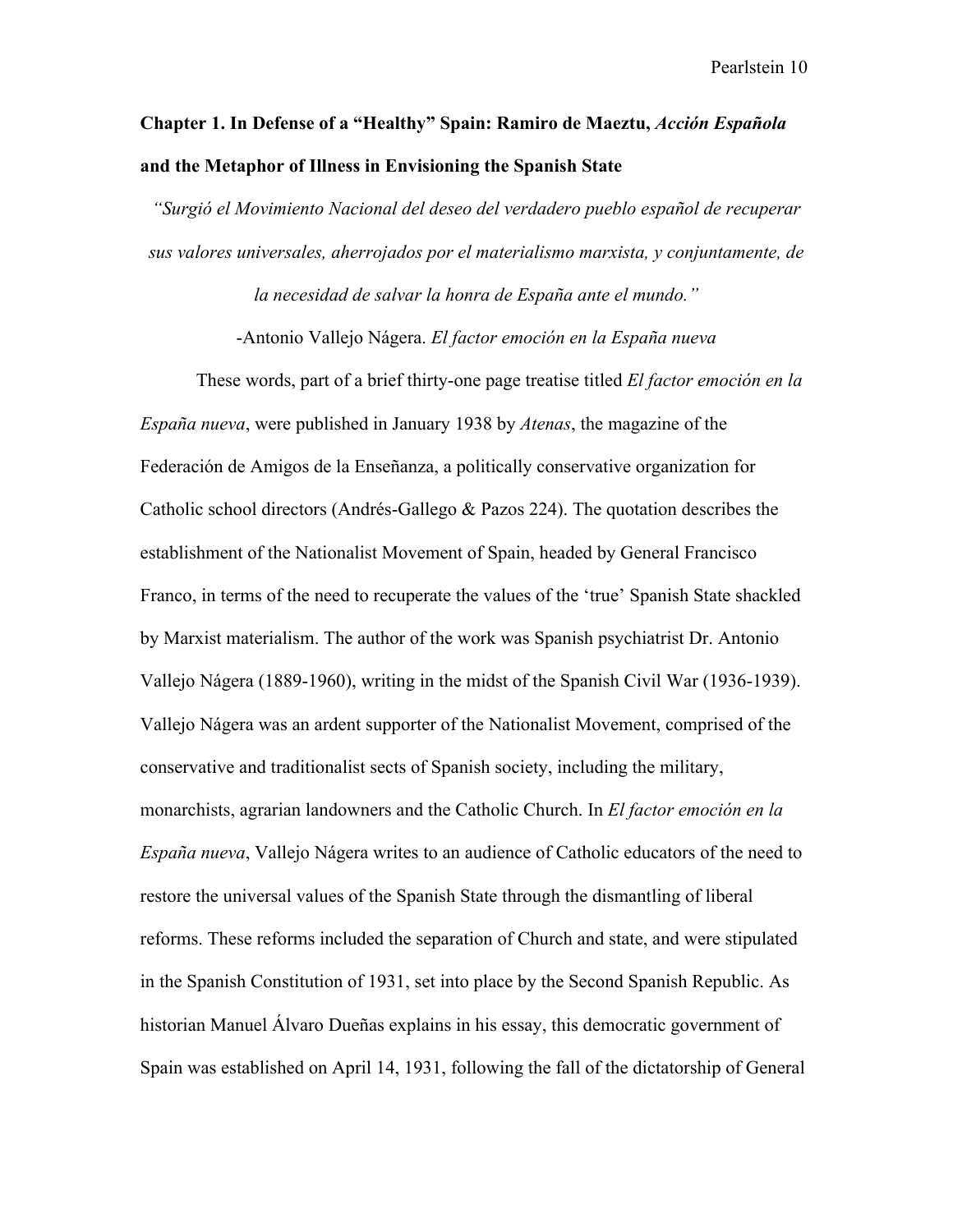Miguel Primo de Rivera and the abdication of King Alfonso XIII, who left the country that day after being convicted of high treason (qtd. in Arósteguí, *Franco* 67). The civil war was ignited by a July 1936 rebellion led by a group of politically conservative Spanish army officers termed *Africanistas*, due to their leadership in the Spanish Army of Africa, which defended Spain's colonial possessions on that continent (Richards, *Time of Silence* 34). These officers, along with the rest of the Spanish political right, grew increasingly dissatisfied with the transition from monarchic rule to constitutional democracy, characterized by liberal reforms initiated by the Republic. Article 27 of the Spanish constitution of 1931, for example, declared "Freedom of conscience and the right freely to profess and practice any religion is guaranteed in the Spanish territory, saving the due respect to the demands of public morals" (Spanish Const. of 1931). The separation of Church and state and other radical reforms after years of Catholic monarchy in Spain disrupted the status quo and displeased the more traditionalist sects of society, including the *Africanistas* themselves, to the point of military rebellion.

 Francisco Franco and Antonio Vallejo Nágera were themselves *Africanistas*; Franco would later take charge of the rebellion and eventually the Nationalist Movement, and name Vallejo Nágera in 1936 as Chief of Psychiatric Services of the Nationalist army (Sosa-Velasco, *Médicos escritores en España* 151). Historian Paul Preston, in his book, *The Spanish Holocaust*, describes the *Africanista* officers and Civil Guards as "the most violent exponent of right-wing hostility towards the Second Republic and its workingclass supporters (34). What followed the July 1936 rebellion was a bloody civil war marked by the insurgents' fierce repression of Republican Spain, where victory, for General Franco, meant "the annihilation of large numbers of Republicans and the total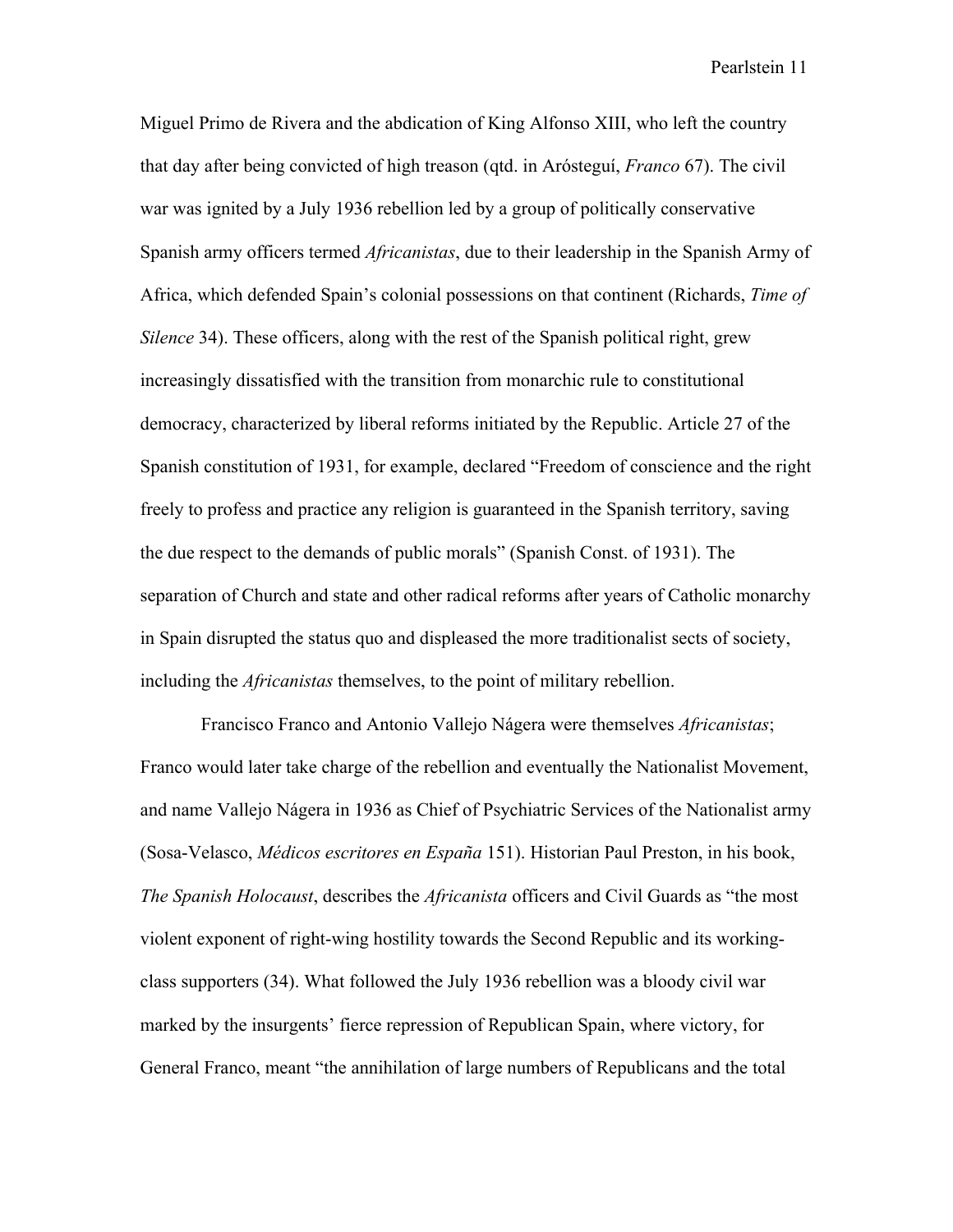humiliation and terrorization of the surviving population" (qtd. in Richards, *Time of Silence* 35).

The introduction of medicine and psychology into the discourse of the Nationalist Movement greatly aided the characterization of the Second Republic and those loyal to it as sub-human. By 1938, the time of the treatise's publication, the Nationalist Movement had established a language of political discourse centered upon the "remaking of the *patria* through the destruction of all things foreign or alien to the 'national destiny'" (Richards, *Time of Silence* 34). Vallejo Nágera was able to characterize those loyal to Spain's democratic republic, the *ofensores de la patria*, as an inferior race deserving of extermination through his conflation of their political opposition to the military insurgency with a sense of biological inferiority. Vallejo Nágera's role as a physician in providing a supposed sense of legitimacy to the practices of the Nationalist movement cannot be understated; he published prolifically during the Spanish Civil War in notable medical journals and politically conservative magazines, writing about the conflict through the lens of psychiatric health. In order to understand the trajectory of the academic production of Antonio Vallejo Nágera over the course of the war, it is important to understand those theorists who influenced him most and those who contextualize the civil war both historically and culturally.

In this chapter, I propose that Antonio Vallejo Nágera's discursive representation of political opposition through the language of degeneration, as suggested by historian Michael Richards in *A Time of Silence*, is deeply rooted in questions of Spanish national identity throughout history. Utilizing the historical framework presented by the British historian Paul Preston in *The Spanish Holocaust* concerning the use of anti-Semitic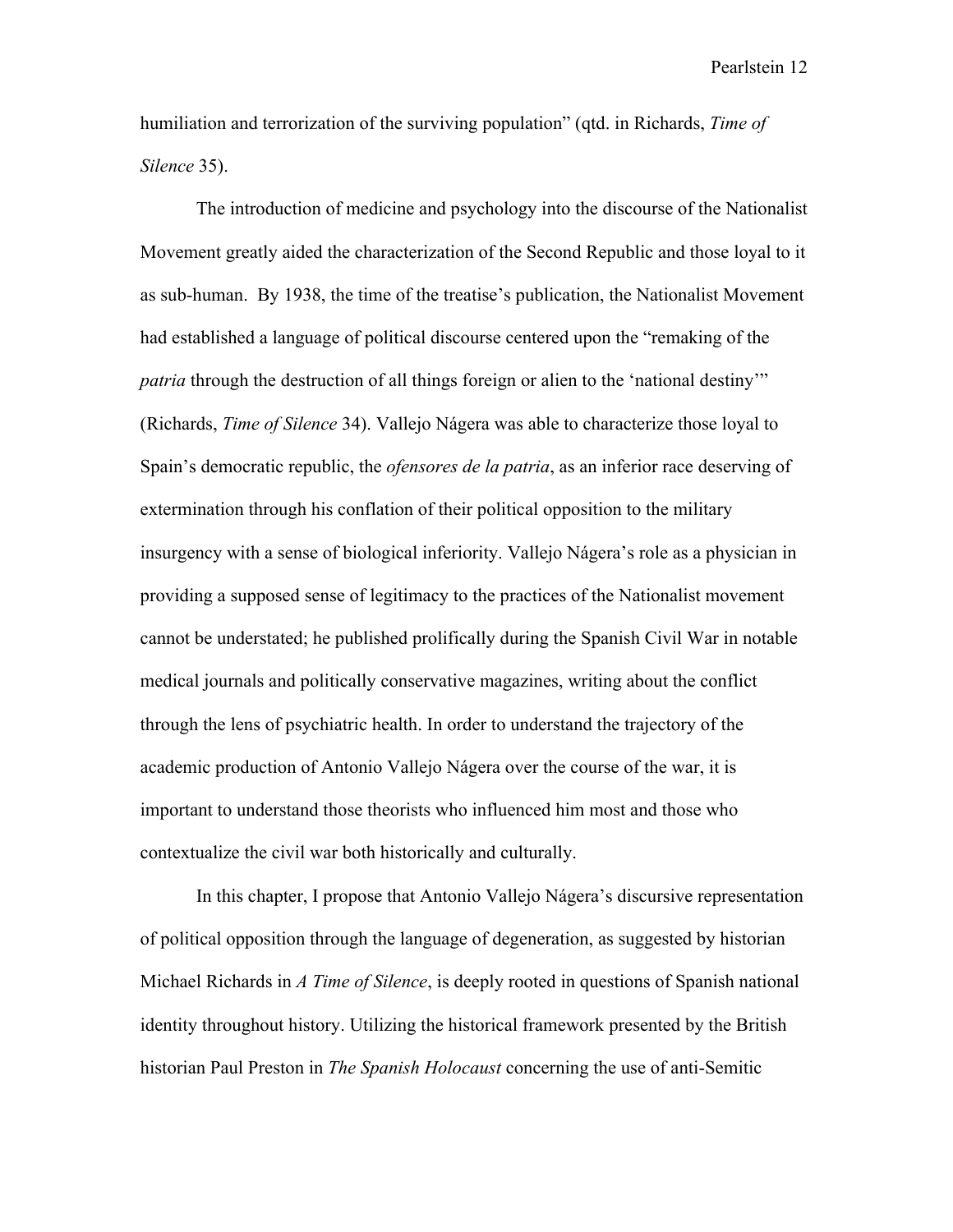rhetoric in defending the actions of the Nationalist regime, I will demonstrate that Vallejo Nágera's wartime publications similarly stem from a history of Spanish anti-Semitism beginning with the Alhambra Decree of 1492, which expulsed the Jewish people from Spain, and continuing with the anti-Semitism present in the work of the academic Ramiro de Maeztu (1875-1936). Maeztu was a politically conservative Spanish philosopher and the chief editor of *Acción Española*, a fascist political magazine (1931-1937) whose contributors included Antonio Vallejo Nágera, the prominent intellectual Ernesto Giménez-Caballero, and even monarchists like the Marqués de Pelayo, who financially backed the establishment of the magazine*,* and the Marqués de Quintanar, who served as the magazine's first director until 1933, when Maeztu assumed the post (Peña González 34).

I will first offer a textual analysis of Ramiro de Maeztu's pre-war *Defensa de la hispanidad* (1934) to demonstrate the discursive representation of the political opposition as foreign, and therefore threatening to the Spanish State. Next, I propose that this same extreme right-wing political discourse, examined by Michael Richards, may be seen in the wartime writings of Ernesto Giménez-Caballero, a prominent Spanish fascist and fellow contributor with Vallejo Nágera to Ramiro de Maeztu's political magazine *Acción Española*. Building on Nil-Santiáñez's *Topographies of Fascism*, I will insert Vallejo Nágera's *El factor emoción en la España nueva* within the context of Giménez-Caballero's extreme right-wing fascist discourse, focusing upon similarities that the two men draw upon in employing vocabulary of sickness and degeneration in describing the Spanish State. Through my analysis of Giménez-Caballero's *Exaltaciones sobre Madrid*  (1937) and *España y Franco* (1938), I will demonstrate that his well-known work serves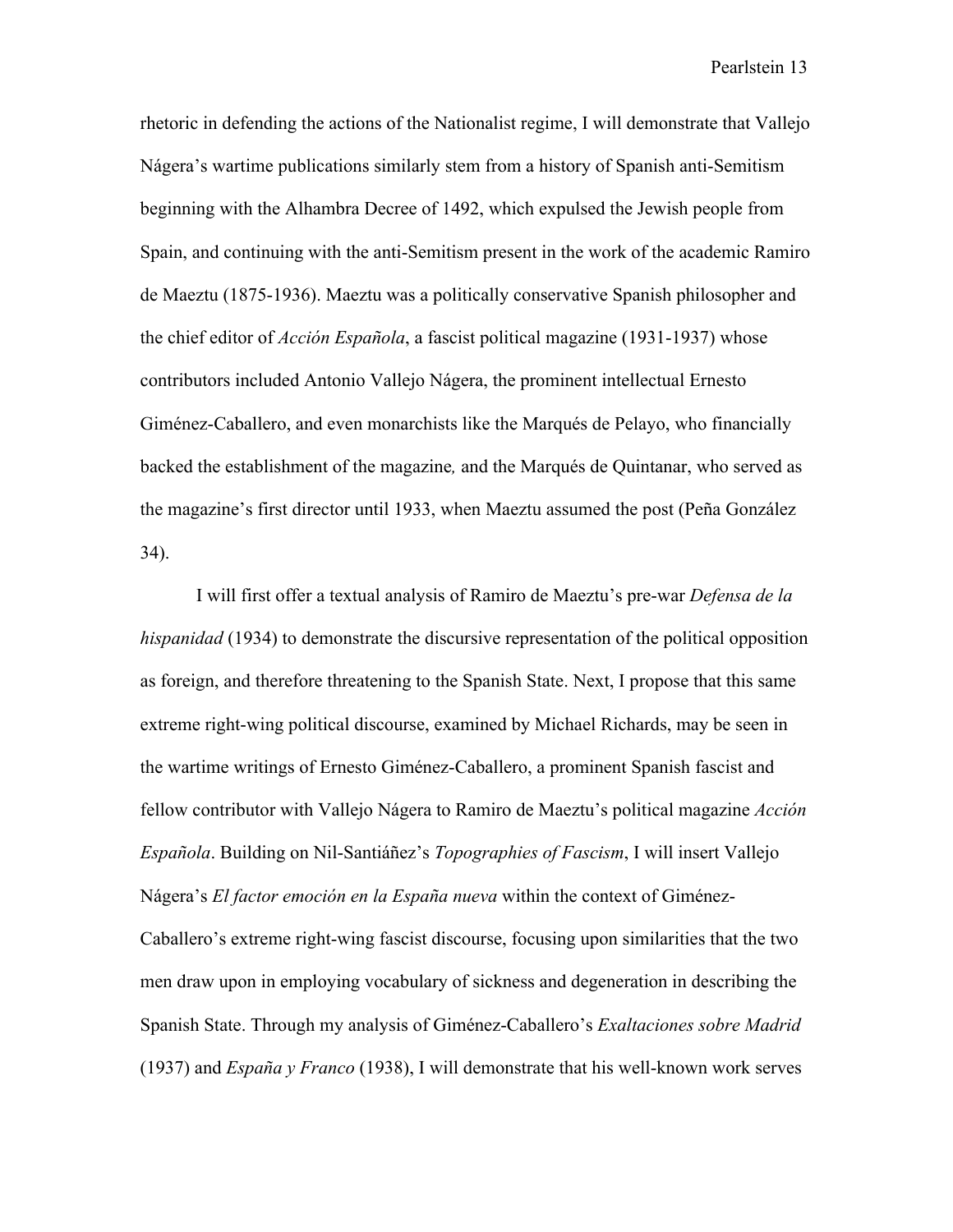an intermediary function between Vallejo Nágera's politically conservative wartime writings as a physician and Ramiro de Maeztu's philosophical discourse in *Defensa de la hispanidad*.

An understanding of Antonio Vallejo Nágera's prominent role within the nationalist movement may best be explained through an examination of his early life. Vallejo Nágera became licensed in medicine in 1909 and began his career in the Spanish army's department of health, first in Oviedo, Spain and by May of 1913 in Larache, Morocco (Sosa-Velasco 151). In the last year of the first world war, 1918, Vallejo Nágera was commissioned by the army as the Spanish ambassador to Berlin, and in this capacity he inspected prisoner camps in Germany, also serving as a translator for notable German psychiatrists and psychologists including Hans Walter Gruhle, Julius Schwalbe, and Ernst Kretschmer, who particularly influenced his later work on the relation between body type and psychological qualities (Vinyes, "Construyendo" 243). By 1928, Vallejo Nágera had entered into the National Academy of Medicine, and the following year he was appointed director of the psychiatric military clinic in Ciempozuelos. At the time of the declaration of the Second Spanish Republic in 1931, Vallejo Nágera was a professor of psychiatry in the Military Academy of Health (Vinyes, "Construyendo" 232). A prolific writer and researcher, Vallejo Nágera was heavily influenced by his time spent in Germany with noted figures of the eugenics movement such as Kretschmer, and his later works incorporated their theories. Such works include the pre-war publication *Higiene de la Raza: la asexualización de los psicópatas* (1934), which justified the castration of the mentally ill, and the wartime works *Eugenesia de la Hispanidad* (1937) and *Eugamia* (1938), which proposed a form of eugenic racism that would cleanse the race of the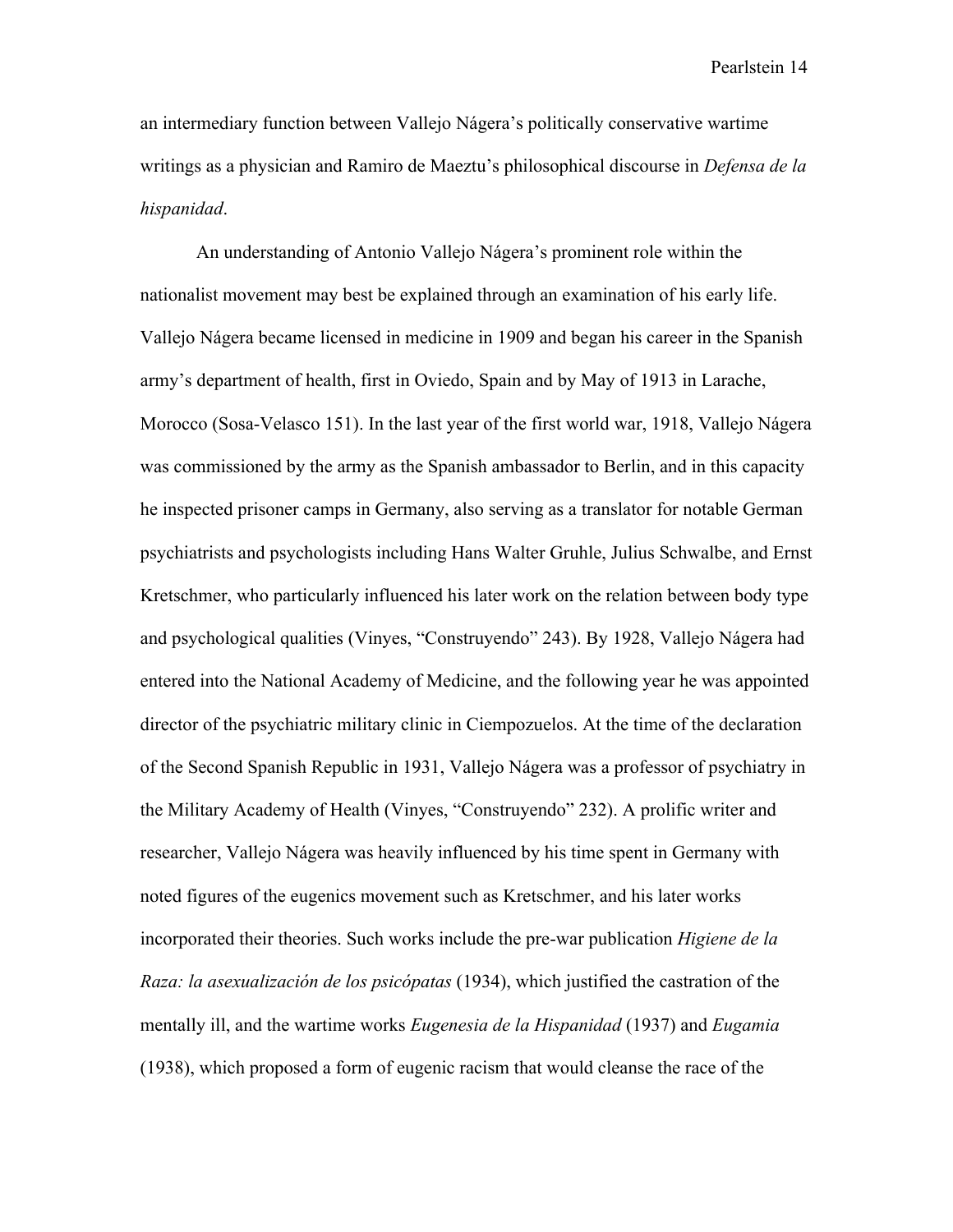environmental factors that fostered the 'red' gene of Marxism and mental deficiency, characteristic of the enemies of the Nationalist movement (Preston*, Spanish Holocaust* 514).

My focus in this thesis is on the 1938 writings of Vallejo Nágera and the importance that they hold in historically contextualizing Francoist Spain's depiction of the country's wartime crisis of identity and the need to defend the true Spain that is being threatened by the Second Republic. While the texts of Vallejo Nágera center upon a discursive representation of eugenics to explain the supposed danger of the Second Republic, he is far from the first person to work with and abuse theories of eugenics in the history of Spain.

On March 31, 1492, King Ferdinand II of Aragon and Queen Isabella I of Castile issued the Alhambra Decree, effectively expulsing all Jews from the Spanish empire. The decree became public on May 1, 1492, and the Jews had the choice to leave the empire or convert to Catholicism by July 31, with the alternative being the death penalty and the confiscation of all possessions. The Decree reasons that the Jewish people have "redounded to the great injury, detriment and opprobrium of our holy Catholic faith" (qtd. in Peters 25) and that "those who perturb the good and honest life of cities and towns and by contagion can injure others should be expelled from those places and even if for lighter causes that may be injurious to the Republic, how much more for those greater and most dangerous and most contagious crimes such as this" (qtd. in Peters 26). Most noteworthy in this excerpt is the use of the language of illness in characterizing the enemy, as evidenced by the characterization of the crimes of the Jews as *contagious*. As an early project of racial cleansing in Spanish history, the expulsion of the Jews in the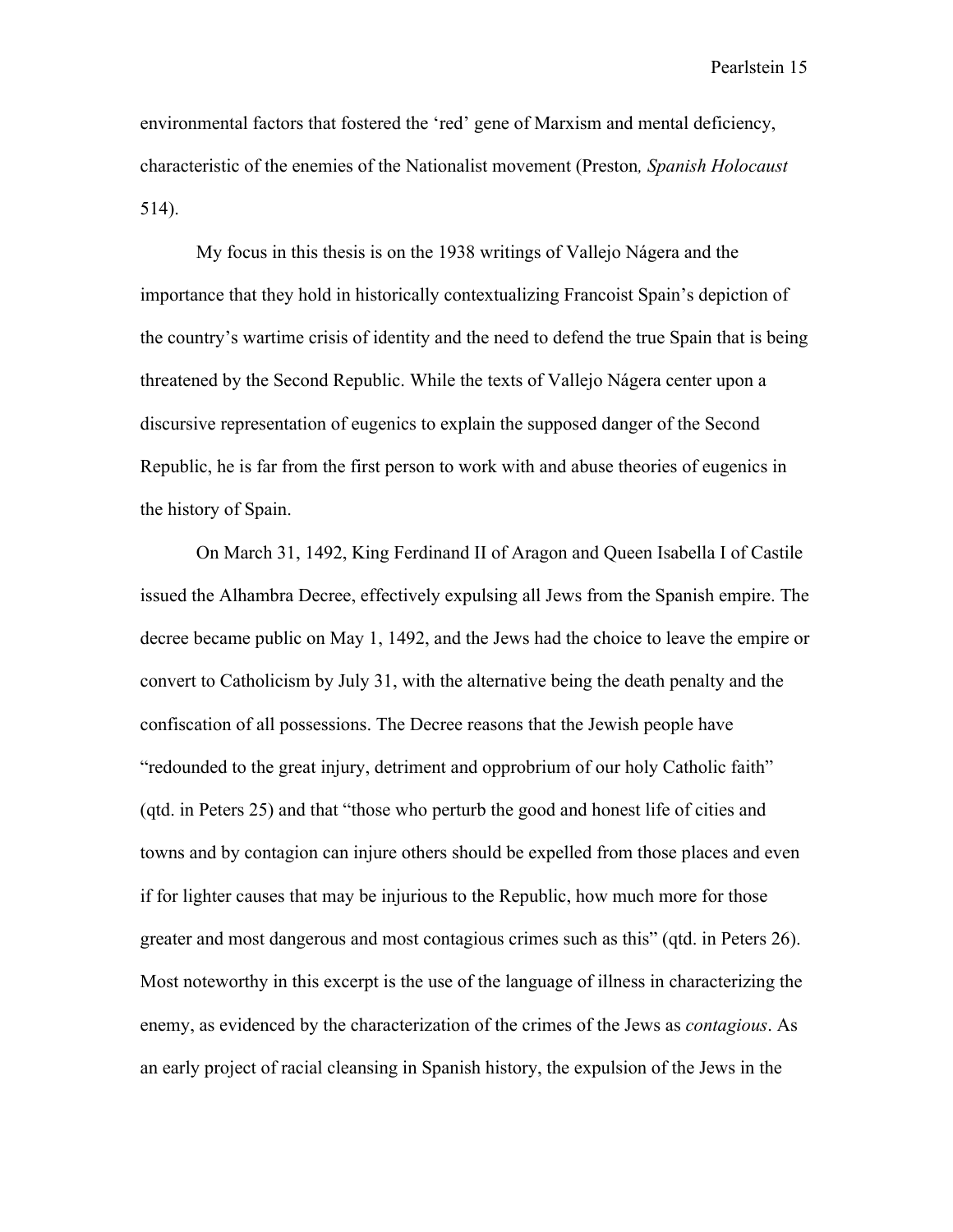fifteenth century set a significant precedent for later use of anti-Semitism and as a defense of extermination in Spain by figures such as Ramiro de Maeztu, who opposed secularism and international influence at the close of the nineteenth and start of the twentieth centuries.

During the time of Ferdinand and Isabella, the Spanish citizenry thought of the Jewish people as responsible for the ritual assassinations of Catholic children, along with other medieval myths that justified their expulsion from Spain (Preston, "Theorists" 55). These ideas again gained credibility after the loss of the Spanish-American war in 1898, which as a result of the Treaty of Paris meant the reduction of the Spanish empire due to the loss of Cuba, Puerto Rico, Guam and the Philippine islands. The loss of territory deeply affected the Spanish psyche, and as historian Donald Dyal suggests, "the reversal of fortunes spiked a deepening Spanish pessimism that wondered aloud if Spain and its institutions had a right even to exist" (Dyal 108). At this time, a group of prominent Spanish intellectuals, known as the Generation of 1898, were responding to the turn of century crisis that had ensued as a result of Spain's loss of empire. These men, among them Ramiro de Maeztu, attempted to re-craft Spanish identity in the wake of great loss, advocating for the need to restore Spain to its former glory. For Maeztu, the loss of empire was a direct result of the loss of a Catholic orientation: "desde el momento en que el régimen nuestro, aun sin cambiar de nombre, se convirtió en ordenación territorial, militar, pragmática, económica, racionalista, los fundamentos mismos de la lealtad y de la obediencia quedaron quebrantados" (Maeztu 34). Maeztu felt that this crisis of identity would be best resolved through returning to the practices of the Catholic Kings, who chose to expulse the Jews out of a desire to establish a unified theocracy. Maeztu's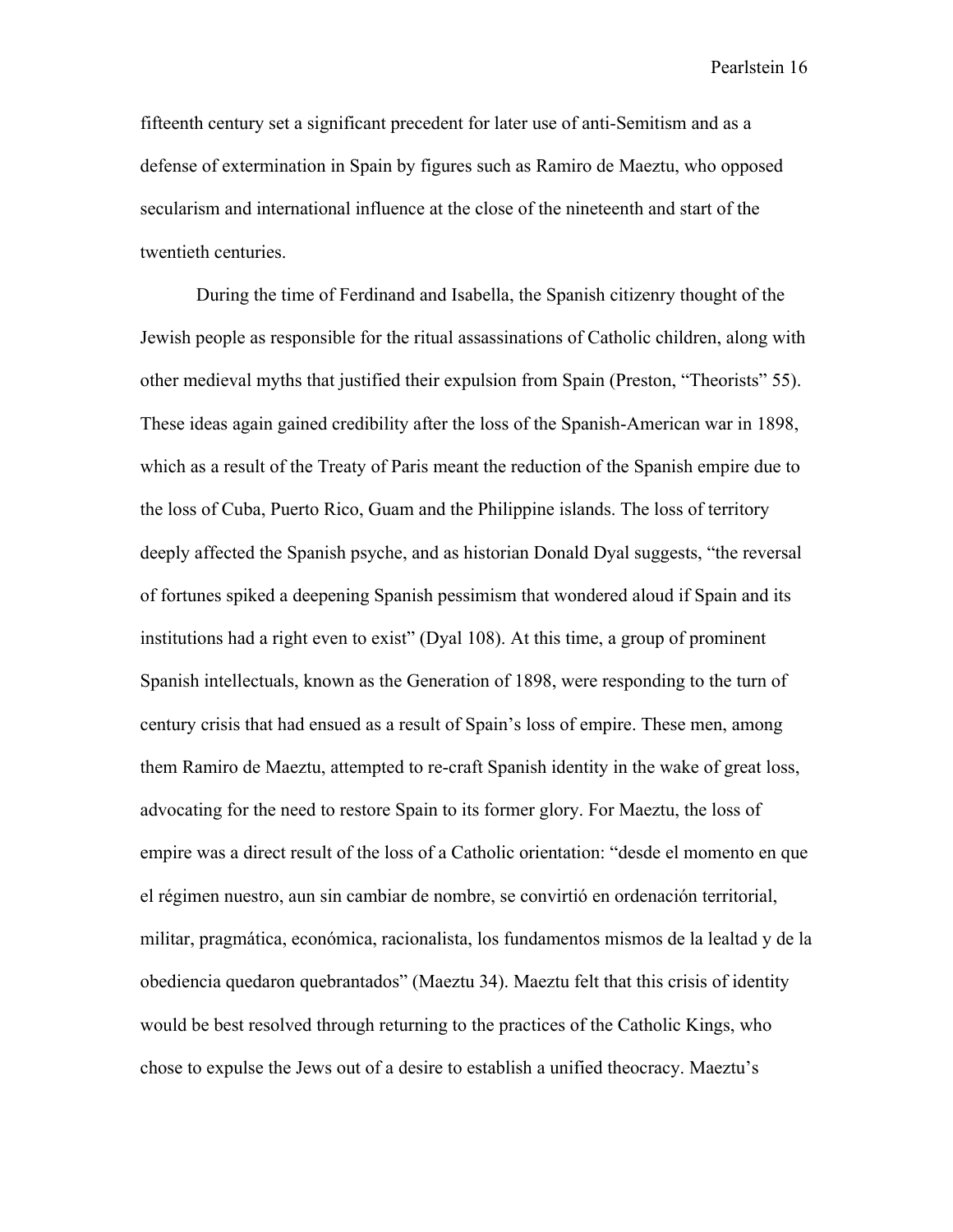defense of the Spanish Inquisition begun by Ferdinand and Isabella is reflective of 1898 as a critical time in grappling with questions of Spanish identity:

Frente a los judíos, que son el pueblo más exclusivista de la tierra, se forjó nuestro sentimiento de catolicidad, de universalidad. El principal cuidado de la religión de Israel es mantener la pureza de la raza. No es verdad que los judíos constituyen, en primer término, una comunidad religiosa. Son una raza. Creen en su propia sangre y no en ninguna otra…Y, de otra parte, un judío sigue siendo judío cuando abjura de su fe. Por ello precisamente nos obligaron a establecer la Inquisición. (Maeztu 209)

In this subsection entitled "Contra moros y judíos," Ramiro de Maeztu defends the actions of Ferdinand and Isabella that established the Spanish Inquisition on the basis that the Jewish people constitute their own race and so may not be considered Spanish. Maeztu justifies this claim in writing that the Jewish people are not true Spaniards as they continue practicing Judaism in private even after their conversion to Christianity, an obligation during the Inquisition. The significance of this assertion is that Maeztu conflates Spanishness with Catholicism; those who practice Judaism are not Spanish and must either truthfully convert or be expelled or killed. By portraying the Jewish people as Spain's Other and by rationalizing the actions of the Catholic Kings, Maeztu implies the need to return to racial cleansing as the answer to the question of national identity that the loss of the Spanish-American war raises. While it is true that few Jews were living in Spain in 1934, the year that Maeztu's *Defensa de la hispanidad* was published as a complete text, historian Paul Preston argues in "Theorists of Extermination" that "Spanish 'anti-Semitism without Jews' was not about real Jews so much as an abstract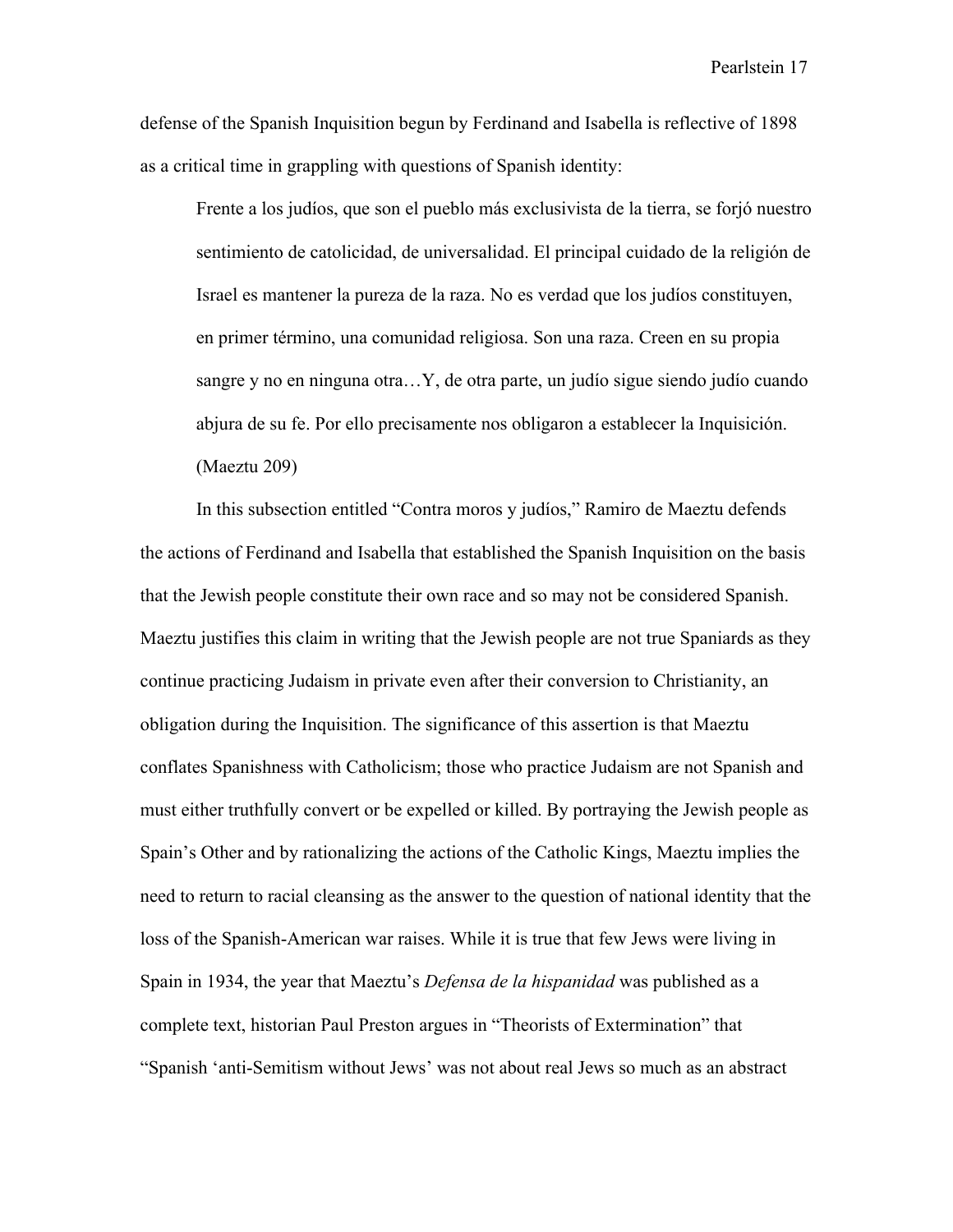construction of a perceived international threat"  $(55)$ .<sup>1</sup> The perceived international threat to which Maeztu responds in 1934 is the Second Spanish Republic, whose secularism threatened the Catholic identity upon which Spain was built. In a speech given on October 19, 1931, Manuel Azaña, then Minister of War and later Prime Minister and President of the Republic, stated that 'Spain has ceased to be Catholic' (qtd. in Preston, *Spanish Holocaust* 10). Just as the loss of empire in 1898 signified a crisis of Spanish identity, a new crisis arose less than forty years later in the country's 1931 transition from Catholic monarchy under Alfonso XIII to a secular constitutional Republic under President Niceto Alcalá-Zamora. Ramiro de Maeztu's *Defensa de la hispanidad* focuses centrally upon Catholicism as an inherent feature of Spanish identity and patriotism, in contrast to the secularism of the Republic. As Richards writes about anti-Semitic practices in Spain in *A Time of Silence*, "Catholicism went hand in hand with a rejection of the 'anti-Spain' incarnated by its main enemies: liberalism, atheism, freemasonry, international Jewry and regional separatism. The terms 'communism' or 'Marxism' were used to include all of these, and a conspiracy against Spain by these elements was constantly invoked" (57). In this sense, Maeztu's 1934 Spanish readership was able to use the familiar language of the Other in the form of the Jewish people and could equate the danger that they have historically posed to traditionalist nationalism with the danger that the supposed un-patriotic and non-Catholics posed to the political right.

Ramiro de Maeztu's role as director of the conservative traditionalist magazine *Acción Española* (1931-1937), concurrent with the release of his 1934 work *Defensa de la hispanidad* is significant and representative of similarities in the use of anti-Semitism

 

<sup>1</sup> Maeztu's 1934 *Defensa de la hispanidad* is largely composed of a number of essays previously authored by him and published in different volumes of *Acción Española*, the right-wing political magazine which he directed from 1933 until it ceased publication in 1937.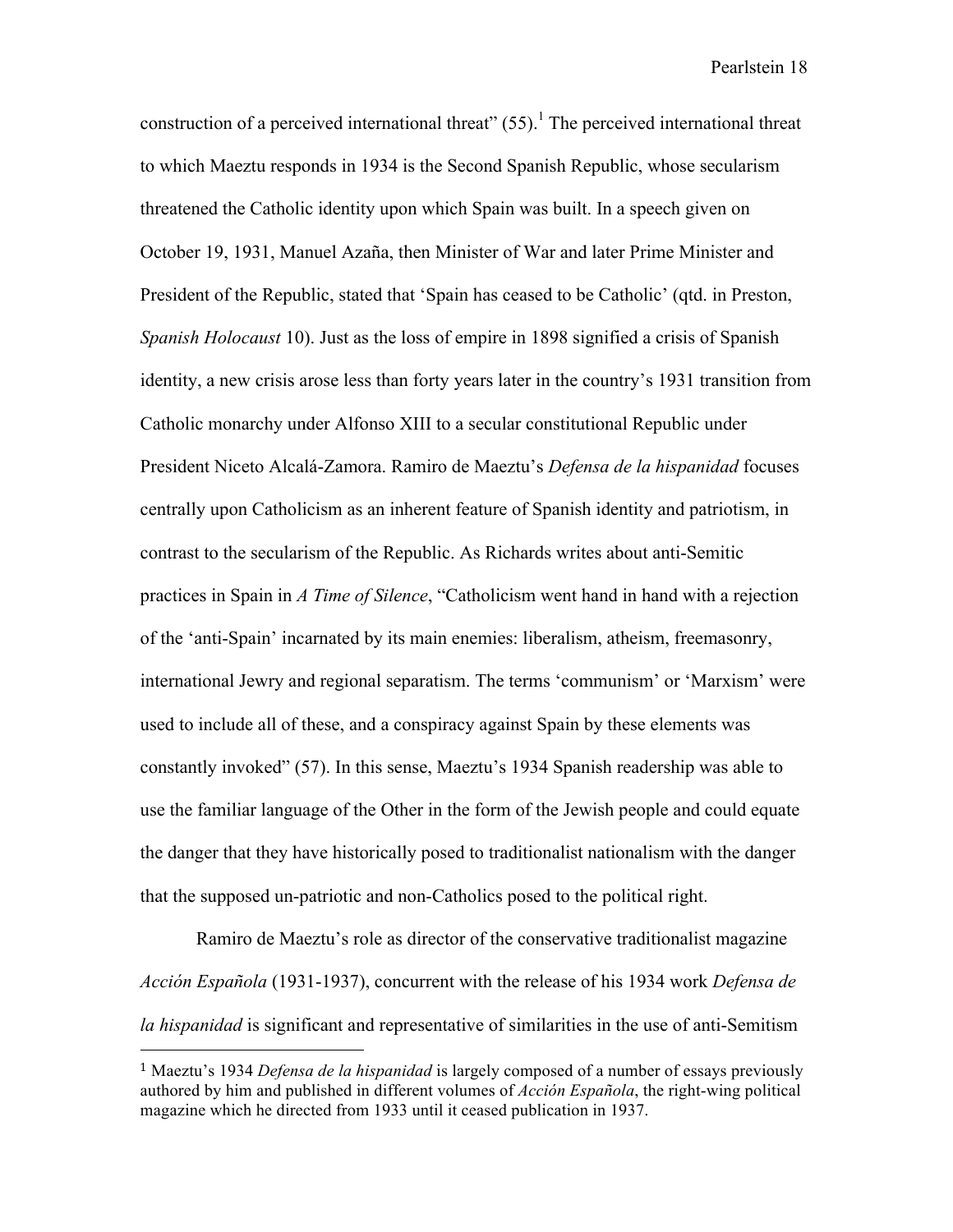by both publications. The magazine was funded by prominent monarchists and the Spanish right in response to the recently established Republic of 1931. According to historian José Peña González, the magazine was conceived of "desde el primer momento como el instrumento de la contrarrevolución que España necesita" (34). Much like Maeztu's *Defensa de la hispanidad*, which was replete with anti-Semitism, the essays contained within *Acción Española* similarly demonized the Jewish identity as a strategy in writing of the perceived threat of the Republic. Preston explains that anti-Semitic literature was widely circulated throughout the Nationalist Movement and "was given a modern spin in Spain by the dissemination from 1932 onwards of the most influential work of the genre," titled *The Protocols of the Elders of Zion* ("Theorists" 49). Written by Sir John Retcliffe, the pseudonym of German writer Hermann Ottomar Friedrich Goesche, and first published in Spanish in 1930, the work explores a mythical Jewish government in its quest for world domination (Preston, *Spanish Holocaust* 33). As a popular point of reference among the clergy and the politically conservative contributors to *Acción Española*, the *Protocols of the Elders of Zion* were taken seriously and applied in their characterization of the Spanish left. The myth of a judeo-masonic-bolshevik conspiracy to overtake the world introduced new ways of conceiving of the threat posed against Spanish identity in the years leading to the Spanish Civil War. Spanish conservatives believed that socialism was a Jewish idea, citing figures such as Leon Trotsky as evidence. Along this line, they thought of the Second Spanish Republic as a product of the same conspiracy and the manner by which the Jews and Freemasons would take control of Spain. The Spanish left, the puppets of the true conspirators looking to destroy Spain, were deemed as enemies of the state that needed to be cleansed from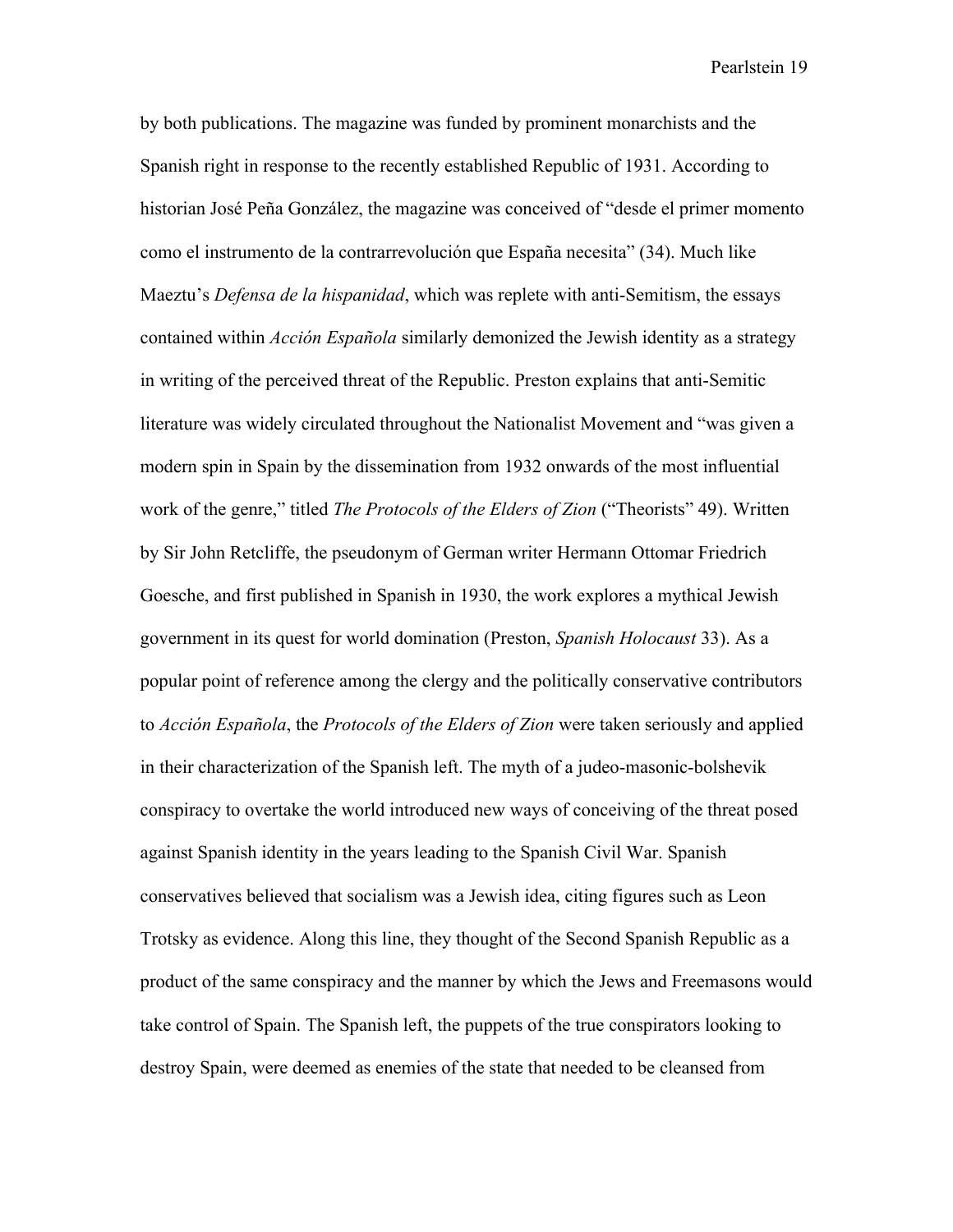society. In *Defensa de la hispanidad*, Maeztu unites his work under a common theme and relays the main threat to the Spanish State:

> Esto que aquí inició la "Acción Española", que es la defensa de los valores de nuestra tradición, es lo que ha debido ser, en estos dos siglos, el principal empeño del Estado, no solo en España, sino en todos los países hispánicos. Desgraciadamente no la ha sido. No defendimos lo suficiente nuestro ser. Y ahora estamos a merced de los vientos. (Maeztu 41)

In this sense, Maeztu sees the defense of Spanish values as a duty of all Hispanic countries, and an obligation that has been overlooked throughout the past two centuries. The ascension of the Republic to power and the loss of a Spanish monarchy is a result of this critical error, and the reason that the Spanish people are now *at the mercy of the winds*.

In his *Defensa de la hispanidad*, Maeztu divides the Spanish citizenry into two groups: those who uphold the true spirit of the state and will aid in its regeneration, on the one hand, and those that do not have this spirit and constitute a source of contamination. Those offenders of the Spanish State who oppose Maeztu are not distinguished on the basis of a concrete or objective classification such as ethnicity or socio-economic status, but instead by their lack of spirituality. Maeztu communicates clearly that liberalism is not the foundation upon which the state may restore itself; rather, liberalism is an element of disunity that must be eliminated from the Spanish State. In the subsection "La Hispanidad y su dispersión," Maeztu writes of the current state of affairs and the importance of the "spirit of Hispanism": "entonces percibimos el espíritu de la Hispanidad como una luz de lo alto. Desunidos, dispersos, nos damos cuenta de que la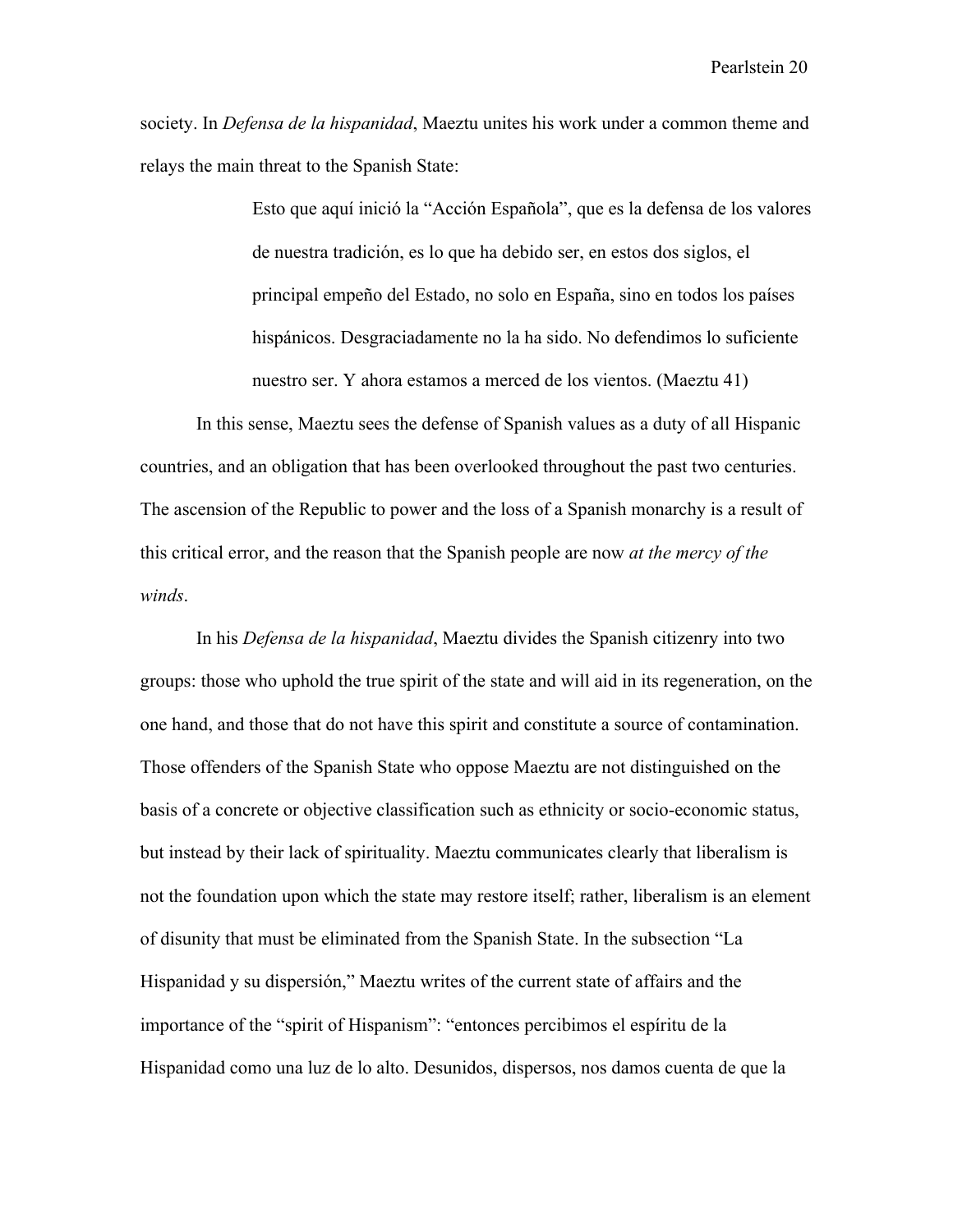libertad no ha sido, ni puede ser, lazo de unión. Los pueblos no se unen en la libertad sino en la comunidad. Nuestra comunidad no es racial, ni geográfica, sino espiritual" (Maeztu 45). The goal of Maeztu in this section, and in the work as a whole, is to communicate the current political and cultural state of Republican Spain, synthesizing the central conflict as a fundamental difference in identity between the liberals and traditionalists. Maeztu bluntly rejects liberalism as the solution to societal ills, instead suggesting that "spirit" is the only unifying force in the country. By crafting his own ideology of the spirit, Maeztu is able to Other the Spanish left, though they differ little from their rightwing counterparts geographically and racially. By conflating political difference with long standing historical Spanish prejudices and the discourse of othering, Maeztu characterizes the secular Republic as a "foreign" threat to the "universal spirit" of a historically Catholic Spain.

In a chapter entitled "Contraste de nuestro ideal: libertad-igualdad-fraternidad," Ramiro de Maeztu contrasts what he believes to be the central beliefs of "the revolutionary idea of liberalism" with the "antiguo sentido de hombre" with which he and other traditionalists may identify (Maeztu 80). Maeztu contends that although the Spanish people may have originally been encouraged by the revolutionary promises of liberty, equality and fraternity, that they have been disillusioned all along and that a return to the age-old political institutions of the past will serve the country well.<sup>2</sup> In making this point, Maeztu writes, "ahora están desencantados los españoles que habían cifrado sus ilusiones en los principios de Libertad, Igualdad y Fraternidad. Se habían figurado que florecerían

 <sup>2</sup> Liberty, equality and fraternity (from the French *liberté, égalité, fraternité*) is the national motto of France, with origins in the French Revolution. Maeztu re-purposes this phrase as being characteristic of all revolutions, applying it to his critique of the Second Spanish Republic in this chapter. He criticizes the Republic for not adopting this motto, too, contending that the principles of liberty, equality and fraternity are actually Christian in origin (85).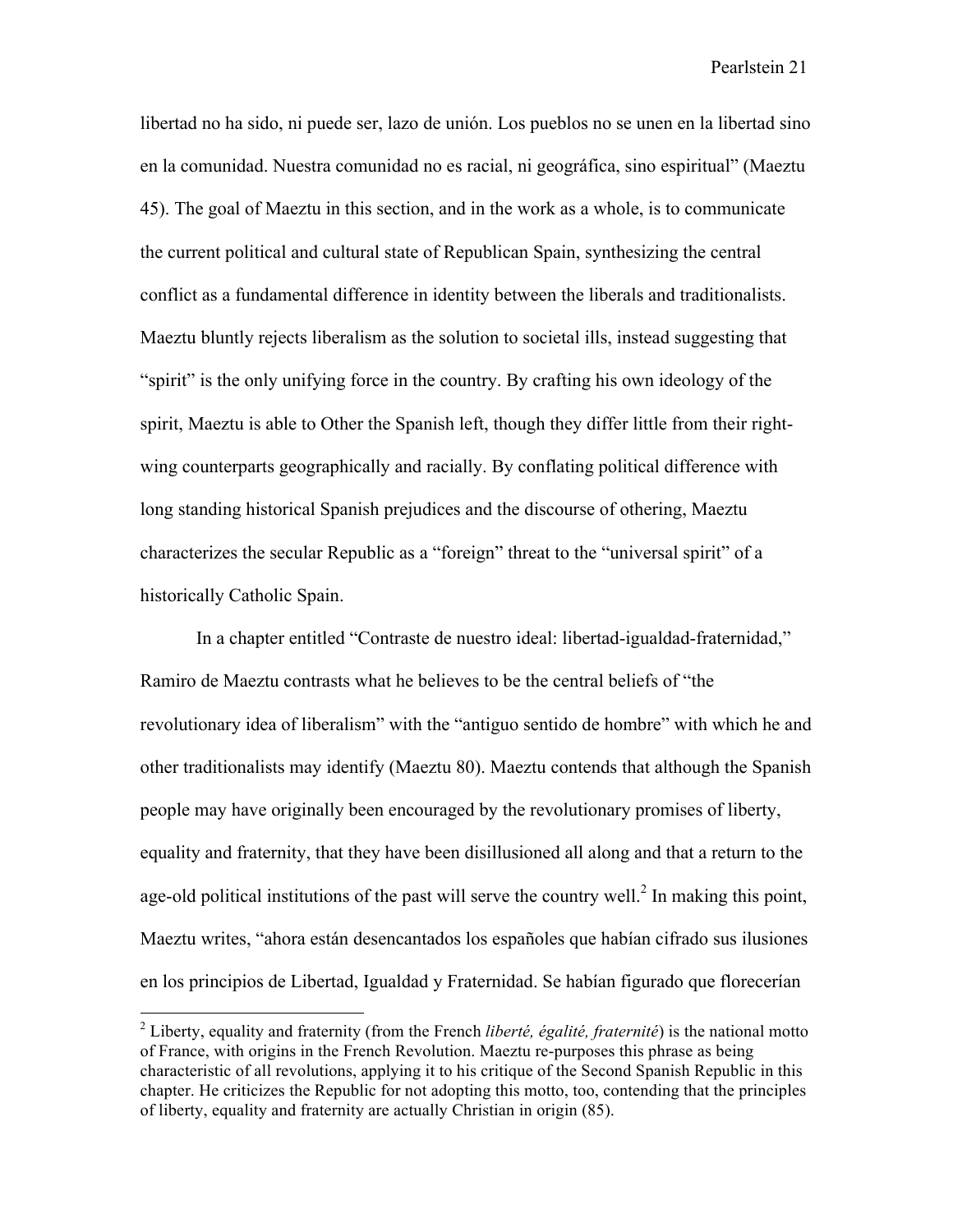con esplendidez al caer las instituciones históricas, que, a su juicio o a su prejuicio, estorbaban su desenvolvimiento (Maeztu 104). Instead of being disillusioned by revolutionary ideals that destroy the institutions of the Spanish State, Maeztu suggests that a return to devout Catholicism is the answer to the ills currently plaguing society. To argue this point, Maeztu refers to countries that have lost the religious ties upon which they were founded, the United States among them:

> Es verdad que los Estados Unidos fueron un tiempo puritanos y que sus costumbres, ya que no sus leyes, obligaban a sus ciudadanos a pertenecer a una confesión religiosa determinada. Pero el puritanismo ya pasó, por lo menos en las grandes ciudades; los neoyorkinos no están ahora obligados a profesar religión alguna. …Y el resultado de todo ello es un índice de criminalidad el más alto del mundo, la disolución de la vida de familia y tan tremenda crisis económica y política que su militar de más prestigio, el general Pershing ha podido proclamar recientemente, en medio de la atónita atención de las gentes, que los Estados Unidos no pueden encontrar su salvación más que en un régimen fascista y dictatorial, que restablezca la disciplina social con mano dura. (Maeztu 92)

The significance of Maeztu's argument here is two-fold: first, he succinctly defends the need for Spain to remain Catholic in order to prevent criminality, the dissolution of the family unit, and economic and political crisis. Second, he re-appropriates a quote by American World War I General John Pershing to lend credence to his argument that a fascist and dictatorial regime is superior to a democracy. By criticizing the United States and the city of New York, Maeztu is able to define a central characteristic of liberalism: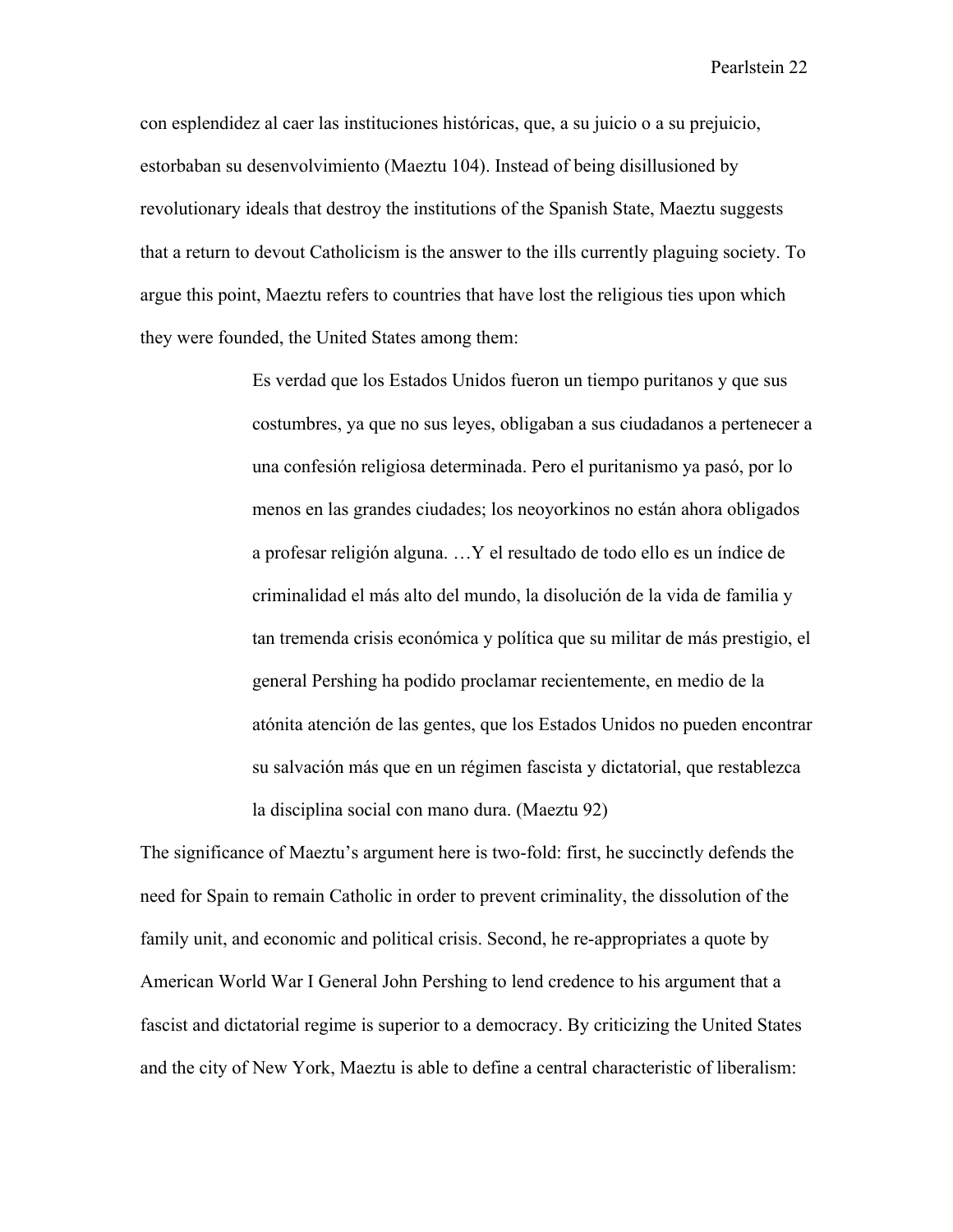imitation of that which is foreign. In this case, the Second Spanish Republic has followed the example of the United States, a foreign nation that fell victim to the loss of Puritanism, causing the collapse of its social institutions. If Spain continues to imitate the Americans, Maeztu suggests, its collapse will be imminent.

In the November 1936 article "A Book that Red Madrid Banned," written under the pseudonym "Hispanista" and published by the Irish literary journal *The Irish Monthly,* Ramiro de Maeztu is shown to be a prominent and devout academic whose writings on the centrality of Catholicism to Spanish identity align well with the importance attached to Catholicism in Ireland.<sup>3</sup> Maeztu's imprisonment by Republican authorities and the banning of his book *Defensa de la hispanidad* by the Republic in 1936, are here called into question, with the Irish author writing that the purpose of his "master work, which was hailed by supporters of the Right and now has been suppressed by the Left, was not to denounce the Republic, not to call for the King's return, not to attack directly any policy or measure. It was simply to demonstrate the grandeur of Spanish tradition" (Hispanista, 724). Whereas "Hispanista" was uncertain as to the rationale behind the banning of Maeztu's master work, the government was certain of the danger the text presented: it refuted the founding principles of the Republic and called for the re-establishment of a Catholic monarchy as to secure the future of the Spanish State.

 

<sup>3</sup> *The Irish Monthly* was a prominent Irish literary journal founded by Fr. Matthew Russell (1834- 1912), who edited the publication until his death. The next editor, Fr. Lambert McKenna (1870- 1956) shifted the focus of the journal to Catholic social and educational thought, and this review of Maeztu's *Defensa de la hispanidad* appears in the journal during his tenure.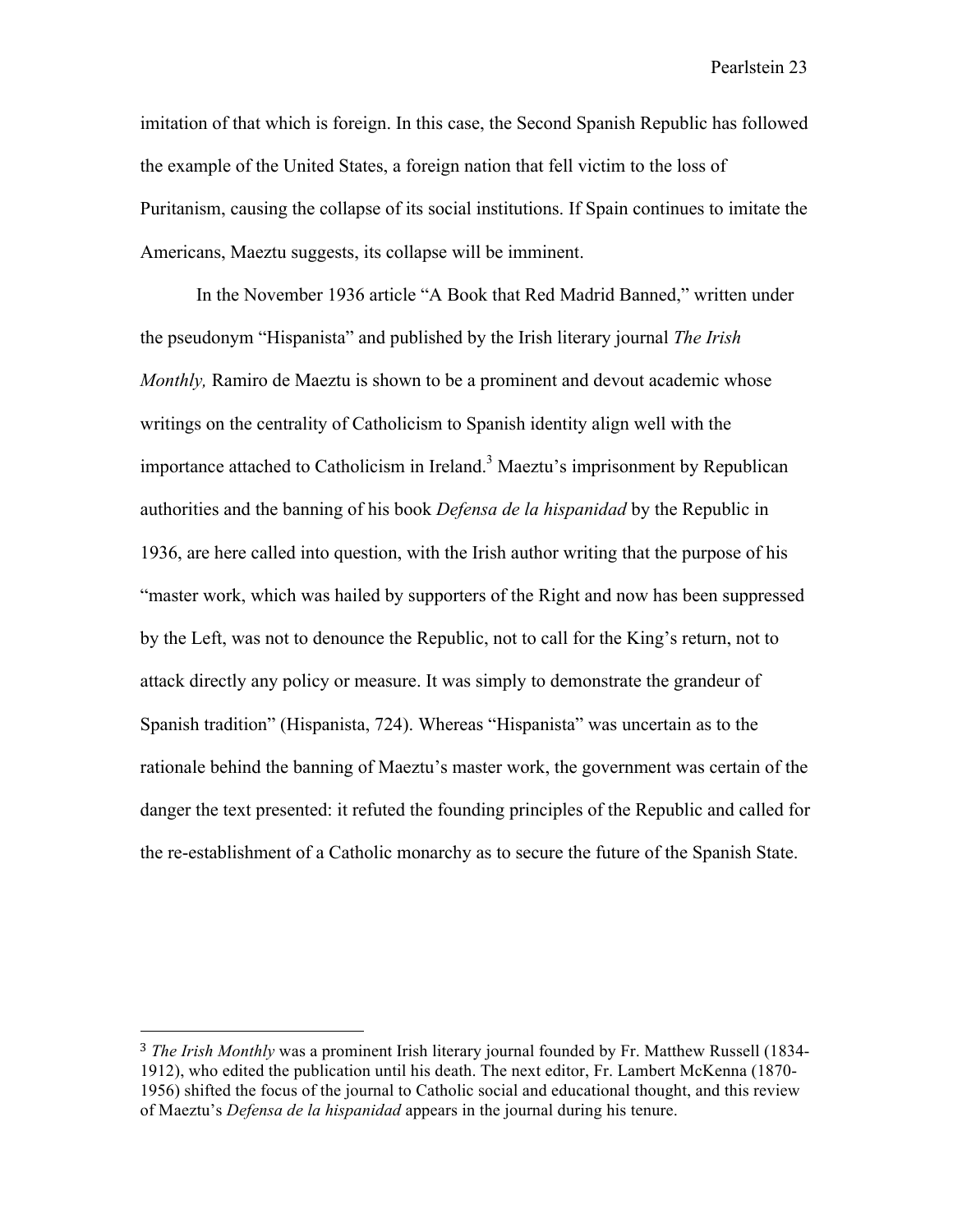### **Ernesto Giménez-Caballero, Antonio Vallejo Nágera and the Vocabulary of Illness and Degeneration**

Ernesto Giménez-Caballero (1899-1988), one of the main proponents of Spanish fascism in the 1930s, wrote prolifically throughout the war in support of the Nationalist movement. As tools of Nationalist propaganda, his wartime writings were fixated upon the need to defend the Spanish State from the threat of the Republic. As historian Núnez Seixas argues in his essay, "Nations in Arms Against the Invader," "unlike republican propaganda, the rebels' emphasis was not predominantly on the *people*, but on the *nation*, and on the *traditional values* by which Spaniards took up arms" (qtd. in Ealham and Richards, *Splintering* 57). I contend that this focus upon the true nation as compared with the non-nation, and the application of the discourse of elimination, characteristic of extreme right political ideology, is shared between Antonio Vallejo Nágera and Ernesto Giménez-Caballero, both frequent contributors to the fascist political magazine *Acción Española*. As publications released in the midst of the war, the writings of Giménez-Caballero, *Exaltaciones sobre Madrid* (1937) and *España y Franco* (1938) are replete with imagery relating to sickness and death, and provide an intermediary function between Ramiro de Maeztu's more philosophical work, *Defensa de la hispanidad* and Antonio Vallejo Nágera's medically oriented *El factor emoción en la España nueva*.

In *España y Franco*, a twenty-nine page treatise divided into eight sections, Giménez-Caballero addresses his fascist contemporaries and extols the virtues of his "undefeated" leader, General Francisco Franco. Each section glorifies an achievement or characteristic of Franco, ranging from his ability to slay the metaphorical 'bestia roja' of the Republic, to his establishment of a totalitarian state, to the significance that his very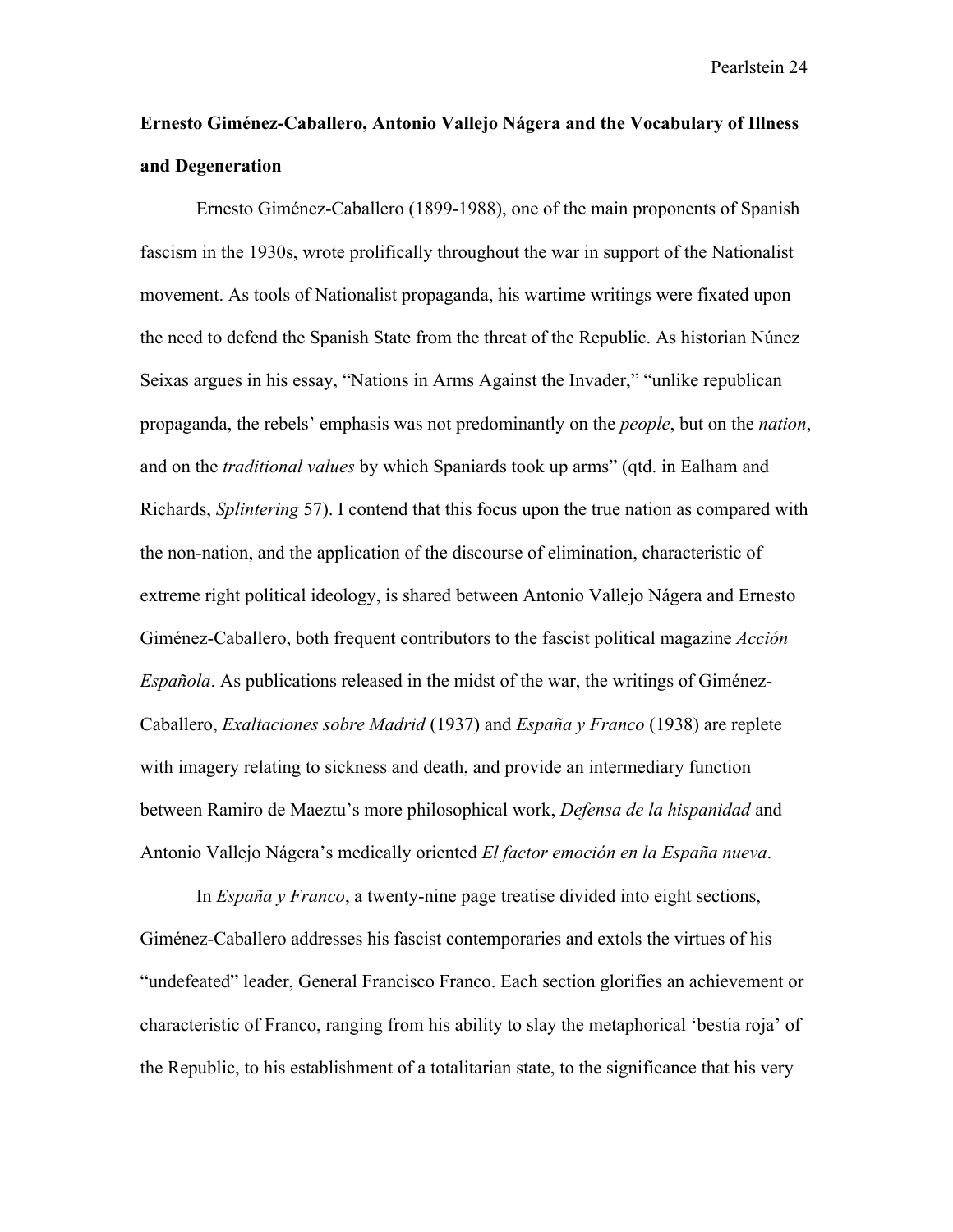name carries when said aloud by a Spaniard: "Y como gritar ¡FRANCO! Es decir Dios, España y Tradición, es gritar, por tanto ¡FALANGE! La de hoy, la de mañana, la definitiva" (Giménez-Caballero, *España y Franco* 26).4

By beginning *España y Franco* with the section entitled "Ultimo esfuerzo de la bestia roja," Giménez-Caballero offers a characterically fascist description which aligns well with Ramiro de Maeztu's characterization of the enemy in *Defensa de la hispanidad*. As Nil Santiáñez explains, "almost invariably, fascist literature written on the war portrays the *Reds* as abject, murderous, vulgar, depraved, profit-seeking, Mongoloid like *Untermenschen*, as evil figures lacking political convictions whose sole purpose is the extermination of Spain" (204). Giménez-Caballero's creation of a "bestia roja" is significant in representing both the color that denoted the Republican army and also the term *reds* that Francoists used as an insult against Republican forces. The term *beast*, with connotations of cruelty, violence and depravity, would be precisely the animal that the nationalists would wish to portray as their opposition, a creature undeserving of characterization as a human and one that is frequently exterminated. To begin the chapter, Giménez-Caballero writes of Franco jumping into the sea with a knife to split the red beast in two, describing the fate of the creature as "a punto de morir definitivamente" (5). According to Giménez-Caballero, the red beast is the Spanish left, whose near-death is celebrated as the realization of a dream, allowing families to reunite and for the characteristics of indiscipline, rebellion, indolence and stupidity to be eliminated from society. This first chapter metaphorically describes the action that Maeztu symbolically advocates for in *Defensa de la hispanidad*, but with a twist, arguing in favor of the

 

<sup>4</sup> The Falange is the term used to refer to the fascist political party that was in power at the time of Francisco Franco's dictatorship. It was originally established in 1933 by José Primo de Rivera, and was the only legal political party of the state during the Franco regime.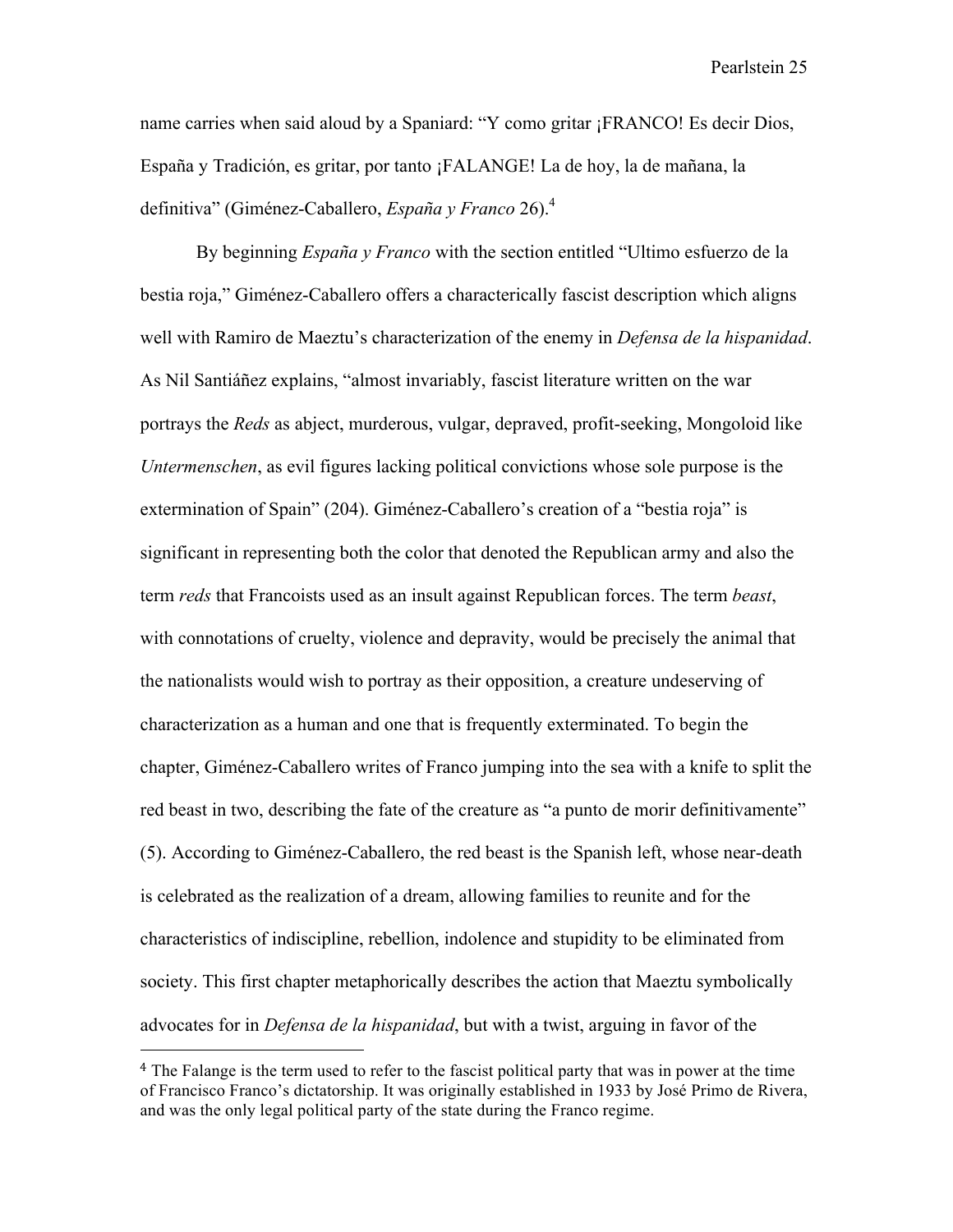elimination of those traits not aligned with the universal spirit of Spain, characterized by Catholic doctrine and a rejection of all foreign influence in favor of fascism.

Speaking in less metaphorical and more direct terms further on, Giménez-Caballero introduces the language of sickness and degeneration in the third section of the text, "Estado totalitario quiere decir: un solo poder: Franco". Giménez-Caballero focuses this section on Franco's establishment of a totalitarian state, and writes of the danger that the secularist Republic constitutes in challenging this governmental system. As historian San Francisco explains in her essay, "las aportaciones del fascismo, especialmente las de Ernesto Giménez-Caballero…fueron las más abundantes en esta revolución del léxico que realizaron los sublevados" (qtd. in Arósteguí, *Franco* 114). In creating his own political lexicon, then, Giménez-Caballero is able to tie the biological human condition of sickness with the present political condition of the Spanish State: "Ya España había querido atajar ese cáncer de disolución secular…había perdido la brújula que salva a los pueblos y le había salvado a ella durante el Imperio, desde los Reyes Católicos hasta Felipe II: el 'sentido de unidad'" (*España y Franco* 9). While he relays a similar message to Maeztu's, Giménez-Caballero is writing during the time of the Spanish Civil War, and using medical terminology to better distance the Republic from the Nationalist Movement. Giménez-Caballero defines secularism as a cancer that the Spanish State has been unable to attack, largely due to the lack of a *spiritual compass*, a feature that saved the Spanish State from the time of the Catholic Kings to the reign of Felipe II. In writing of the need for a *compass* to assist in the dissolution of secularism, Giménez-Caballero again echoes the central message of Maeztu: that faith in Catholicism and allegiance to the Spanish State ensure the success of the country.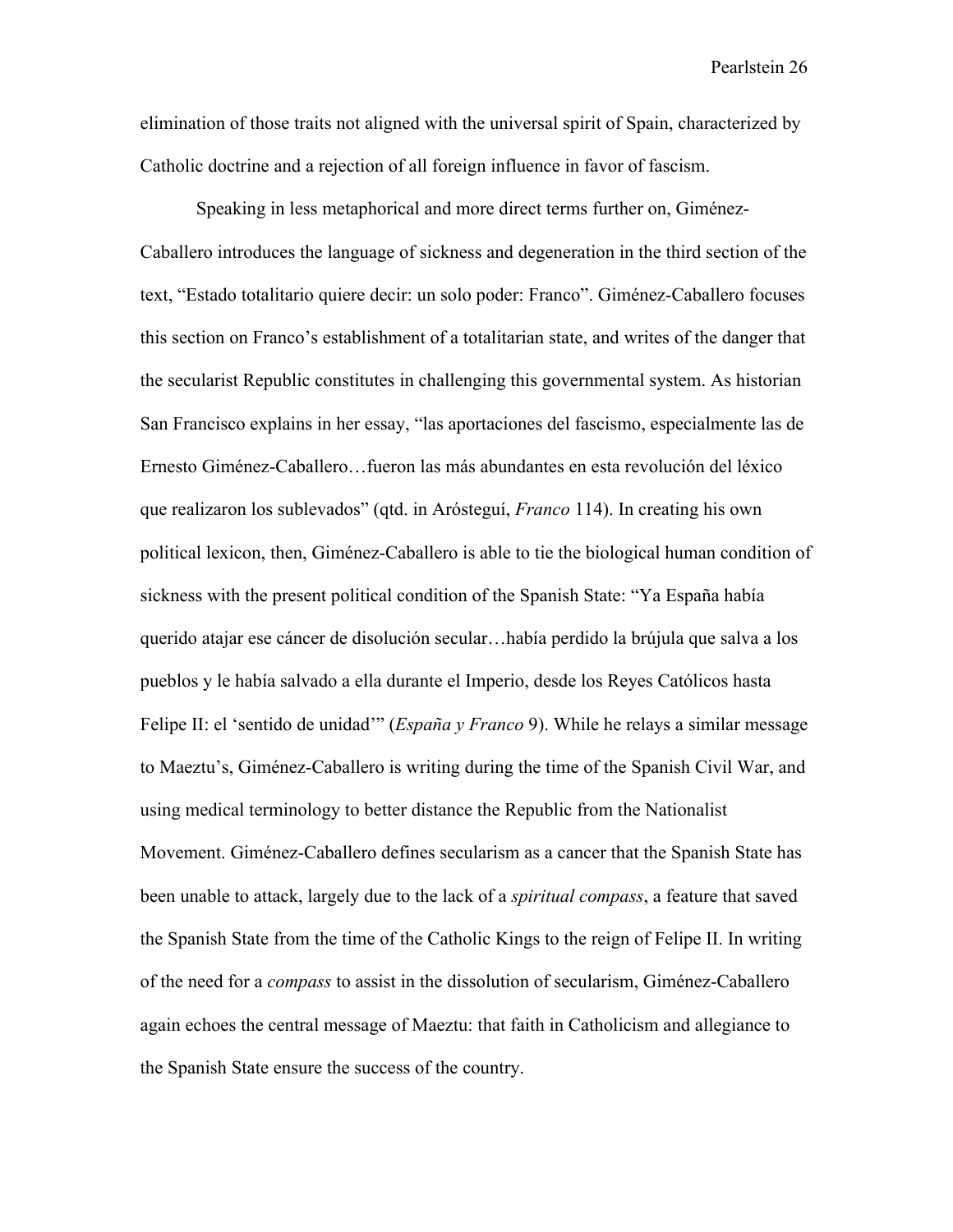Ernesto Giménez-Caballero, in his work *Exaltaciones sobre Madrid*, offers a fascist perspective on the current state of Madrid in 1937, one year into the Spanish Civil War. The twenty-four page publication is split between four 'exaltaciones' of Madrid, each questioning an element of the city's identity in the wake of the establishment of the Second Spanish Republic. Giménez-Caballero's central message is that the Spanish populace must take up arms in defending Spain's helpless capital city from the Republic, even justifying the killing of neighbors and family members: "¡Y debemos matar a nuestra sangre misma!" (*Exaltaciones sobre Madrid* 6). In reflecting the importance of the city in Fascist literature, Nil Santiáñez writes that "by representing the wartime urban divide within the binomial good/evil structure so characteristic of authoritarian fictions, these works set about to impress on the reader the pernicious, deadly effects of one production of space (the Republican) along with the need to restructure the urban and the national space upon the norms and rules established by the new state" (Santiáñez, 199). In keeping with Santiáñez's binomial structure, Giménez-Caballero dehumanizes the Republican enemy through metaphors of contamination and bestiality. The city of Madrid, a hotbed of Republican sentiment and much violence during the war, had continually resisted Nationalist advances and remained, at the time of Giménez-Caballero's writing, in the hands of the Republic. Using the ideology of Maeztu within the space of Madrid, Giménez-Caballero is able to paint the picture of a city that has fallen into disrepair, essentially a representation of death itself: "¡Madrid, contaminado de peste, de olvido, de alacranes, de injurias, de manolerías, de democracia, de asco, de verrugas repugnantes, de babas y de cocido, de burguesía con té, con contoneos sajones, intelectual, pedante y distinguida, profesoral, ginebrina, con sensibilidad de mono!"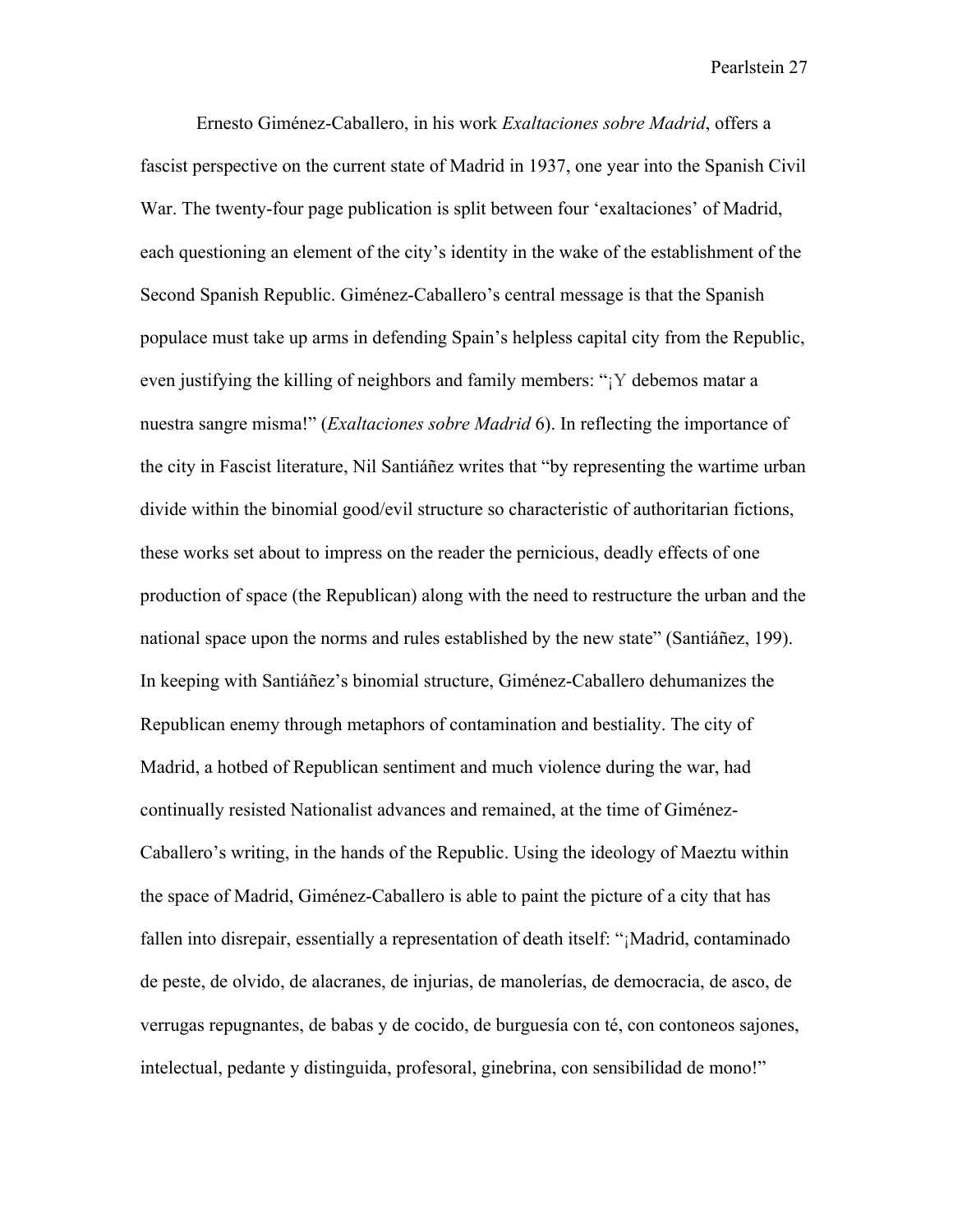(*Exaltaciones sobre Madrid* 15). The author expresses the perspective of a Franco supporter walking the streets of Madrid in order to incite action and bring emotion to bear. Not only does Giménez-Caballero write of the objects he sees and scenery he observes, but of the people he encounters too, bourgeoisie and pedantic but with the sensibility of a monkey. It is significant that he includes the term 'democracia' as a contaminating force within the setting of the city. Giménez-Caballero describes the streets and buildings of Madrid as widows, subjects of mourning. The churches lack crosses and their walls are torn down; the city is devoid of the spirit that it once contained. Giménez-Caballero sees Francisco Franco as the figure who will restore life to Madrid and to Spain as a whole, regenerating the race and nation: "Porque Franco no es el Jefe del Gobierno o el General más o menos técnico con ideas y sentimientos más o menos vagos sobre su patria. Es el hombre que ha tenido que rehacer y salvar el cuerpo de España célula a célula, y el alma de España soplo a soplo" (30). Again introducing the notion of health, Giménez-Caballero juxtaposes the unhealthy and contaminated city of Madrid and its inhabitants with the restorative power of Franco to bring about a cure for the cancer of dissolution and secularism from which the city suffers. This quotation evokes the imagery of mouth to mouth resuscitation as well through the use of the term "soplo," implying that Franco has the power to revive the body and the soul of the personified Spanish State, cell by cell, with each blow of air that he delivers.

In both the wartime fascist writings of Giménez-Caballero and Ramiro de Maeztu, readers begin to conceptualize the Republic and those loyal to it as both perilous and degenerative, in opposition to the impregnable and restorative qualities of the Nationalist Movement and its adherents. This stark difference in characterization is made clear in the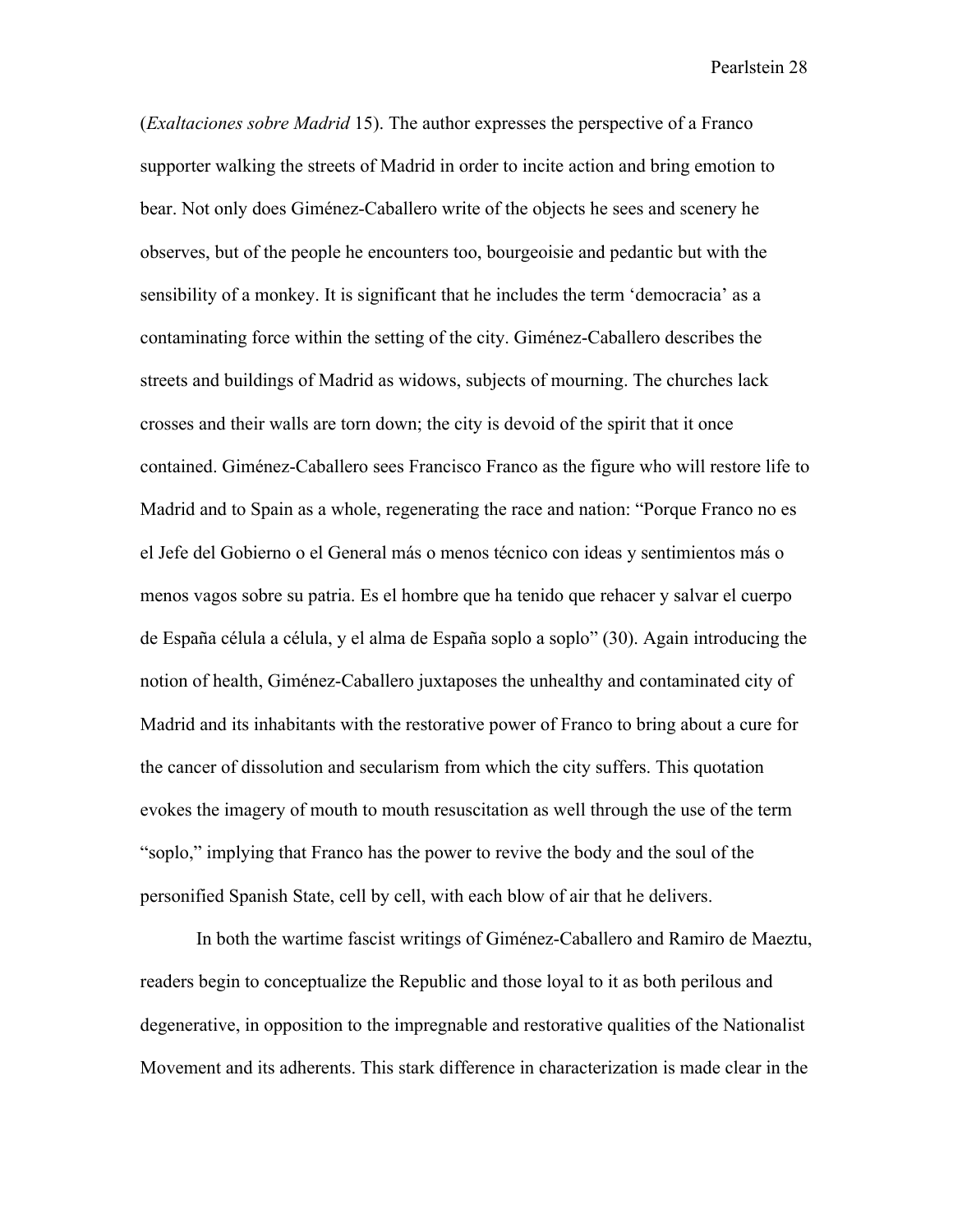works of both authors through the development of a unique lexicon. For Maeztu, this new vocabulary involves the use of terms such as *spirit* and *Hispanicity*, arbitrary phrases meant to be inclusive of all which is fascist and exclusive of all which is liberal. In his role as serving an intermediary function between the philosophical writings of Maeztu and the psychiatric texts of Vallejo Nágera, the lexicon of Giménez-Caballero similarly portrays the enemy as the Other, but instead employs vocabulary related to the sickness and barbarity of the Republic versus the health of the Nationalist movement. In writing of the destruction of the urban space of Madrid at the hands of the Republic, Giménez-Caballero writes: "Mientras abominables extranjeros ¡amos de la ciudad! nos azuzan, nos hostigan, nos escupen, nos afrentan de infamia en la sima infernal que nos abrieron. ¡Y con gozo diabólico se ríen viendo sacrificar a nuestra madre! ¡Y destrozar el cráneo a nuestro propio hijo! ¡Y nuestras mujeres---entre vino y bombas, violentadas---gritan!" (Giménez-Caballero, *Exaltaciones sobre Madrid* 6). Here, Giménez-Caballero writes of the danger that those loyal to Spain's Second Republic pose to the Nationalist Movement. While they claim to love the city, they are the source of its destruction and contamination and take joy in the degeneration of the urban space of Madrid, and the Spanish State at large. Giménez-Caballero even remarks that the joy the Republicans take in sacrificing the state is diabolical, even further re-enforcing the use of lexical strategies in Othering the Republic. As Nil Santiáñez remarks in reference to rhetorical strategies employed in fascist writing, "Repression, torture, assassination, debauchery, and greed modify the urban beyond recognition, reassigning new laws to the places and thereby creating a grotesque urban landscape whose places lack stable norms of coexistence" (201). In commenting on the changed landscape of Madrid and the possibility of the city remaining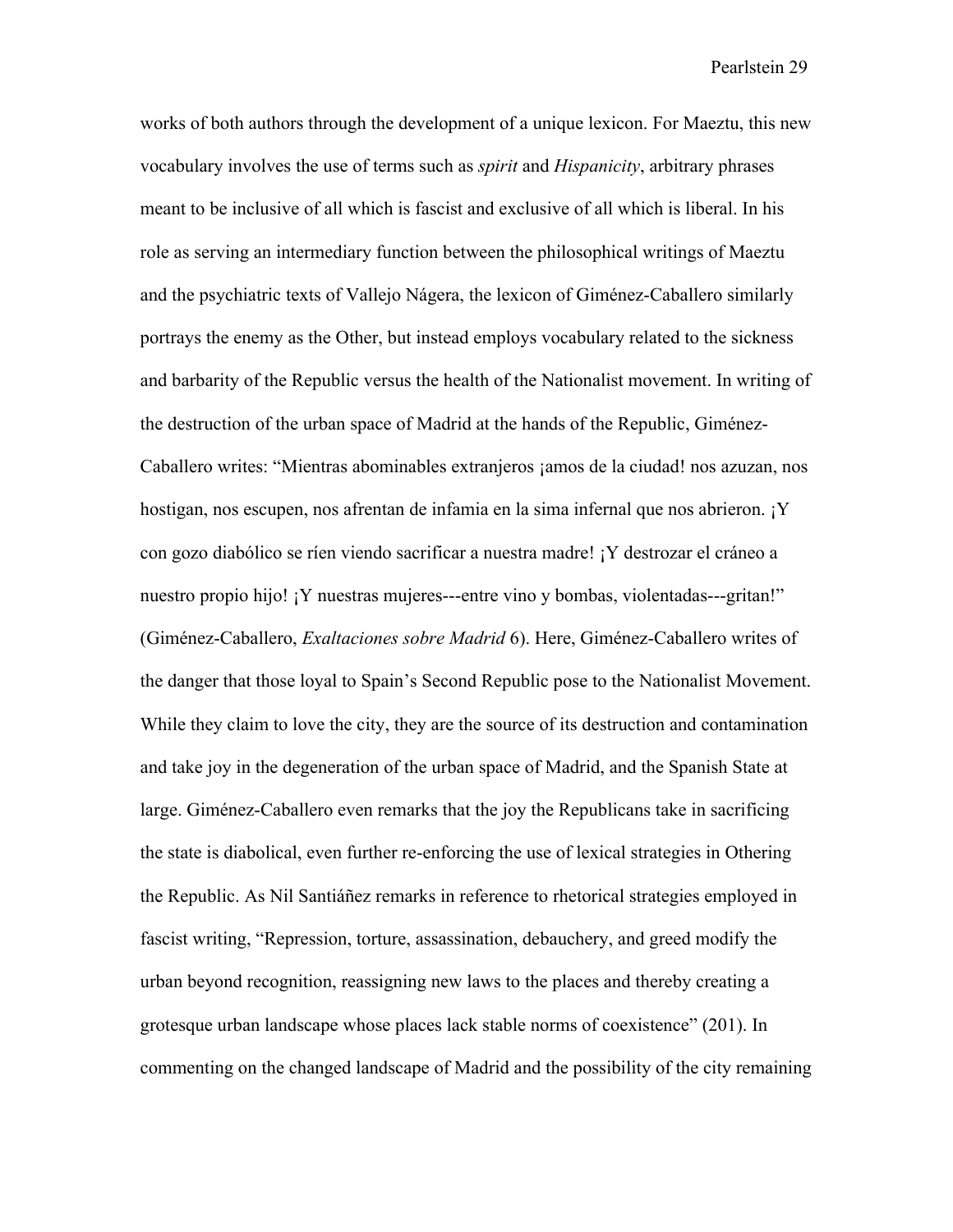a Republican stronghold, Giménez-Caballero wishes misfortune and sickness upon the personified Republican Madrid: "que tus arroyos se coagulen con la sangre derramada! ¡Que ortigas y látigos te azoten tuétanos y huesos!" (*Exaltaciones sobre Madrid* 10). By utilizing a lexicon replete with vocabulary of degeneration, sickness, and subjugation, the Nationalist Movement is not only able to characterize those who align themselves with the Republic as subhuman, but also as psychiatrically and anatomically inferior, as will be seen in the writings of Vallejo Nágera.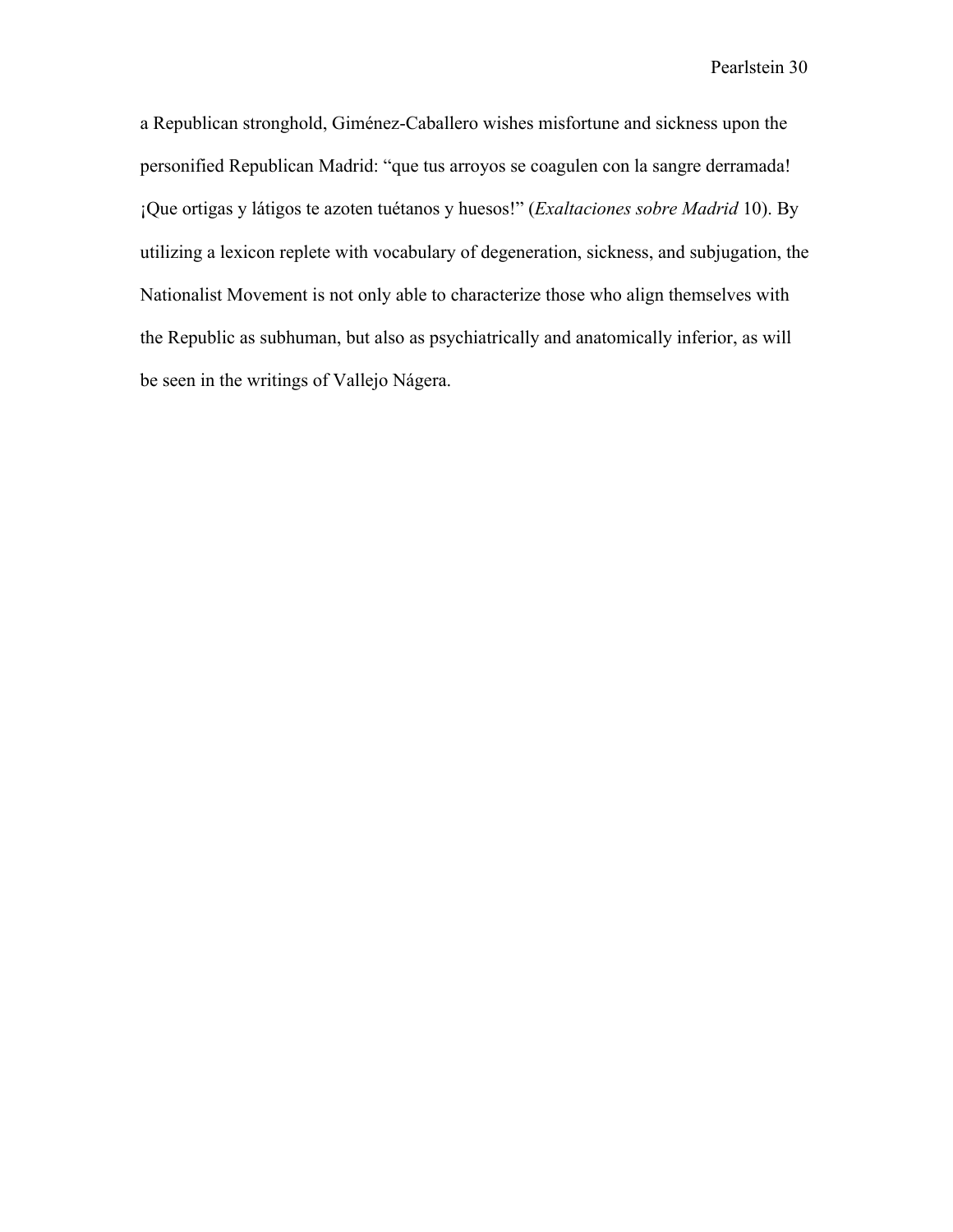## **Chapter 2. From Thought to Action in 1938:** *El factor emoción en la España nueva, Política racial del nuevo estado***, and the Path Toward Experimentation**

*"Llegada la paz, la posición psíquica adecuada frente al marxismo, el liberalismo y la democracia ambientales será la de la reconquista del Imperio de la Hispanidad."*

-Antonio Vallejo Nágera. *El factor emoción en la España nueva*

As Ricard Vinyes writes of the significance of Antonio Vallejo Nágera's 1938 works in his article "Construyendo a Caín," "la mayoría de las contribuciones de Vallejo aquel año estuvieron destinadas a sostener la perpetuación histórica de una misión destructiva de la Hispanidad—o la raza—vinculada al último capítulo del republicanismo, portador de aquellos elementos, valores o estigmas, que ya antes de la guerra Vallejo describía como <<complejos psicoafectivos>>, aquellos que <<descomponen la patria>>" (236). In this respect, Vallejo Nágera's wartime publications utilize the rhetorical tendencies characteristic of the Nationalist Movement and incorporate them into the realm of psychiatry. In *El factor emoción en la España nueva*, Vallejo Nágera writes that "El movimiento nacional es espíritu, y por ser ente espiritual encierra ideas que son el contenido ideológico de la Hispanidad" (12). This excerpt is reminiscent of Ramiro de Maeztu's *Defensa de la hispanidad*, and its central tenets examined in Chapter 1, the most significant among them being a sense of *hispanicity* closely tied to spiritual values (Catholicism). Much like fellow *Acción Española* contributor Ernesto Giménez-Caballero, Antonio Vallejo Nágera similarly utilizes the fascist discourse of Othering to call for the elimination of the Republican opposition from the deeply ingrained history of Spanish tradition. Where Vallejo Nágera differs is in his discursive representation of "complejos afectivos básicos" and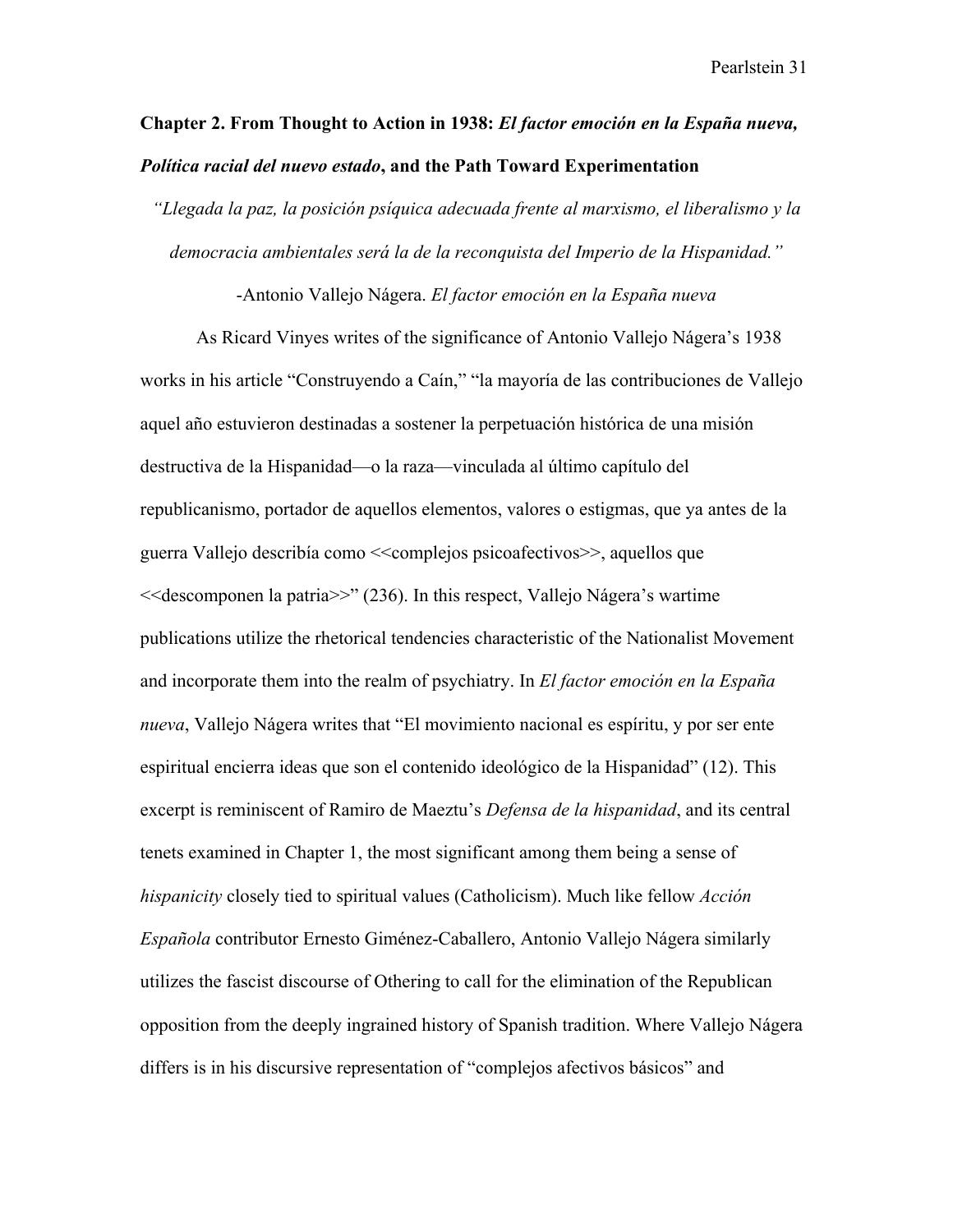"complejos psicoafectivos," which characterize the Nationalist Movement and the Second Spanish Republic, respectively (*Factor* 13). For Vallejo Nágera, the *basic emotional complexes* which characterize the Nationalist Movement include religiosity, patriotism, and moral responsibility, each of which is tied to ethics, aesthetics, and the "yo ideal," the idealized version of the self. By contrast, "los complejos psicoafectivos," *psychoaffective complexes*, "que paraliza, descompone, y degenera a la patria," include resentment, rancor, inferiority, envious emulation, ambitious careerism, and revenge (Vallejo Nágera, *Factor* 14). Using the philosophy of Ramiro de Maeztu as a framework, Vallejo Nágera crafted his own Spanish eugenic discourse. In explaining this unique Spanish racial ordering, Ricard Vinyes writes that:

> En la cabeza de Vallejo la expresión *raza* poseía un carácter singular. Nada que ver con las tesis biologistas de franceses, británicos o alemanes. Singular porque la raza no correspondía a un grupo biológico humano sino a una sociedad—la de la época de la caballería—, a un grupo social—la aristocracia—y una forma de gobierno fundamentada en la disciplina militar y depositaria de unas presumibles virtudes patrióticas destruidas por el sentido plebeyo de la burguesía y las clases bajas.

(Vinyes, "Construyendo" 233)

This racial hierarchy proposed by Vallejo Nágera re-appropriates the fascist discourse of the Other, exemplified by Ernesto Giménez-Caballero in *España y Franco* and *Exaltaciones sobre Madrid*, positioning the Republic and the Nationalist Movement in this new psychic sphere. Vallejo Nágera's re-ordering of the Spanish state still conforms to the characteristically fascist binomial good/evil structure as suggested by Nil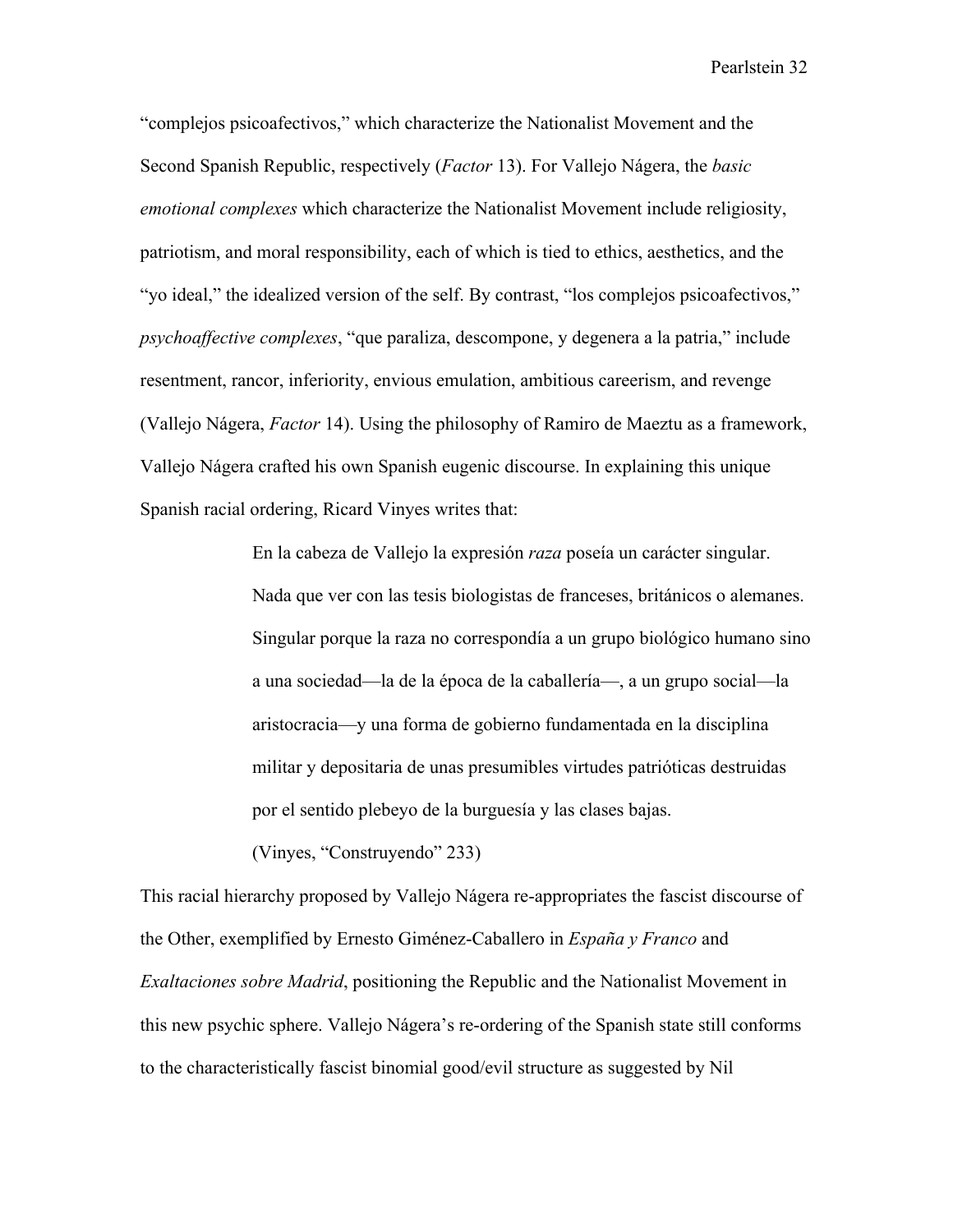Santiañez, where the Republican production of space is considered deadly and must be re-structured by the Franco regime. As Santiañez writes, "The decadence of Spain and the slow but steady dissolution of the country's essence would reach its climax with the Second Republic since, according to the author, Spain ceased to be itself as soon as it was ruled by 'un-Spanish' politicians who betrayed the nation" (35). This notion of the Republican production of space as dissolute and destructive versus Nationalist production as moral and regenerative is characteristically fascist, and may also be seen in the writings of Vallejo Nágera. In writing of the restorative ability of the Nationalist Movement in his 1938 publication *Divagaciones intrascendentes,* he writes, "mi patria ha sufrido grandes catástrofes, inmensas desgracias, perdió su poderío, se ha empobrecido; pero amo a mi patria desgraciada y pobre y trabajaré para que vuelva a ser feliz, rica, poderosa, respetada y temida" (50). Much like Giménez-Caballero, Vallejo Nágera comments on the fascist politics of space, writing of the destruction of the Spanish State by the Republic and his duty to restore the country so that it may once again become powerful. Both men, too, personify the Spanish state and ascribe to it the qualities it must re-acquire, among them happiness, wealth, power, respect and the ability to instill fear in others.

Building on the historical context provided in Chapter 1, I propose in this chapter to examine two significant works by Antonio Vallejo Nágera both released in 1938, *El factor emoción en la España nueva,* and *Política racial del nuevo estado*. Utilizing key concepts from historian Michael Richards' *A Time of Silence: Civil War and the Culture of Repression in Franco's Spain, 1936-1945* as a theoretical framework for the chapter, I will expand upon his brief analysis of notions of purity and the development of a psycho-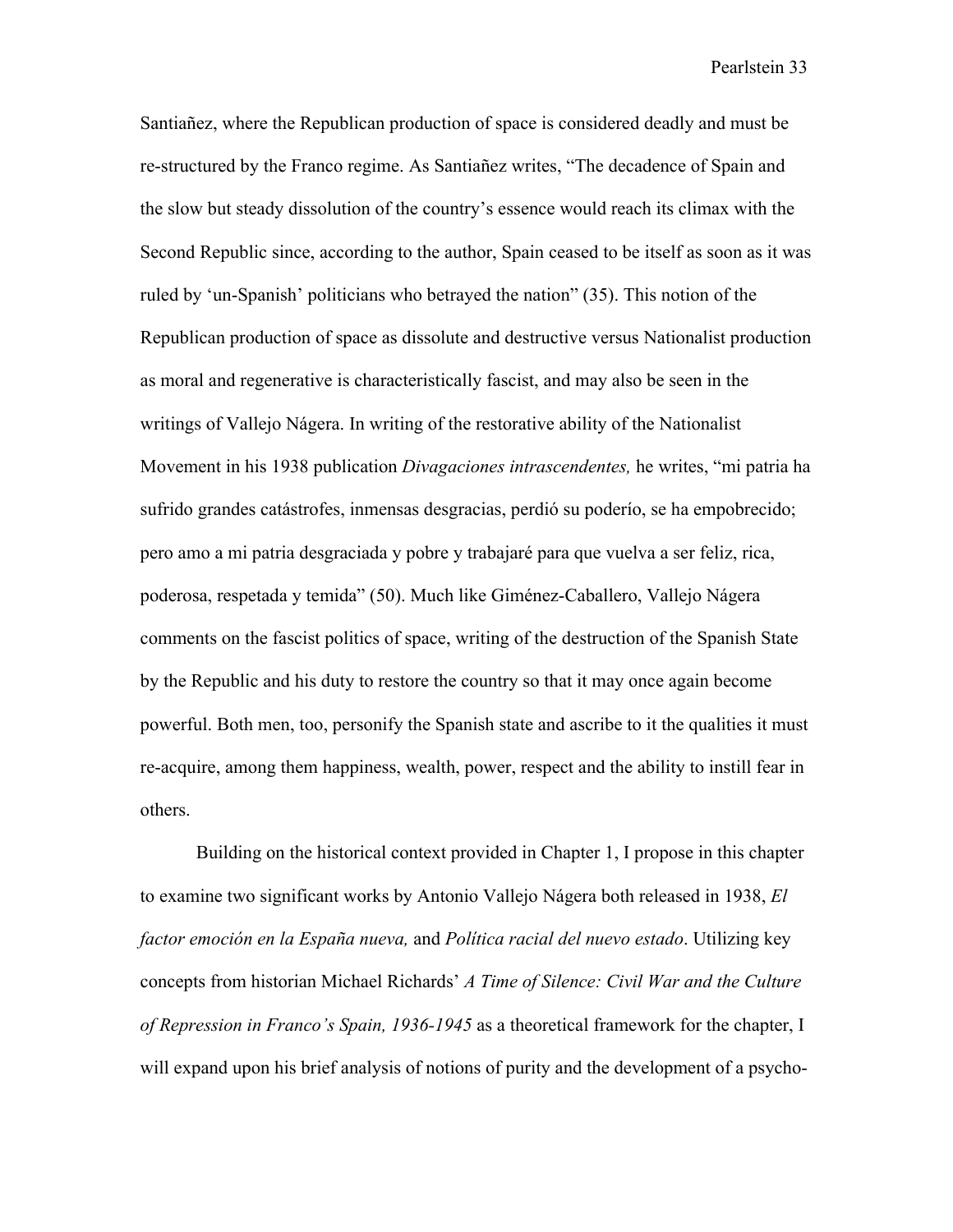pathological discourse by the Nationalist Movement. I will argue that the introduction of psychiatry and the language of psychic positioning by Vallejo Nágera was the first step toward providing pseudo-scientific backing to the brutality and extreme violence enacted by the insurgents. In using the language of psychiatry, Vallejo Nágera first posits the enemy as anatomically and mentally inferior in earlier publications such as *Eugenesia de la Hispanidad y regeneración de la raza* (1937) and *El factor emoción en la España nueva* (1938), later building from these concepts in depicting the idealized Spanish state in *Política racial del nuevo estado* (1938). Michael Richards' research tracing the history of the implementation of psychiatry and its importance to the Nationalist Movement, informs my explanation of this significant transition.

In order to understand the academic production of Vallejo Nágera in 1938, it is useful to first review psychiatry and psychiatric history in Spain. As a practicing physician and historian of Spanish psychiatry, Enrique González Duro has written extensively of the scientific studies and writings of Vallejo Nágera and other wartime physicians in Spain, examining their ethicality and usefulness for the Nationalist Movement. Duro traces the implementation of psychiatry and medicine as part of the Nationalist agenda, offering descriptions of each of the major texts of Vallejo Nágera both in the pre and post-war eras. Building on these brief descriptions and utilizing Duro's extensive knowledge of Vallejo Nágera's academic writings, I will analyze *El factor emoción en la España nueva* and *Política racial del nuevo estado* as pieces of cultural production and nationalist propaganda meant to provide a defense for the atrocities committed by the Nationalist Movement during the Spanish Civil War.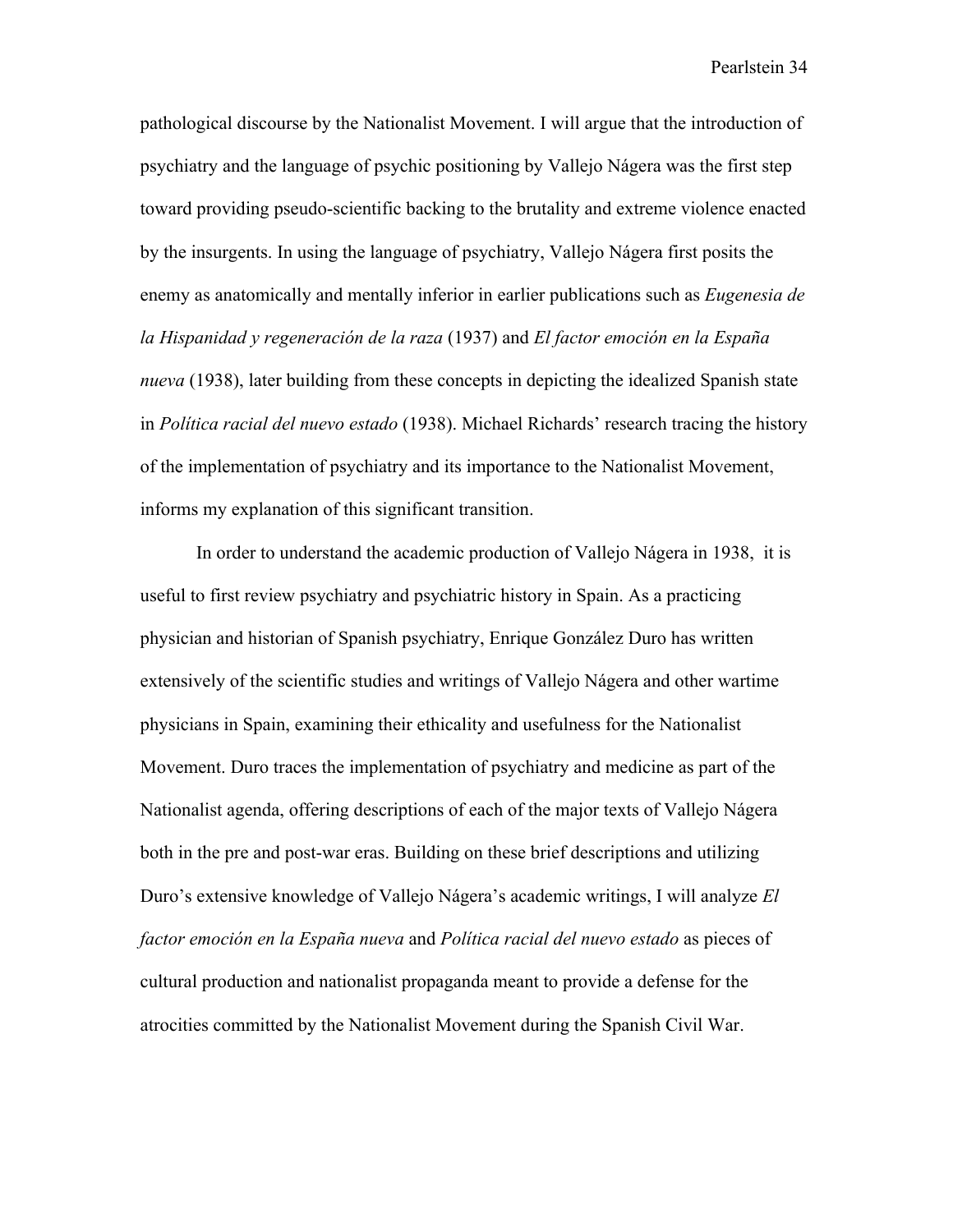*El factor emoción en la España nueva* was published in Burgos, Spain as the January 1938 volume of *Atenas*, the magazine of the Federación de Amigos de la Enseñanza (FAE). As a later edition of *Atenas* explains, "Nació la FAE en el año 1930, en los días del preludio inquietante de la revolución, con el sentido profético de prevenir la franca y feroz acometida que ya se estaba preparando contra los principios de la educación cristiana" (qtd. in Lorenzo Vicente, *La enseñanza media* 37). Essentially, this magazine catered to those Catholic educators who aligned themselves with the Nationalist Movement and opposed the introduction of legislation authorizing the governmental separation of Church and state that separated Catholicism from primary education.

Writing for an audience of politically conservative Catholic educators towards the close of the war, Vallejo Nágera constructs a rigid dichotomy between those loyal to the Nationalist Movement and those loyal to the Second Spanish Republic. While only thirtyone pages in length, this work communicates Vallejo Nágera's position that the war is being fought between Spain and anti-Spain, or the defenders of the state and the offenders of the state. The text is notable for positing the mental health, or "positive psychiatry" of those loyal to the Nationalist Movement against the mental degeneracy, or "negative psychiatry" of those loyal to Spain's Second Republic. In describing *El factor emoción en la España nueva*, psychiatrist Enrique González Duro writes that "Vallejo describía al adversario, al rojo, en contraposición al español selecto, patriota y católico. El rojo era psíquica y moralmente inferior, y socialmente peligroso" (Duro, *Los psiquiatras de Franco* 103). In juxtapositioning the opposing sides, Vallejo Nágera is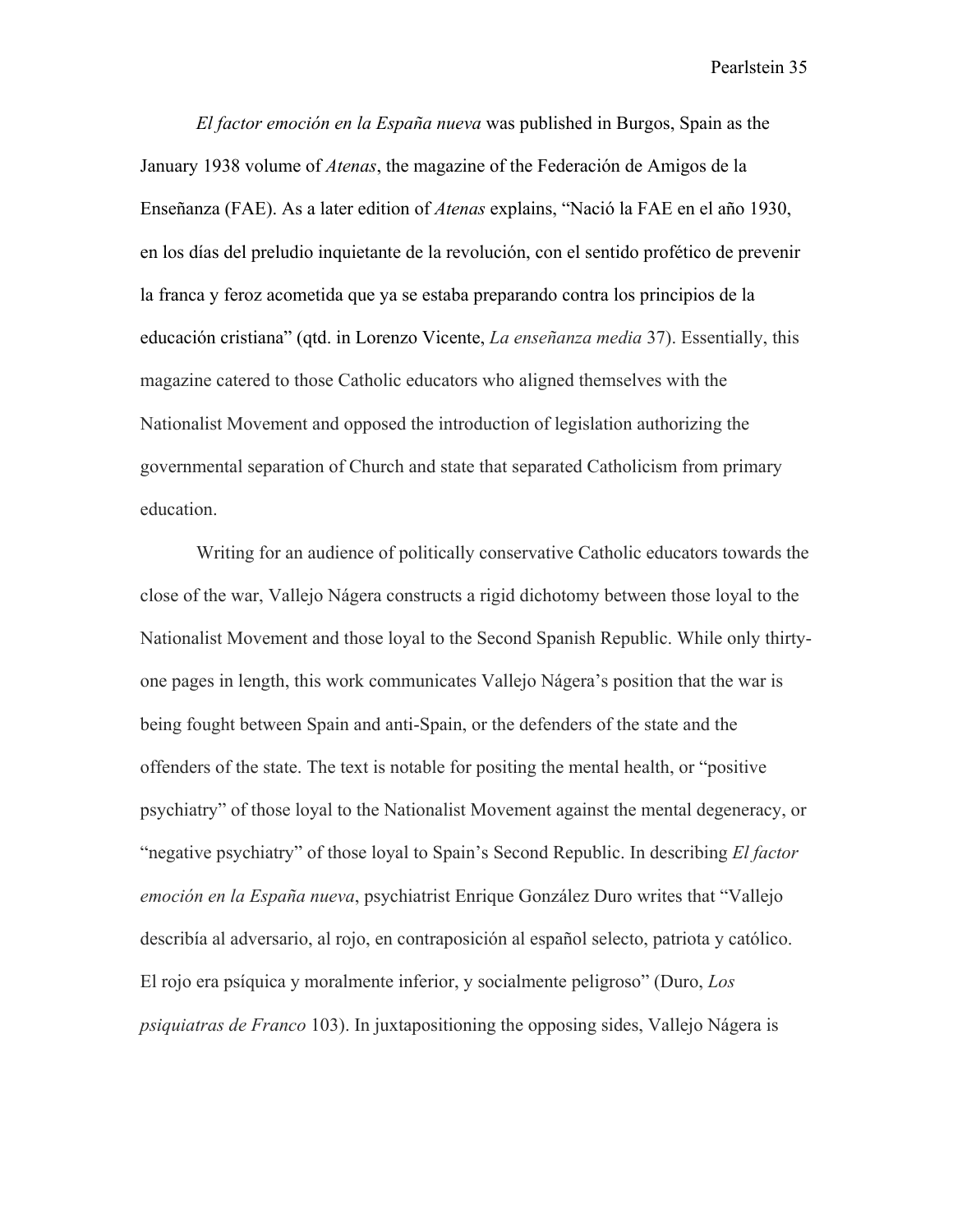able to justify the war and the atrocities committed by the Nationalists as a project of cleansing by which the former glory of the Spanish state may be restored.

In one of the early chapters of *El factor emoción en la España nueva*, " 'Primum movens' del Movimiento Nacional," Vallejo Nágera makes clear the goal of the Nationalist Movement:

> El Movimiento nacional no es un pronunciamiento militar a favor de un partido o de un cacique político; ni una guerra civil de hermanos contra hermanos por mantener una dinastía o ayudar a un señor contra otro señor; ni una lucha por el predominio de una clase social; tampoco un motín popular, una guerra religiosa o una revolución social: el Movimiento nacional es algo por encima de las pasiones humanas, de los sectarismos políticos o religiosos y de la lucha de clases.

(Vallejo Nágera, *Factor* 11)

In writing of the Nationalist Movement in this way, Vallejo Nágera suggests that the Spanish Civil War is not a conflict of two opposing ideologies nor a war over religion, but instead is *above human passions*. Vallejo Nágera writes on a larger scale, then, arguing that the Nationalist Movement arose as a result of the wishes of the Spanish population and out of the need to save the state from all that is revolutionary and anti-Spanish. As Richards writes, "The 'purified spirit of Spain', once precariously achieved and at great cost, had, it was believed by the psychologists of Francoism, to be staunchly defended from 'contamination' (Richards, *Time of Silence* 65). By encouraging the elimination of all that was 'foreign' and focusing on a sense of autarky, the Nationalists were able to argue for the extermination of their opposition. Vallejo Nágera refers to the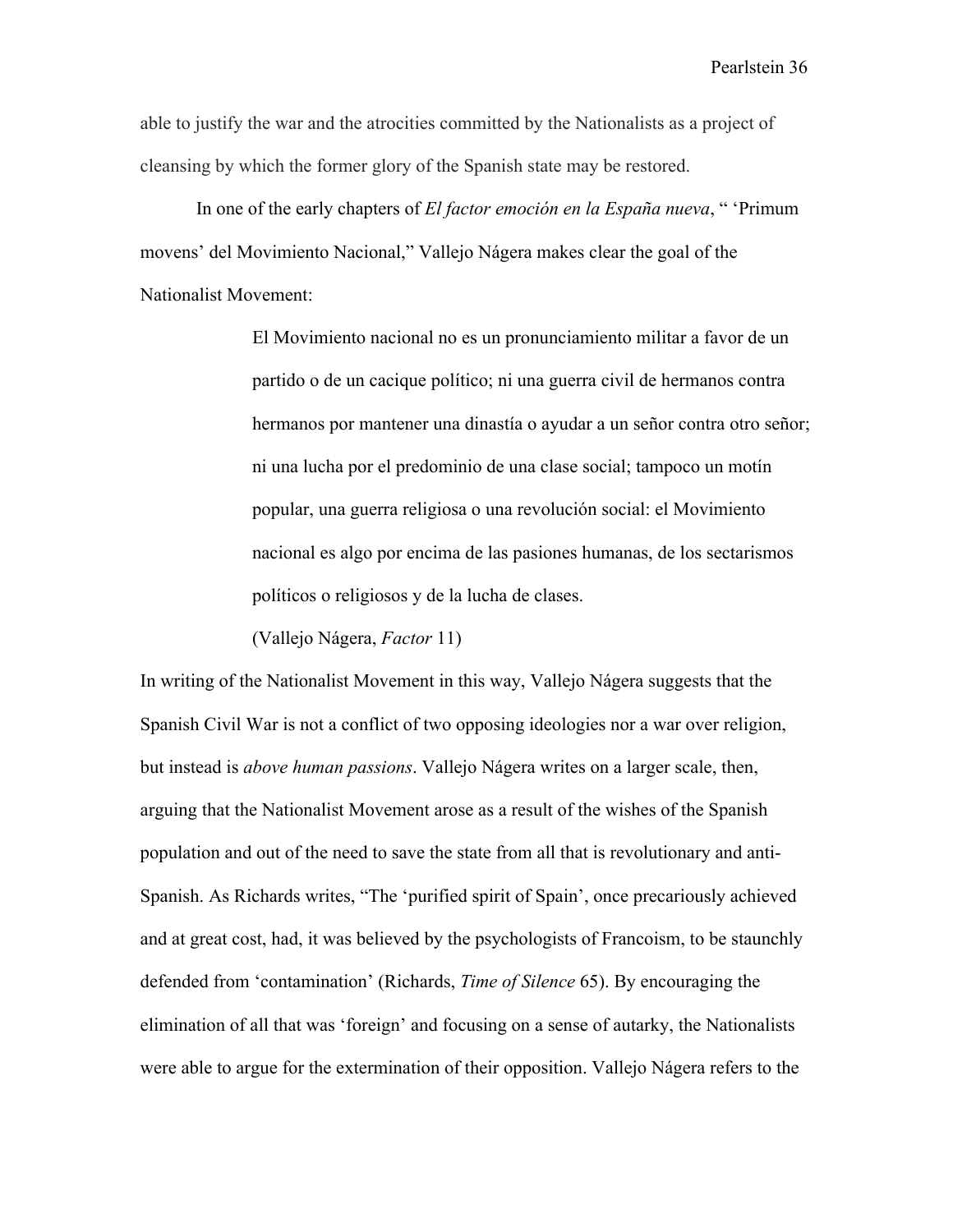concept of self-sufficiency and international influence in writing, "Aspiramos los españoles a recuperar el cetro estético que dejamos caer de nuestras manos cuando comenzamos a extranjerizarnos, sin hacer honor a los inauditos esfuerzos del genio español para empuñarlo" (Vallejo Nágera, *Factor* 25). Through the use of metaphor in this sentence, Vallejo Nágera is able to liken what he terms the *foreignization* of the state with the dropping of a figurative scepter on the part of the Second Spanish Republic. To Vallejo Nágera, the once sovereign Spanish State has allowed for a physical marker of authority, the scepter, to drop from its hands. Despite the *extraordinary efforts* of the Nationalists to *grasp* the specter, it has been lost and it is now the duty of the Nationalist regime to recuperate from this loss. Vallejo Nágera goes on to explain that a central component in recuperating from this loss is loyalty to the Falange Español (F.E.) as he remarks "Vibra el hermoso himno de F.E. como promesa redentora" (Vallejo Nágera, *Factor* 25). In writing of the *beautiful hymn* of Spain's fascist political party as a *redemptive promise* of Spain's future success, Vallejo Nágera declares that those who oppose the Falange Español are the enemy, and that war must be waged against the Republic as to ensure the redemption of the Spanish State.

In the section entitled *"*Complejos psíquicos impulsores del Movimiento nacional y de la edificación de la nueva España," Vallejo Nágera writes of the previously mentioned "complejos afectivos" characteristic of the Nationalist Movement: religiosity, patriotism, and moral responsibility. Vallejo Nágera spends the majority of *El factor emoción en la España nueva* explaining these three complexes, as well as their intimate relations with the ideals of ethics, aesthetics, and the yo ideal. Of particular significance are the multiple references to Ramiro de Maeztu's *Defensa de la hispanidad* in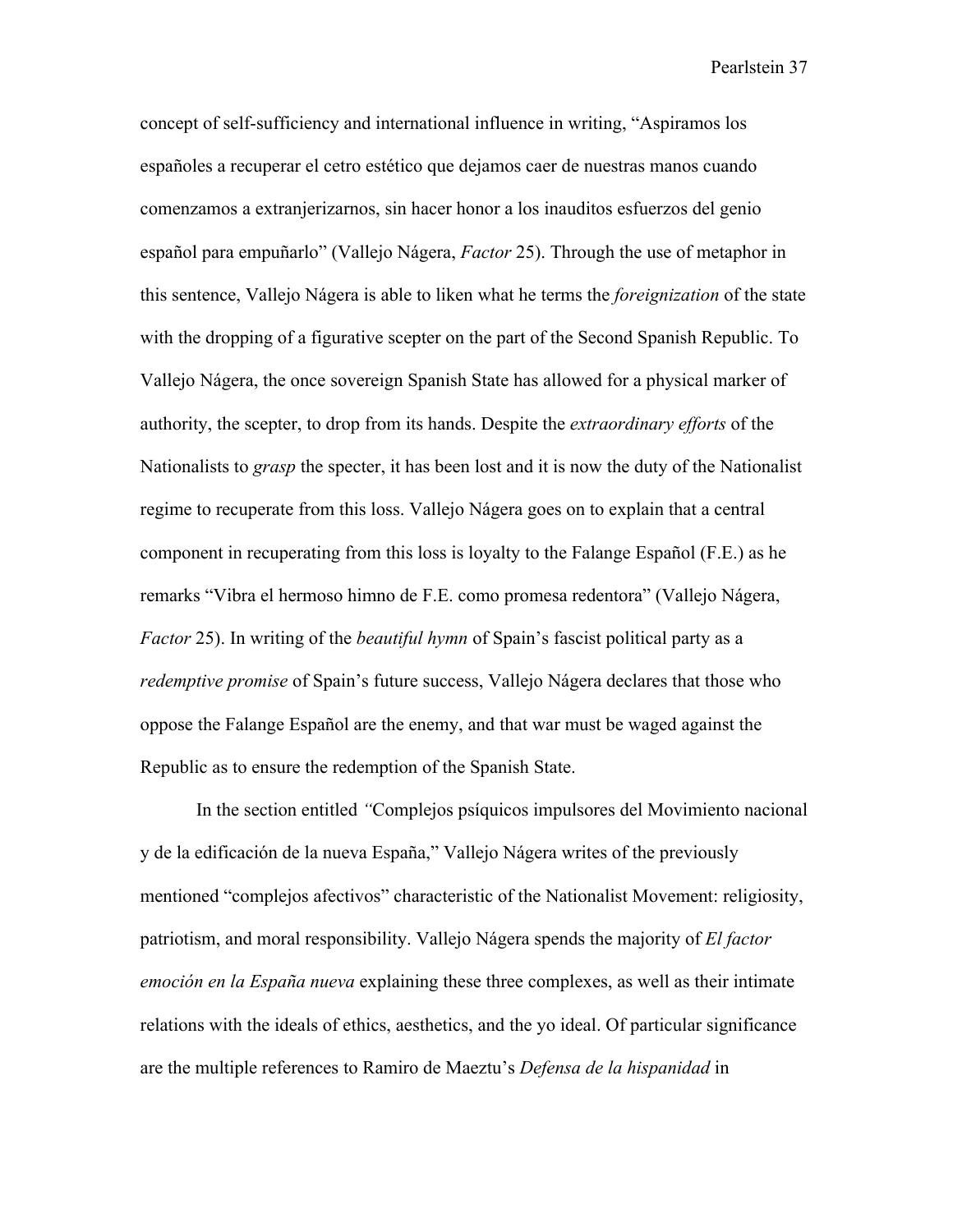explaining each of the complexes. Vallejo Nágera directly quotes Maeztu's work throughout the text, reflecting his re-purposing of this theory in constructing a discourse that equates political dissidence with biological inferiority.

In expressing the importance of religiosity to the Spanish state, Vallejo-Nágera writes, "Desterrada la religión de España, ni tiene razón su existencia, ni podrían subsistir sus esencias históricas. La nueva España tiene que ser, necesariamente, religiosa y católica, o no será nueva España" (*Factor* 15-16). Here, Vallejo-Nágera argues that Catholicism is so central to Spanish identity, that without it, Spain does not have a reason to exist. This statement is reminiscent of Ramiro de Maeztu's claims in *Defensa de la hispanidad*, in which he too argues of Catholicism as an innate component of the Spanish identity. Maeztu writes, "La crisis de la Hispanidad es la de sus principios religiosos…Al transplantarse a América estos modos espirituales, destruían necesariamente los fundamentos ideales del Imperio español" (Maeztu 219). Much like Vallejo Nágera, Maeztu writes of the destructive nature of secularism, on the one hand, and of Catholicism as a fundamental ideal of the Spanish empire, on the other. As attorney Carlos Jiménez Villarejo explains, while the 1931 constitution of the Second Spanish Republic affirmed that "el estado español no tiene religión oficial," this statement was contested by Vallejo Nágera and others loyal to the Nationalist Movement, and amended by the Nationalists throughout 1938 and 1939 (qtd. in Arósteguí, *Generaciones* 211). In accordance with the strong sense of Catholicism advocated by the Nationalist Movement, laws were enacted suspending legal separation and divorce, and nullifying civil unions (qtd. in Arósteguí, *Generaciones* 213).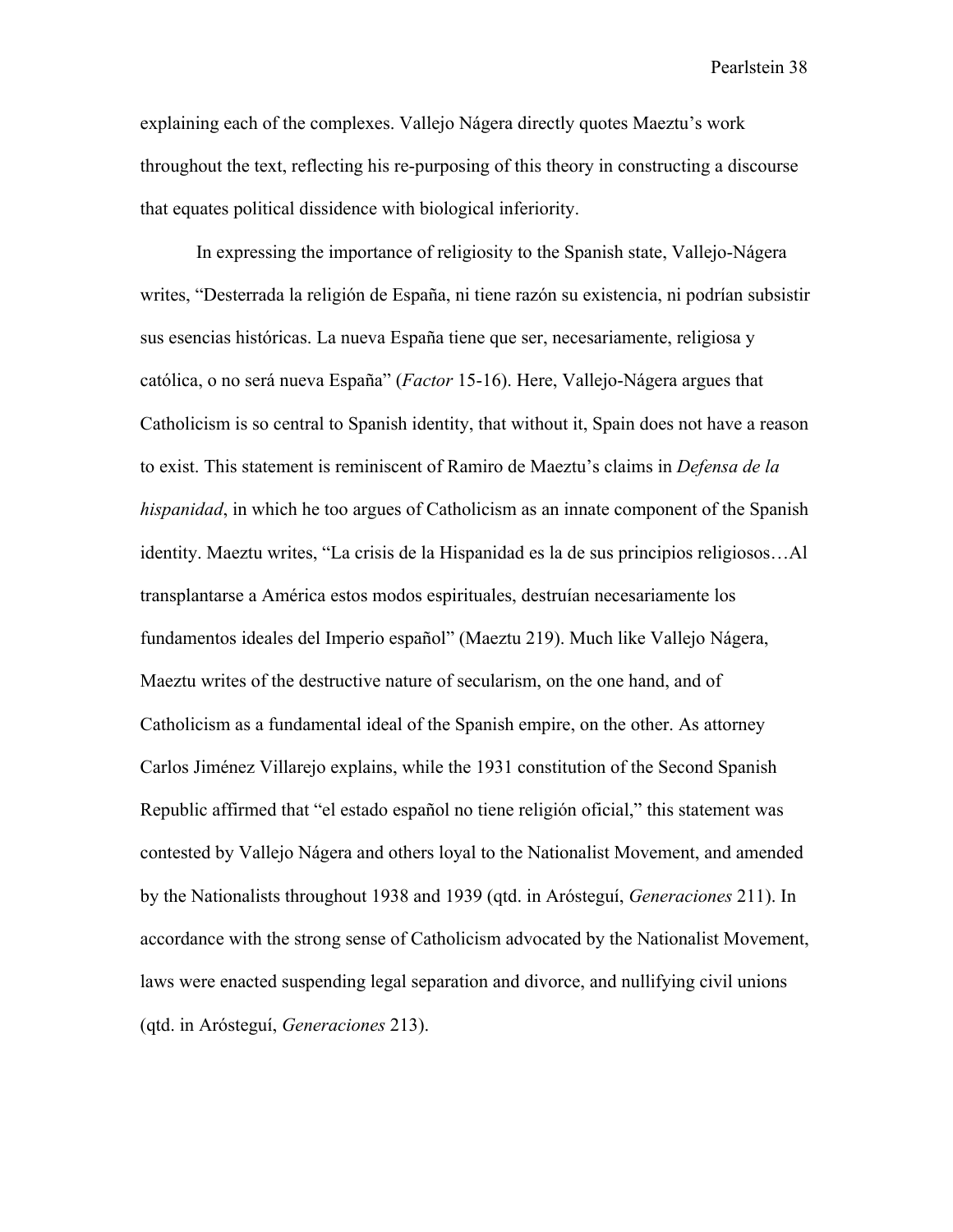In the section that follows, "Patriotismo," Vallejo-Nágera writes that the sentiment of patriotism is a quality characteristic only of those loyal to the Nationalist Movement. Quoting Maeztu directly in this section, Vallejo Nágera includes the excerpt, "La patria es lo que une, lo que está por encima de lo que divide: se hace con gentes y tierra, pero la hace el espíritu, y con elementos también espirituales" (Vallejo Nágera, *Factor* 16). Here, Vallejo Nágera argues that the ideal of patriotism is a quality that any person, whether loyal to the Nationalist Movement or the Republic, may possess. What differentiates those who defend the true Spain is the sentiment of patriotism: "es emoción, es entusiasmo: es energía psicoafectiva de aurífera calidad" (Vallejo Nágera, *Factor* 16). What makes this section significant is that Vallejo Nágera differentiates between the terms "sense" and "sentiment" as means to describe patriotism. To him, those loyal to the Republic share a "sense" of patriotism while those loyal to the Nationalist Movement share a "sentiment" of patriotism. His argument is that the Republicans lack the *sentiment* of patriotism, a quality intimately tied to the *spirit* described by Maeztu. As Michael Richards writes, "Patriotism was maintained by the 'racial spirit'. This inheritance was passed down through the generations and had to be 'promoted' and 'enriched' by each, and not 'destroyed' or 'squandered' as the liberal politicians threatened to do: 'Race is spirit, Spain is spirit, *Hispanidad* is spirit" (*Time of Silence* 60).

In describing the third and final psychoaffective complex characteristic of the Nationalist Movement, moral responsibility, Vallejo Nágera again incorporates the language of Maeztu. According to the Nationalists, the Spanish citizenry must have moral responsibility in the form of a commitment to four figures: God, Spain, the yo ideal, and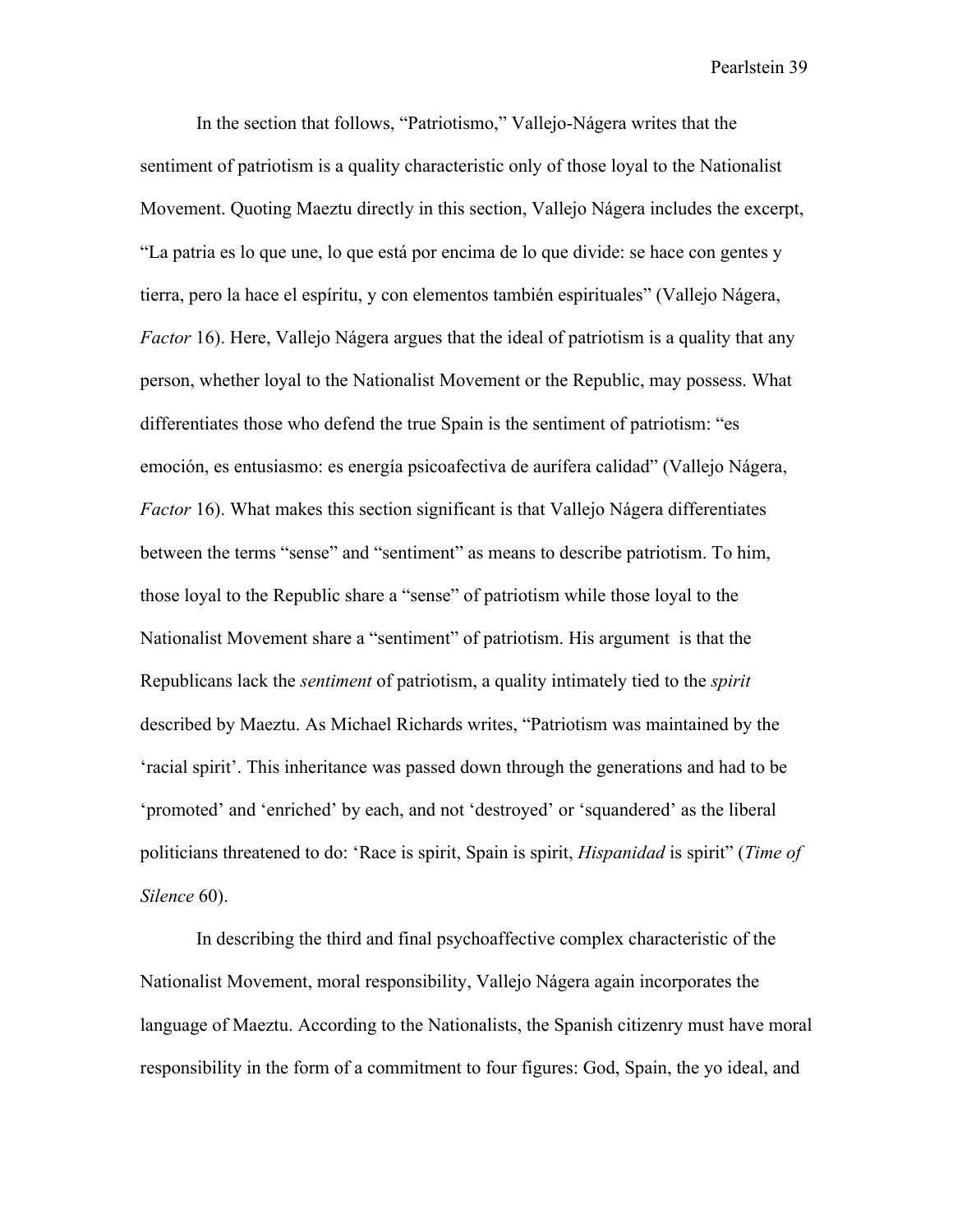Franco. As an example of the complex of moral responsibility, Vallejo Nágera employs a quote by José Moscardó Ituarte, the military Governor of Toledo who saved the Alcázar of Toledo, a military academy, from capture by Republican forces during the Spanish Civil War: "Hijo mío, si te van a fusilar, encomiendo tu alma a Dios, da un viva a España y otro a Cristo Rey, y muere como un héroe, que tu padre no se rinde, por el honor de España"  $(21)$ .<sup>5</sup> Vallejo Nágera writes of Moscardó as a model that all Spaniards should aspire to, particularly with respect to his concern for saving the honor of Spain. Though only a sentence, this quote addresses each of the four central components of moral responsibility explained above, even featuring Moscardó as an example of the idealized version of the self, or the *yo ideal*. Moscardó as the *yo ideal*, however, is not only an aspirational figure to those loyal to the Nationalist Movement. As Maeztu states in *Defensa de la hispanidad*, "Los pueblos no se unen en la libertad sino en la comunidad. Nuestra comunidad no es racial, ni geográfica, sino espiritual. Es en el espíritu donde hallamos al mismo tiempo la comunidad y el ideal" (45). In this sense, the unifying force of the new Spain is the spirit, a concept promulgated by Vallejo Nágera throughout this and other works. While Vallejo Nágera employs Maeztu's argument that the community, or country, is not racial or geographic, but instead spiritual, he conflates spirituality with a sense of positive psychology only characteristic of those loyal to the Nationalist Movement. A moral obligation before God, too, was central to this sense of spirit and a need to defend the country from contamination by the Republic. As Chris Ealham and Michael Richards write in *The Splintering of Spain*, "Sufficient justification for the

 

<sup>5</sup> This quote refers to the capture of José Moscardó Ituarte's son by Republican forces during the Siege of the Alcázar. The Republican forces threatened that Moscardó's son, Luis, would be killed if the Nationalists failed to surrender their hold on the Alcázar. Vallejo Nágera includes in this section a statement by Moscardó directed to his son at the time of his capture as a means of explaining the moral responsibility of the Spanish citizenry.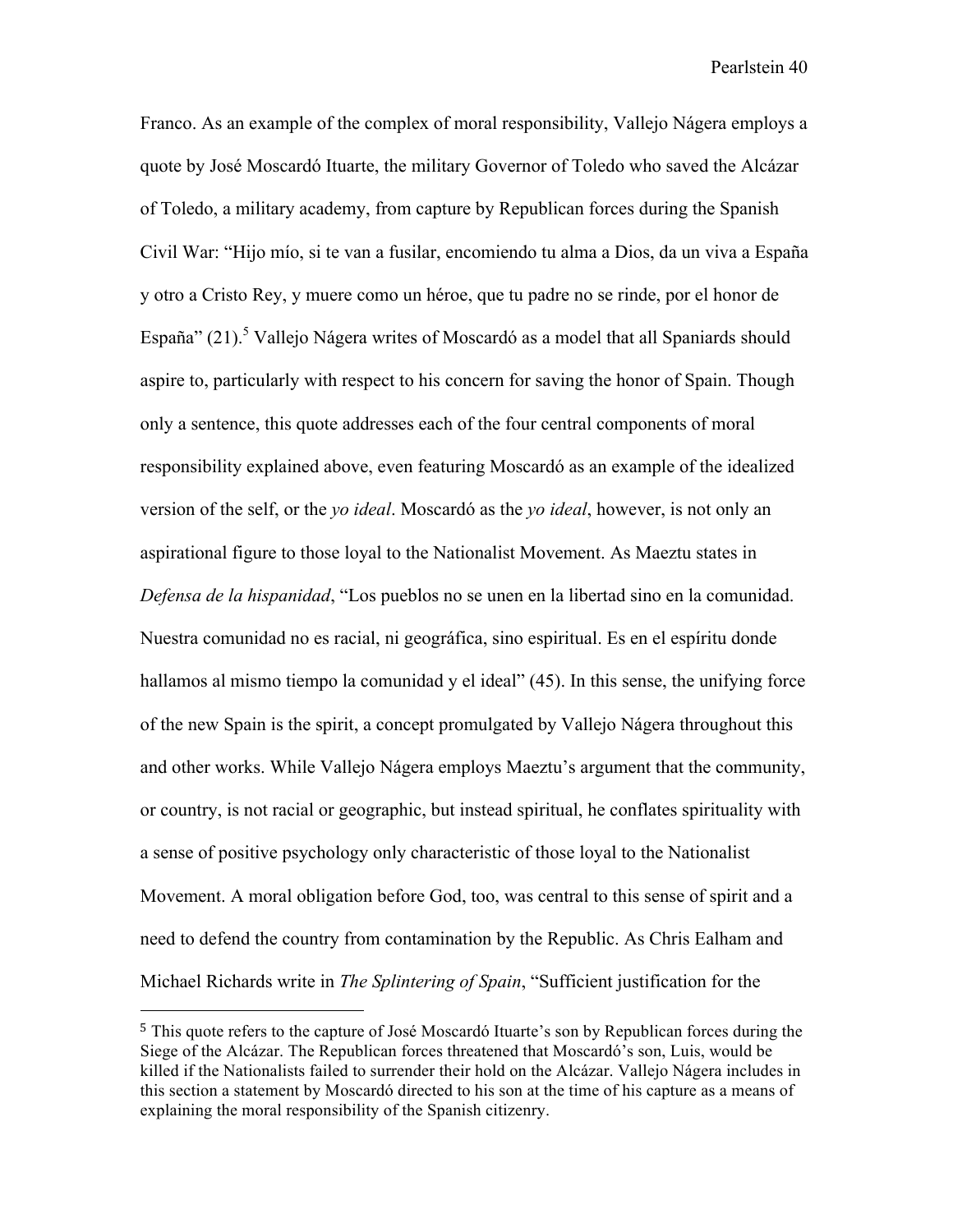rebellion from a *moral* and even a *legal* standpoint could be found in the defence of the *Patria* and its Catholic essence, supposedly under the threat of becoming a 'Russian colony' due to internal traitors and 'international agents' who propagated anti-Spanish values"  $(55)$ .

In the final section of *El factor emoción en la España nueva*, "La sonrisa del Caudillo," the use of positive and negative psychology in characterizing the Nationalist Movement and the Republic, respectively, is most apparent. This is the only instance in the work where Vallejo Nágera offers an examination of the body types of individuals, offering his readers an application of the theory that he has just outlined regarding psychic complexes and their significance. The fact that this psychiatric comparison is situated at the end of the text is of great import, as it serves the role of a conclusive statement for the work as a whole in describing the psychiatric inferiority and supposed danger of the Republicans as compared with the Nationalists:

> …la comparación de las figuras corporales de nuestro invicto Caudillo y del llamado presidente de la II República española, recuerda y exterioriza las respectivas psicologías, cuyo encarecimiento podemos ahorrarnos. Sí llama la atención la circunstancia de que las masas indentificadas con cada una de las citadas personalidades, exhiben reacciones psíquicas que parecen fruto de los complejos psíquicos latentes en la consciencia de ambos personajes. Las de ellos, reacciones movidas por los complejos de rencor y de resentimiento; las nuestras, reaccionan a los complejos de la religiosidad, patriotismo y responsabilidad moral. (Vallejo Nágera, *Factor* 30)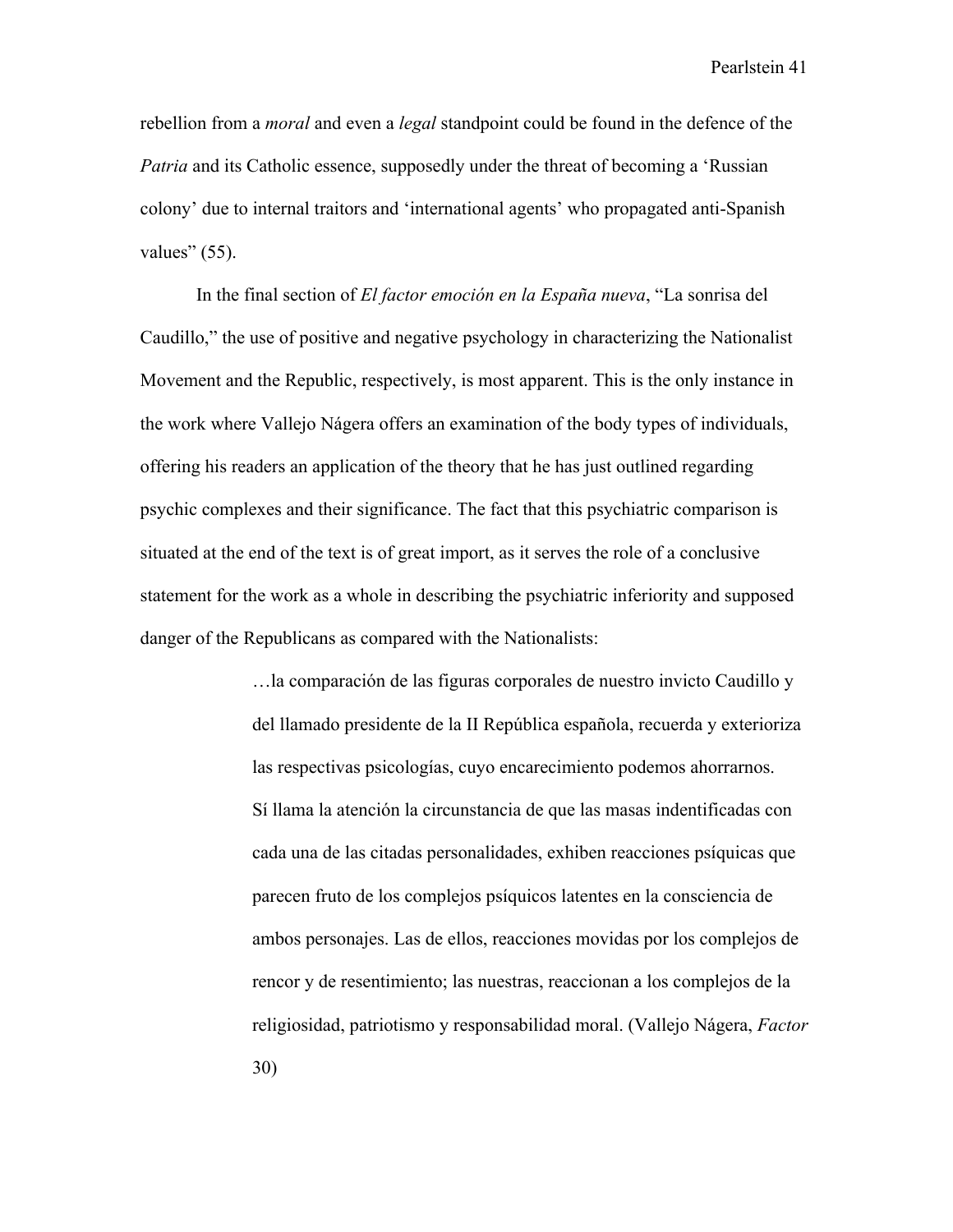This final section represents a foundational example of the application of the psychoaffective complexes explained throughout the work. Vallejo Nágera utilizes the undefeated General Franco as the representative of the Nationalist Movement, while the unnamed Republican president Manuel Azaña represents the Republic. Each of these men is used as a symbol of their political party, and by extension, their psychic complexes are representative of all of those loyal to their cause. It is noteworthy that only "nuestro invicto Caudillo," Franco, is mentioned by name, whereas Azaña is merely referred to as "el llamado presidente de la II República española." Here, Azana's role as the president of the Second Spanish Republic is even doubted, as evidenced by the use of the term *socalled*. This excerpt is significant as it is the first place in the work that the corporal figure, or body type, is conflated with psychology and political affiliation. According to Vallejo Nágera, these three areas are all inter-related; the degenerate body type of Manuel Azaña is associated with negative psychology and the Second Spanish Republic. As Vallejo Nágera referenced earlier, these negative complexes include rancor and resentment towards the Nationalists and stand in stark contrast to the religiosity, patriotism and moral responsibility characteristic of Franco and his supporters. As Richards writes of the justification of violence against the mentally degenerate Republican, "given this thinking and his background, Vallejo Nágera viewed the rebellion against the Republic in terms of the positive use of violence against degenerative agents: democracy 'liberated psychopathic tendencies in all countries…gratifying low [*bajas*] passions…bestowing equal rights to the madman, the imbecile, and the degenerate" (*Time of Silence* 61). By creating an environment that did not foster the 'red gene' but instead was conducive to the salvation of the Spanish state,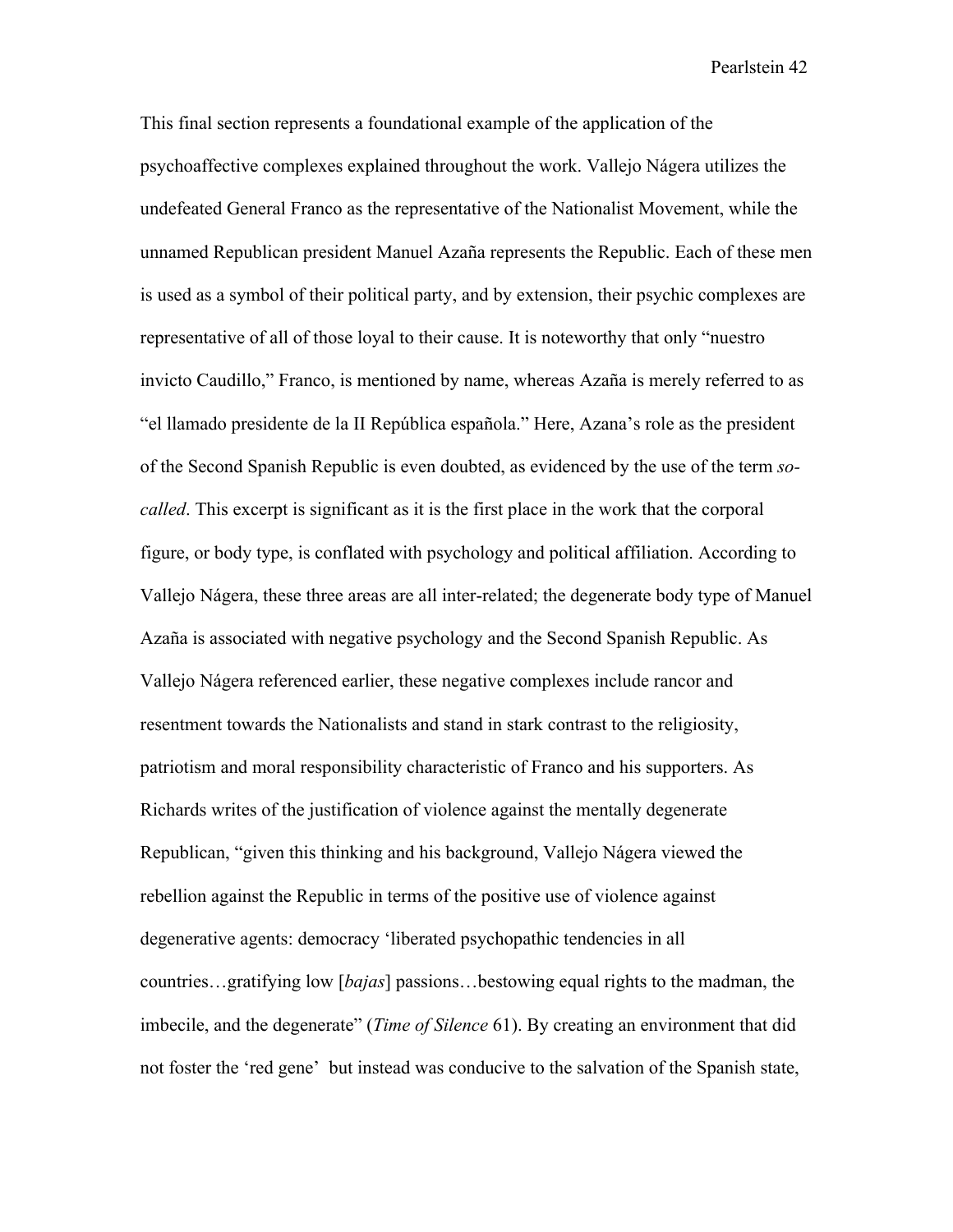the violent repression of the enemy was the only solution. Vallejo Nágera does not directly mention the extermination or killing of the enemy in this work, but he does write of the need to take up arms against the Spanish Republic. In urging for the need to respond to the threat that the Republic poses, he states, "Por otra parte, latentes en nuestra conciencia la serie de ultrajes inferidos a España por el marxismo revolucionario, despiértase el sentimiento patriótico, que nos invita a empuñar las armas contra los ofensores de la patria" (Vallejo Nágera, *Factor* 9). Here, Vallejo Nágera justifies the waging of war against the Republicans as an obligation of the Spanish citizen, whose latent feelings of patriotism have been restored by the atrocities of the Republic. To the Nationalist Movement, violence against the opposition was not seen as a crime but as a means to rid Spain of those who offend the homeland.

## *Política racial del nuevo estado*

In describing the purpose of Vallejo Nágera's 1938 book *Política racial del nuevo estado*, psychiatrist Enrique González Duro writes of the idea behind Vallejo Nágera's call to regenerate the race:

> Vallejo Nágera insistía en lo que le obsesionó durante toda la Guerra Civil española. De nuevo afirmaba que la degeneración de la raza hispánica provenía del mefítico ambiente espiritual que la asfixiaba desde el comienzo de la extranjerización en el siglo XVIII…La idea principal de la regeneración de la raza residía en despertar en todas las clases sociales el deseo de ascender, mediante el esfuerzo personal, a las más altas jerarquías. (Vallejo Nágera, *Política racial* 111)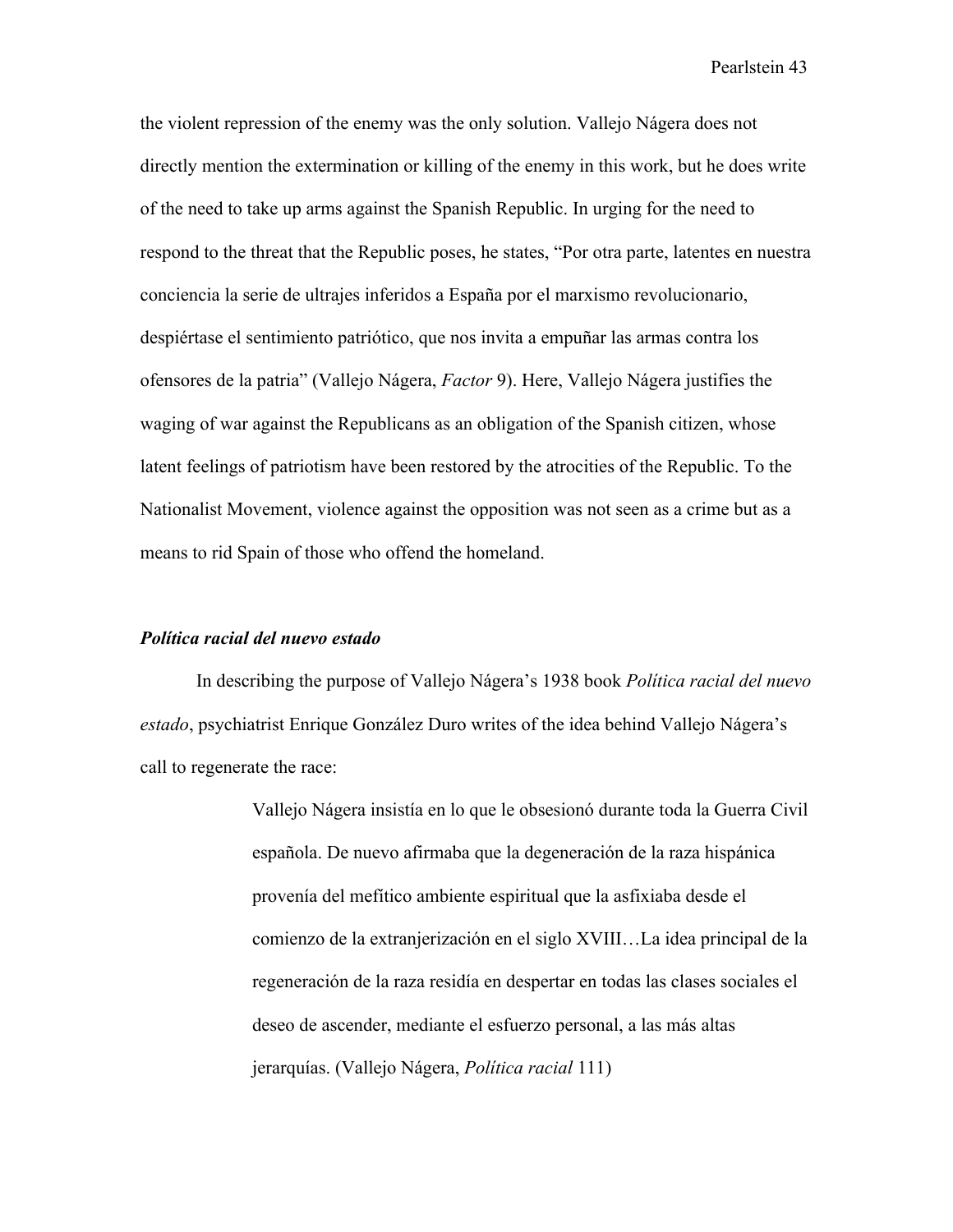Published in 1938 and dedicated "Al glorioso Ejército Español," *El factor emoción en la España nueva* is a 106 page book with sixteen chapters detailing the regeneration of the Spanish state, with topics ranging from the importance of marriage and the danger of being an unmarried woman, to sexual education and a campaign against the illnesses of hysteria and neurasthenia. While Duro writes of the emphasis that the work places on ascending social hierarchies through personal effort, it is worth noting that this ascension is only possible for those loyal to the Nationalist Movement. The focus of my analysis of *Política racial del nuevo estado* is on the use of metaphor in explaining the need to repress Republican identity as to ensure that Franco's opposition would not ascend the ranks of the rigid eugenic hierarchy. To Vallejo Nágera, an educated or otherwise powerful Republican would constitute a serious threat, as they would undermine the psychiatric and anatomical degeneracy of which he writes and challenge the idea of a eugenic hierarchy centered around political affiliation. These metaphors take differing forms in the text, with some appearing as distinct anecdotes within the chapters and others as short one-sentence comments by Vallejo Nágera. In all of these cases, though, Vallejo Nágera is attempting to leave the reader with a graphic image communicating the need to repress the opposition.

One metaphor of great significance is located within the fourth chapter, entitled "Orientación y selección profesional," in which Vallejo Nágera advocates for children to select only those careers which correspond to their place within the social and eugenic hierarchy of Spain. As Salvador Cayuela Sánchez writes of the concerns of the author, "Para Vallejo Nágera, la <<raza>> quedaba definida en base a la lengua y a la cultura, en el respeto de las tradiciones y, por supuesto, de la condición católica del pueblo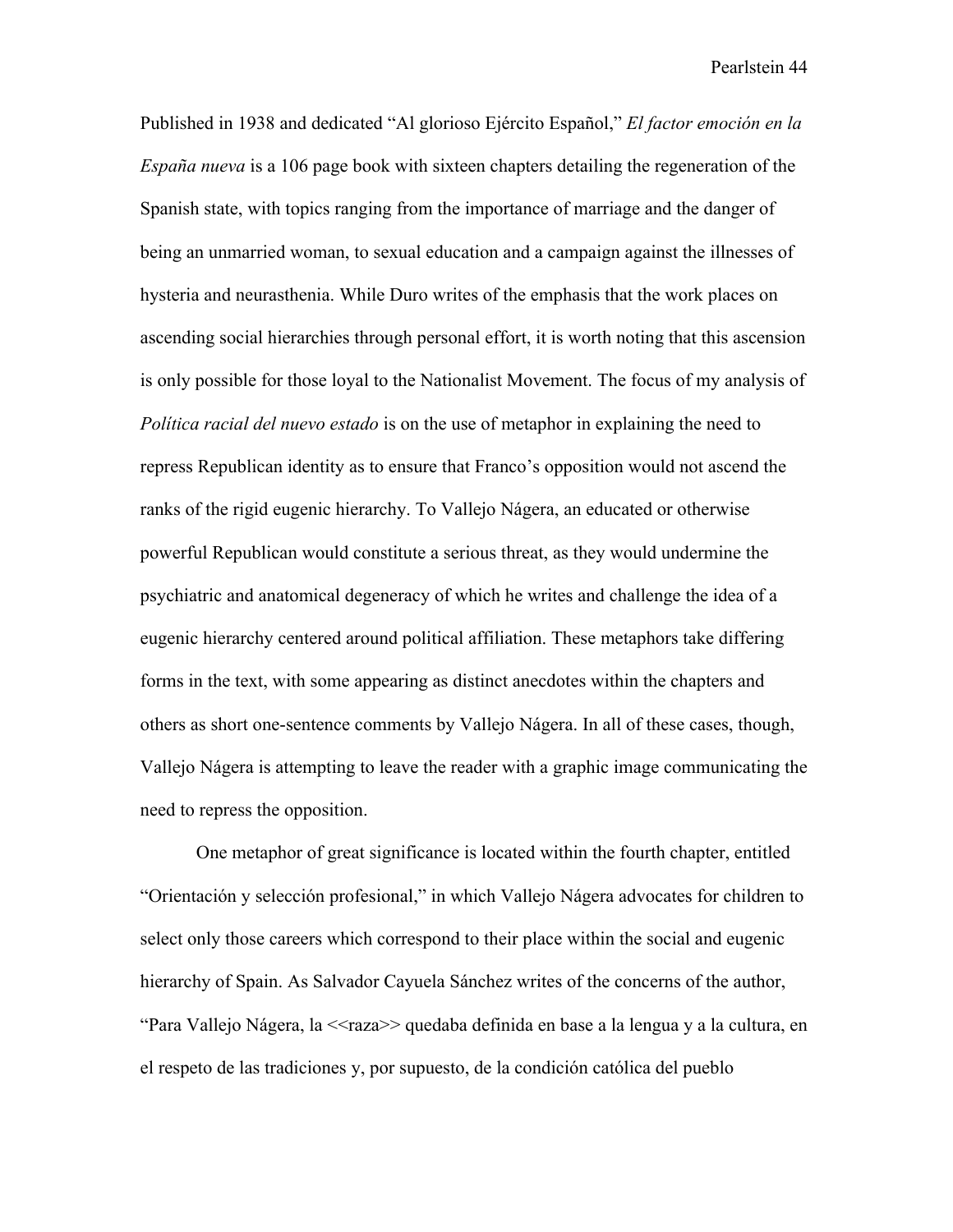hispánico" (Cayuela Sánchez 280). Crucial to the continued rigidity of this hierarchy is the respect for tradition of which Cayuela Sánchez writes as reflected in the need for children to adopt the professions of their parents. To Vallejo Nágera, this is a necessary component of the regenerated Spanish state and a key element to strong parenting. As he writes, "Los padres que no quieren que sus hijos sigan la carrera u oficio que les ha servido para ganarse la vida son unos fracasados, en la generalidad de casos" (Vallejo Nágera, *Política racial* 29). In writing of *failed* parents such as these who allow their children to explore other professional possibilities and of the danger of ascending the social hierarchies of the State, Vallejo Nágera offers a metaphor that takes the form of a half-page anecdote concerning a young medical doctor in a small village who finds his calling in returning to work in the confectionary owned by his father. Vallejo Nágera writes:

> Comprábamos días pasados golosina en una pequeña población, golosina especializada de acreditada confitería y que nos despachó con magnifica desenvoltura un apuesto mancebo. Nuestra sorpresa fue grande al decirnos nuestro guía que el joven confitero era licenciado en Medicina, pero que ni siquiera servía para las guardias en el hospital de sangre de la localidad. No es el único caso que podríamos referir de personas que después de sacrificar años y caudales en costosa carrera, han de tornar a la profesión de los padres, en la que prosperan y nunca debieron abandonar. Es peligroso para el Estado y para la Sociedad que el hijo del comerciante o del industrial ejerza profesiones liberales, porque suele mercantilizarlas. (Vallejo Nágera, *Política racial* 29-30)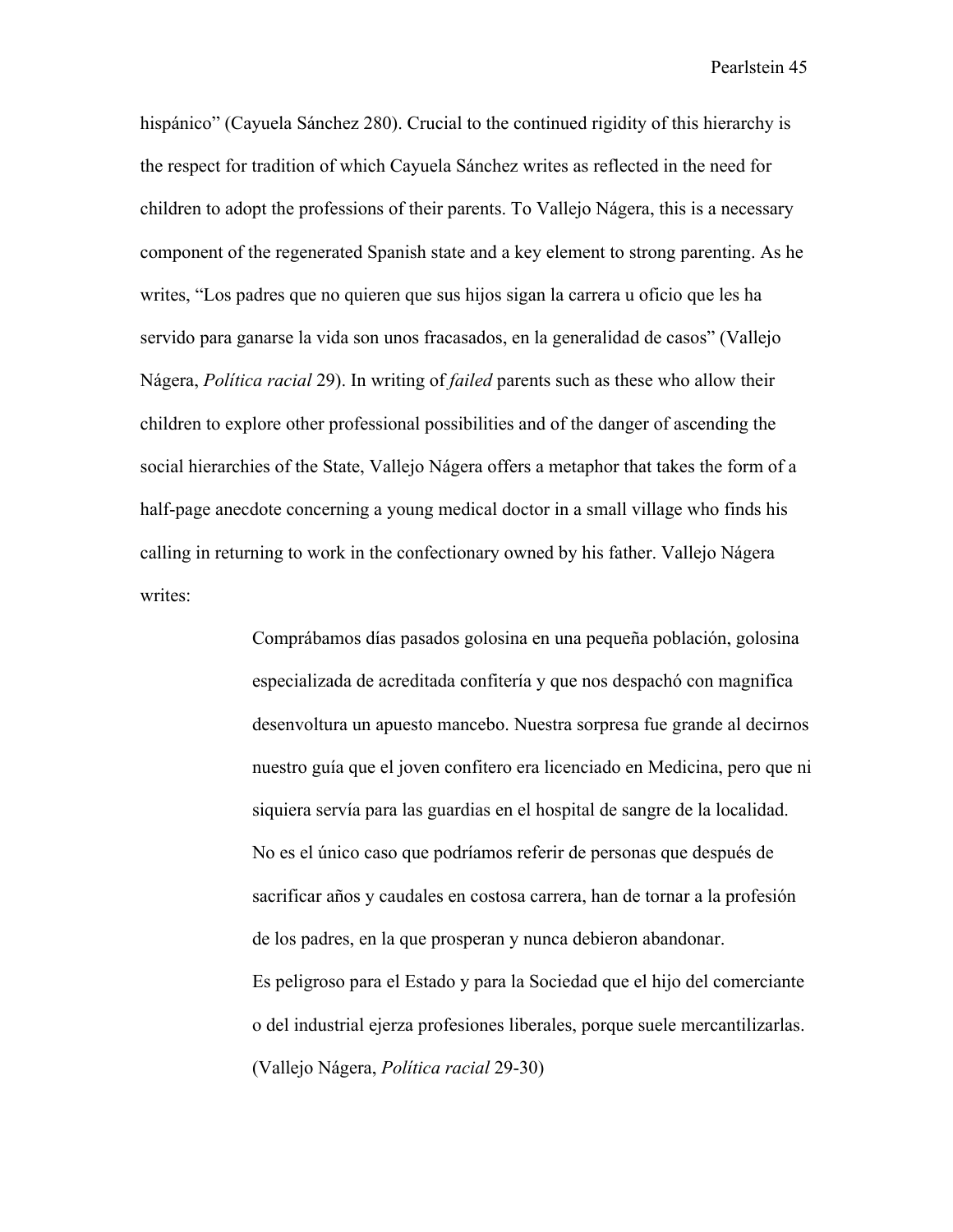On the one hand, Vallejo Nágera is telling the story of his visit to a candy shop in a small town in Spain, but on the other, he is making a crucial point related to the need for authority and predominance to rest solely in the hands of the Nationalists. Vallejo Nágera writes of his visit and the realization that the worker in the confectionary is a medical doctor not as an isolated incident, but one of many examples of intelligent young people who should have never strayed from their parents in their place within the eugenic hierarchy. In writing of the danger of such a divergence, Vallejo Nágera says that those children who remain in the same line of work as their parents *prosper* and that they learn that they never should have abandoned the businesses of their families. That the son of a presumably Republican and poorly educated candy store owner from a small Spanish town could rise the ranks of the eugenic ladder to become a well respected liberal physician constitutes too much of a threat to Franco's regime. The goal of the Nationalists was to violently repress those who identified as Republican as to ensure victory, keeping the enemy poor, helpless and with no hope of improving their state. For this reason, the candy store owner's son should never leave his small town to improve himself in medical school, but instead should perfect the art of delivering candy to customers. For the Franco regime, the repression of a poorly educated candy store employee would be far easier than silencing the voice of a prominent Republican medical doctor who may challenge the studies of Vallejo Nágera.

The use of metaphor is equally compelling in the closing remarks of the ninth chapter of the text, entitled "Política racial y educación sexual." In this brief five-page chapter, Vallejo Nágera writes of the need for a form of sexual education in the regenerated Spanish state involving an anti-pornographic campaign, the exercise of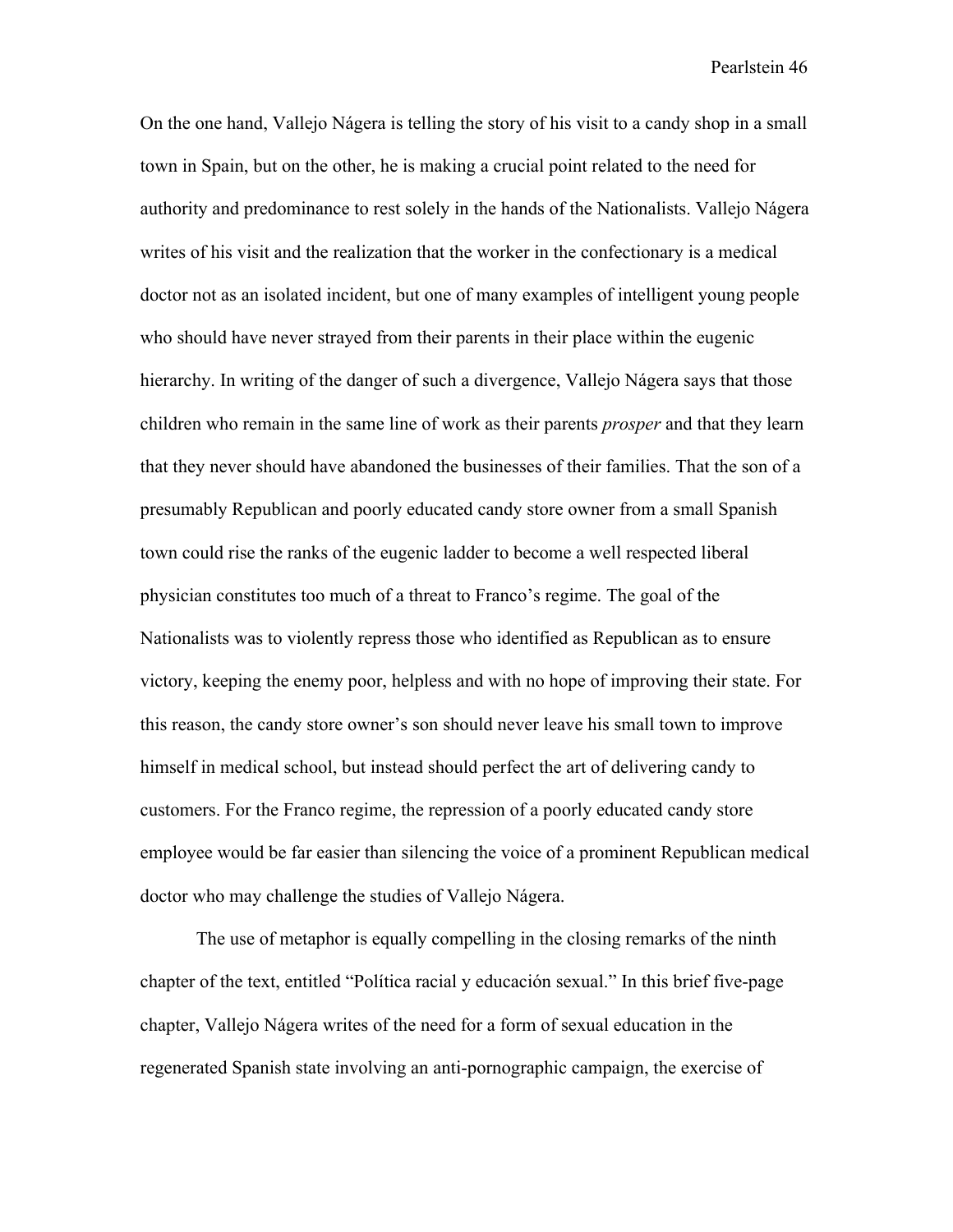sexual self-restraint or continence until marriage, monogamy, and the absence of sexual perversion. Not surprisingly, the responsibility to educate the child about sex falls not only on parents and teachers, but on priests as well, a reflection of the staunchly Catholic state which Vallejo Nágera envisions. After over four pages devoted specifically to outlining a vision for sexual education in the Francoist state, Vallejo Nágera writes a final paragraph that is largely disjointed and discontinuous from the chapter as a whole. It is here that Vallejo Nágera warns of the dangers inherent in straying from his idealized racial politic, and this warning is relayed in terms of a metaphorical egg. Vallejo Nágera uses the egg as a symbol for Spain and its putrefaction as representative of the reforms of the Second Spanish Republic. Vallejo Nágera warns:

> No queremos ocurra en España con la Higiene racial lo que nos sucedió en cierta ocasión con un huevo pasado por agua, que pedimos en renombrado restaurante de lujo. Un huevo de extraordinario tamaño, de limpia y nacarada cáscara, presentada en argentada huevera, pero que encontramos putrefacto. La política racial del Nuevo Estado ha de ser fresca, nutritiva y jugosa para la Raza, nunca empollada ni podrida.

In the case of this metaphor, Vallejo Nágera places the reader into the position of a diner in a fine restaurant, being served an extraordinarily large and clean egg in a silver cup, only to find that the egg is rotten. Spain, Vallejo Nágera argues, is the seemingly large and pearly egg in the silver cup: a revered nation intimately tied to the values of Catholicism, patriotism and self-sufficiency. The diner, the Spanish citizenry, however, discovers that the egg is putrefied: degraded by legislation separating church and state, allowing for legal divorce and secular education. As Vallejo Nágera suggests, his *racial*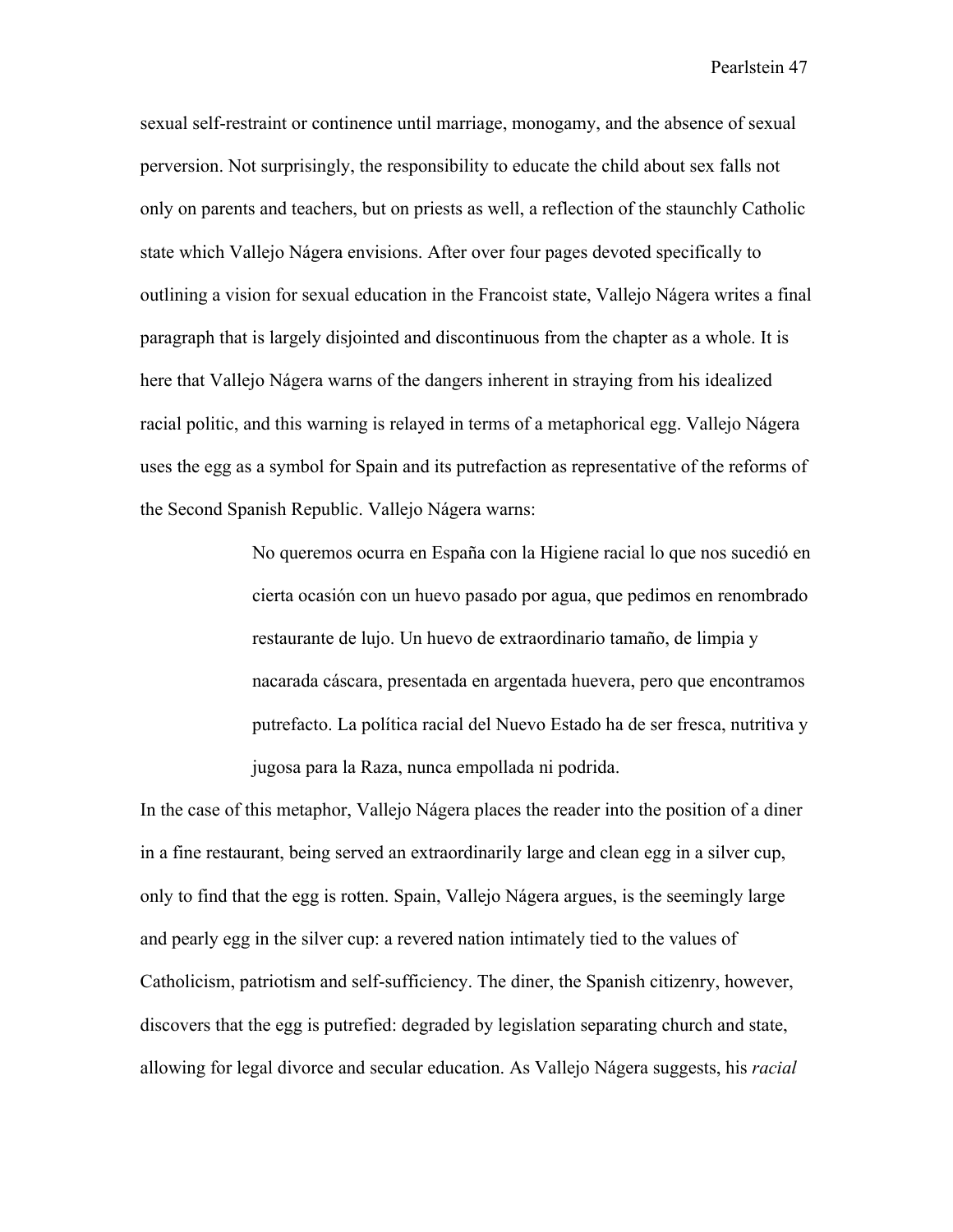*politic of the new state* will allow for a regenerated egg, not tainted by rotting or hatching. Through outlining in 1938 his vision of the idealized state, characterized by a rigid eugenic hierarchy, Vallejo Nágera is able to demonstrate the key values of the regime and the need for violent repressive measures to ward off any possible Republican threat.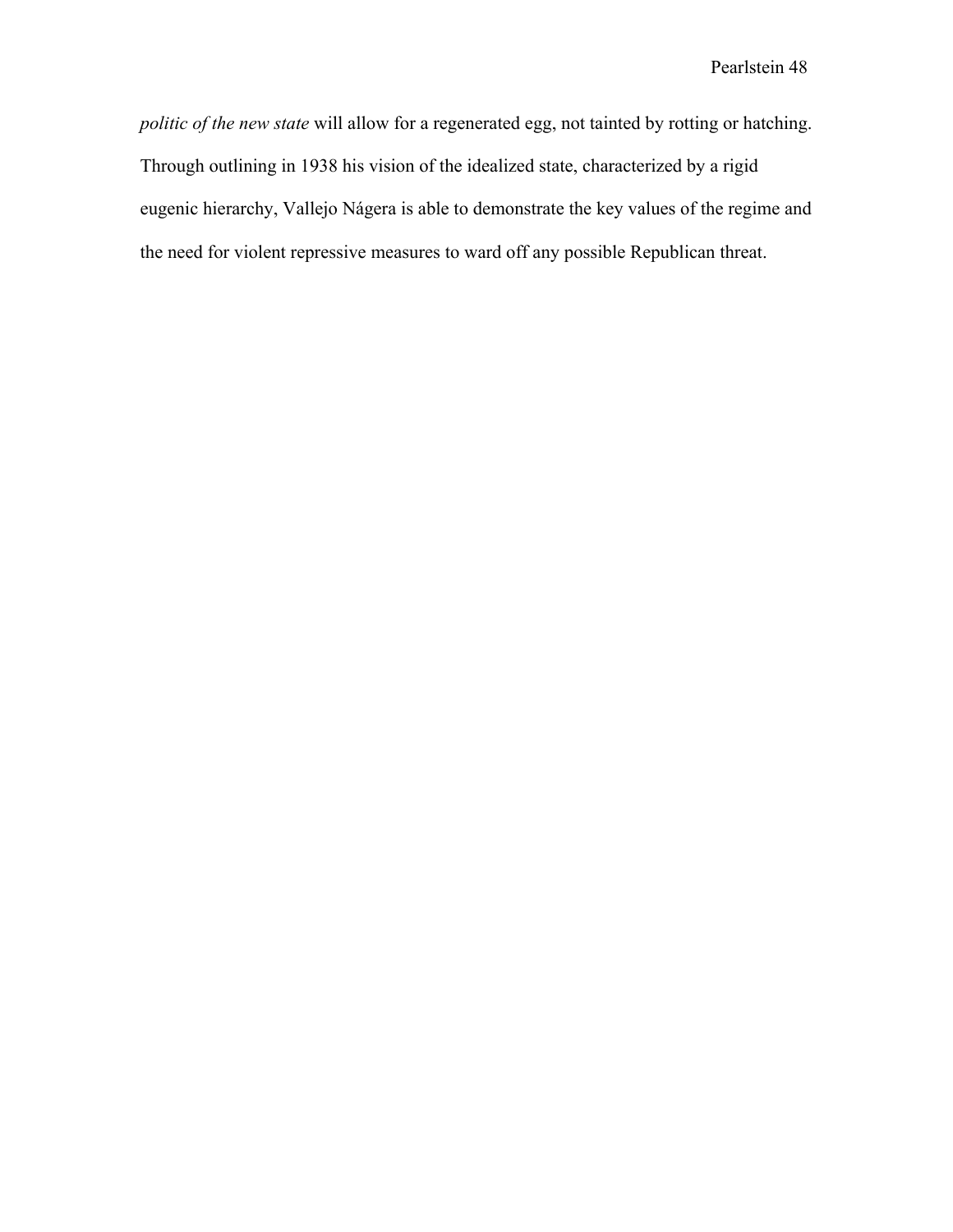**Chapter 3. "Psiquismo del fanatismo marxista. Investigaciones psicológicas en marxistas femeninos delincuentes" : The Pathologization of Female Republican Identity and the Veil of the Medical Journal** 

In his examination of republican Spanish political prisoners and the violent repression from which they suffered, historian Ricard Vinyes writes,

> En la época fundacional del Estado franquista, la deshumanización del otro, probar bajo apariencia científica la inferioridad mental del disidente, constituyó una prioridad del Ejército llevada a cabo por el comandante y psiquiatra Antonio Vallejo-Nágera. La derivación de aquellas investigaciones psiquiátricas en hombres y mujeres encarcelados tuvo consecuencias graves en el mundo penitenciario, particularmente en el femenino, al establecer el principio de <<segregación total>>. (*Irredentas*  50)

While Vallejo Nágera, under the authoritative veil of Nationalist pseudoscience, had written extensively of the Republican enemy and the threat that it posed to the nationalist movement, he had not yet experimented on human subjects. Franco's impatience to establish an official cabinet of psychological investigation was so great that he approved Vallejo Nágera's request to establish such a cabinet within only ten days of its submission. Telegram 1,565, the official approval, was sent on August 23, 1938 by Franco to Vallejo Nágera and stated the objective of the Gabinete de Investigaciones Psicológicas, "cuya finalidad primordial será investigar las raíces psicofísicas del marxismo" (Franco, *Hoja de Servicios* 382). From October 1938 to October 1939, the cabinet published the results of experimentation on two sets of political prisoners: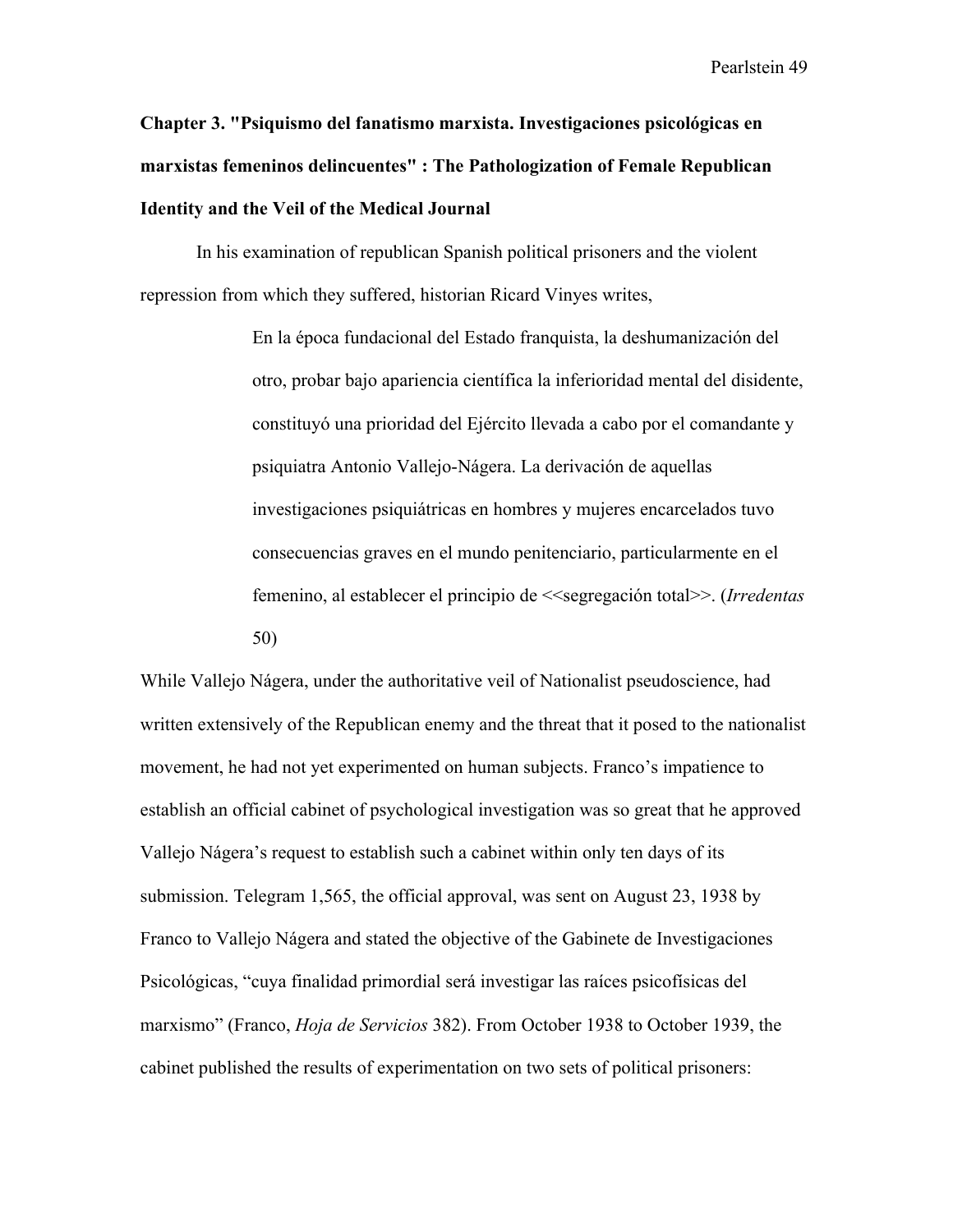International Brigadiers, foreign soldiers who assisted the Second Spanish Republic during the war, and fifty female Spanish political prisoners imprisoned in Málaga, Spain. The series of research articles was published under the title of "Psiquismo del fanatismo marxista."

By May of 1939, the Gabinete de Investigaciones Psicológicas published "Psiquismo del fanatismo marxista. Investigaciones psicológicas en marxistas femeninos delincuentes." The work studies fifty female Spanish political prisoners, criminalizing their so-called perverse physical and psychological degeneracy as compared with the normative and virtuous behavior of the superior Nationalist woman. The study was coauthored by Vallejo Nágera and Eduardo Martínez, director of the psychiatric clinic of Málaga and the chief of health services for the provincial prison there. According to the study, it is the responsibility of the woman to maintain the moral vigilance of the family and the husband, and for this reason, the delinquency of the Republican woman constitutes a threat to the future of the state. In communicating these findings, Vallejo Nágera is helped greatly by the simultaneous publication of his research in *Semana Médica Española* y *Revista Española de Cirgugía y Medicina de Guerra*, the two most popular medical journals in Spain at the time.

Building on the Nationalist values expounded upon in *El factor emócion en la España Nueva* (1938) and the racialized and hierarchical State that stems from these values as described in *Política racial del nuevo estado* (1938), in this chapter I argue for the significance of "Psiquismo del fanatismo marxista. Investigaciones psicológicas en marxistas femeninos delincuentes" as the final stage of Vallejo Nágera's wartime academic trajectory. While Vallejo Nágera's shift to the documentation of his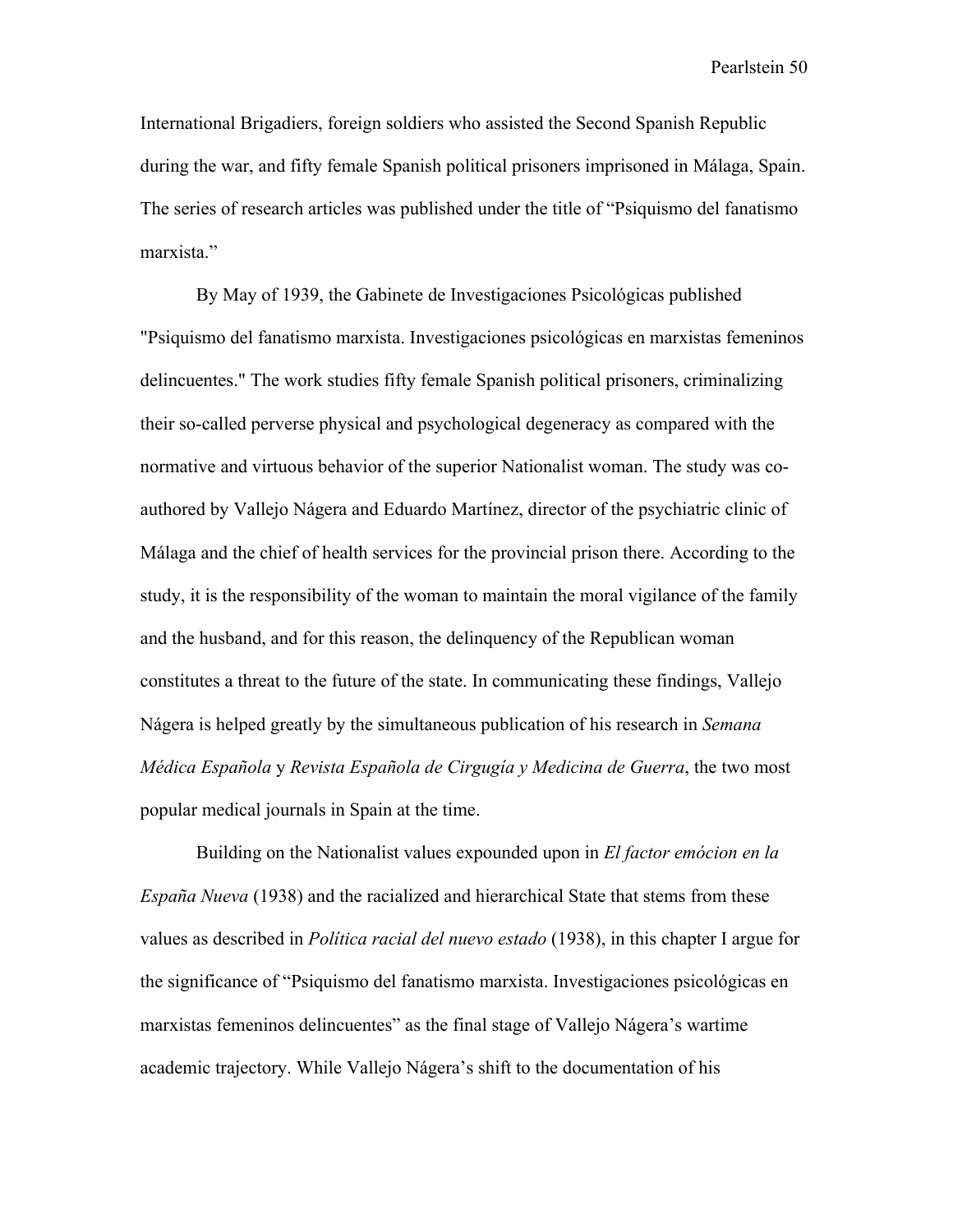experimentation on prisoners and his publication in medical journals marks a distinct departure from his previous writings, many elements remain the same. Vallejo Nágera employs key points of earlier works, such as the recycling of Nationalist beliefs (importance of Catholicism, religious marriage and the danger of sexual deviance) outlined in *Política racial del nueva estado*, and now re-purposes these as survey questions to gauge the beliefs of Republican political prisoners. Being that Vallejo Nágera's study on women was not published until May of 1939, a month after the war's end, I demonstrate in this chapter that Vallejo Nágera's experimentation on Republican women had little to do with assuring victory in the war. Instead, these experiments on Republican women and their portrayal as mentally and morally deficient serve to denigrate the Republican woman as the enemy, while at the same time extolling the virtues of the idealized and staunchly Catholic fascist woman, who stands as a polar opposite. I argue that Vallejo Nágera's supposed scientific proof of the innate biological perversion of the Republican woman is particularly important in the post-war era of Spain and serves the function of justifying the incredibly violent and repressive measures against liberal women during the period of Franco's dictatorship.

The fascist women, in the image of whom the female Republican prisoners needed to be re-made, were themselves members of the Sección Femenina (SF), the female branch of the Falange, the Spanish fascist party. Pilar Primo de Rivera, the sister of Spanish Falange party founder José Antonio Primo de Rivera, founded the Sección Femenina in 1936. As Kathleen Richmond writes in her introduction to *Women and Spanish Fascism*: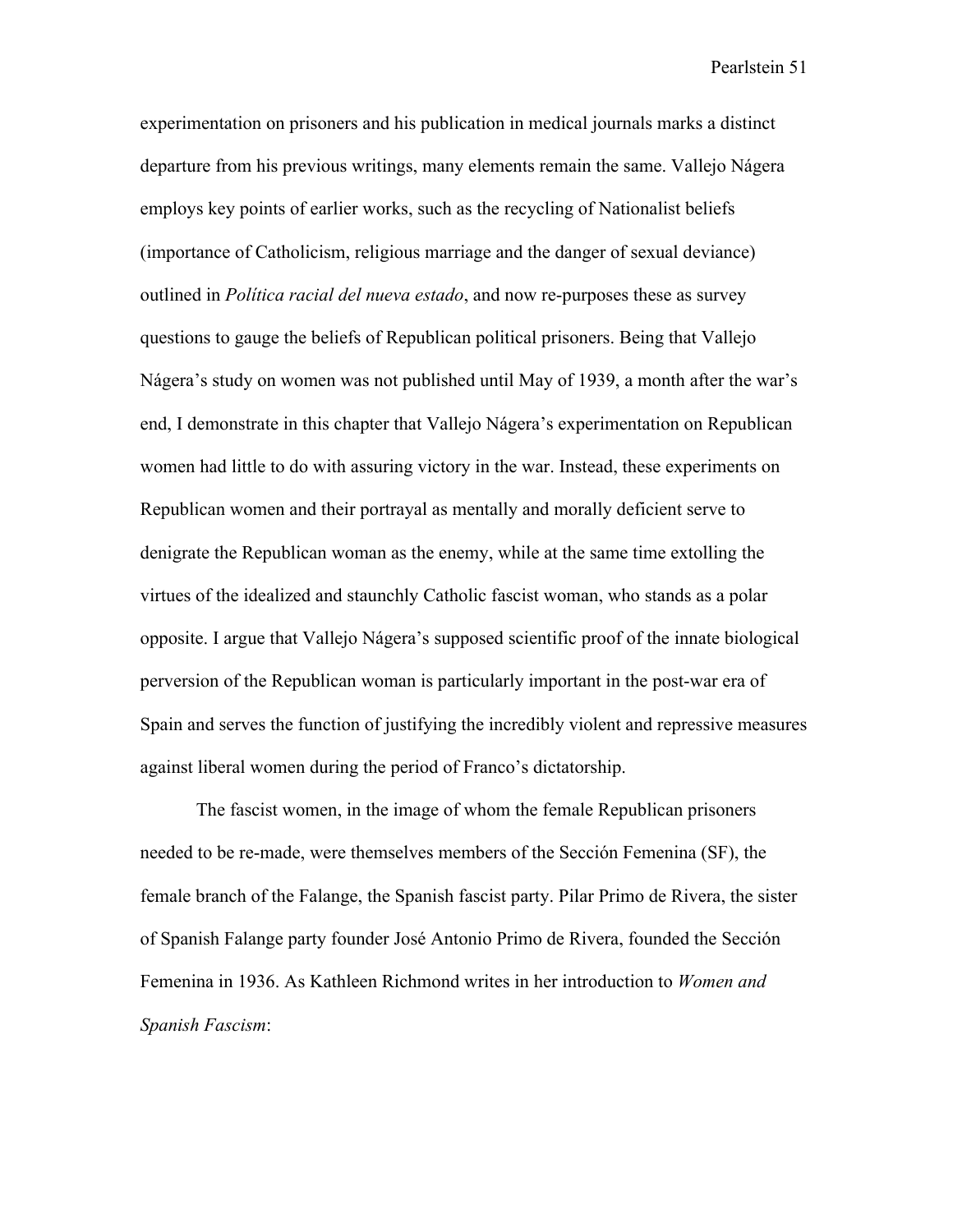After [José Antonio Primo de Rivera's] death in 1936, Pilar Primo de Rivera applied her brother's vision of a 'Falange Revolution' to her developing organization, with its elite members (*mandos)* charged with restoring women to traditional roles in society. Following their welfare and relief work during the Civil War the members of the SF took responsibility for the social, political and domestic education of all women and girls throughout the regime. (i)

Employing the conceptual framework offered by Kathleen Richmond in *Women and Spanish Fascism,* I will begin by examining the identity of the Nationalist woman and the larger Sección Femenina to understand the notion of the idealized upstanding woman promoted by the regime. With an understanding of the responsibilities of the Fascist woman and her role within society, I will conduct a textual analysis of "Psiquismo del fanatismo marxista. Investigaciones psicológicas en marxistas femeninos delincuentes" to reveal the grave danger that the Republican woman posed to the Nationalist movement. First, in order to contextualize the contents of Vallejo Nágera's study on women, I will employ Michael Richards' key concept of the "gendered psychological construction" of the Republican woman's moral degeneracy (Richards, "Morality and Biology" 421). Richards argues that through the combination of medical science and Catholicism, Vallejo Nágera's study ties together conservative gender ideology with Franco's "crusade to 're-Christianize' Spain" (Richards, "Morality and Biology" 421). To the regime, morality was the basis of the new and regenerated Catholic State to which the Republican woman needed to adapt. Utilizing Richard's concept of the psychological construction of the Republican woman, I will analyze significant excerpts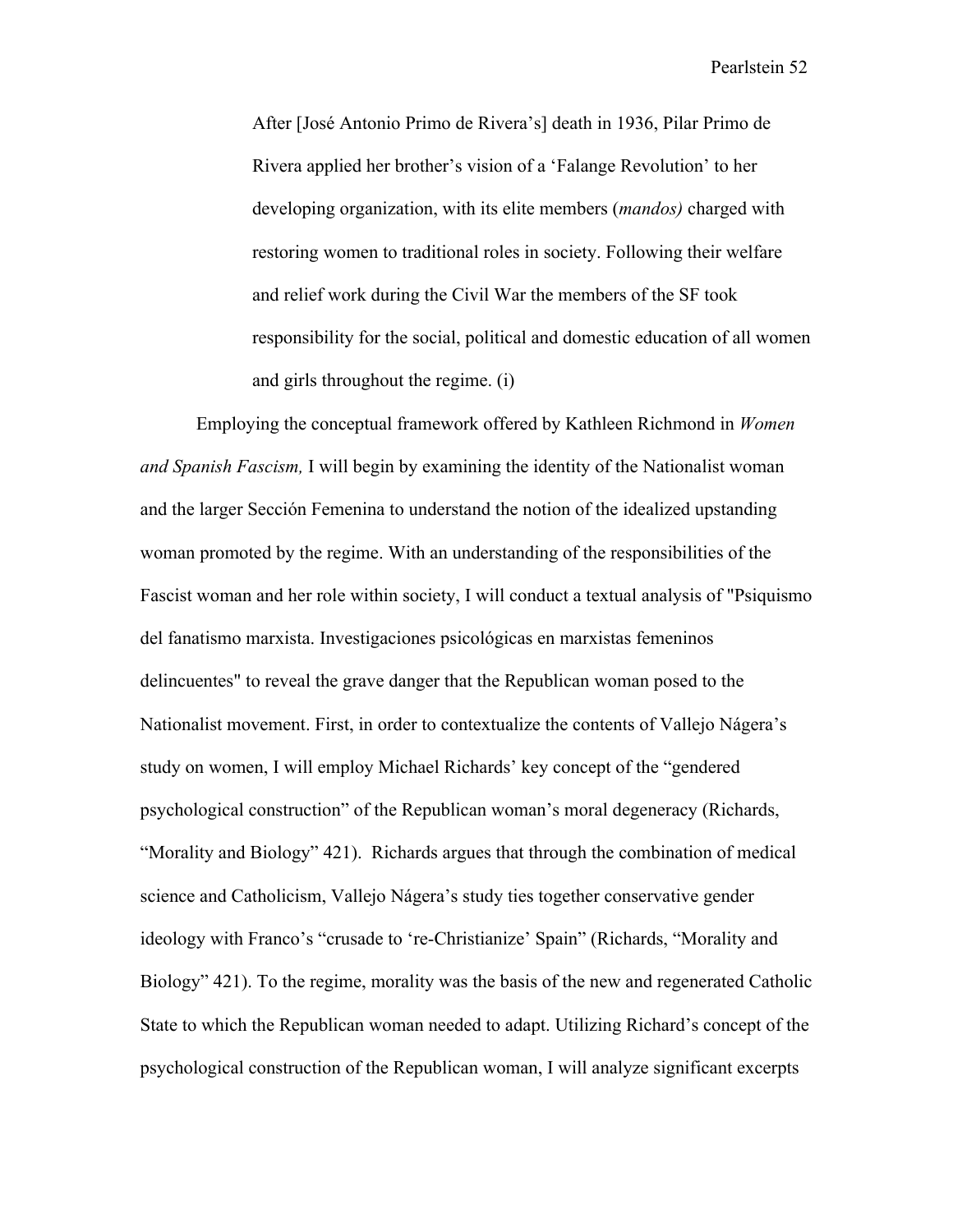from Vallejo Nágera's study to examine Vallejo Nágera's central argument and how it is framed.

In his important study, *Las rapadas: El franquismo contra la mujer*, Enrique González Duro examines the forms of repression and violence against imprisoned Republican women, like those subjected to the experiments in Vallejo Nágera's work. González Duro theorizes the function behind specific acts of repression, such as the shaving of the heads of Republican women by Nationalist forces. Acts such as these, Duro argues, are intimately related with the repressive socio-political environment that the Nationalists sought to create, "incluyendo un léxico estigmatizante para las mujeres <<desafectas>>: putas, rojas, rapadas, peladas, pelonas, sucias, feas, etc" (Duro, *Las rapadas* 37). Further, the shaving of the heads of these women serves as a readily observable marker of inferiority, effectively eliminating differences in class and social status of these women and reducing them to their political affiliation, which is both criminalized and pathologized in the studies of Vallejo Nágera. I will argue that the studies of Vallejo Nágera serve the function of defending repressive practices such as these, which become institutionalized in the post-war period during which the study on women is published (May 1939).

On a larger scale, González Duro provides a comprehensive understanding of the repression of Republican women by Nationalist forces, which differed from violence against men (who were normally killed or jailed) and was based upon social degradation and harassment, with social isolation as the main goal. Duro argues that social redemption was an impossibility for these women, "por la frecuente ausencia, encarcelamiento, muerte o desaparición del marido, convirtiendo su vida en una lucha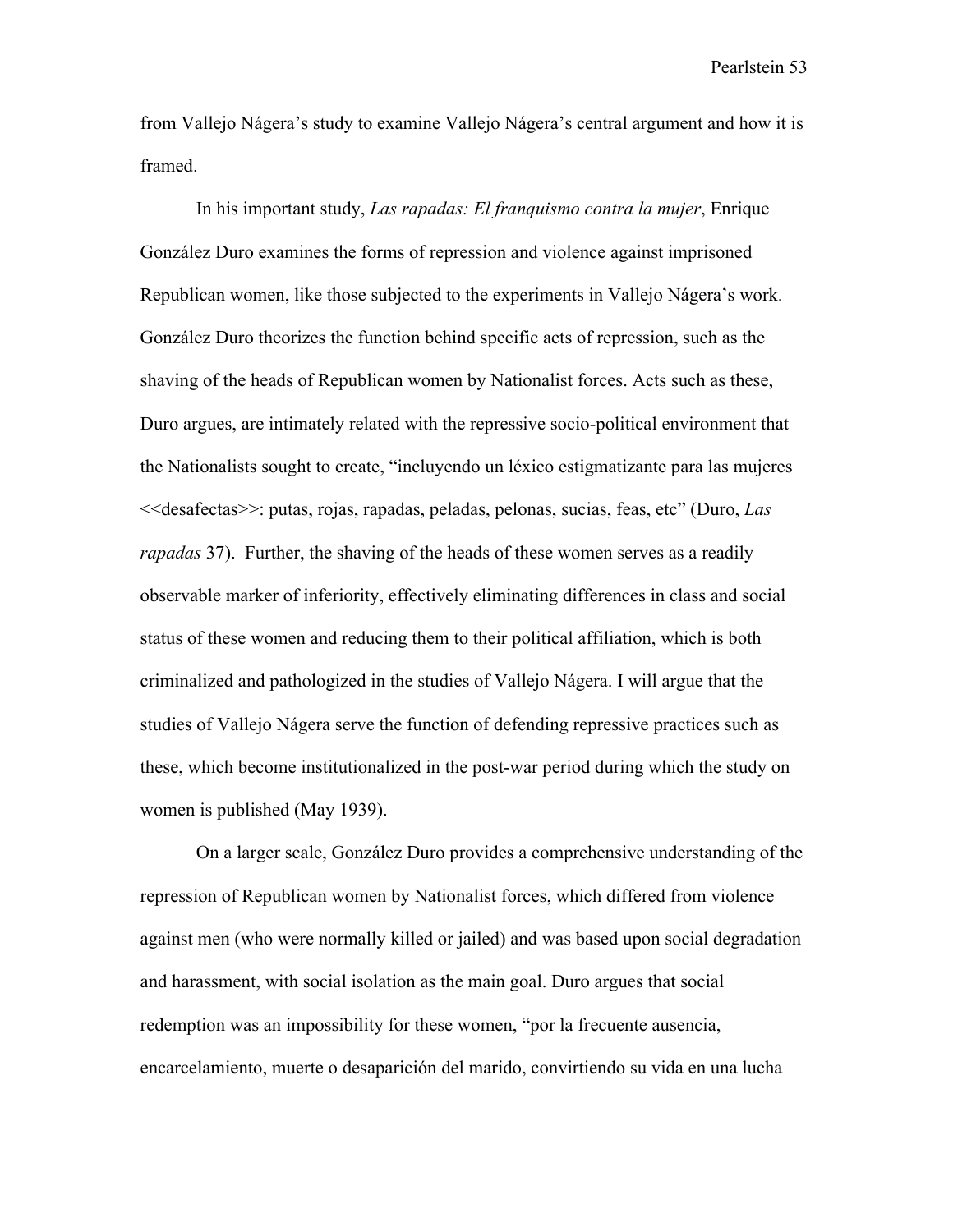difícil y azarosa por la mera superviviencia" (Duro, *Las rapadas* 51). By inserting Duro's theories about the desperation of the Republican woman into my study of Vallejo Nágera, I will show that what the Nationalists view as biological and psychiatric degeneracy is merely the pathologization of helpless Republican women who, in some cases, resort to criminality and practices such as prostitution to support their families.

Lastly, I will examine *A Young Mother in Franco's Prisons,* a short memoir describing the incarceration of Republican governess Pilar Fidalgo Carasa. Pilar Fidalgo's testimony, a unique personal account of incarceration, allows for an understanding of the reality of Republican repression within the Francoist prison system. In contrast to historians who write of Francoist repression and the penitentiary system, Fidalgo's testimony is significant in offering a first-person counter-narrative to the studies of Vallejo Nágera. The sole reason behind Fidalgo's imprisonment is that she is "the wife of a Socialist, who was the friend and protector of Protestants" (Fidalgo 1). Fidalgo's story speaks to the arbitrary justification of the Nationalists in defending the imprisonment of the enemy, though Vallejo Nágera argues otherwise in his writing. In contrast to the account of Vallejo Nágera, who claims that Republican women are being treated well by the Nationalist Movement, Fidalgo exposes the violent reality of the Francoist prison system in relating her experience in a prison for women and their children in Zamora, Spain. The over-crowding, death, violence and barbarity that Fidalgo describes as characteristic of the prison system allows for the voice of Republican women to be heard, which stands in stark contrast to the voice of Vallejo Nágera and Nationalist propaganda at the close of the war. Unlike the studies of Vallejo Nágera which write of the Republican woman as an enemy who must be redeemed in the image of the Fascist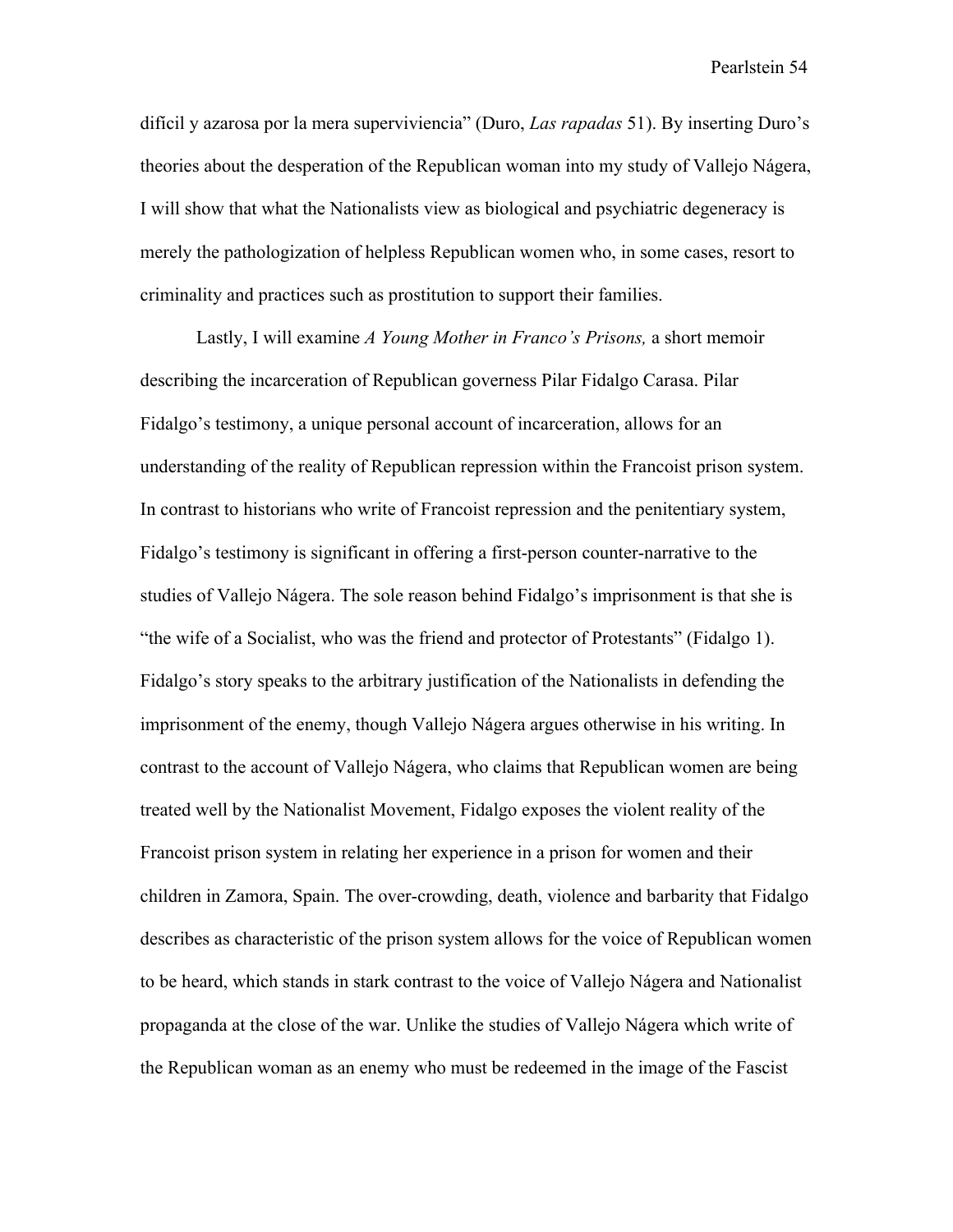woman, the testimony of Fidalgo demonstrates that those perverse qualities of the Republican woman described by Vallejo Nágera are both untrue and unfounded.

The focus of the Nationalist Movement on women was not limited to the characterization of the Republican woman as inferior; the superiority of the Nationalist woman was equally important, and the Franco regime presided over the creation of a female arm of the Spanish fascist political party, the Falange. By 1936, Pilar Primo de Rivera, as the first and sole Nationalist leader of the Sección Femenina, was tasked with defining "how women would contribute to the sought-after unity of the nation" in the Falangist vision of her brother, José Antonio Primo de Rivera (Richmond 6). While the 1934 statutes of the organization described its purpose as a fundraising body and a more passive arm of the Falange, by 1936 Pilar had re-structured the organization by adding an "administrative structure and doctrinal base" (Richmond 7). A return to a patriarchal society and the restoration of traditional gender roles were fundamental to the doctrine of the Sección Femenina, as demonstrated by Pilar Primo de Rivera's 1938 speech to the Second National Congress of the Sección Femenina of the Falange Española Tradicionalista (FET) y de las Juntas de Ofensiva Nacional Sindicalista (JONS). In the speech, she speaks of the role of women "en formar familias con una base exacta de austeridad y de alegría, en donde se fomente todo lo tradicional" (Domingo 233). The role of the woman from the Falangist perspective, then, is to raise a traditionalist family whose beliefs align with those of the regime. The role of the Nationalist woman, however, is not seen independently from the role of man, as evidenced by Pilar's comment that "Lo que no haremos nunca es ponerlas en competencia con ellos, porque jamás llegarán a igualarnos, y en cambio, pierden toda la elegancia y toda la gracia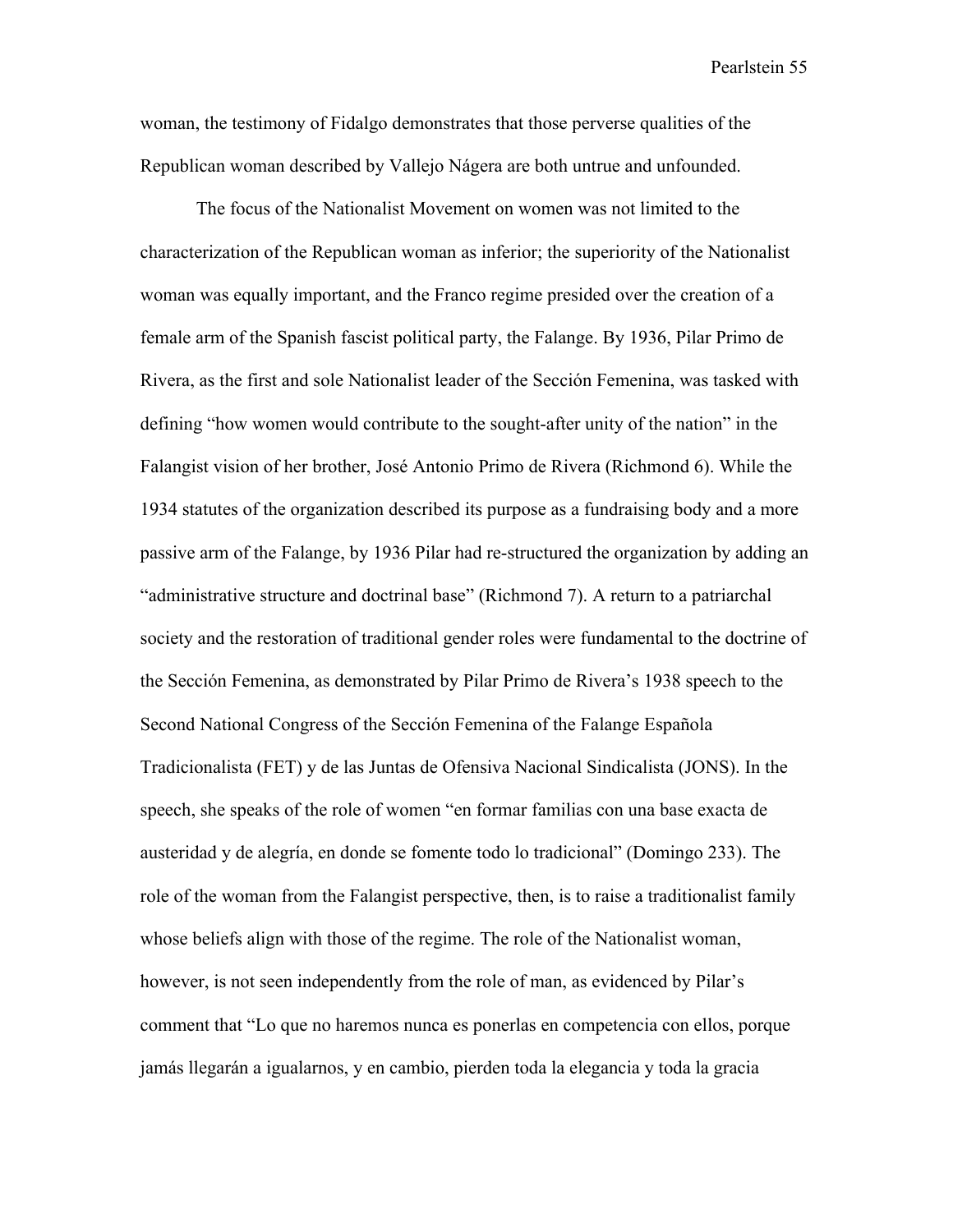indispensable para la convivencia" (Domingo 233). While the Sección Femenina helped carry out Nationalist welfare legislation, contributed directly to eugenic policy and even helped with household and rural tasks while the men fought in the war, their role was always seen as subservient to the male Falangist role and meant to be just complementary (Richmond 20). Noteworthy, too, is the perception of the Republican enemy held by members of the Sección Femenina as contrary to the beliefs of the ideal woman. In the same speech to the membership of the Sección Femenina, Pilar states,

> Quiere la Falange dejar fuera en esta formación de las mujeres todo lo falso y todo lo blando que nos enseñaron anteriormente; todas esas cosas de mal estilo, que son las que han tenido la culpa de que los que se vieron desatendidos por la justicia, se hayan levantado en armas contra la Patria; y quiere dejar fuera, naturalmente, a todo lo que suponga formación comunista, con todo el odio y toda la barbarie que lleva consigo. (Domingo 233)

In establishing what she terms *la formación auténtica* of the woman, described in the quote above, Pilar writes of the need to eliminate the hatefulness, barbarity, and willingness to wage war of the Republican women. Only then, she argues, may the identity of the idealized woman be uncovered. Pilar Primo de Rivera is a significant figure in the Nationalist war against the Republican woman, and speaks in ideological terms of the need for ideal women to aid in the regeneration of the Spanish state. Vallejo Nágera builds from the discursive representation of Nationalist femininity offered by Primo de Rivera, pathologizing her ideals in his quest to prove that a Republican "red gene" is responsible for the aberrant behavior of the enemy. Much like Pilar, Vallejo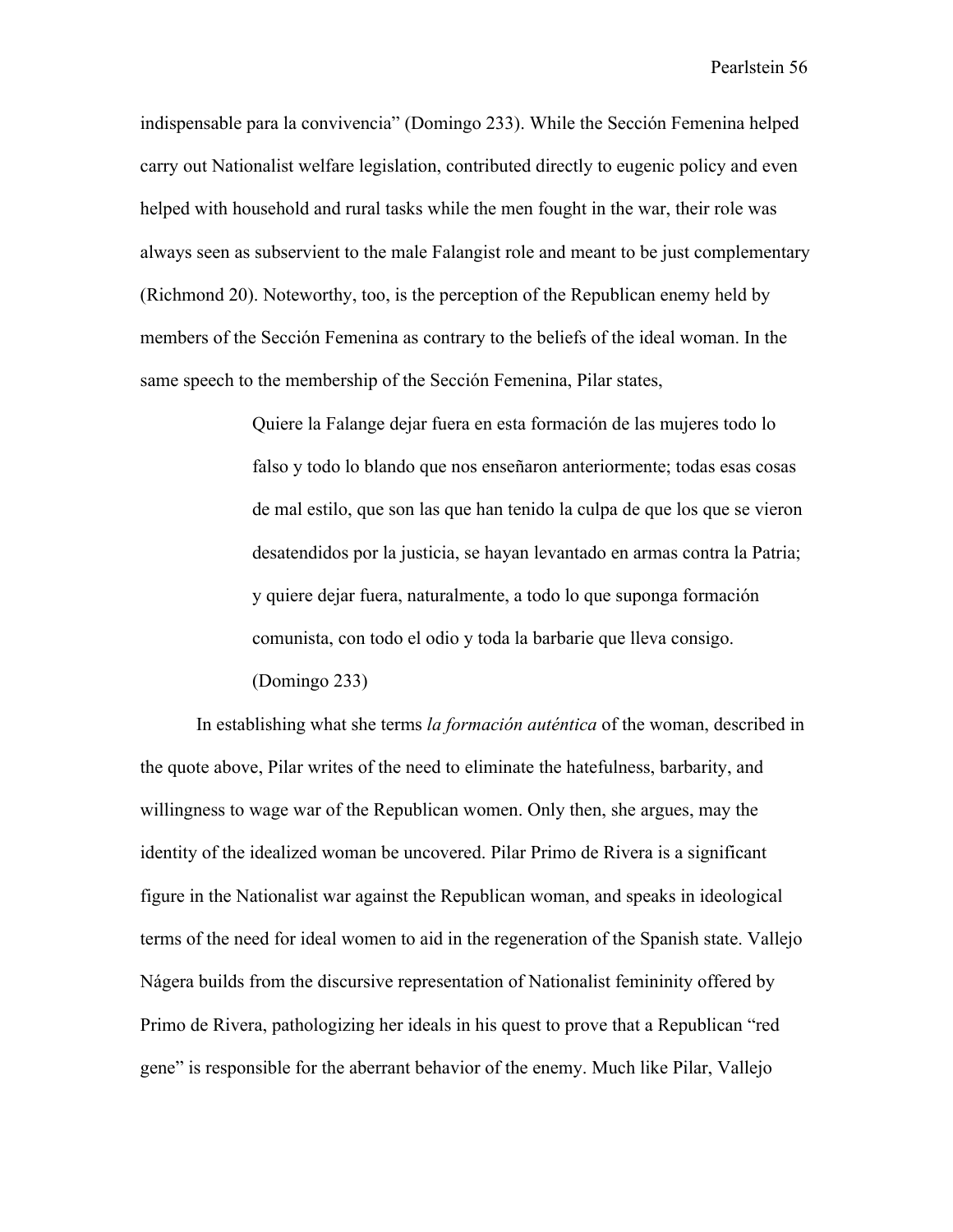Nágera represents the enemy as hateful and barbaric. In establishing his Gabinete de Investigaciones Psicológicas and through his publication of medical studies, Vallejo Nágera completes the transition from discursive representation of the female enemy to scientific representation, and is able to defend the repression of the post-war period.

In his article "Authoritarian Medicalization and Gynephobia under Franco", Hispanist scholar Timothy Mitchell writes of the objectification of the Republican enemy through the use of medical science, and how much of this pseudoscientific work lacked a sound psychiatric foundation. Mitchell argues in this article that the practice of medicine during the Franco regime was authoritarian in nature, favoring strict obedience to a misogynistic and anti-Freudian medical establishment that saw psychoanalysis as a form of "moral rape" (1). Furthermore, a fear of the danger of Republican women, or "gynephobia," was central to the Nationalist movement in their mission to re-craft the Republican women of Spain. Medicine under the Franco regime was checked so heavily by the Catholic Church and the Falange that only those physicians that were subservient to the demands of the regime, like Vallejo Nágera, rose to positions of power. In describing Francoist gynecology and the idealized Nationalist woman, Mitchell writes:

> Woman was first and foremost a mother, designed and destined to procreate within the framework of an indissoluble marriage. It was recommended that she be of medium height, with hips slightly wider than her shoulders, smooth skin, and well-developed breasts. Women were understood to be weak, more or less passive, more or less perverse, particularly vulnerable to psychosomatic illnesses, clearly unstable. Spanish gynecological treatises of the epoch were resolutely opposed to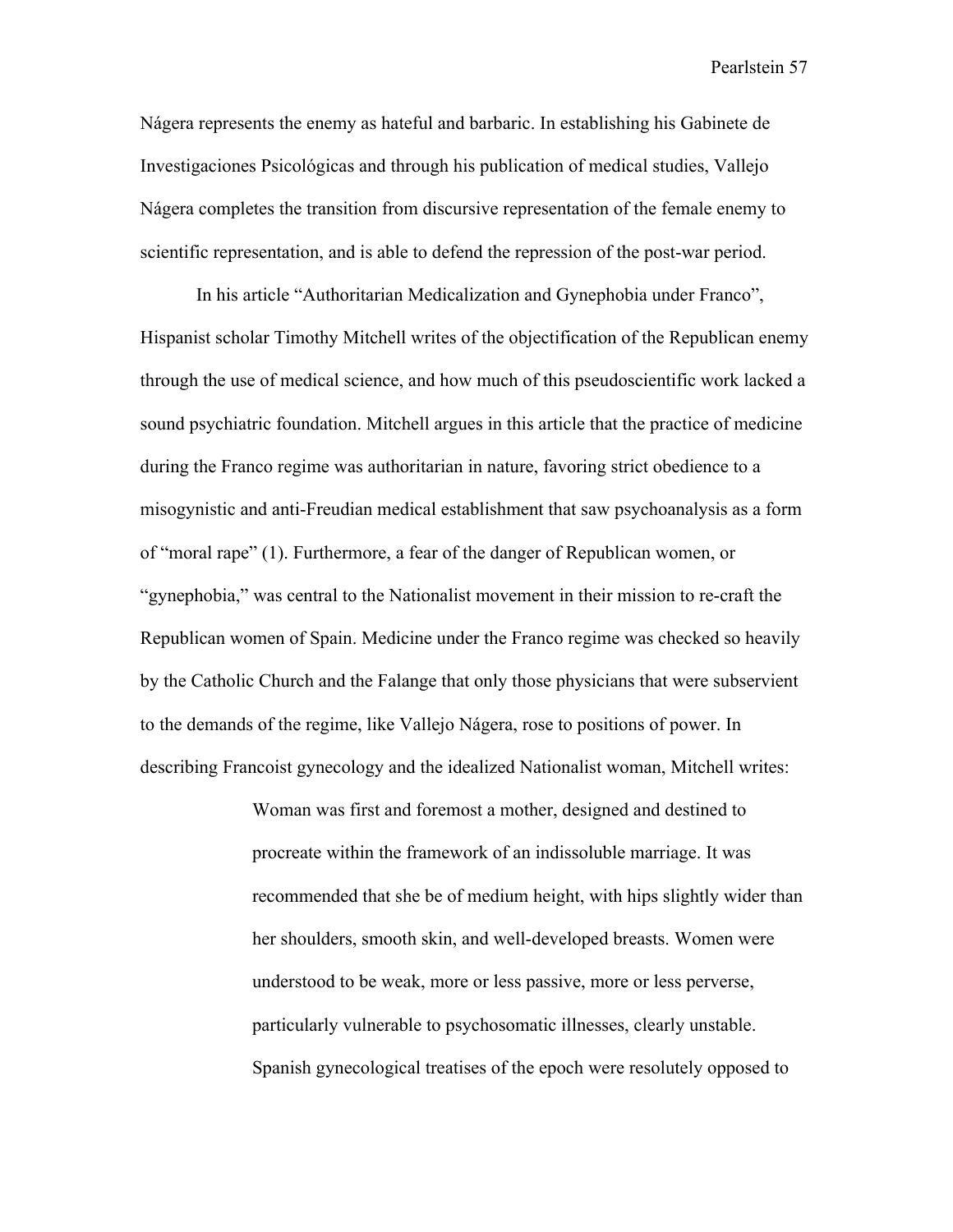women working outstide the home: not only did it contribute to the 'corruption of customs' and the 'destruction of the family,' it was a major cause of disease. (Mitchell 8)

Any departure from this identity described by Mitchell was severely and violently repressed by Nationalist forces. Largely due to the work of Vallejo Nágera and his contribution toward the development of a eugenic discourse in Spain, the Franco regime authorized welfare and health measures from the time of the war and into the 1940s with the goal of regenerating the Spanish family (Richmond 20). Most interestingly, the women of the Sección Femenina took an active role in carrying out these newly created eugenic policies by serving in the *Cuerpo de divulgación* beginning in 1941. In this sense, the women of the Sección Femenina were not only the idealized women in the image of whom the Republican women needed to be reformed, but they also took an active role in enforcing the eugenic policies derived from the writings of Vallejo Nágera. This team of health care workers was composed of local women from villages throughout Spain, tasked with advising neighbors on hygiene and on how to obtain State welfare, but also warning women of the danger and illegality of abortion and of the need to choose a healthy partner if considering marriage. These new laws were less about improving the state of the Republicans, and more about ensuring that those women loyal to the regime conformed to the image of the idealized Republican woman described above. The Sección Femenina and its members were employed to carry out Nationalist legislation, working themselves to eliminate Republican ideology through educating their neighbors.

Members of the Sección Femenina may be seen as the individuals enforcing the eugenic teachings of Vallejo Nágera in the post-war period, but these teachings stem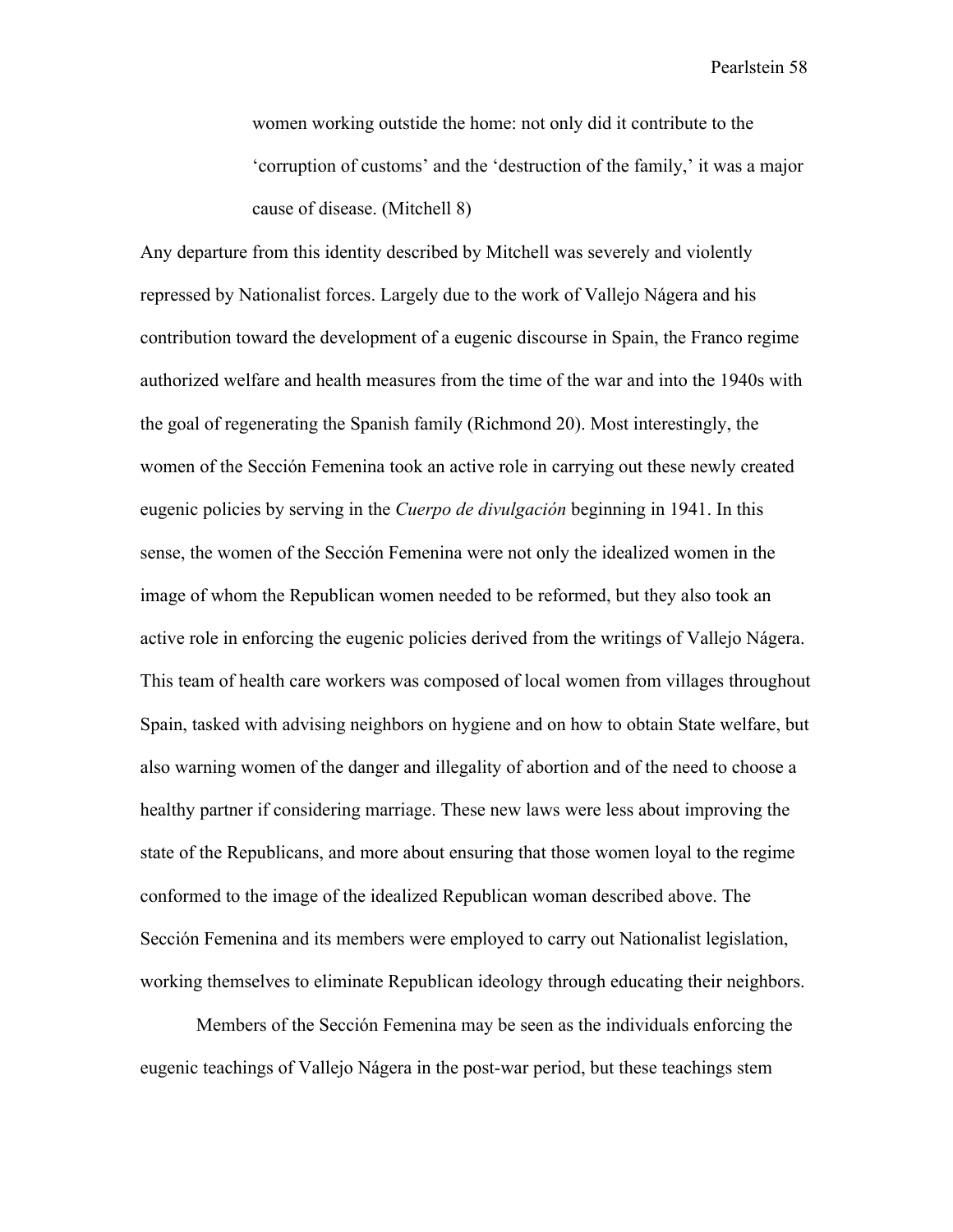from years prior. In his 1938 book *Política racial del nuevo estado*, examined earlier in Chapter 2, Vallejo Nágera conveys his own hierarchical and eugenic vision for the future of the Spanish state. Of central importance to Vallejo Nágera in this idealized state is a form of nuptial politics, in which men and women who are loyal to the regime marry in order to ensure the success of the Spanish state. In characterizing the main aspects of nuptial politics, Vallejo Nágera writes: "Los aspectos de la política nupcial estatal orientada modernamente no pueden ser más interesantes, a saber: consejo prematrimonial, lucha contra la esterilidad masculina y femenina, castigo del aborto clandestino y del llamado terapéutico, fomento del matrimonio en los menores de veinticinco años y campaña contra la soltería" (Vallejo Nágera, *Política racial* 46). In thinking of the *Cuerpo de divulgación* of the Sección Femenina and their purpose in interacting with female neighbors in the post-war period, the words of Vallejo Nágera in describing the goals of the nuptial politics of the Spanish state in 1938 seem nearly like a mission statement. The women of the Sección Femenina were tasked with fighting manifestations of Republican identity, what Vallejo Nágera referred to years earlier "masculine and feminine sterility". In fighting against the use of "therapeutics," or the psychoanalytic and Freudian treatment advocated for by Republican doctors in the prewar, Vallejo Nágera is again fighting against Republican practices. In this sense, the acts of the *Cuerpo de divulgacion* may be seen as little more than the enactment of the "nuptial politics" and the "campaign against singleness" for which Vallejo Nágera advocates. The implementation of eugenic policy based upon the writings of Vallejo Nágera is made clear through the realization of the striking similarities between portions of *Política racial del nuevo estado* and the mission of the *Cuerpo de divulgación* in the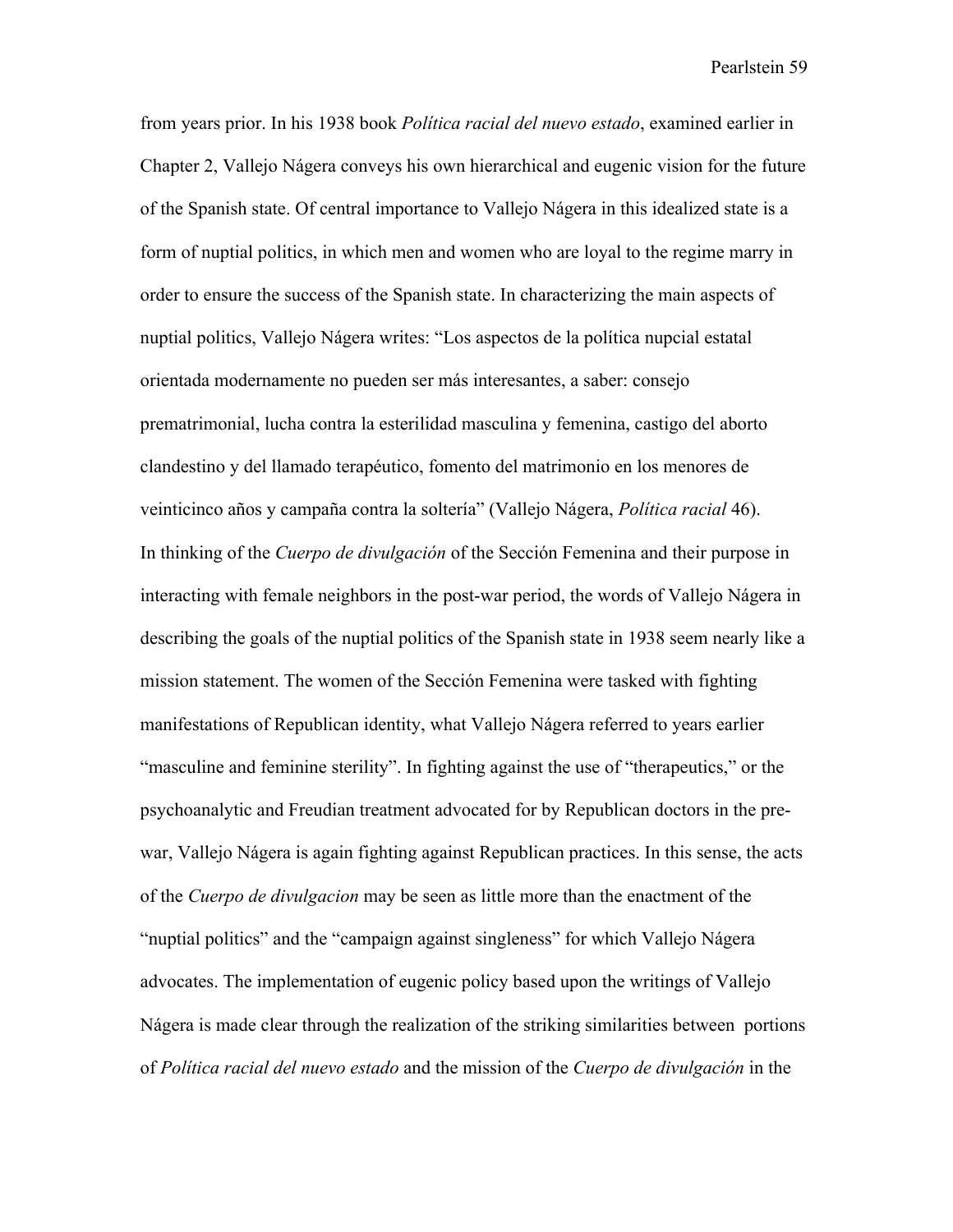post-war period*.* This is a significant realization and suggests that the writings of Vallejo Nágera have a tangible impact upon Francoist legislation. Other texts written by Vallejo Nágera, such as "Psiquismo del fanatismo marxista. Investigaciones psicológicas en marxistas femeninos delincuentes" significantly impact Nationalist behaviors, through their defense of the institutionalization of brutal and violent forms of repression against Republican women.

## **"Psiquismo del fanatismo marxista. Investigaciones psicológicas en marxistas femeninos delincuentes."**

As Michael Richards explains in his article "Morality and Biology in the Spanish Civil War: Psychiatrists, Revolution and Women Prisoners in Málaga" Vallejo Nágera's study on women centers upon "the unstable psychological duality of revolutionary women in Spain" and a sense of emotional intensity that predisposes these women to degeneration (395). The study itself, however, is far from an exhaustive psychiatric analysis of the women in question, and can hardly be used to justify any medical diagnosis. Most remarkably, Vallejo Nágera does not even physically examine his subjects, as would be expected in a medical study conducted by a physician on human beings. In defending this practice, Vallejo Nágera explains, "seguimos la metódica de que nos hemos servido en los prisoneros marxistas internacionales, sin proceder al estudio antropológico del sujeto, necesario para establecer las relaciones entre figura corporal y el temperamento, que en el sexo femenino carece de finalidad, por la impureza de los contornos" (Vallejo Nágera, *Psiquismo* 398). Quite literally, Vallejo Nágera writes that a physical examination of his subjects has no purpose in the context of this medical study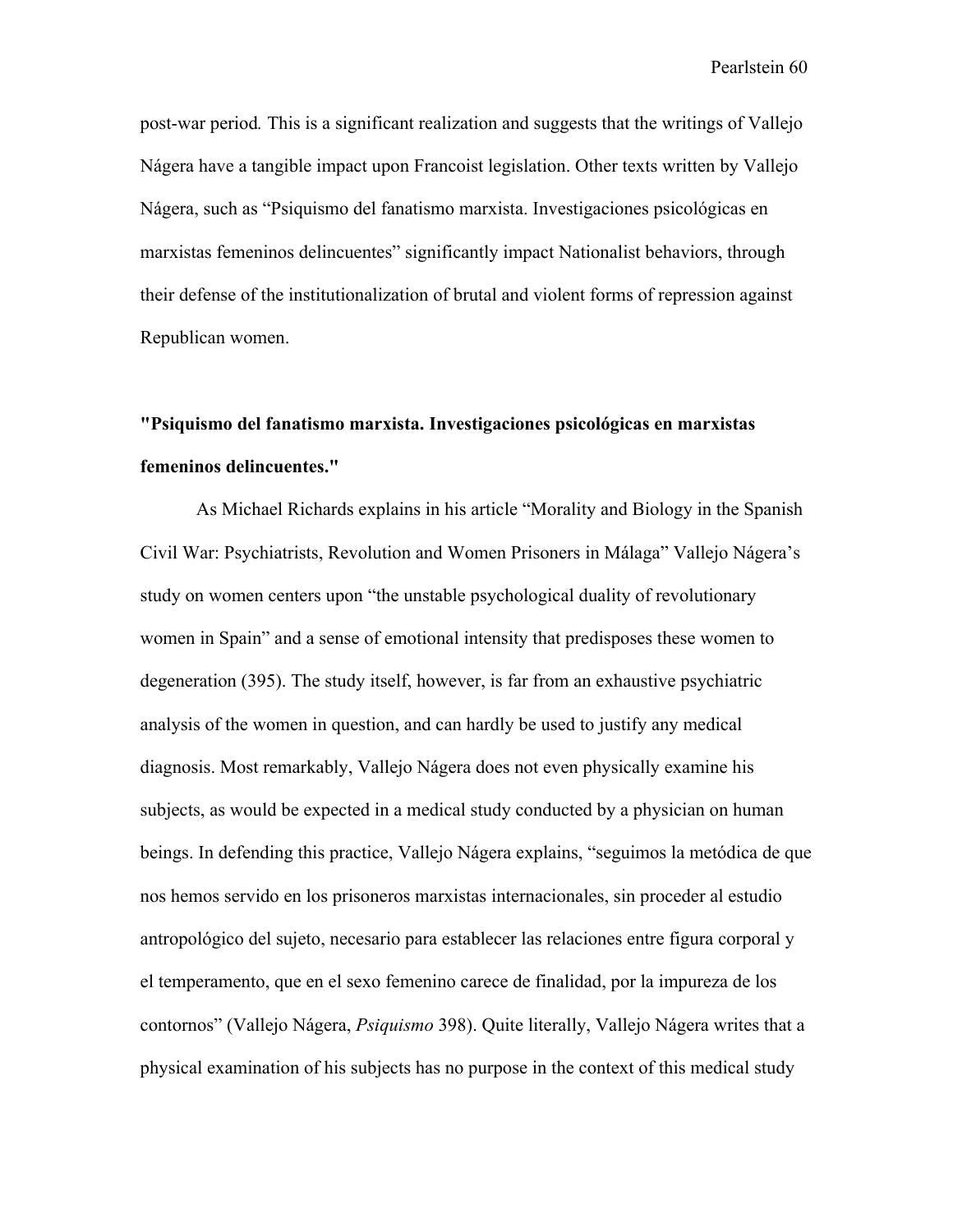due to the impurity of the Republican woman. Instead, Vallejo Nágera's medical study is solely the result of a single survey given to both incarcerated International Brigadiers, foreign soldiers who supported and fought on the side of the Republic, and a group of imprisoned fifty Republican women. Reflecting on the nature of the survey in his 1986 autobiographical book, *Prisoners of the good fight*, Carl Geiser, an American International Brigadier who survived the war, remarked:

> They had a two hundred-item questionnaire in English, German, French, and Spanish. It began with name, race and nationality, education, skills, jobs held, criminal record, family income, names and addresses of relatives, then came political and social questions, then ethical questions, including religious affiliation and beliefs and finally, our views on free love, and the questions: "When did you first have sexual intercourse? With whom?" (154).

Armed with hundreds of responses concerning basic social and behavioral questions that have little to do with psychiatric wellness, Vallejo Nágera uses his data to establish a faulty link between loyalty to the Republic, or "Marxism," and a sense of biopsychological inferiority among Republican women. With the collection of data complete, Vallejo Nágera theorizes in his study that it is the responsibility of the woman to maintain the moral vigilance of the family and the husband, and that, for this reason, the delinquency and rebellion of the woman constitutes a threat to the Spanish state. In beginning the second paragraph of the study, Vallejo Nágera writes that "cuando desaparecen los frenos que contienen socialmente a la mujer…entonces despiértase en el sexo femenino el instinto de crueldad y rebasa todas la posibilidades imaginadas,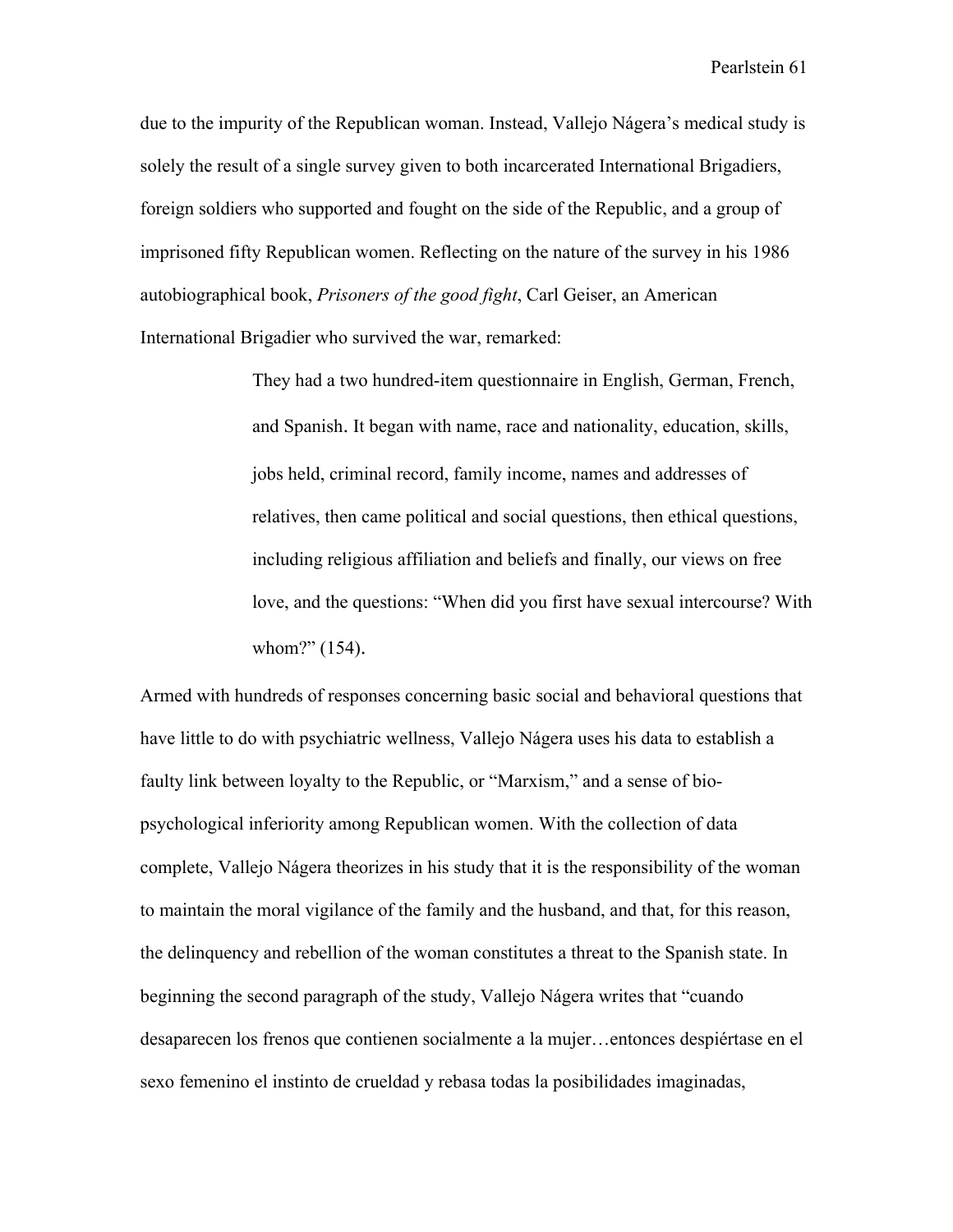precisamente por faltarle las inhibiciones inteligentes y lógicas" (Vallejo Nágera, *Psiquismo* 399). Through a description of the behaviors of the feminine opposition as the result of the loss of any sense of intelligence or logic, Vallejo Nágera undermines the opposition and its actions. Compared to the normality of the Nationalist women who prescribe to the kind and gentle character encouraged by the regime, the Republican women are portrayed as infantalized and even animalistic, essentially as sub-humans. In his analysis of the psychological duality argued by Vallejo Nágera, Michael Richards writes that "this duality was reflected in bio-criminology, where physical and sexual infantilism were linked to criminality while more maternal feminine anatomies produced joyful optimism, untiring industry, satisfaction and deeply felt enjoyment with the spouse" (Richards, "Morality and Biology" 410). In this sense, the Republican woman is considered threatening to the established order of the new Spain, and is portrayed as an enemy that cannot resist its natural impulse toward criminal activity. As Richards writes, Vallejo Nágera dehumanizes the Republican women, classifying them as individuals who cannot exhibit human qualities, such as feeling a sense of satisfaction or enjoying time spent with their spouse.

With few words, Vallejo Nágera is able to communicate his data and demonstrate the delinquency of his enemy through the presentation of simple tables that display the results of his survey, accompanied by short opening and closing remarks. To begin, Vallejo Nágera observes, "coméntase vivamente el hecho de que en la revolución comunista española haya participado el sexo femenino con entusiasmo y ferocidad inusitada" (Vallejo Nágera, *Psiquismo* 398). Even before the presentation of his data, Vallejo Nágera employs the Nationalist discourse of the politically active and dangerous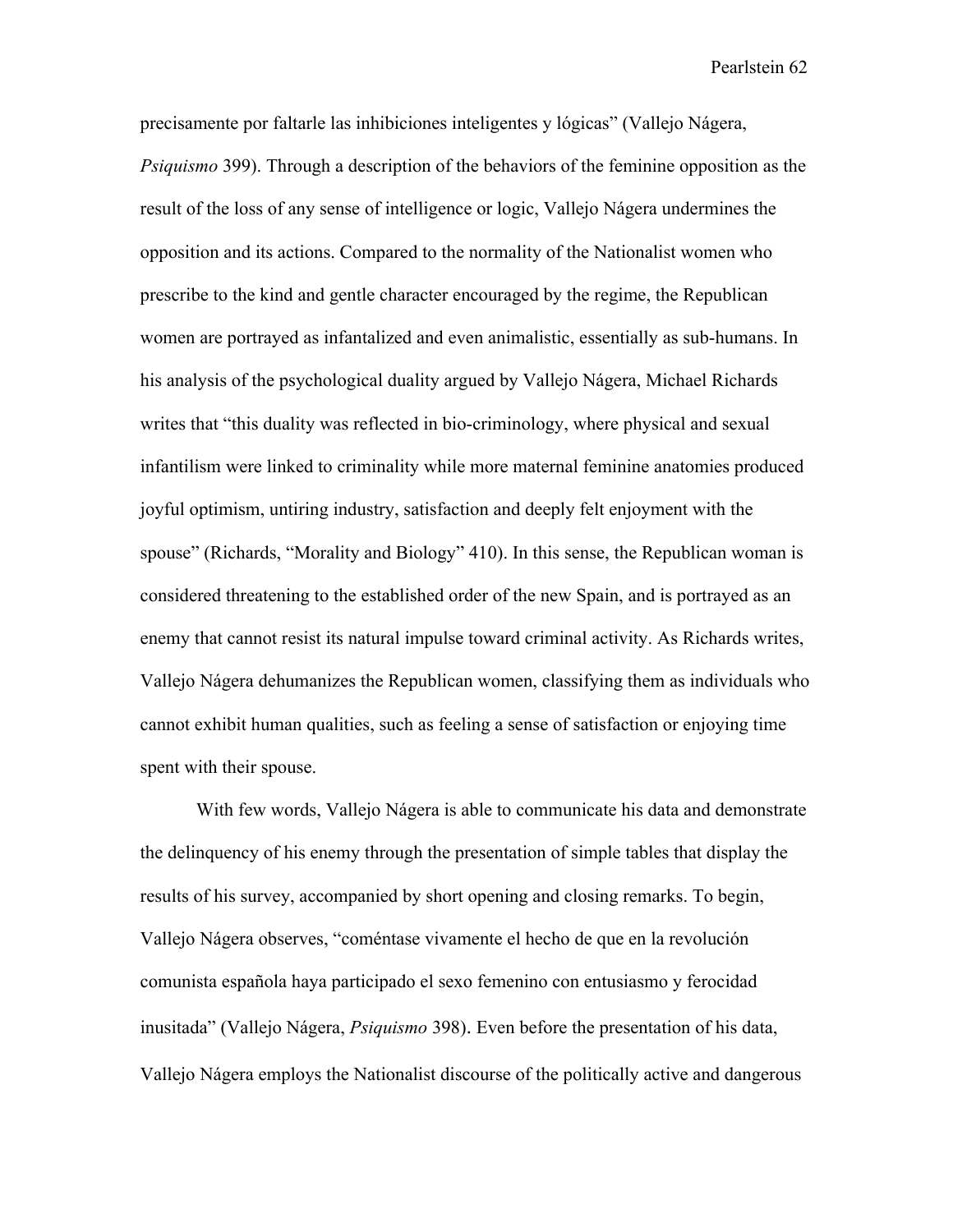Republican woman. Continuing with his presentation, Vallejo Nágera writes of women who burn and pillage the Nationalist zones, in addition to being "accused generically of 'animating men' to disorder and the 'excitation of revolution' " (Richards, "Morality and Biology" 417). Even in this short introduction, readers begin to conceptualize of the Republican woman as a grave threat to the Spanish state as evidenced by their burning and pillaging, and through inciting their husbands to commit crimes against the Nationalists.

Imprisonment, Vallejo Nágera reasons, is the appropriate sanction for the Republican women upon which the study is based. Following the introductory remarks of the study described above, a section entitled "material estudiado" describes the varying lengths of imprisonment that the fifty women received "por auxilio a la rebelión y otros crímenes políticos" (Vallejo Nágera, *Psiquismo* 400). Language serves a particularly important function in this study as a means for describing the degeneracy of the Republican woman. The title of this section, *material studied*, suggests that the women are not worthy of classification as human beings, but instead are reduced to the level of inanimate objects of study. As British historian Michael Burleigh writes of the tactics utilized by psychiatrists in Nazi Germany, "the influence of forms of medical thought and training led to patients being viewed like molecules, frogs or laboratory rabbits. The objectification of the patient, and the increasingly technological nature of modern medicine, resulted in a form of 'moral amnesia' towards the patient's actual or potential suffering" (Burleigh, *Surveys of developments* 322). While Burleigh's analysis is directed at the studies conducted in the concentration camps by physicians of the Third Reich, his quote is just as relevant in referring to the work and the use of language by Vallejo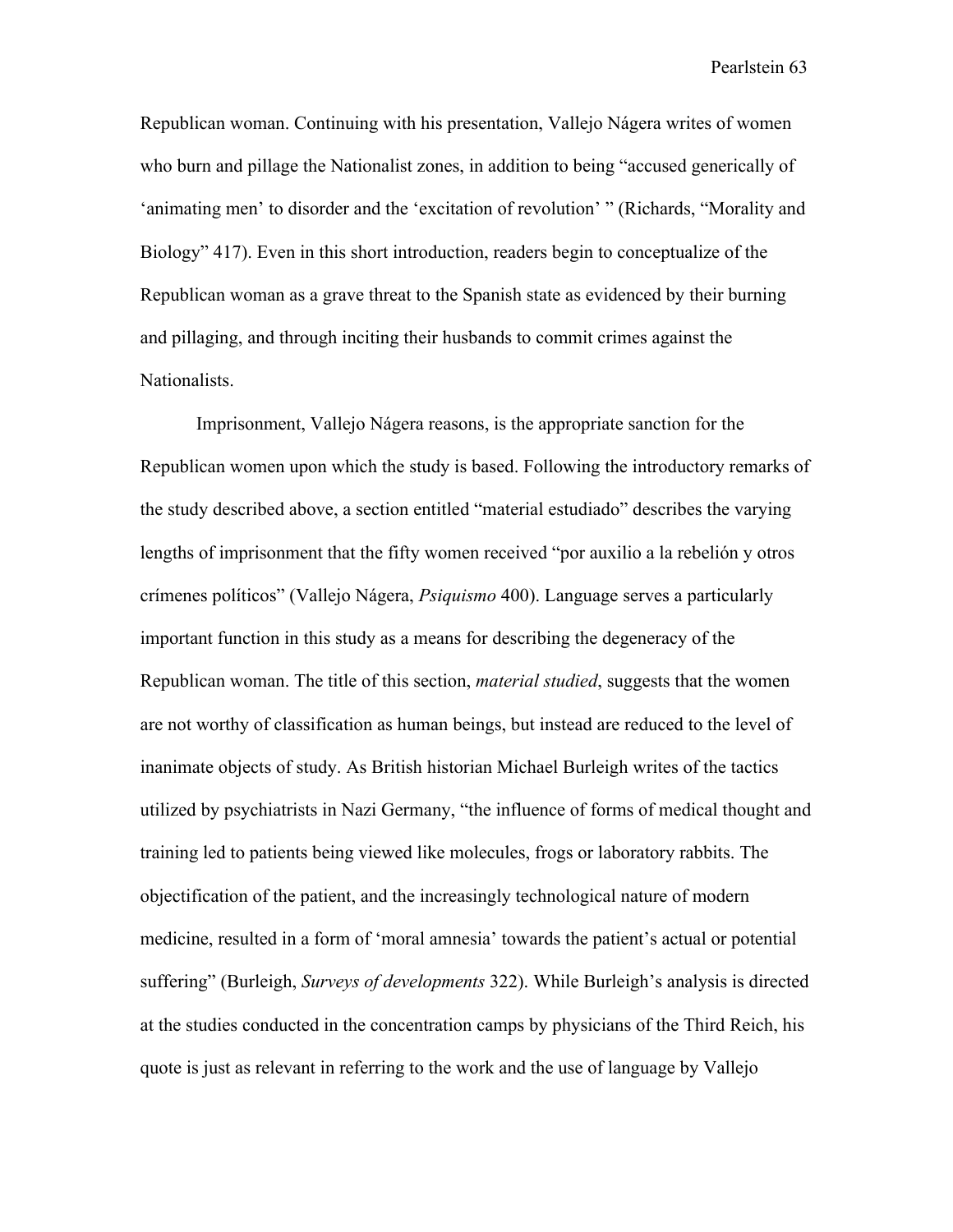Nágera. In both cases, innocent civilans are imprisoned with no justification and objectified. As Vallejo Nágera relates, 66% of the women receive the death sentence, 20% receive life imprisonment, 6% receive twenty years of imprisonment, and 8% receive twelve years of imprisonment. After the presentation of these results, Vallejo Nágera concludes the section with a single sentence: "La magnanimidad del Caudillo ha conmutado las penas de muerte por la de reclusión perpetua en todos los casos que estudiamos" (Vallejo Nágera, *Psiquismo* 400). The deification of Franco as a magnanimous and benevolent leader is apparent in this sentence, as he has switched the death sentences of thirty-three of the fifty women to terms of life imprisonment. In reality, Franco's act is hardly magnanimous, as these women were falsely imprisoned and guilty only by association with Spain's Second Republic.

After his initial presentation of the fifty women in the "material estudiado" section, it is significant that the work is organized into categories related to core values of the Francoist State. While Vallejo Nágera presents the results of over twenty-five questions in his study, these questions may be grouped into five main areas of focus: psychological health, intelligence and culture , religion, sexual history and political beliefs. The first of these five areas is psychological health, which is summarized by Vallejo Nágera in a half-page section entitled "temperamentos" or *temperaments*. The main finding is that only 28% of women are of normal temperament, with 12% schizothymic and 16% cyclothymic. Most of the women, 72%, have degenerative temperaments, with 42% schizoid, 20% cycloid, 6% hysterical, and 4% paranoid. This study of temperament, and the associated psychiatric terms, are borrowed by Vallejo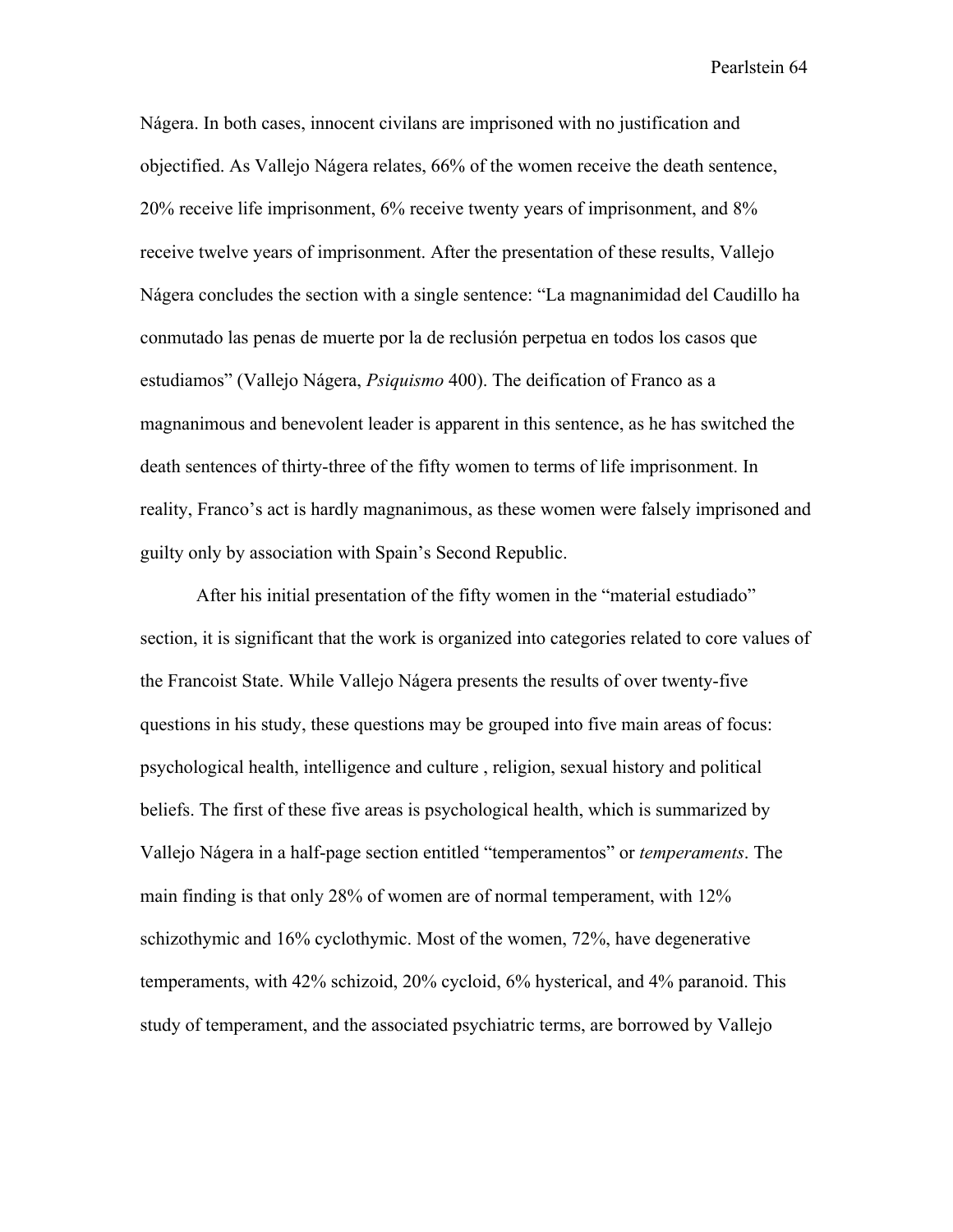Nágera from the eugenic theory of German psychiatrist Ernst Kretschmer. As Enrique González Duro explains:

> Se refería Vallejo a la teoría en boga entonces del psiquiatra alemán Ernst Kretschmer, que correlacionaba la constitución corporal y el carácter o temperamento, y que no debía conocer muy bien, puesto que asimilaba el tipo corporal esténico y el atlético al mismo temperamento ciclotímico, cuando en la teoría original el tipo atlético se correspondia con el temperamento viscoso (persona tranquila, reposada y circunspecta con una expresión a veces pesada y tosca). (Duro, *Los psiquiatras de Franco* 135)

As Duro reveals, Vallejo Nágera borrows from the studies of Kretschmer only to the extent that it aids his argument about the degeneration of the Republican woman. Through intentionally combining disimilar classifications and re-grouping others, Vallejo Nágera's work may be understood as lacking in any form of psychiatric backing.

The central problem with Vallejo Nágera's study, then, is the erroneous inversion of modern German psychiatric practices in justifying the characterization of Republican women as inferior beings. As a scientific work, Vallejo Nágera's study presents Republican women as economically, socially, and mentally inferior. The women are never portrayed in a positive light, but are instead dehumanized. Vallejo Nágera writes that those Republican women with normal personalities comprise only a small minority of the women studied, a category described by Richards as "being moral, working, living a social life without conflicts, being non-delinquent, and not given to 'sexual perversity', kept on the path of virtue by piety, maternity and constitutional weakness" (Richards, "Morality and Biology" 415). The issue with Vallejo Nágera's data and conclusions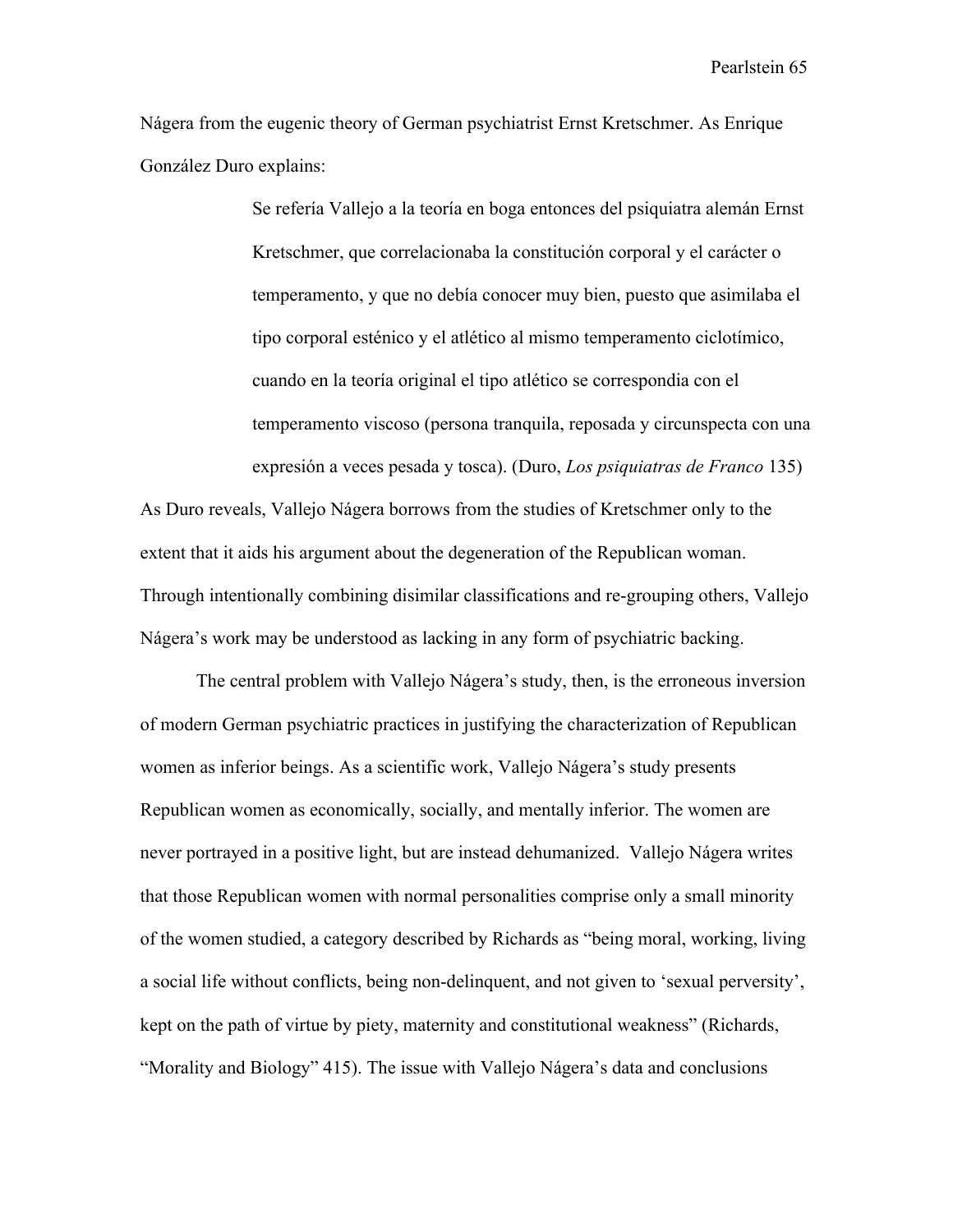throughout the work stems from the unfounded methods he employs. The Bidet-Simon coefficient for intellectual capacity that Vallejo Nágera uses in the "Inteligencia y cultura" section of his study, for example, "was notorious for ignoring social factors when labelling groups, such as blacks in the US Army, as 'inferior.' (Richards, "Morality and Biology" 414) While the statistical tests employed by the regime were unreliable and led to incorrect characterizations, this was not of importance to the regime. The ultimate goal in the publication of these studies was to justify the institutionalization of violence and repressive measures against the "dangerous" Republican women who needed to be exterminated, and the veil provided by the format of a psychiatric report allowed for this argument to gain crediblity.

In the "Inteligencia y la cultura" section of the study, Vallejo Nágera indicates that more than half of the fifty women are mentally inferior or weak. Furthermore, he writes that 98% of the women have only a primary education or less, and that 46% are illiterate. The presentation of these results leads Vallejo Nágera to the brief conclusion that "el marxismo español nutre las filas de sus miembros de combate de entre las personas menos inteligentes y más incultas de la sociedad" (Vallejo Nágera, *Psiquismo* 403). To arrive at his goal of finding the 'red gene,' a supposed genetic marker of inferiority, Vallejo Nágera writes of this inherent relation between a lack of intelligence and cultivation, and a genetic pre-disposition to Marxism. By describing the women in the study as the least intelligent and cultivated of Spanish society, and through a presentation of their lack of education and low level of schooling, Vallejo Nágera is able to communicate their supposed sense of degeneracy to his readership.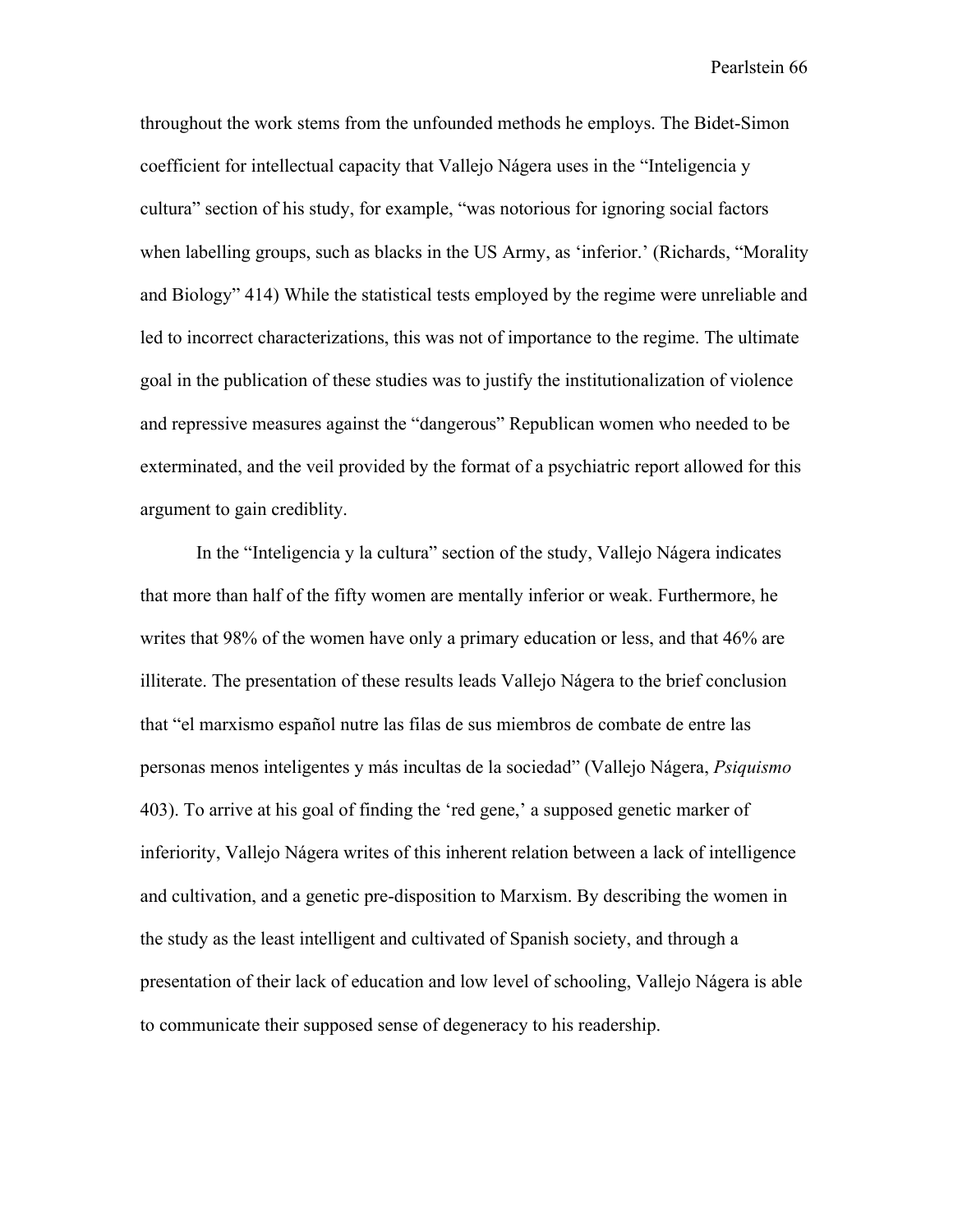Vallejo Nágera's examination of the religious beliefs of the imprisoned women, too, leads to unjustified and ambiguous conclusions. This part of the study is composed of the results of three survey questions which address the religiousness of the family, form of religious training (whether through school, family, or both), and individual degree of religiousness. The main finding is that all of the women are Catholics "que no han abjurado de sus creencias, aunque las ideas religosas se limiten a un vago y confuso sentimiento que admite la existencia de Dios" (Vallejo Nágera, *Psiquismo* 406). While twenty-one of Vallejo Nágera's small sample size of fifty women claim to be practicing Catholics, he declares that their religious formation is limited to a *vague and confusing sentiment that acknowledges the existence of God*. Not only is Vallejo Nágera's small sample of women entirely inappropriate for making generalizations about Republican women as a whole, but the generalizations are unclear in their choice of vocabulary. The *vague and confusing sentiment* of religious formation that Vallejo Nágera writes of provides his readership with a vague and confusing understanding of his reasoning with respect to the degeneracy of the Republican woman based upon religious formation.

The questions asked of the women related to sexual history, much like most of the other survey questions, are invasive and un-scientific in nature. This section of the study is composed of only two questions, the first of which is related to sexual life. Vallejo Nágera's study indicates that 20% of the women are virgins, 14% are prostitutes, and that 54% have children. Next, Vallejo Nágera declares that "La moralidad sexual del pueblo malagueño es muy baja, destaca en la edad de la desfloración de las exploradas solteras" (Vallejo Nágera, *Psiquismo* 409). After revealing the various ages at which the women lost their virginity, Vallejo Nágera contradicts himself entirely in declaring that "Las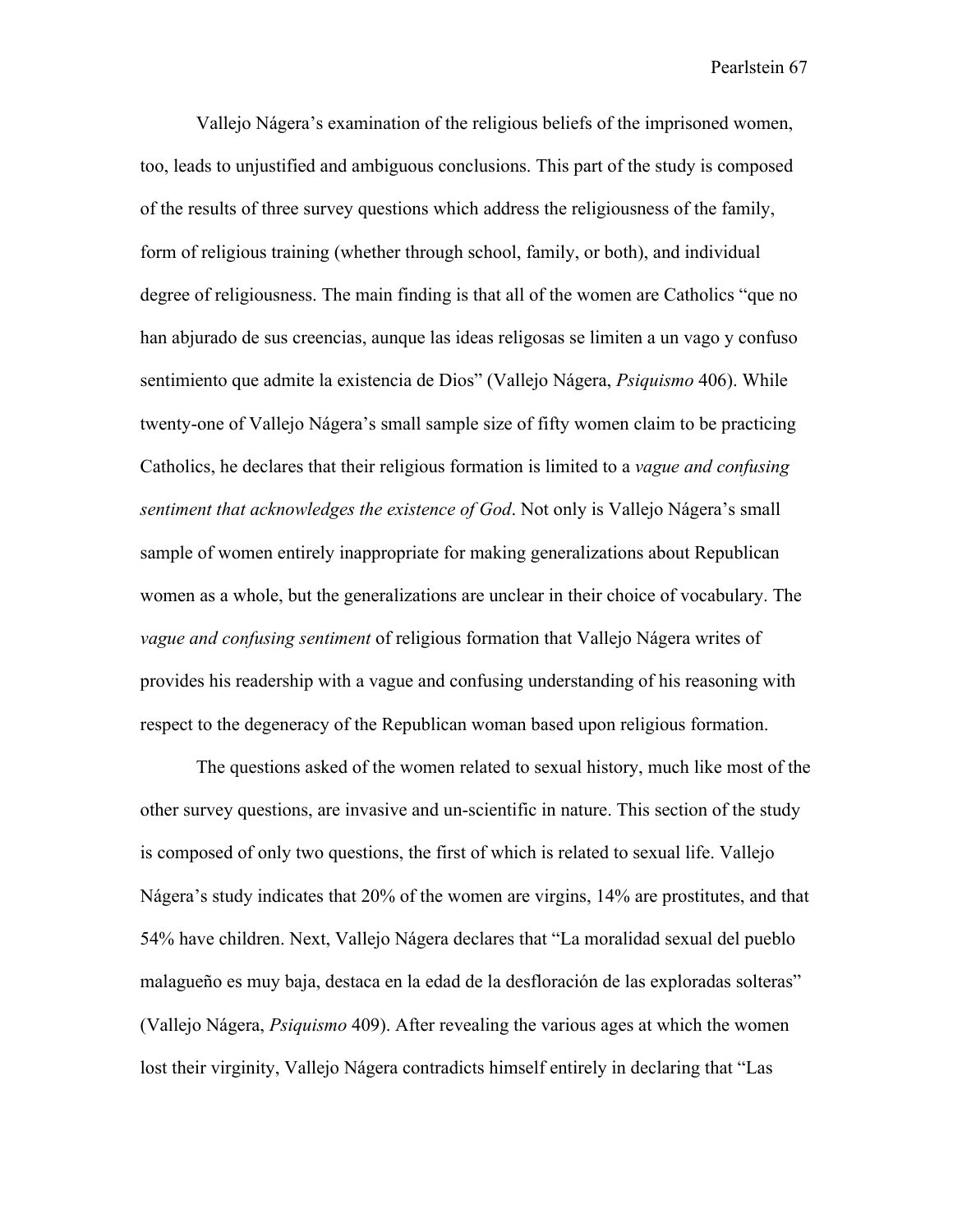perversiones sexuales, no obstante el porcentaje de prostitutas profesionales, son raras en las marxistas malagueñas" (Vallejo Nágera, *Psiquismo* 409). While the point of this article is to communicate the supposed sense of psychological and moral perversion of the Republican woman, instead Vallejo Nágera writes that sexual perversion is rare among the women of the study. The inclusion of data pertaining to rates of prostitution amongst the women, however, is significant, as prostitution was a marker of moral inferiority to the regime. As Sofía Rodríguez López writes, "A partir de entonces, la caricatura comprendería algo más que a las mujeres vestidas de pantalón, o portadoras de armas; establecería una clara línea divisoria entre la mujer decente y <<las otras>>, que por rojas, liberales, y vencidas, al fin y al cabo, fueron señaladas con el dedo, delatadas y calumniadas, como prostitutas" (Rodríguez López 194). Though prostitution was seen as a marker of perversion to those loyal to the Nationalist Movement, it was one of few ways for Republican women to provide for their families in the absence of the husband during and after the war. As Enrique González-Duro writes of the role of the woman, "Debían cumplir la función proveedora de la familia, por la frecuente ausencia, encarcelamiento, muerte o desparición del marido, convirtiendo su vida en una lucha difícil y azarosa por la mera supervivencia" (Duro, *Las rapadas* 50). While Vallejo Nágera's study focuses on the gendered psychological construction of the moral degeneracy of the Republican woman, what it lacks are considerations based on what Richards calls "the material conditions of revolutionary conduct and social class," leaving the women with no choice to survive apart from engaging in deviant behavior (Richards, "Morality and Biology" 421).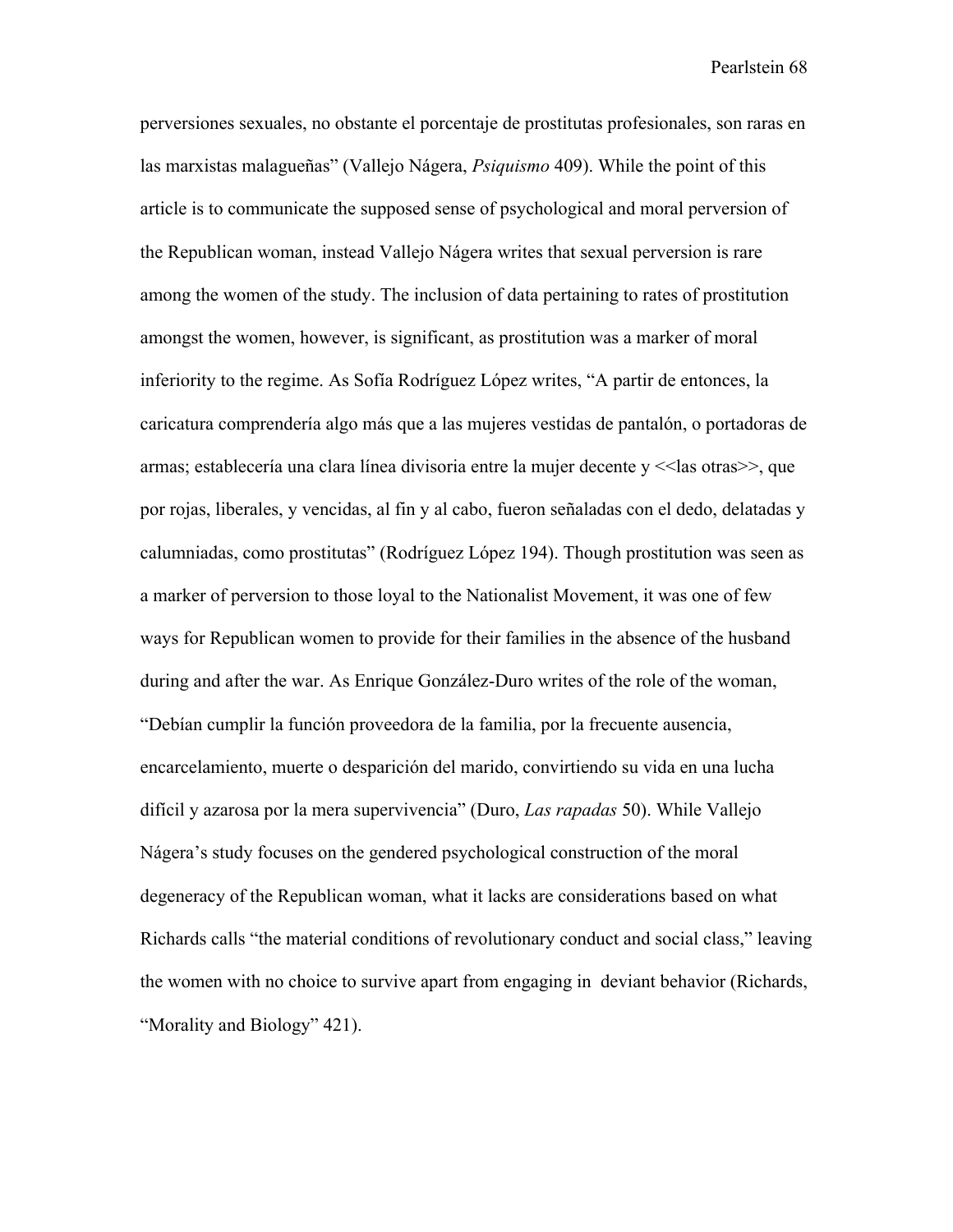In the final section of his study, Vallejo Nágera asseses the political beliefs of the imprisoned women. The most telling question asked of the Republican women is "*What is your opinion of Nationalist Spain?"* with the top responses of 48% of women having a good opinion, 30% that do not know, 14% answering that the regime is better organized than the past form of government, and only 4% of women having a bad opinion. Vallejo Nágera writes that "La buena opinión que se tiene de la España Nacional débese a que cuida de los niños, aunque sean hijos de los enemigos, se protege al pobre y hay trabajo, no siendo lo que decía la propaganda roja" (Vallejo Nágera, *Psiquismo* 411). In this sentence, Vallejo Nágera defends the actions of the Nationalist regime and writes that Nationalist Spain cares for the children of the Republican enemy. Vallejo Nágera refers here to prisons where Republican women were imprisoned with their children, such as la Prisión de Madres Lactantes in Madrid. The mother and child were physically separated in the prison, where interaction between mother and child was set at a maximum of one hour per day. In the end, most of the women were killed or remained in the prison and were stripped of their children, who were given to devoutly Catholic parents that were loyal to the regime (Vinyes, *Los niños perdidos* 52). In this sense, the Nationalist regime can hardly be credited with caring for the children of Republican women.

Of the two women who have a bad opinion of the regime, Vallejo Nágera writes, "Las dos individuas que tienen mala opinión del actual estado político se refieren más bien a su situación personal que a la nacional general" (Vallejo Nágera, *Psiquismo* 411) In reality, though, the poor personal situation of these two women and all others, for that matter, stems precisely from the state of the nation as a whole. In offering a counternarrative to this study authored by Vallejo Nágera, the testimony of Republican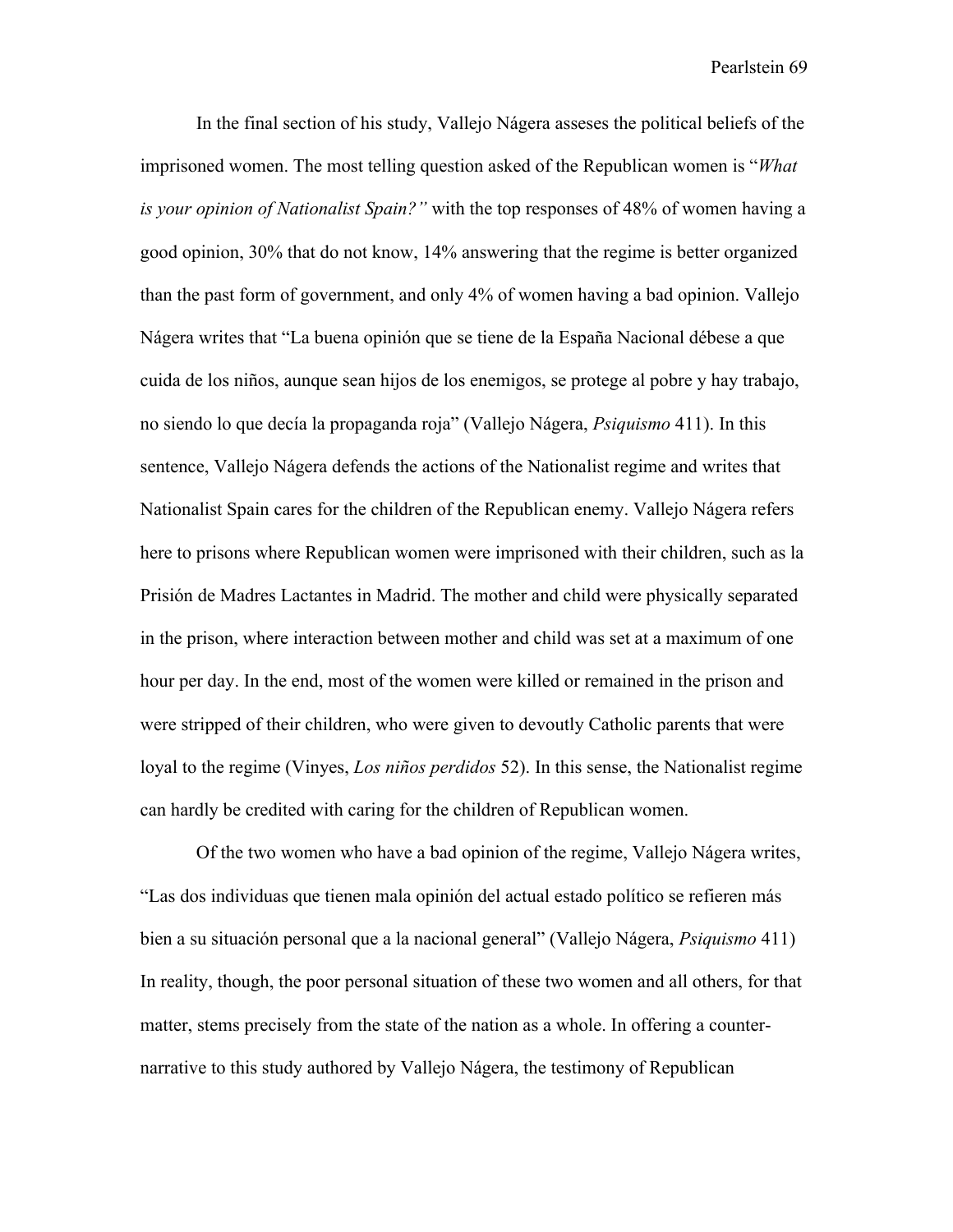governess Pilar Fidalgo Carasa in *A Young Mother in Franco's Prisons* serves an essential role. While the two women who had a poor opinion of the Nationalist regime were not able to explain themselves in the study, Fidalgo's first-hand account of the atrocities of the Franco prison system serves this function. Pilar Fidalgo was arrested at her home by Fascists on October 6th, 1936, and was imprionsed for over seven months in Zamora, Spain. In speaking openly of the repression, violence, and unsanitary conditions from which she suffered, Fidalgo exposes Vallejo Nágera's claims of caring for Republican children and protecting the poor as untrue.

Upon arriving in prison, Fidalgo realizes that she is compelled to stay with forty other women in a prison cell built for one person. Quickly, she and her child become ill and consult with the prison doctor, Pedro Almendral, who "seeing [her] suffering, contented himself with saying that the best method to be cured was to die" (Fidalgo 6). Far from Vallejo Nágera's assurance that the Republican prisoners are being treated well and that 48% have a positive opinion of the regime, this experience accurately relates the experience of the Republican woman within the prison system.

In his study, Vallejo Nágera makes the point that the Republican woman is the moral compass of the home, and that her degeneracy incites her husband to rebellion. This opinion became a central component of the Nationalist discourse, and was even mentioned during the course of mandatory attendance at Mass each week. As Fidalgo relates:

> Another exemplary priest was the one who said Mass. All his sermons were inflamed harangues against the "Reds." He covered the republicans with insults and said to us that we were not imprisoned and to be killed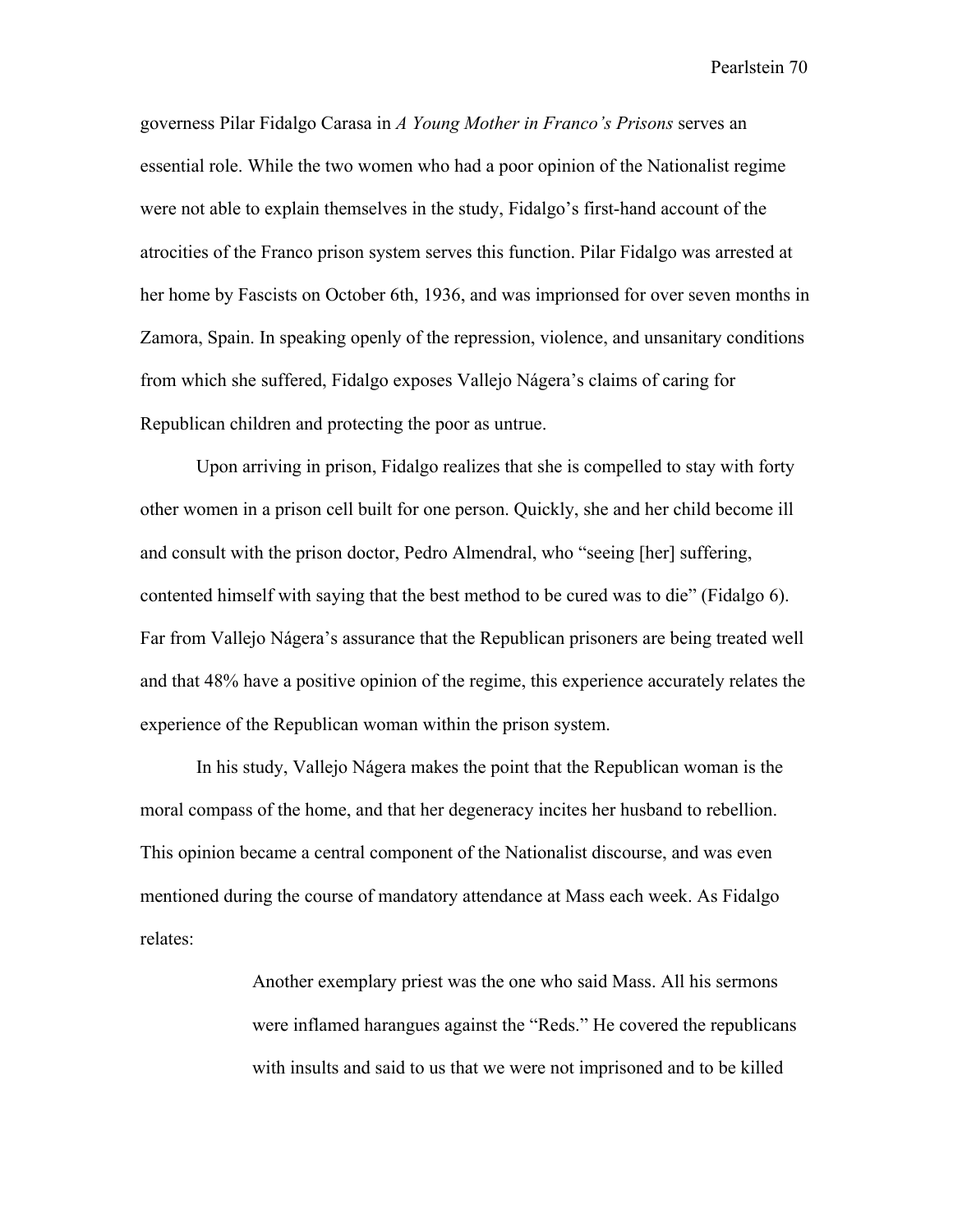because we were robbers, but because we were connected with men just as infamous. His imprecations were terrifying, and the most terrible curses came from his lips during the offertory. (Fidalgo 15)

Even during Mass, when the Republican women were behaving appropriately and following in the image of the idealized Nationalist woman through religious devotion, violence and repression was a key component. During the offertory, the offering of the bread and wine, the priest was most abusive toward the women. While the acceptance of Christ would normally be a means of salvation, these women were only continually abused and mistreated by their captors. Given the violence of the clergymen, taking solace in religion was even an impossibility. As González-Duro remarks of the fate of the Republican woman, "la redención era prácticamente imposible (Duro, *Las rapadas* 50).

In describing the deaths of the first two women to perish in the prison of Zamora, Fidalgo writes that the women were told to run away, and if they succeeded in escaping they would be allowed to survive. As the women began to run, the Falangists immediately opened fire. Fidalgo writes:

> Wounded, bleeding, victims of an incredible madness, the two women finally fell dead from the bullets of their hunters, the "Señoritos," who roared with laughter and went to recount their exploits at the casino and, on the following day, to take communion in the church of their parish, where a priest impatiently awaited them to congratulate them on the zeal they had shown in defence of "Holy Religion." (Fidalgo 24)

While Vallejo Nágera writes of the need to regenerate the race and cleanse the environment of the 'red gene,' he does not recount in great detail the gruesome murder of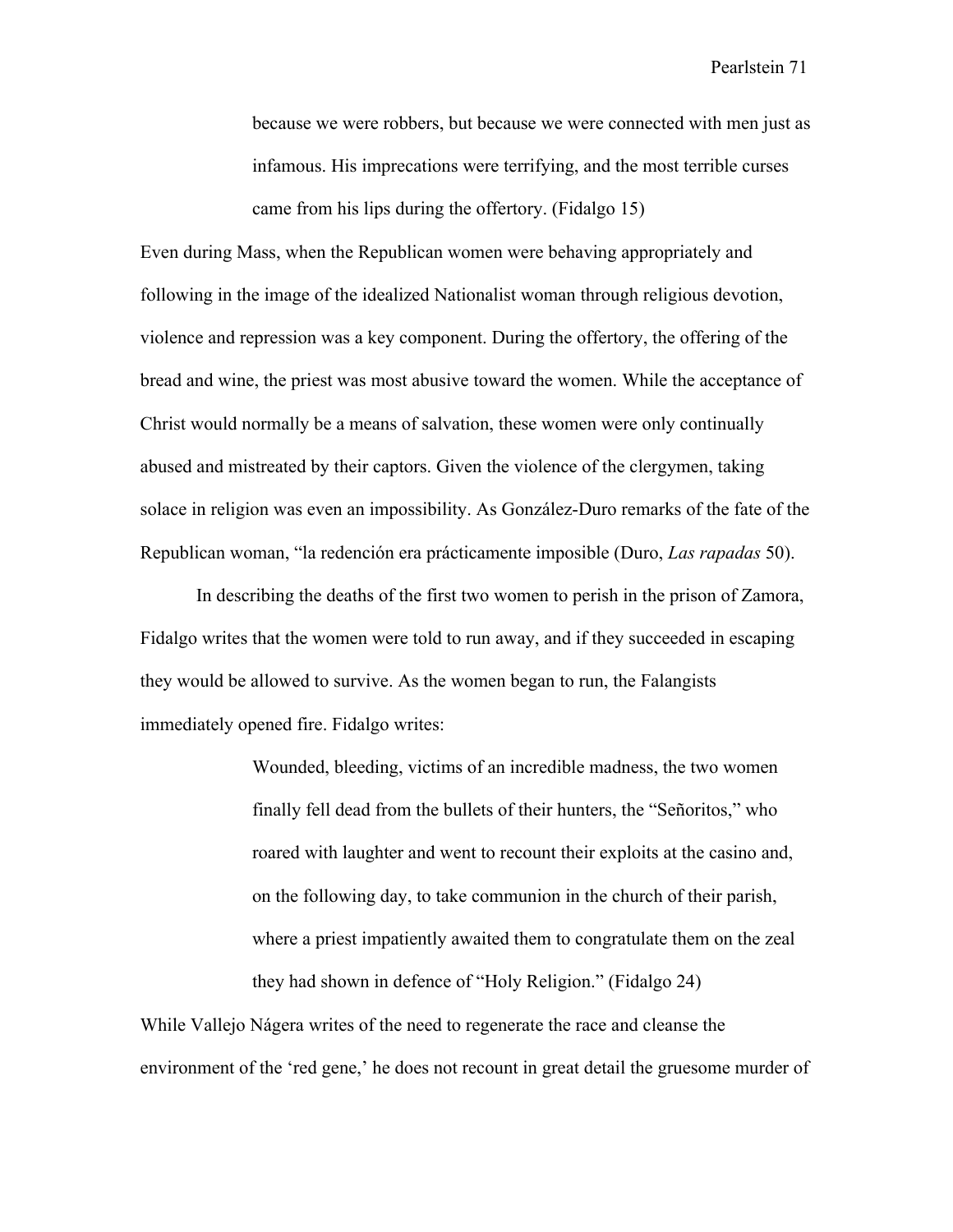young women. The support of the Catholic church was instrumental to the success of Franco's regime, and the murderers of the two women are portrayed by Fidalgo as religious. Just a day after the two murders in Zamora, the young men took communion and were praised by the priest for their actions. Just as Vallejo Nágera ties together a defense of Catholicism with the elimination of political dissidence in the Spanish State, so too does the priest. In relating this story, Fidalgo exposes the extreme violence and repressive measures of the Nationalists, and their use of religion to justify these heinous practices. The women are deprived of any sense of individuality, and are shot at like animals being hunted in an open field, with no respect for human life.

In concluding her testimony, Pilar Fidalgo writes that "If the state of being human is made up of respect for right, of love for one's neighbor and of liberty, there are in the prisons of Franco thousands of beings whose sole hope is to be able one day to be called men again" (Fidalgo 32). Fidalgo paints a picture of the Francoist prison system and of the treatment of women quite different from that proposed by Vallejo Nágera, who says nothing of the brutal forms of repression and violence to which the Republican women were subjected. As Fidalgo relates in her closing remarks, Republican women were regarded as sub-human by their captors, and exposed to physical and verbal abuse daily for no reason other than being thought of by the regime as Republican. While the Republican woman could pray just as a member of the Sección Femenina would and might have even identified as Catholic, this mattered little. To the regime, the Republican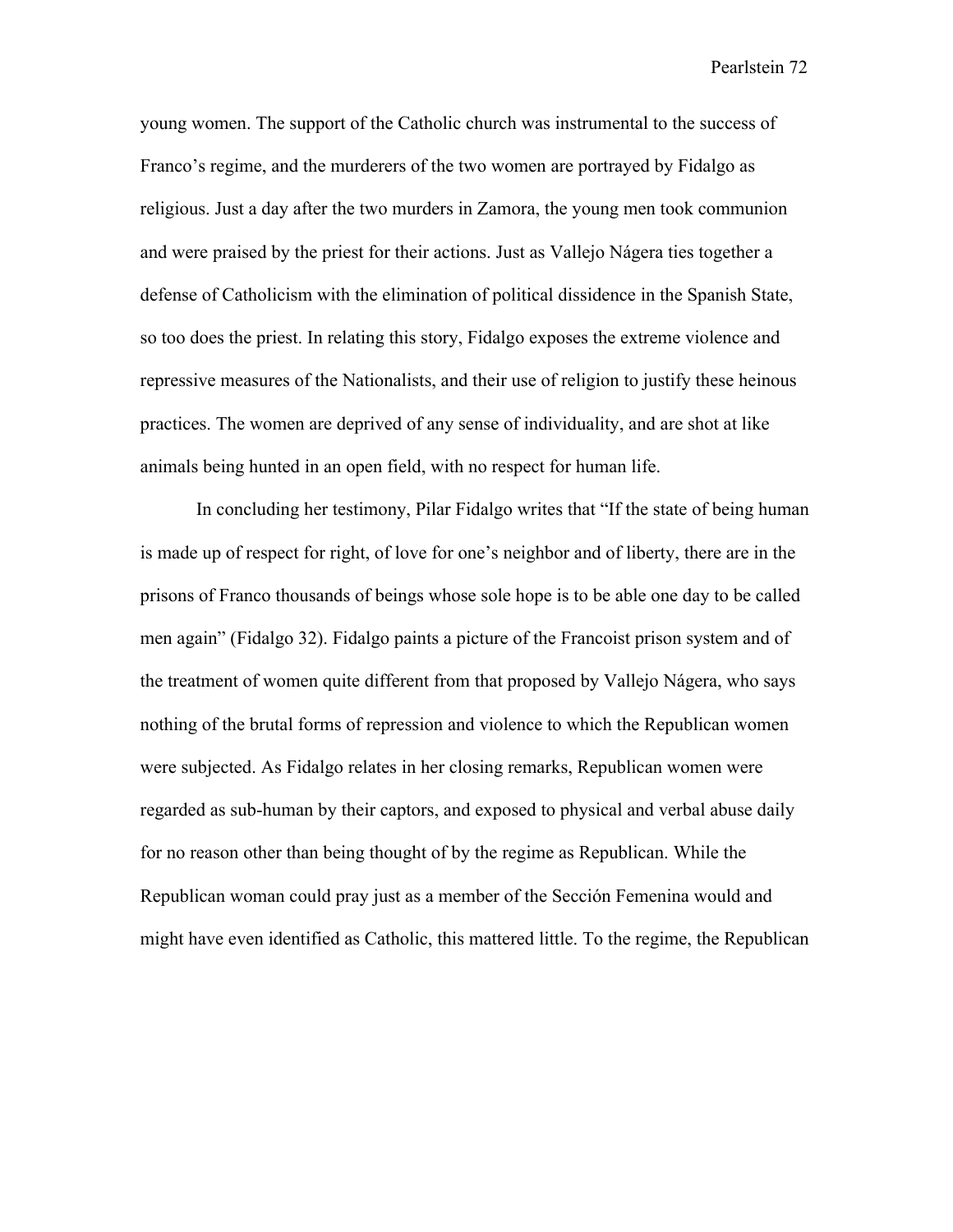woman would have no chance at redemption and, because of their political dissidence,

were violently repressed, imprisoned, or even killed.<sup>6</sup>

 6 In his 2012 book *The Spanish Holocaust,* Hispanist scholar Paul Preston writes of women in the Franco penitentiary system. Preston estimates that the women's prison in Madrid, Ventas, was occupied by over 3,500 female inmates by April of 1939. This space was designed to house only 500 prisoners, and would eventually hold nearly 14,000 women.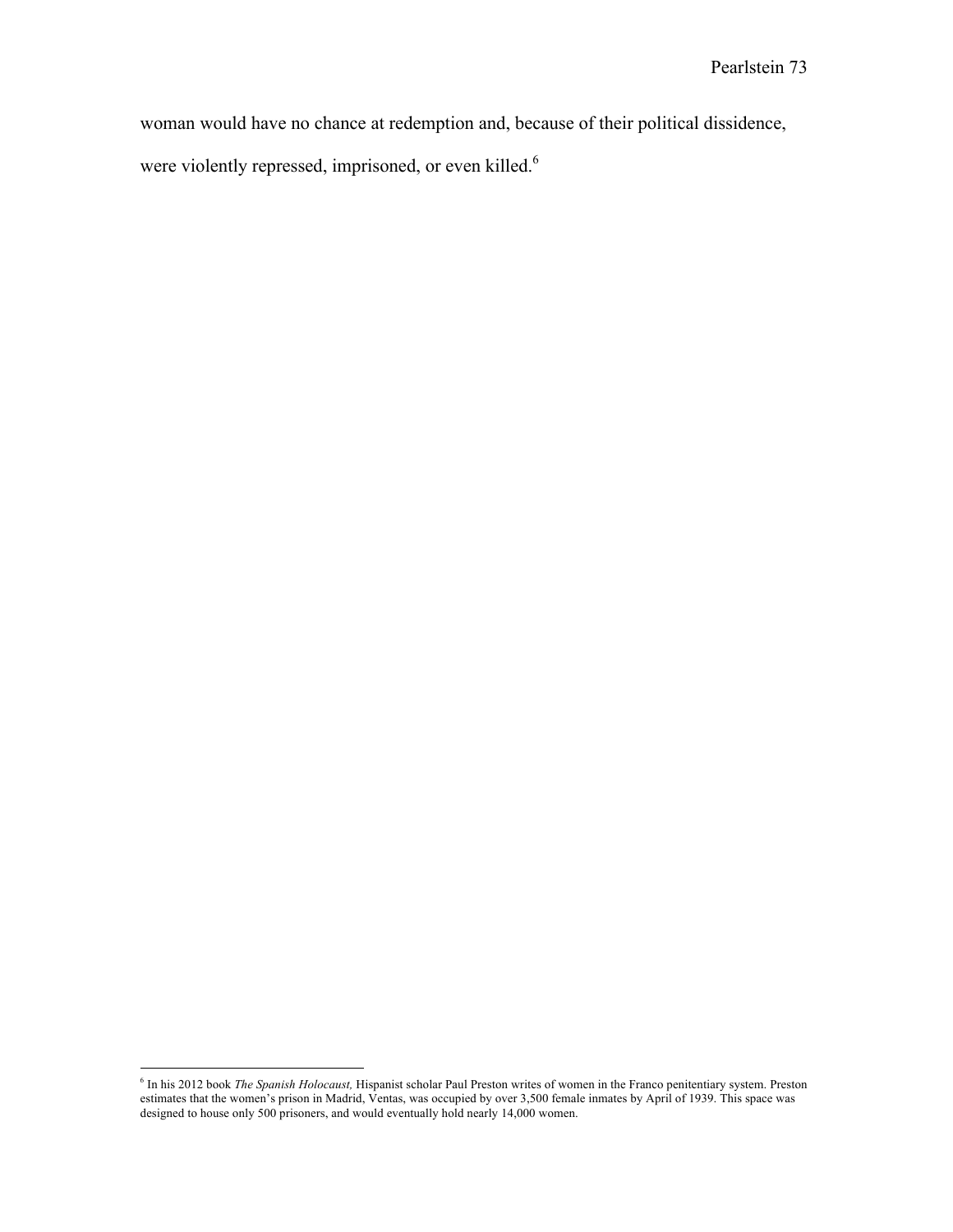## **Conclusion: The Legacy of Antonio Vallejo Nágera**

Sister María Gómez Valbuena was not the typical criminal. A devout Catholic and member of the Daughters of Charity of Saint Vincent de Paul in Madrid, Spain, Gómez was a frail 87 year old woman at the time of her indictment by the Spanish courts in 2012. Gómez Valbuena was alleged to have been involved in a scheme that saw the sequestration of thousands of Spanish newborns from their Republican mothers and their sale to adoptive parents that were loyal to the Franco regime. Once the head of social welfare in the maternity ward of Madrid's Santa Cristina Hospital, Goméz Valbuena was charged with the sequestration of Pilar, the daughter of María Luisa Torres, said to have taken place on March 31, 1982. "In an open letter to the media, she insisted that she was innocent and claimed that she had spent her life 'selflessly helping the neediest,' guided only by her 'deep religious convictions' " (qtd. in Zuber). The case of Gómez Valbuena and the stolen children of Republican sympathizers is not a rarity, as over 30,000 children of Republican prisoners were said to be kidnapped by the Franco regime between 1944 and 1954 alone (Beatriz Musci, 2). From 1936 until well into the 1990s, over 300,000 children were said to have been adopted by religious parents who were loyal to the Franco regime. Not surprisingly, Antonio Vallejo Nágera was the mastermind behind the sequestration of Republican children, and his legacy lives on today in Spain, where thousands of citizens search for their lost children and parents in hopes of restoring the family unit that the Franco regime tried so desperately to destroy.

Following the success of his studies on Republican women and International Brigadiers in two leading medical journals under the general title "Psiquismo del Fanatismo Marxista," Vallejo Nágera published *La locura y la guerra: psicopatología de*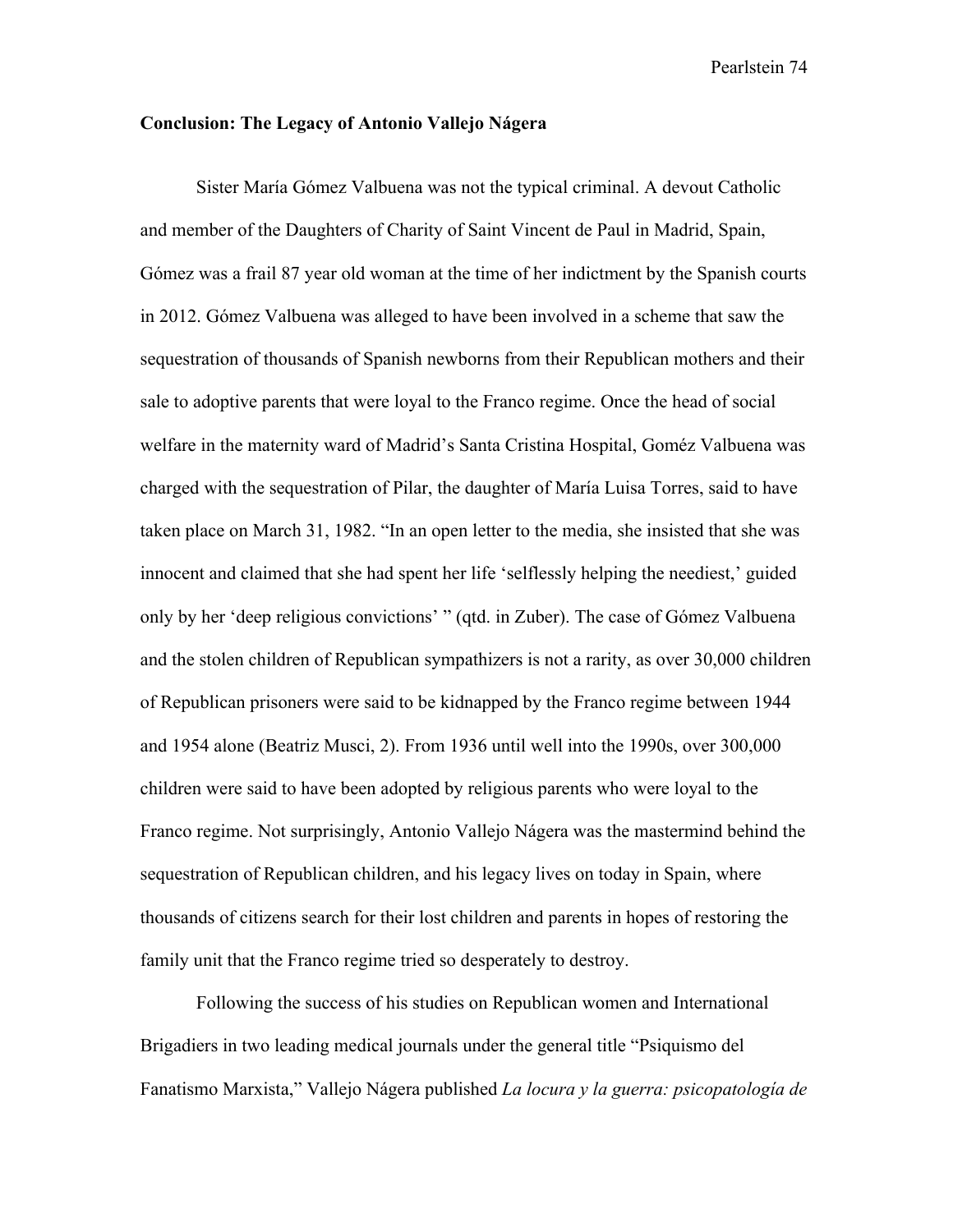*la guerra española* (1939). In this work, Vallejo Nágera justifies the robbing of Republic children due to the political activity and criminality of the Republican mother. In defending this position, Vallejo Nágera affirms, "las íntimas relaciones entre marxismo e inferioridad mental ya las habíamos expuesto anteriormente. La segregación de estos sujetos desde la infancia podría liberar a la sociedad de plaga tan terrible" (Vallejo Nágera, *La locura* 40). Through writing of the liberal cause as a contagious plague with harmful effects upon Spanish society, Vallejo Nágera is able to clearly justify the extermination or imprisonment of Republican women and the kidnapping of their children. According to Vallejo Nágera, the sequestering of children is key to the liberation of society, as the children may be saved from the sickness of their parents. The re-assigning of Republican children to Nationalist families served a positive function for the regime, as these children could see Nationalist propaganda from an early age in the home and at school, could be raised in the Nationalist tradition, and would be loyal supporters of the regime in their adulthood. The conflation of political and medical spheres in the Spanish State allowed for the enactment of specific legislation based upon Vallejo Nágera's findings. As Paul Preston writes, the law of December 14, 1941 "legalized the changing of the names of Republican orphans, of the children of prisoners unable to look after them and of babies taken away (by force) from their mothers immediately after birth in prison" (Preston, *Spanish Holocaust* 515).

Sixty-six years after the passage of the law of December 14, 1941, the *Ley de Memoria Histórica*, the Law of Historical Memory, was passed by Spain's Parliament on December 26 2007. This attempt by the Spanish government to condemn the Franco dictatorship and give rights to the victims of the Civil War follows a lengthy *pacto del*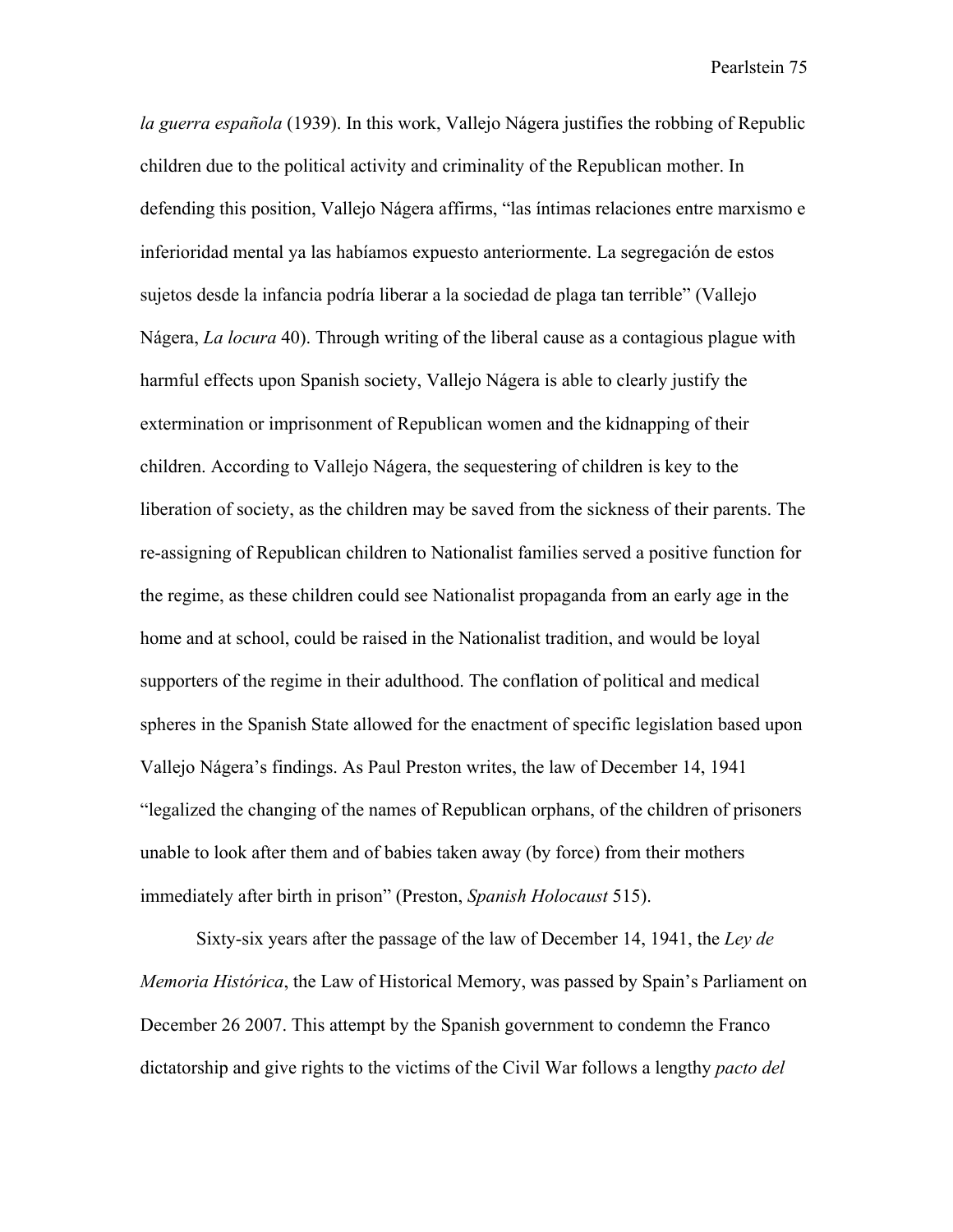*olvido*, a political decision advocated in the Amnesty Law of 1977 and agreed upon by both the leftist and rightist parties in Spain to avoid the legacy of Francoism following Francisco Franco's death in 1975. In the transition to democracy that began in the 1970s, the *pacto del olvido*, meant to ease the change in government, also ensured the suppression of painful memories, and the impunity of wrongdoers such as María Gómez Valbuena, addressed above. This 2007 legislation follows nearly thirty-two years of inactivity on behalf of the Spanish Parliament with regard to passing legislation related to historical memory. The Law of Historical Memory, then, may be seen as a significant piece of legislation aimed at addressing the legacy of Francoism in modern Spain as evidenced by the continued presence of Francoist symbols and monuments. Article 15.1 of the law, entitled "Símbolos y monumentos públicos," deals with the removal of Francoist symbols and other objects commemorating the memory of Francoism:

> Las Administraciones públicas, en el ejercicio de sus competencias, tomarán las medidas oportunas para la retirada de escudos, insignias, placas y otros objetos o menciones conmemorativas de exaltación, personal o colectiva, de la sublevación militar, de la Guerra Civil y de la represión de la Dictadura.

Even with the passage of this law, the legacy of Antonio Vallejo Nágera lived on in Madrid in the form of the *Paseo del Dr. Vallejo Nágera,* a main thoroughfare in the Arganzuela district of Madrid, just a few kilometers from where I conducted the research for this Honors Thesis. While Antonio Vallejo Nágera is not a well-known figure to the Spanish population, the association of his name with this busy street represented the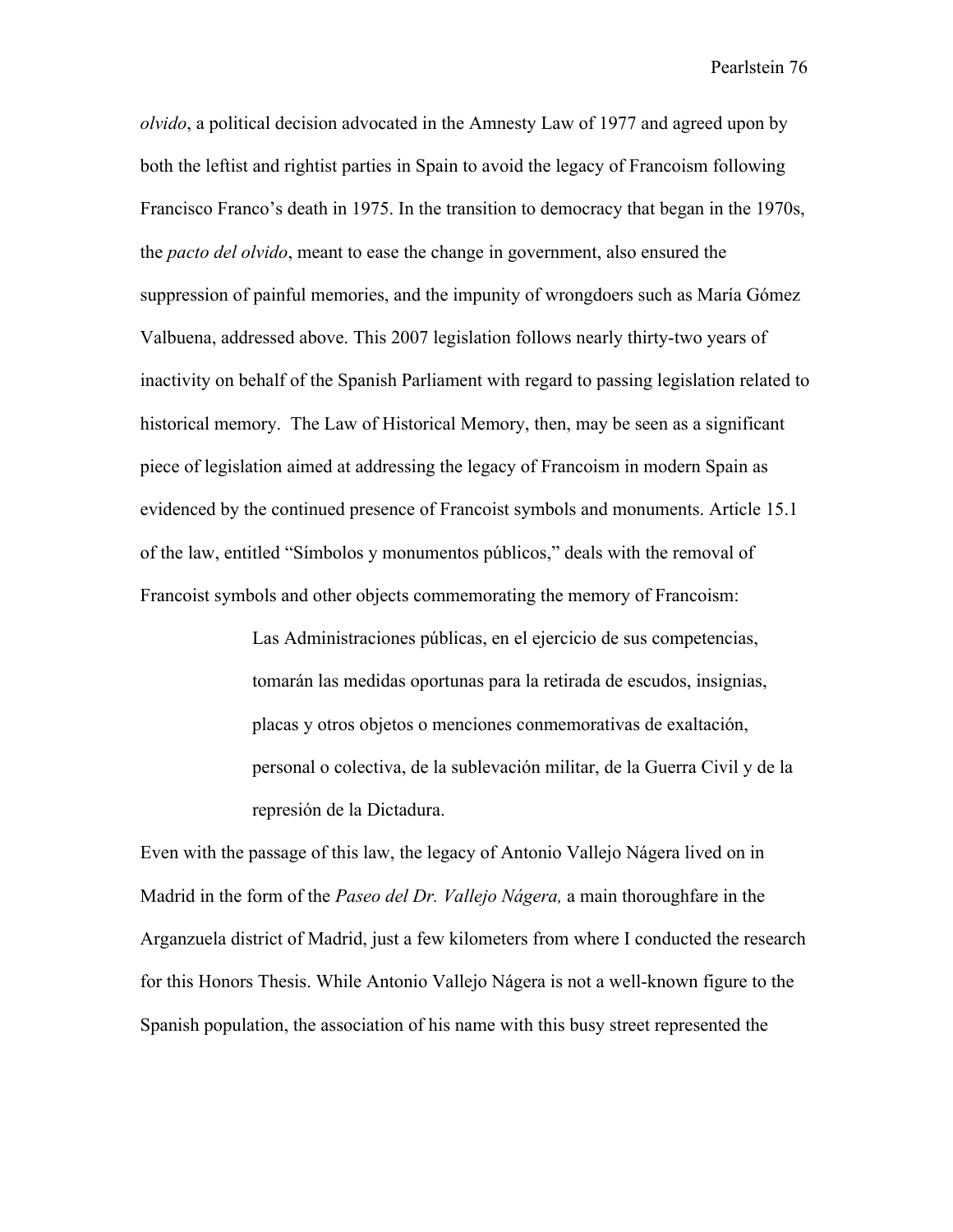disregard of the city for the memory of all of those who suffered and continue to suffer from his work.

On the morning of July 18, 2011, Madrid's Forum for Memory, an organization concerned with the recovery of the memory of those atrocities committed by Franco's regime, committed "un acto de reivindicación discreto" (Torres Benayas). In response to Article 15.1 of the Law of Historical Memory, the group assumed responsibility for unofficially renaming *Paseo del Dr. Vallejo Nágera* as *Calle Contra la Impunidad,* addressing their opposition to the impunity of Francoists (Fig. 1).





While the Forum for Memory succeeded in the removal of street signs bearing the name of Vallejo Nágera in 2011 and again in 2013, oddly, the name of the street itself still remains unchanged in 2015 ("El foro por la memoria"). Despite official legislation and the continued work of the Forum for Memory, no plans are in place to rename the street. As a representative of the Forum for Memory remarks, "La pervivencia de calles y otros símbolos de exaltación del fascismo en todo el Estado español es una violación de los derechos de las víctimas del franquismo, en tanto que ignora la legislación internacional de los derechos humanos y la propia legislación española" ("El foro por la memoria").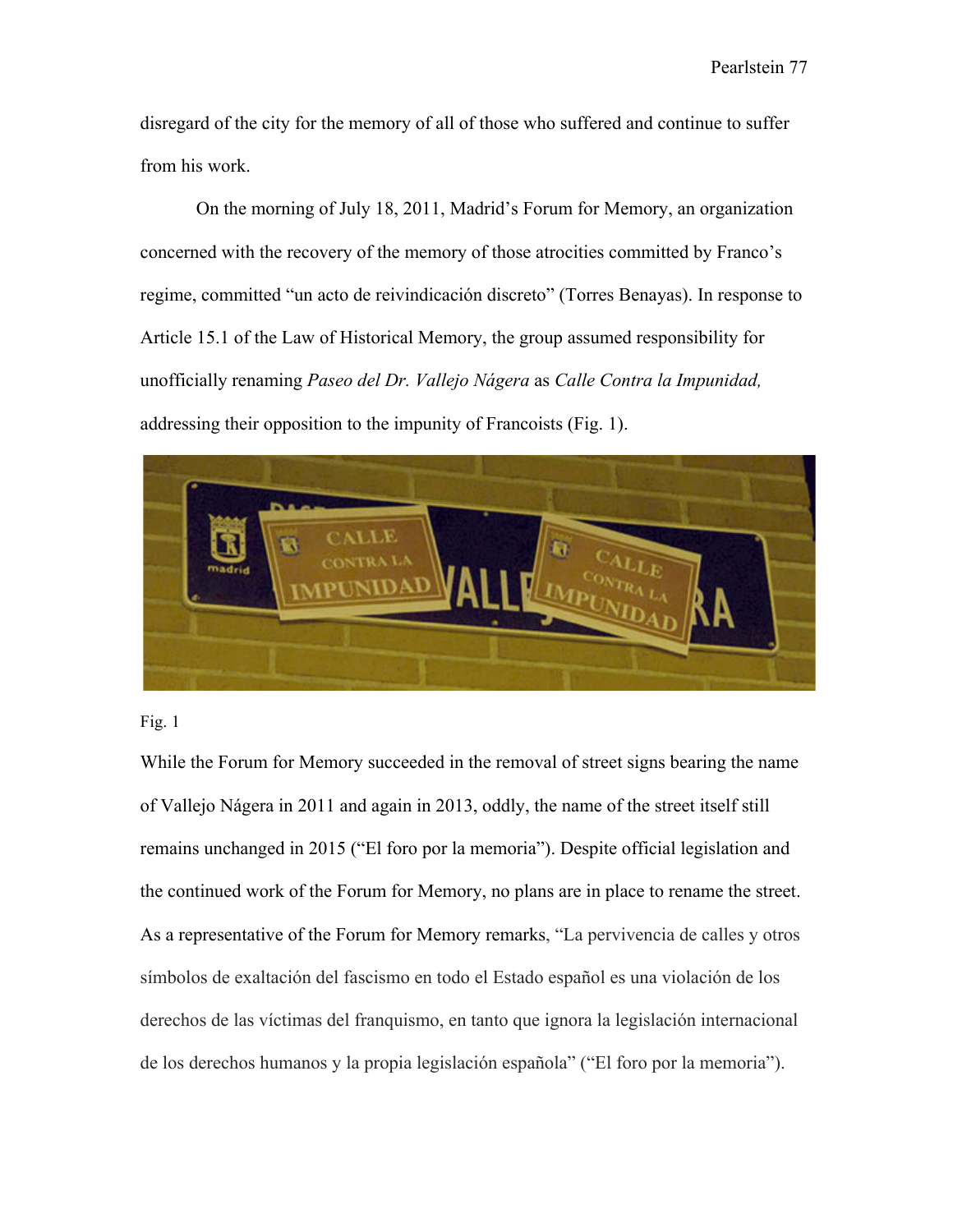Even fifty-five years after his death, the legacy of Antonio Vallejo Nágera is alive and well in Spain. The street named in his honor fills with pedestrians each day who frequent sandwich shops, banks, and hardware stores, never stopping to think of the man so closely aligned with the regime responsible for the violent repression, kidnapping, and murder of thousands of Spanish citizens. While the Law of Historical Memory has begun the process of confronting the dark past of Francoism, the continued existence of the *Paseo del Dr. Vallejo Nágera* is a disgrace to all of those so profoundly affected by the evils of the Franco regime.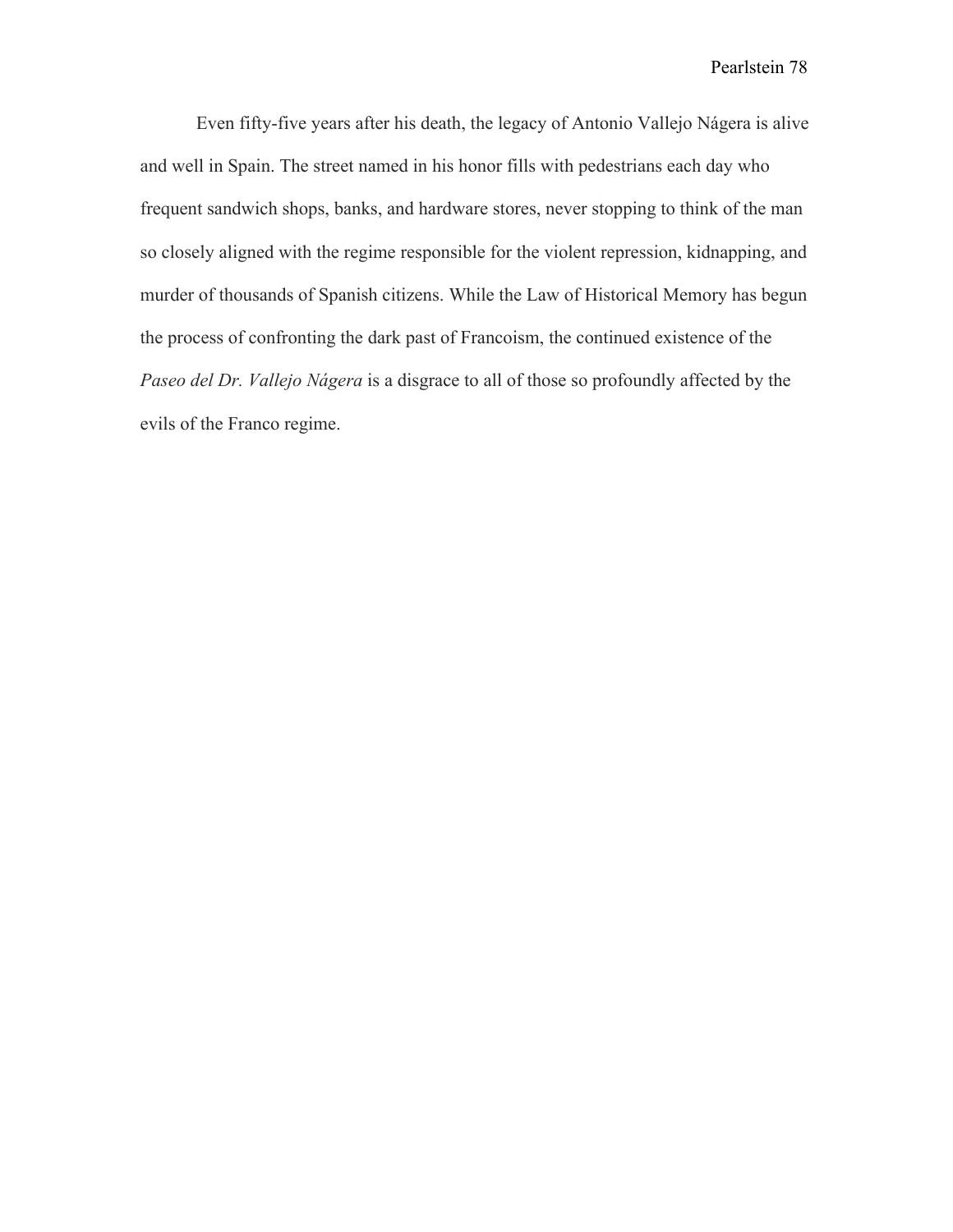## Works Cited

- Álvaro Dueñas, Manuel. "Delitos políticos, pecados democráticos." *Franco: la represión como sistema*. Comp. Julio Arósteguí. Barcelona: Flor del Viento Ediciones, 2012. 60-106. Print.
- Andrés-Gallego, José, and Antón M. Pazos. *La iglesia en la España contemporánea*. Madrid: Ediciones Encuentro, 1999. Print.

Beatriz Musci, Mónica. "Niños adoptados, perdidos, robados en el franquismo." Ed. Francisco Gerhardt. *II Congreso internacional de literatura y cultura españolas contemporáneas. Diálogos transatlánticos* II (2011): 1-15. *Representaciones del pasado reciente: II República, Guerra Civil, exilio, posguerra*. Universidad Nacional De La Plata, 5 Oct. 2011. Web. 10 Apr. 2015.

- Burleigh, Michael. "Surveys of Developments in the Social History of Medicine: III: 'Euthanasia' in the Third Reich: Some Recent Literature." *Social History of Medicine* 4.2 (1991): 317-28. Print.
- Cayuela Sánchez, Salvador. "El nacimiento de la biopolítica Franquista. La invención del «homo patiens»." *Isegoría* 0.40 (2009): 273-88. Web.
- Coni, Nicholas. *Medicine and Warfare: Spain, 1936-1939*. Abingdon: Routledge, 2008. Print.
- "Constitución de la República Española, 1931." Web. 25 Feb. 2014. <http://books.google.com/books/about/Constituci%C3%B3n\_de\_la\_Rep%C3%B Ablica\_Espa%C3%B1ola.html?id=fsjOh5\_lG4UC>.
- Domingo, Carmen, comp. "Discurso de Pilar Primo de Rivera en El II Congreso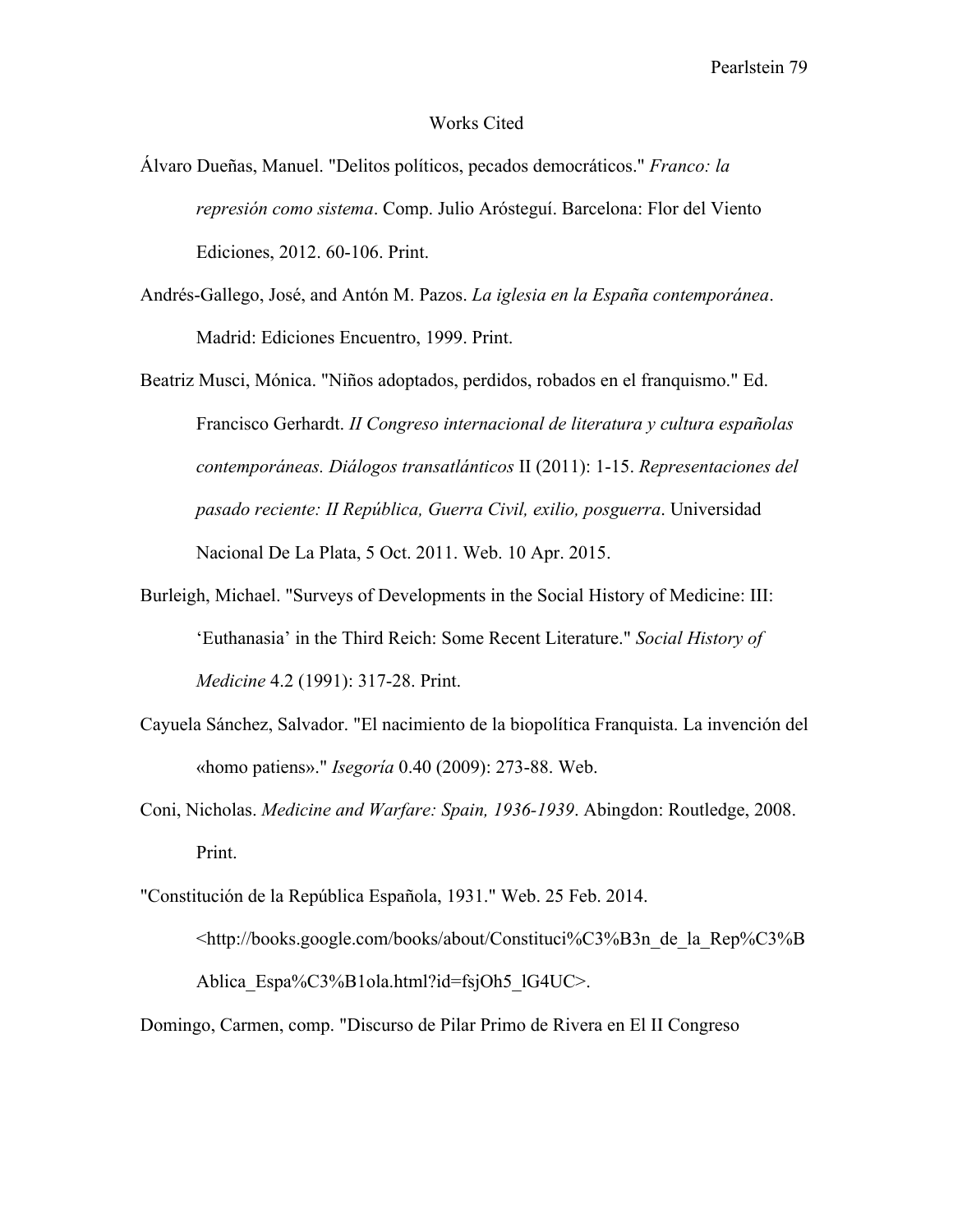Nacional de la Sección Femenina de FET y de las JONS (Segovia, 1938)." *Nosotras también hicimos la guerra: defensoras y sublevadas*. Barcelona: Flor del Viento Ediciones, 2006. 232-39. Print.

- Dyal, Donald H. *Historical Dictionary of the Spanish American War*. Westport, CT: Greenwood, 1996. Print.
- Ealham, Chris, and Michael Richards, eds. *The Splintering of Spain: Cultural History and the Spanish Civil War, 1936-1939*. Cambridge, UK: Cambridge UP, 2005. Print.
- "El foro por la memoria arranca cuatro placas de calles con nombres franquistas en Madrid." *El Huffington Post*. Europa Press, 9 July 2013. Web. 14 Apr. 2015
- Franco Bahamonde, Francisco. *Hoja de servicios del Caudillo de España excmo. Sr. Don Francisco Franco Bahamonde y su genealogía*. Ed. Esteban Carvallo de Cora. Madrid: Impr. Biosca, 1967. Print.
- Geiser, Carl. *Prisoners of the Good Fight: the Spanish Civil War, 1936-1939*. Westport, Conn: L. Hill, 1986. Print.
- Giménez Caballero, Ernesto. *España y Franco*. *Los Combatientes [Fe Y Acción, Fascículo Doctrinal, 1]* (1938): 1-31. Print.
- ---. *Exaltaciones sobre Madrid*. Madrid: Jerarquía, 1937. Print.
- González Duro, Enrique. *Las Rapadas: El franquismo contra la mujer*. Madrid: Siglo XXI de España Editores, 2012. Print.
- ---. *Los psiquiatras de Franco: los rojos no estaban locos.* Barcelona: Ediciones Península, 2008. Print.

Hispanista. "A book that red Madrid banned." *The Irish Monthly* 64.761 (1936): 723-8.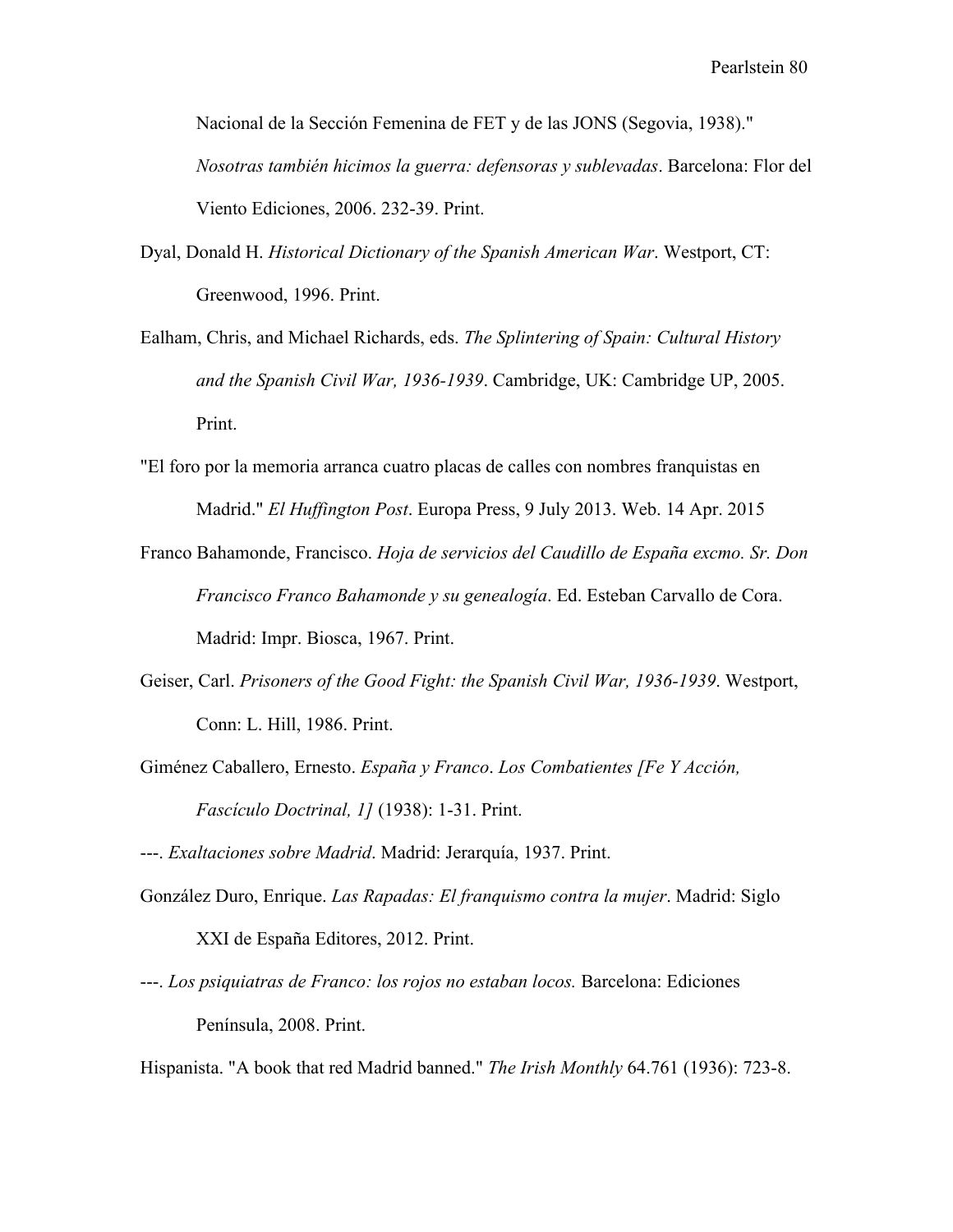- Jiménez Villarejo, Carlos. "La destrucción del orden Republicano (apuntes jurídicos)." *Generaciones y memoria de la represión franquista: Un balance de los movimientos por la memoria*. Comp. Julio Aróstegui. Valencia: Universitat De València, 2010. 203-36. Print.
- "Ley 52/2007." Agencia estatal boletín oficial del estado, 27 Dec. 2007. Web. 14 Apr. 2015.
- Lorenzo Vicente, Juan Antonio. *La enseñanza media en la España Franquista (1936- 1975)*. Madrid: Editorial Complutense, 2003. Print.
- de Maeztu, Ramiro. *Defensa de la hispanidad*. Madrid: Gráfica Universal, 1934. Print.
- Mitchell, Timothy J. "Authoritarian Medicalization and Gynephobia Under Franco." *South Central Review* 21.2 (2004): 1-14. *JSTOR*. Web. 23 Mar. 2015.
- Nozick, Martin. "An Examination of Ramiro de Maeztu." *PMLA* 69.4 (1954): 719-40. *JSTOR*. Web. 10 Nov. 2014.
- Peña González, José . "Acción Española : la justificación doctrinal de la Guerra Civil Española." *Revisión de la Guerra Civil Española*. Comp. Alfonso Bullón de Mendoza. Madrid: Editorial Actas, 2002. 33-46. Print.
- Peters, Edward. "Jewish History and Gentile Memory: the Expulsion of 1492." *Jewish History* 9.1 (1995): 9-34. Print.
- Preston, Paul. *The Spanish Holocaust: Inquisition and Extermination in Twentieth-Century Spain*. New York: W.W. Norton, 2013. Print.
- ---. "Theorists of Extermination." *Unearthing Franco's legacy: Mass graves and the Recovery of Historical Memory in Spain*. Ed. Carlos Jerez-Farrán and Samuel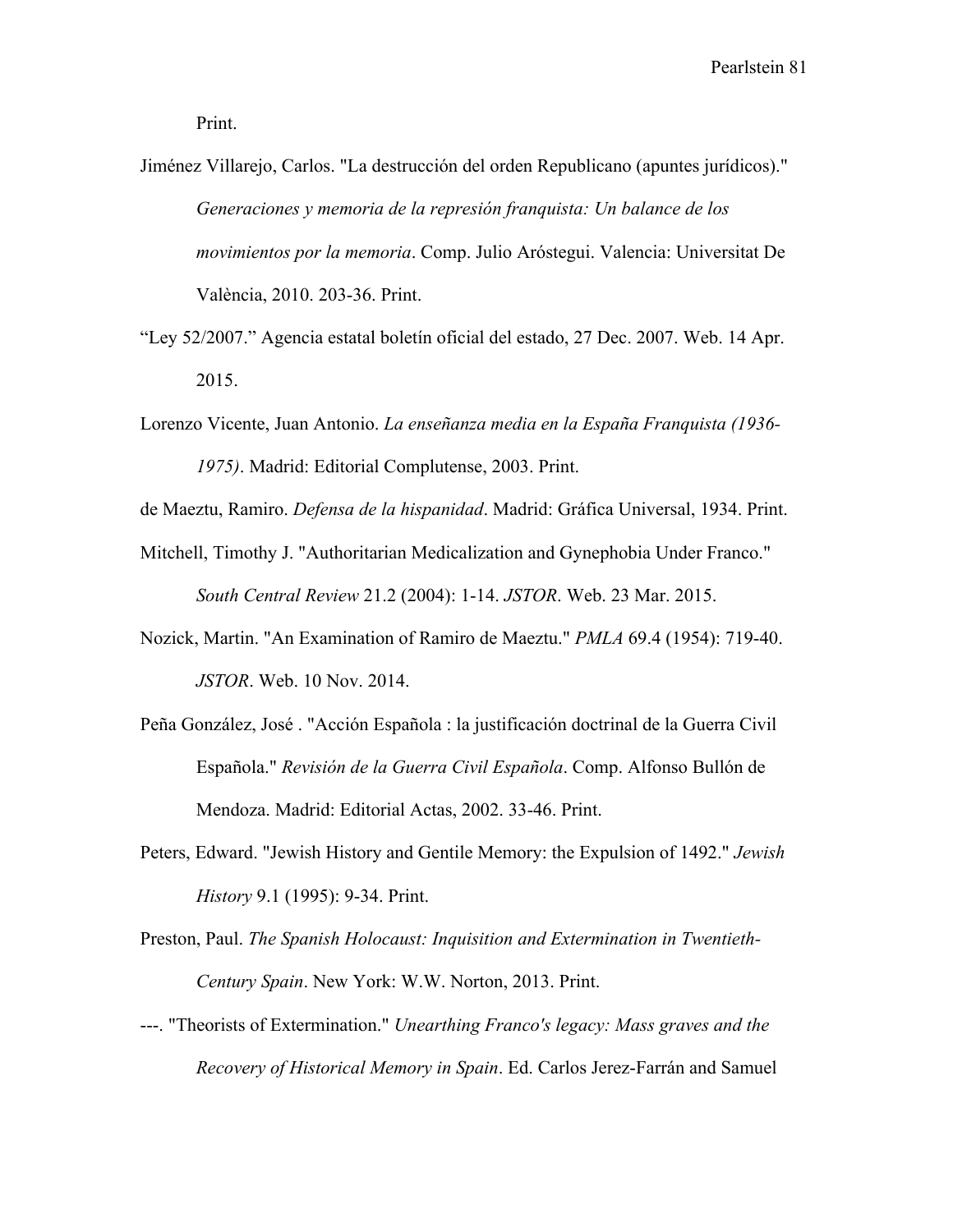Amago. Notre Dame, IN: U of Notre Dame, 2010. 42-67. Print.

- Richards, Michael. *A Time of Silence: Civil War and the Culture of Repression in Franco's Spain, 1936-1945*. Cambridge: Cambridge UP, 1998. Print.
- ---. "Morality and Biology in the Spanish Civil War: Psychiatrists, Revolution and Women Prisoners in Málaga." *Contemporary European History* 10.3 (2001): 395-421. Print.
- ---. "Spanish Psychiatry c.1900–1945: Constitutional Theory, Eugenics, and the Nation." *Bulletin of Spanish Studies* 81.6 (2004): 823-48. Web. 12 Apr. 2015.
- Richmond, Kathleen. *Women and Spanish Fascism: The Women's Section of the Falange, 1934-1959*. London: Routledge, 2003. Print.
- Rodríguez López, Sofía. "Mujeres perversas: la caricaturización femenina como expresión de poder entre la Guerra Civil y el franquismo." *Asparkía: Investigació Femenista* 16 (2005): 177-98. Web. 28 Mar. 2015.
- San Francisco, Matilde Eiroa. "Las fuentes doctrinales: Pensamiento y lenguaje de la represión sintética (1936-1948)." *Franco: la represión como sistema*. Comp. Julio Aróstegui. Barcelona: Flor del Viento Ediciones, 2012. 107-60. Print.
- Santiáñez, Nil. *Topographies of Fascism: Habitus, Space, and Writing in Twentieth-Century Spain*. Toronto: U of Toronto, 2013. Print.
- Sosa-Velasco, Alfredo J. *Médicos escritores en España, 1885 1955: Santiago Ramón y Cajal, Pío Baroja, Gregorio Marañón y Antonio Vallejo Nágera*. Woodbridge: Tamesis, 2010. Print.
- Torres Benayas, Victoria. "De Doctor Vallejo Nájera a calle contra la impunidad." *El País*. El País, 18 July 2011. Web. 14 Apr. 2015.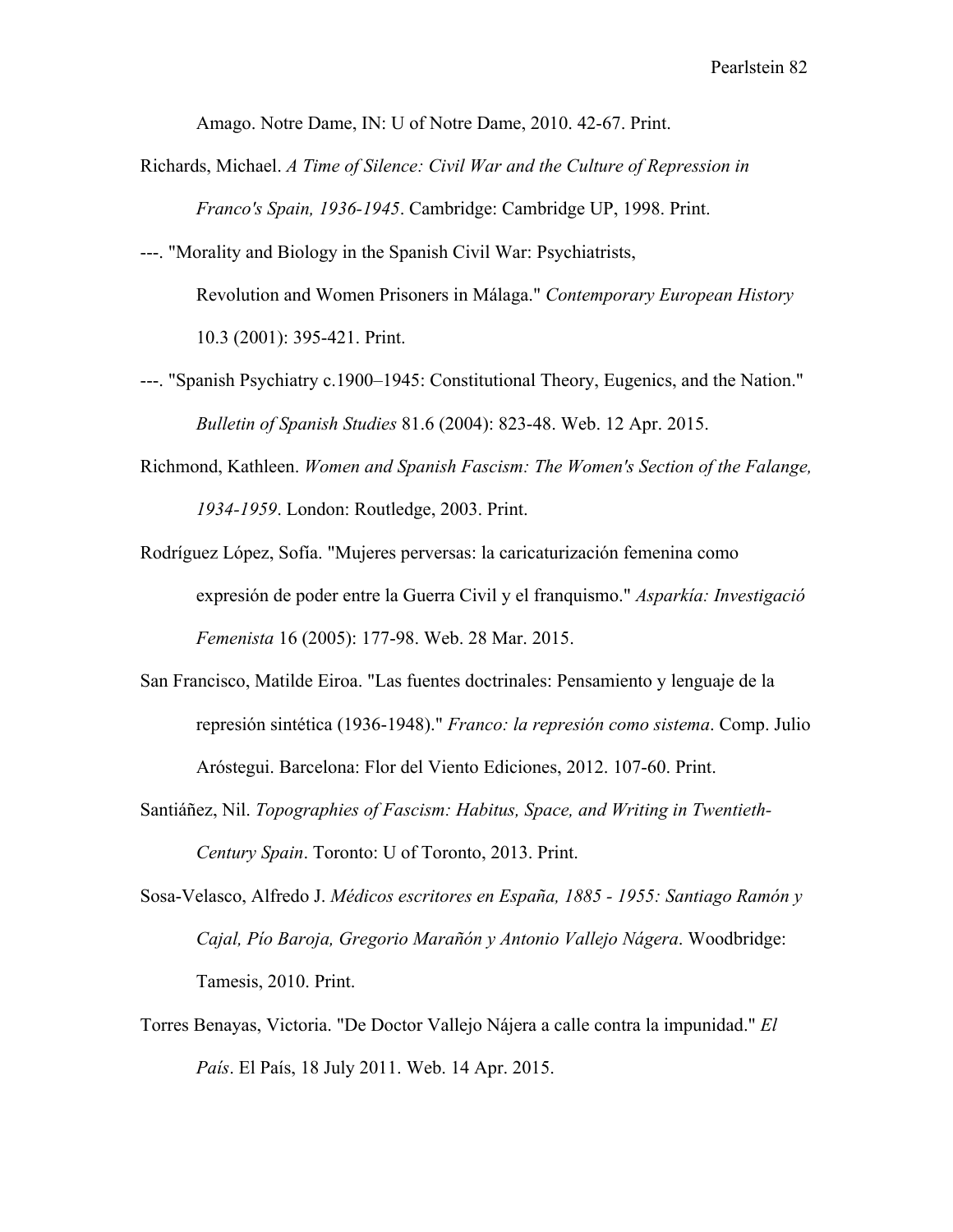- Vallejo Nágera, Antonio. *Divagaciones intrascendentes*. Valladolid: Talleres Tipográficos Cuesta, 1938. Print.
- ---. *El factor emoción en la España nueva*. Burgos: Federación de Amigos de la Enseñanza, 1938. Print.
- ---. *La locura y la guerra: psicopatología de la guerra española*, Valladolid: Librería Santarén, 1939.

---. *Política racial del nuevo estado.* San Sebastián: Editorial Española, S.A, 1938. Print

- Vallejo-Nágera, Antonio, and Eduardo M. Martinez. "Psiquismo del fanatismo marxista. Investigaciones psicológicas en marxistas femeninos delincuentes." *Revista española de medicina y cirugía de guerra* 9 (1939): 398-413. Web.
- Vinyes, Ricard. "Construyendo a Caín: diagnosis y terapia del disidente: las investigaciones psiquiátricas militares de Antonio Vallejo Nágera con presas y presos políticos." *Ayer* 44 (2001): 227-50. *JSTOR.*Web. 12 Dec. 2014
- ---. *Irredentas: Las presas políticas y sus hijos en las cárceles de Franco*. Madrid: Temas de Hoy, 2002. Print.
- Vinyes, Ricard, Montse Armengou, Ricard Belis, and Daniel Royo. *Los niños perdidos del franquismo*. Barcelona: Plaza & Janés, 2002. Print.
- Zuber, Helene. "Pious Demons: Spanish Baby-Snatching Victims Seek Answers and Justice." Spiegel Online International, 19 July 2012. Web. 14 Apr. 2015.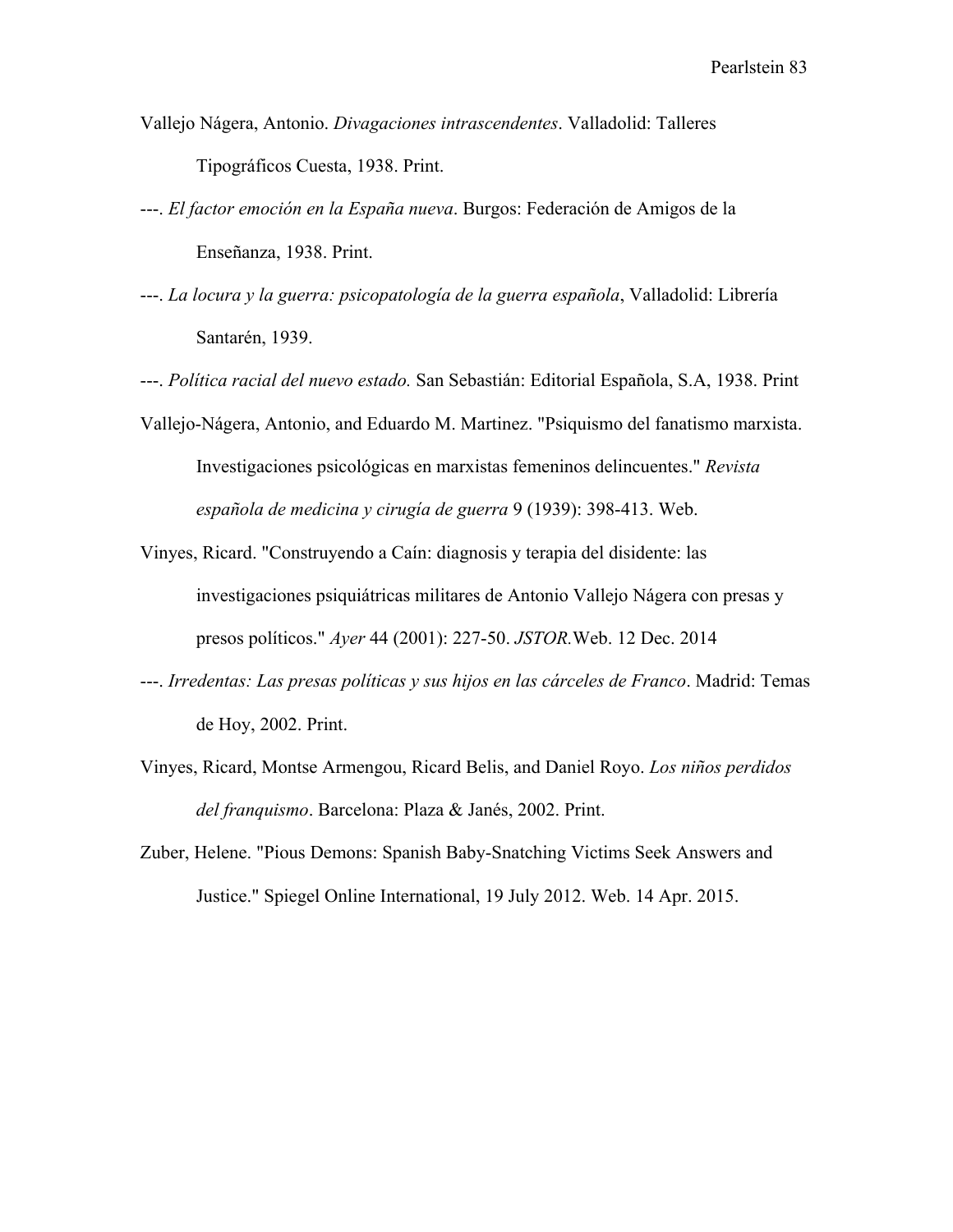## **Acknowledgements**

The seed for this thesis was planted by Professor Francie Cate-Arries in July of 2013 at the conclusion of my study abroad in Cadiz, Spain. At her recommendation, I began to research the life and work of Antonio Vallejo Nágera, which blended my interests in medicine and Hispanic Studies. With each book and research article I read, I became more keenly aware of Vallejo Nágera's abuse of medicine to justify the extermination of the Republicans as mentally and anatomically inferior beings. In the spring of 2014, I enrolled in Professor Cate-Arries' senior seminar: "Memory and Representation of the Spanish Civil War: 1936-1939," in which the class read one of Vallejo Nágera's medical research publications, entitled: "Psychiatry of Marxist Fanaticism: Psychological Investigation on female Marxist delinquents". I was intrigued by Vallejo Nágera's use of language, as evidenced by the title of this work, in depicting his opposition as inferior, and needed to learn more. My desire to pursue an Honors Thesis in Francoist eugenics stems from my passion for working with under-represented populations in medicine, seeking justice for and lending a voice to the voiceless. In thinking of the imprisoned women that Vallejo Nágera examined, most of them poor, helpless and forever separated from their families, I became inspired to analyze the works of Vallejo Nágera, working to uncover the truth of Spain's past. While a difficult task, the writing of this thesis was fulfilling and a perfect culmination to four years of study at the College of William and Mary as a Hispanic Studies major.

Words cannot begin to express the thanks due to Professor Cate-Arries, not only my thesis advisor, but my most valued and trusted mentor. Between reading and carefully editing the dozens of iterations of this thesis, providing needed encouragement when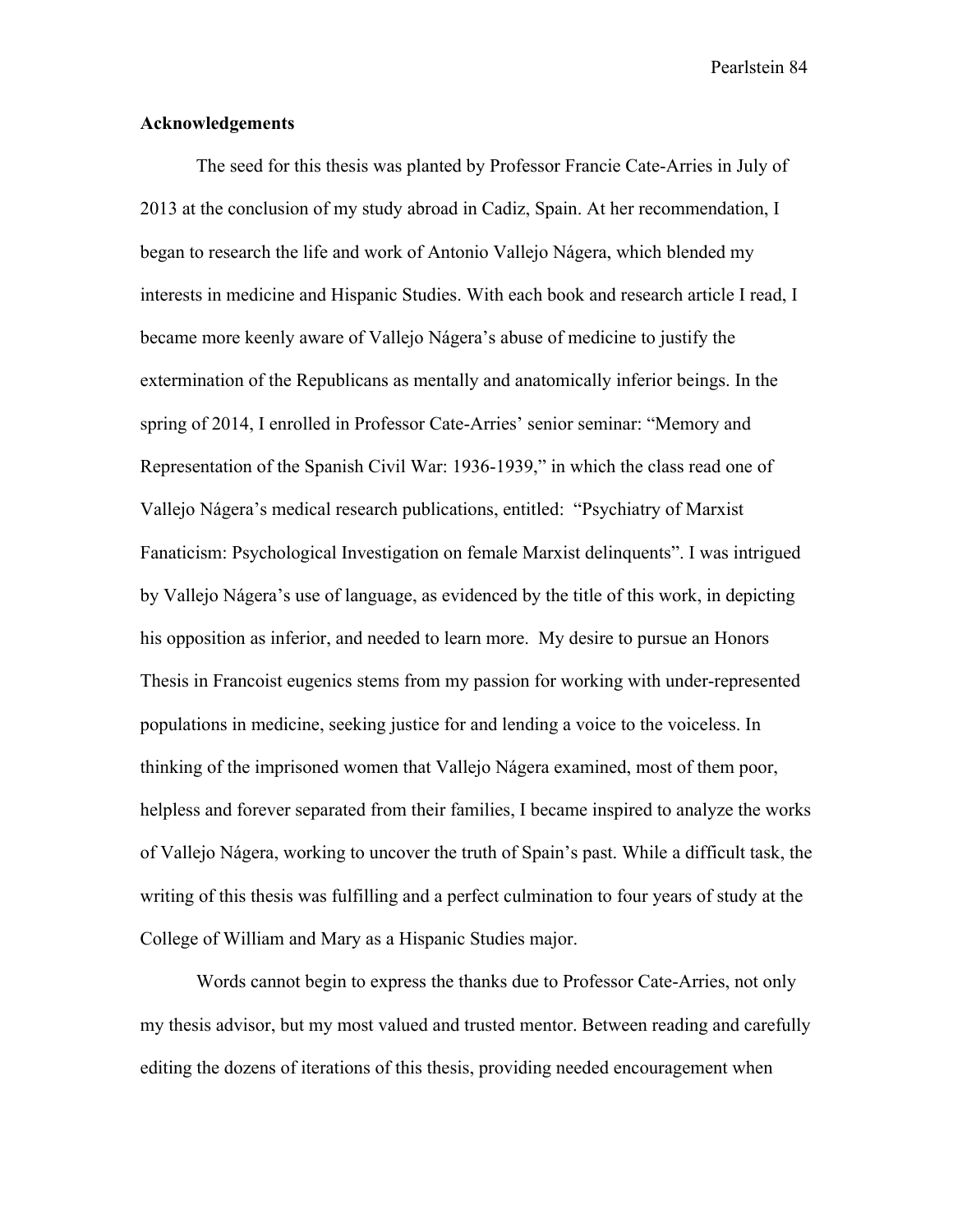things got most difficult, and helping me through the stress of applying to medical school, Professor Cate-Arries has been by my side continually for the past two years and I am indebted to her for her compassion, intelligence, wisdom and kindness. In my time, she has helped me grow not only as a writer and Spanish-speaker, but also as a person. I hope to one day have the same positive influence on someone that she has had upon me.

Thanks is also due to the faculty of the College of William and Mary, who have challenged me immensely the past four years and have fostered in me the intellectual curiosity necessary to complete this work. Of these faculty members, thanks is due especially to those that served as part of my thesis committee. Professor David Aday has challenged me over the past two years to think critically as a member of the Student Organization for Medical Outreach and Sustainability (SOMOS), and I thank him for fostering in me a sense of cultural competence and an understanding of the significance of true collaboration. Professor Jonathan Arries' senior seminar allowed me to examine issues of representation and power among Hispanics in the United States and abroad, and his intelligence and great ability as an educator has surely prepared me to enter the field of medicine in an increasingly diverse country.

I would be remiss if I did not acknowledge a number of other mentors who have been greatly important to me over the course of my studies. Marisol Perez, my high school Spanish teacher, has a passion for education and for instilling her love for Spanish language and culture to others. If it were not for her, I likely never would have pursued a Hispanic Studies major or an Honors Thesis. Thank you to Dr. Kathleen Casey, whose passion for medicine and work with the underserved has so inspired me, and to Dr. Rafael Reina-Cubero for his incredible sense of hospitality during my time in Spain and